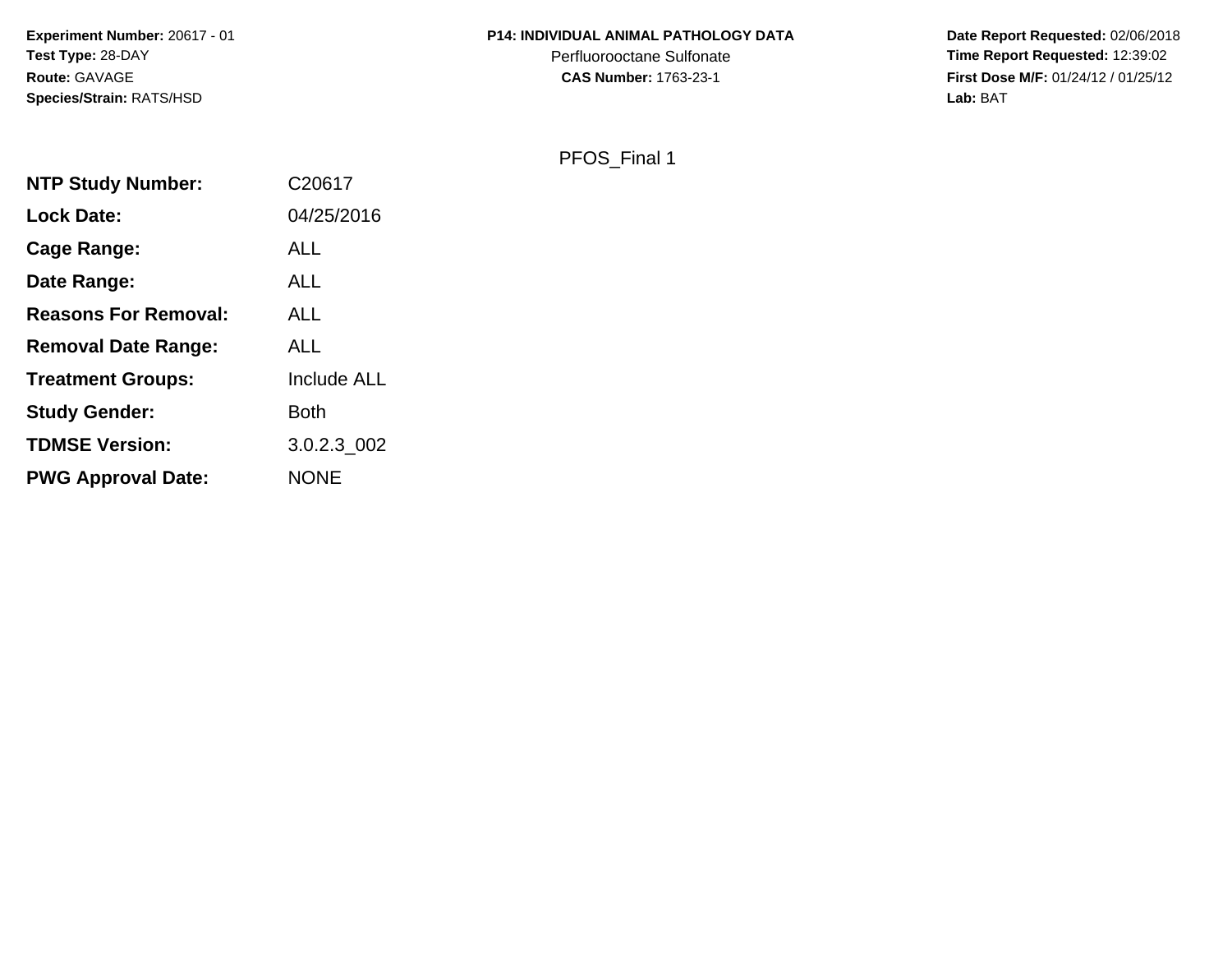**ANIMAL ID:** <sup>301</sup> **TRT#:** <sup>1</sup> **SEX:** Male **DAY ON TEST:** <sup>29</sup> **DOSE:** 0mg/kg/d M**DISP:** Terminal Sacrifice **HISTO:** 1204505 **ORGAN AND ACCOUNTABLE SITE STATUSNORMAL** \* Adrenal Cortex\* Adrenal Medulla<br>\* Brain a the set of the set of the set of the set of the set of the set of the set of the set of the set of the set o<br>Set of the set of the set of the set of the set of the set of the set of the set of the set of the set of the s \* Bone Marrow \* Brain \* Epididymis \* Esophagus \* Eyee the second of the second term in the second term in the second term in the second term in the second term in the second term in the second term in the second term in the second term in the second term in the second term \* Intestine Small, Ileum \* Intestine Large, Colon\* Intestine Large, Rectum<br>\* Islets, Pancreatic \* Intestine Small, Duodenum \* \* Intest<br>\* Kidney \* \* Liver \* Intestine Small, Jejunum \* Islets, Pancreatic \* Kidney \* Liver \* Lung\* Lymph Node, Mandibular \* 1990 \* Lymph Node, Mesenteric \* \* Mammary Gland<br>
\* Pancreas \* Parathyroid Gland \* \* Parathyroid Gland \* \* Pituitary Gland \* Nosee the second of the second of the second vertex  $\ast$  Parathyroid Gland  $\ast$  Pituitary Gland  $\ast$  Pituitary Gland \* Preputial Gland \* Prostate \* Salivary Glands \* Seminal Vesicle \* Skin\* Spleen \* Stomach, Forestomach \* \* Stomach, \* Stomach, Glandular<br>
\* Thymus \* Thyroid Gland \* The \* Trachea \* Testes \* Thymus \* Thyroid Gland \* Trachea \* Urinary Bladder **Experiment Number:** 20617 - 01 **P14: INDIVIDUAL ANIMAL PATHOLOGY DATA Date Report Requested:** 02/06/2018 **Test Type:** 28-DAYPerfluorooctane Sulfonate<br>CAS Number: 1763-23-1 **Time Report Requested:** 12:39:02 **Route:** GAVAGE**First Dose M/F:** 01/24/12 / 01/25/12<br>**Lab:** BAT **Species/Strain:** RATS/HSD**Lab:** BAT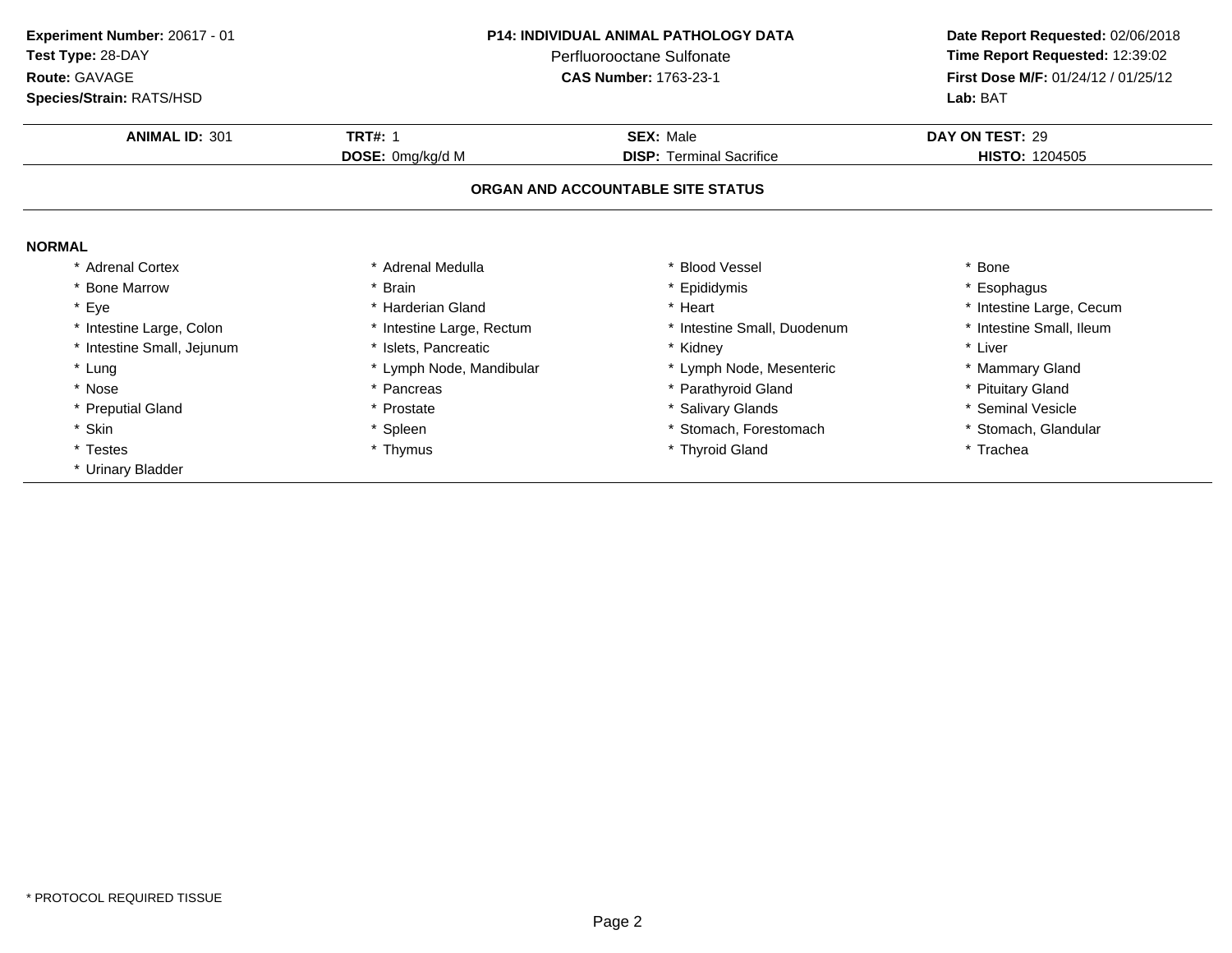| Experiment Number: 20617 - 01 | P14: INDIVIDUAL ANIMAL PATHOLOGY DATA<br>Perfluorooctane Sulfonate |                                     | Date Report Requested: 02/06/2018   |  |
|-------------------------------|--------------------------------------------------------------------|-------------------------------------|-------------------------------------|--|
| Test Type: 28-DAY             |                                                                    |                                     | Time Report Requested: 12:39:02     |  |
| Route: GAVAGE                 |                                                                    | <b>CAS Number: 1763-23-1</b>        | First Dose M/F: 01/24/12 / 01/25/12 |  |
| Species/Strain: RATS/HSD      |                                                                    |                                     | Lab: BAT                            |  |
| <b>ANIMAL ID: 302</b>         | <b>TRT#: 1</b>                                                     | <b>SEX: Male</b>                    | DAY ON TEST: 29                     |  |
|                               | DOSE: 0mg/kg/d M                                                   | <b>DISP: Terminal Sacrifice</b>     | <b>HISTO: 1204506</b>               |  |
|                               |                                                                    | ORGAN AND ACCOUNTABLE SITE STATUS   |                                     |  |
| <b>NORMAL</b>                 |                                                                    |                                     |                                     |  |
| * Adrenal Cortex              | * Adrenal Medulla                                                  | * Blood Vessel                      | * Bone                              |  |
| * Bone Marrow                 | <b>Brain</b>                                                       | Epididymis                          | * Esophagus                         |  |
| * Eye                         | * Harderian Gland                                                  | * Heart                             | * Intestine Large, Cecum            |  |
| * Intestine Large, Colon      | * Intestine Large, Rectum                                          | * Intestine Small, Duodenum         | * Intestine Small, Ileum            |  |
| * Intestine Small, Jejunum    | * Islets, Pancreatic                                               | * Liver                             | * Lung                              |  |
| * Lymph Node, Mandibular      | * Lymph Node, Mesenteric                                           | * Mammary Gland                     | * Nose                              |  |
| * Pancreas                    | * Parathyroid Gland                                                | * Pituitary Gland                   | * Preputial Gland                   |  |
| * Prostate                    | * Salivary Glands                                                  | * Seminal Vesicle                   | * Skin                              |  |
| * Stomach, Forestomach        | * Stomach, Glandular                                               | * Testes                            | * Thymus                            |  |
| * Thyroid Gland               | * Trachea                                                          | * Urinary Bladder                   |                                     |  |
| <b>OBSERVATIONS</b>           |                                                                    |                                     |                                     |  |
| * Kidney                      |                                                                    | Nephropathy                         | Chronicprogr, Minimal               |  |
| * Spleen                      |                                                                    | <b>Extramedullary Hematopoiesis</b> | Decreased, Minimal                  |  |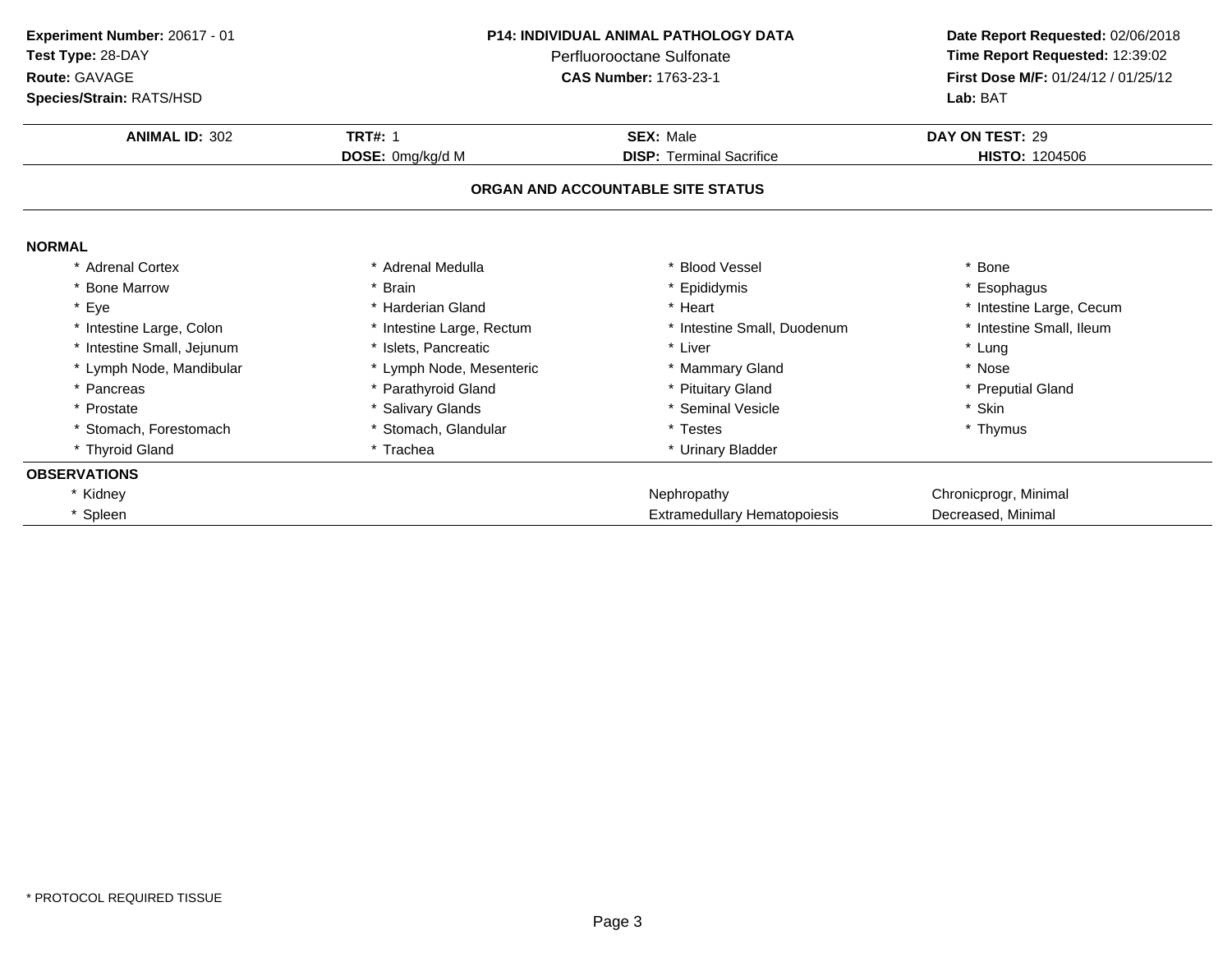| Experiment Number: 20617 - 01<br>Test Type: 28-DAY<br>Route: GAVAGE<br>Species/Strain: RATS/HSD | <b>P14: INDIVIDUAL ANIMAL PATHOLOGY DATA</b><br>Perfluorooctane Sulfonate<br><b>CAS Number: 1763-23-1</b> |                                   | Date Report Requested: 02/06/2018<br>Time Report Requested: 12:39:02<br>First Dose M/F: 01/24/12 / 01/25/12<br>Lab: BAT |
|-------------------------------------------------------------------------------------------------|-----------------------------------------------------------------------------------------------------------|-----------------------------------|-------------------------------------------------------------------------------------------------------------------------|
| <b>ANIMAL ID: 303</b>                                                                           | <b>TRT#: 1</b>                                                                                            | <b>SEX: Male</b>                  | DAY ON TEST: 29                                                                                                         |
|                                                                                                 | DOSE: 0mg/kg/d M                                                                                          | <b>DISP: Terminal Sacrifice</b>   | <b>HISTO: 1204507</b>                                                                                                   |
|                                                                                                 |                                                                                                           | ORGAN AND ACCOUNTABLE SITE STATUS |                                                                                                                         |
| <b>NORMAL</b>                                                                                   |                                                                                                           |                                   |                                                                                                                         |
| * Adrenal Cortex                                                                                | * Adrenal Medulla                                                                                         | * Blood Vessel                    | * Bone                                                                                                                  |
| * Bone Marrow                                                                                   | * Brain                                                                                                   | * Epididymis                      | * Esophagus                                                                                                             |
| * Eye                                                                                           | * Harderian Gland                                                                                         | * Intestine Large, Cecum          | * Intestine Large, Colon                                                                                                |
| * Intestine Large, Rectum                                                                       | * Intestine Small, Duodenum                                                                               | * Intestine Small, Ileum          | * Intestine Small, Jejunum                                                                                              |
| * Islets. Pancreatic                                                                            | * Liver                                                                                                   | * Lung                            | * Lymph Node, Mesenteric                                                                                                |
| * Mammary Gland                                                                                 | * Nose                                                                                                    | * Pancreas                        | * Parathyroid Gland                                                                                                     |
| * Pituitary Gland                                                                               | * Preputial Gland                                                                                         | * Prostate                        | * Salivary Glands                                                                                                       |
| * Seminal Vesicle                                                                               | * Skin                                                                                                    | * Spleen                          | * Stomach, Forestomach                                                                                                  |
| * Stomach, Glandular                                                                            | * Testes                                                                                                  | * Thymus                          | * Thyroid Gland                                                                                                         |
| * Trachea                                                                                       | * Urinary Bladder                                                                                         |                                   |                                                                                                                         |
| <b>INSUFFICIENT TISSUE</b>                                                                      |                                                                                                           |                                   |                                                                                                                         |
| * Lymph Node, Mandibular                                                                        |                                                                                                           |                                   |                                                                                                                         |
| <b>OBSERVATIONS</b>                                                                             |                                                                                                           |                                   |                                                                                                                         |
| * Heart                                                                                         | Epicardium                                                                                                | <b>Infiltration Cellular</b>      | Mononuclear CI, Minimal                                                                                                 |
| * Kidney                                                                                        |                                                                                                           | Nephropathy                       | Chronicprogr, Minimal                                                                                                   |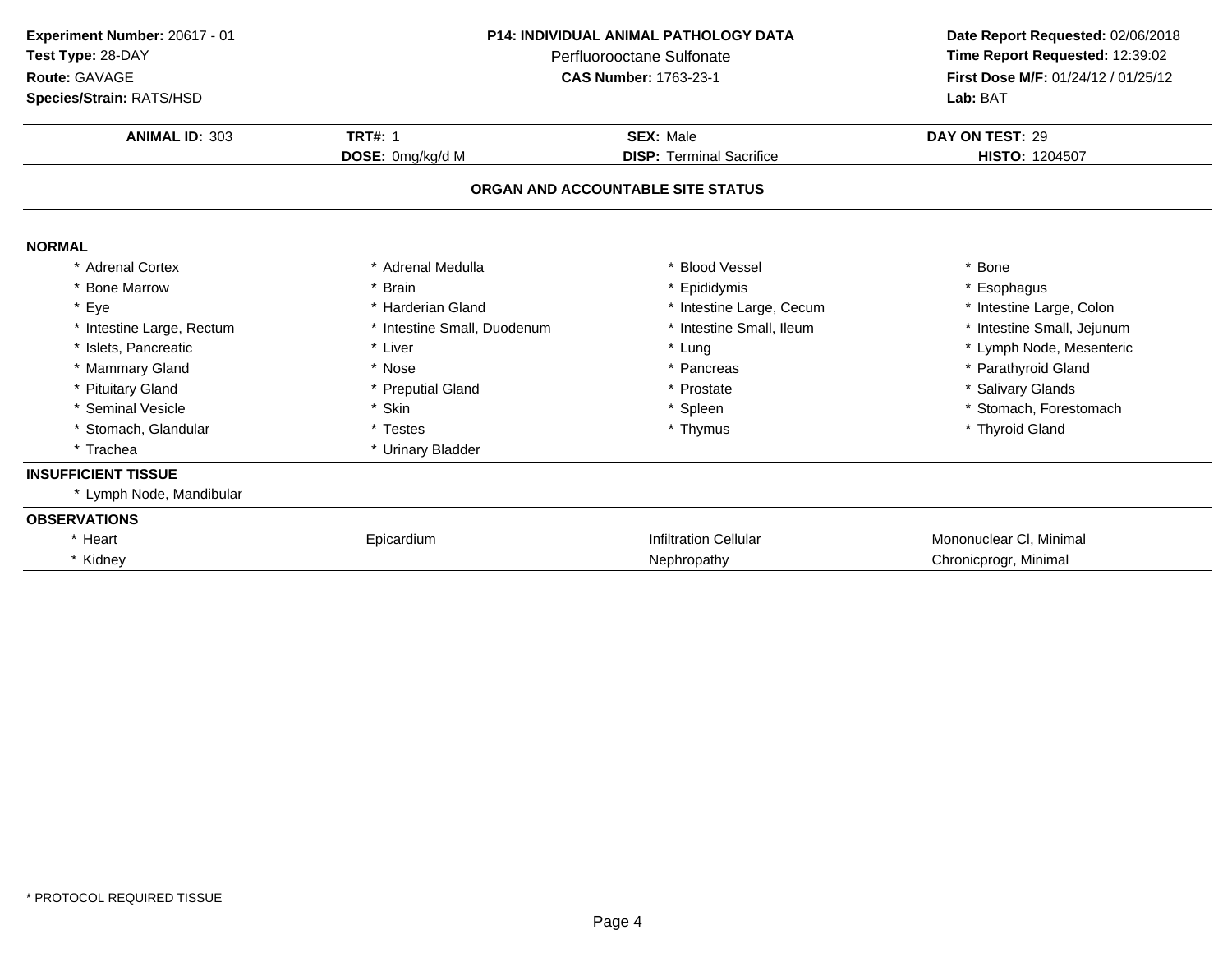| Experiment Number: 20617 - 01 | <b>P14: INDIVIDUAL ANIMAL PATHOLOGY DATA</b><br>Perfluorooctane Sulfonate |                                   | Date Report Requested: 02/06/2018   |
|-------------------------------|---------------------------------------------------------------------------|-----------------------------------|-------------------------------------|
| Test Type: 28-DAY             |                                                                           |                                   | Time Report Requested: 12:39:02     |
| Route: GAVAGE                 |                                                                           | <b>CAS Number: 1763-23-1</b>      | First Dose M/F: 01/24/12 / 01/25/12 |
| Species/Strain: RATS/HSD      |                                                                           |                                   | Lab: BAT                            |
| <b>ANIMAL ID: 304</b>         | <b>TRT#: 1</b>                                                            | <b>SEX: Male</b>                  | DAY ON TEST: 29                     |
|                               | DOSE: 0mg/kg/d M                                                          | <b>DISP: Terminal Sacrifice</b>   | <b>HISTO: 1204508</b>               |
|                               |                                                                           | ORGAN AND ACCOUNTABLE SITE STATUS |                                     |
| <b>NORMAL</b>                 |                                                                           |                                   |                                     |
| * Adrenal Cortex              | * Adrenal Medulla                                                         | * Blood Vessel                    | * Bone                              |
| * Bone Marrow                 | * Brain                                                                   | * Epididymis                      | * Esophagus                         |
| * Eye                         | * Harderian Gland                                                         | * Heart                           | * Intestine Large, Cecum            |
| * Intestine Large, Colon      | * Intestine Large, Rectum                                                 | * Intestine Small, Duodenum       | * Intestine Small, Ileum            |
| * Intestine Small, Jejunum    | * Islets. Pancreatic                                                      | * Liver                           | * Lung                              |
| * Lymph Node, Mandibular      | * Lymph Node, Mesenteric                                                  | * Mammary Gland                   | * Nose                              |
| * Pancreas                    | * Parathyroid Gland                                                       | * Pituitary Gland                 | * Preputial Gland                   |
| * Salivary Glands             | * Seminal Vesicle                                                         | * Skin                            | * Spleen                            |
| * Stomach. Forestomach        | * Stomach, Glandular                                                      | * Testes                          | * Thymus                            |
| * Thyroid Gland               | * Trachea                                                                 | * Urinary Bladder                 |                                     |
| <b>OBSERVATIONS</b>           |                                                                           |                                   |                                     |
| * Kidney                      |                                                                           | Nephropathy                       | Chronicprogr, Minimal               |
| * Prostate                    |                                                                           | Inflammation                      | Chronic, Minimal                    |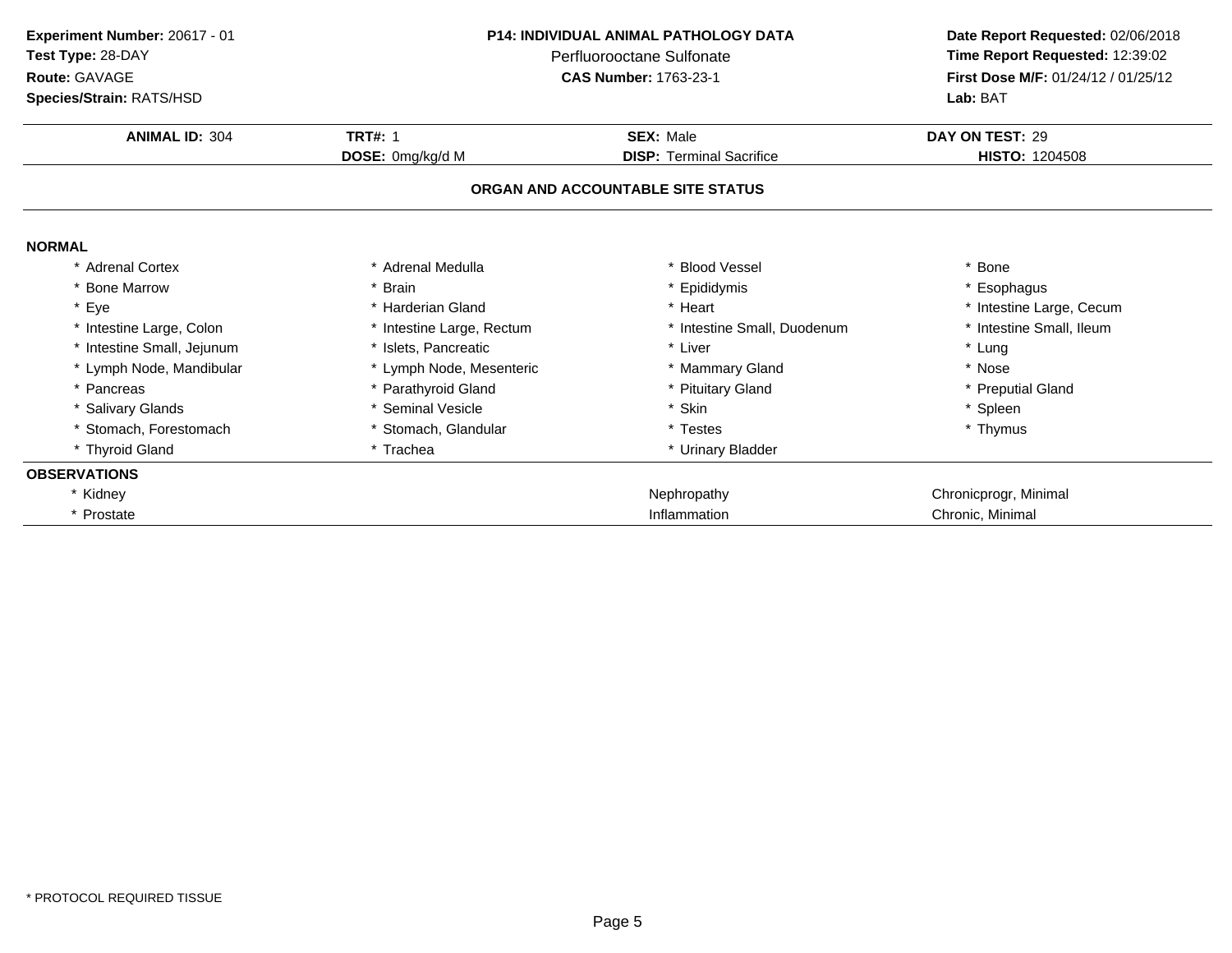| Experiment Number: 20617 - 01 | <b>P14: INDIVIDUAL ANIMAL PATHOLOGY DATA</b><br>Perfluorooctane Sulfonate |                                   | Date Report Requested: 02/06/2018   |  |
|-------------------------------|---------------------------------------------------------------------------|-----------------------------------|-------------------------------------|--|
| Test Type: 28-DAY             |                                                                           |                                   | Time Report Requested: 12:39:02     |  |
| Route: GAVAGE                 |                                                                           | <b>CAS Number: 1763-23-1</b>      | First Dose M/F: 01/24/12 / 01/25/12 |  |
| Species/Strain: RATS/HSD      |                                                                           |                                   | Lab: BAT                            |  |
| <b>ANIMAL ID: 305</b>         | <b>TRT#: 1</b>                                                            | <b>SEX: Male</b>                  | DAY ON TEST: 29                     |  |
|                               | DOSE: 0mg/kg/d M                                                          | <b>DISP: Terminal Sacrifice</b>   | <b>HISTO: 1204509</b>               |  |
|                               |                                                                           | ORGAN AND ACCOUNTABLE SITE STATUS |                                     |  |
| <b>NORMAL</b>                 |                                                                           |                                   |                                     |  |
| * Adrenal Cortex              | * Adrenal Medulla                                                         | * Blood Vessel                    | * Bone                              |  |
| * Bone Marrow                 | * Brain                                                                   | * Epididymis                      | * Esophagus                         |  |
| * Eye                         | * Harderian Gland                                                         | * Heart                           | * Intestine Large, Cecum            |  |
| * Intestine Large, Colon      | * Intestine Large, Rectum                                                 | * Intestine Small, Duodenum       | * Intestine Small, Ileum            |  |
| * Intestine Small, Jejunum    | * Islets, Pancreatic                                                      | * Liver                           | * Lung                              |  |
| * Lymph Node, Mandibular      | * Lymph Node, Mesenteric                                                  | * Mammary Gland                   | * Nose                              |  |
| * Pancreas                    | * Parathyroid Gland                                                       | * Pituitary Gland                 | * Preputial Gland                   |  |
| * Prostate                    | * Salivary Glands                                                         | * Seminal Vesicle                 | * Skin                              |  |
| * Spleen                      | * Stomach, Forestomach                                                    | * Stomach, Glandular              | * Testes                            |  |
| * Thymus                      | * Thyroid Gland                                                           | * Trachea                         | * Urinary Bladder                   |  |
| <b>OBSERVATIONS</b>           |                                                                           |                                   |                                     |  |
| * Kidney                      |                                                                           | Nephropathy                       | Chronicprogr, Minimal               |  |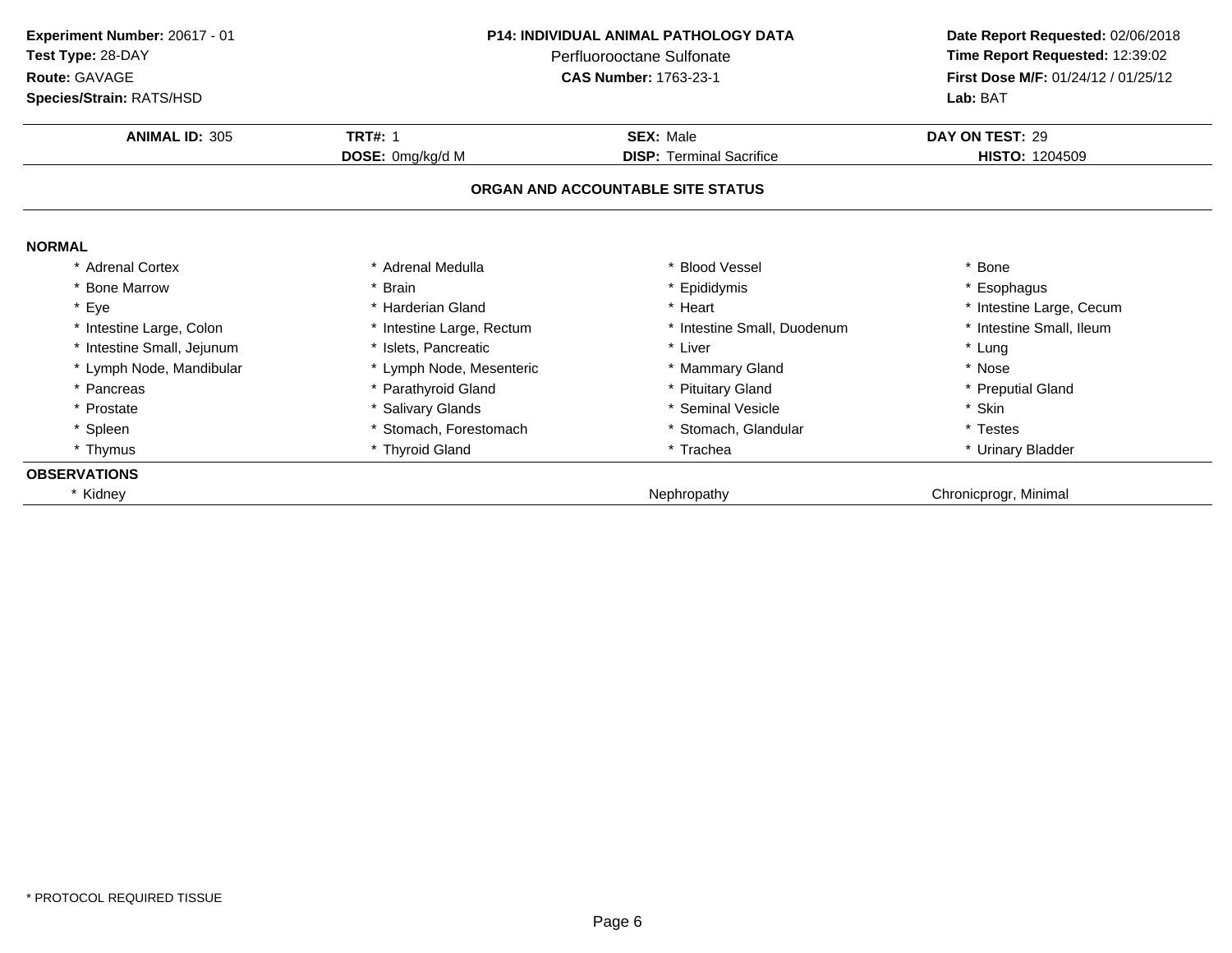| Experiment Number: 20617 - 01<br>Test Type: 28-DAY<br>Route: GAVAGE<br>Species/Strain: RATS/HSD | <b>P14: INDIVIDUAL ANIMAL PATHOLOGY DATA</b><br>Perfluorooctane Sulfonate<br><b>CAS Number: 1763-23-1</b> |                                   | Date Report Requested: 02/06/2018<br>Time Report Requested: 12:39:02<br>First Dose M/F: 01/24/12 / 01/25/12<br>Lab: BAT |
|-------------------------------------------------------------------------------------------------|-----------------------------------------------------------------------------------------------------------|-----------------------------------|-------------------------------------------------------------------------------------------------------------------------|
| <b>ANIMAL ID: 306</b>                                                                           | <b>TRT#: 1</b>                                                                                            | <b>SEX: Male</b>                  | DAY ON TEST: 29                                                                                                         |
|                                                                                                 | DOSE: 0mg/kg/d M                                                                                          | <b>DISP: Terminal Sacrifice</b>   | <b>HISTO: 1204510</b>                                                                                                   |
|                                                                                                 |                                                                                                           | ORGAN AND ACCOUNTABLE SITE STATUS |                                                                                                                         |
| <b>NORMAL</b>                                                                                   |                                                                                                           |                                   |                                                                                                                         |
| * Adrenal Cortex                                                                                | * Adrenal Medulla                                                                                         | * Blood Vessel                    | * Bone                                                                                                                  |
| * Bone Marrow                                                                                   | * Brain                                                                                                   | * Epididymis                      | * Esophagus                                                                                                             |
| * Eye                                                                                           | * Harderian Gland                                                                                         | * Heart                           | * Intestine Large, Cecum                                                                                                |
| * Intestine Large, Colon                                                                        | * Intestine Large, Rectum                                                                                 | * Intestine Small, Duodenum       | * Intestine Small, Ileum                                                                                                |
| * Intestine Small, Jejunum                                                                      | * Islets. Pancreatic                                                                                      | * Liver                           | * Lymph Node, Mandibular                                                                                                |
| * Lymph Node, Mesenteric                                                                        | * Mammary Gland                                                                                           | * Nose                            | * Pancreas                                                                                                              |
| * Parathyroid Gland                                                                             | * Pituitary Gland                                                                                         | * Preputial Gland                 | * Prostate                                                                                                              |
| * Salivary Glands                                                                               | * Seminal Vesicle                                                                                         | * Skin                            | * Spleen                                                                                                                |
| * Stomach, Forestomach                                                                          | * Stomach, Glandular                                                                                      | * Testes                          | * Thyroid Gland                                                                                                         |
| * Trachea                                                                                       | * Urinary Bladder                                                                                         |                                   |                                                                                                                         |
| <b>MISSING</b>                                                                                  |                                                                                                           |                                   |                                                                                                                         |
| * Thymus                                                                                        |                                                                                                           |                                   |                                                                                                                         |
| <b>OBSERVATIONS</b>                                                                             |                                                                                                           |                                   |                                                                                                                         |
| * Kidney                                                                                        |                                                                                                           | Nephropathy                       | Chronicprogr, Minimal                                                                                                   |
| * Lung                                                                                          | Alveolus                                                                                                  | <b>Infiltration Cellular</b>      | Mixed Cell, Minimal                                                                                                     |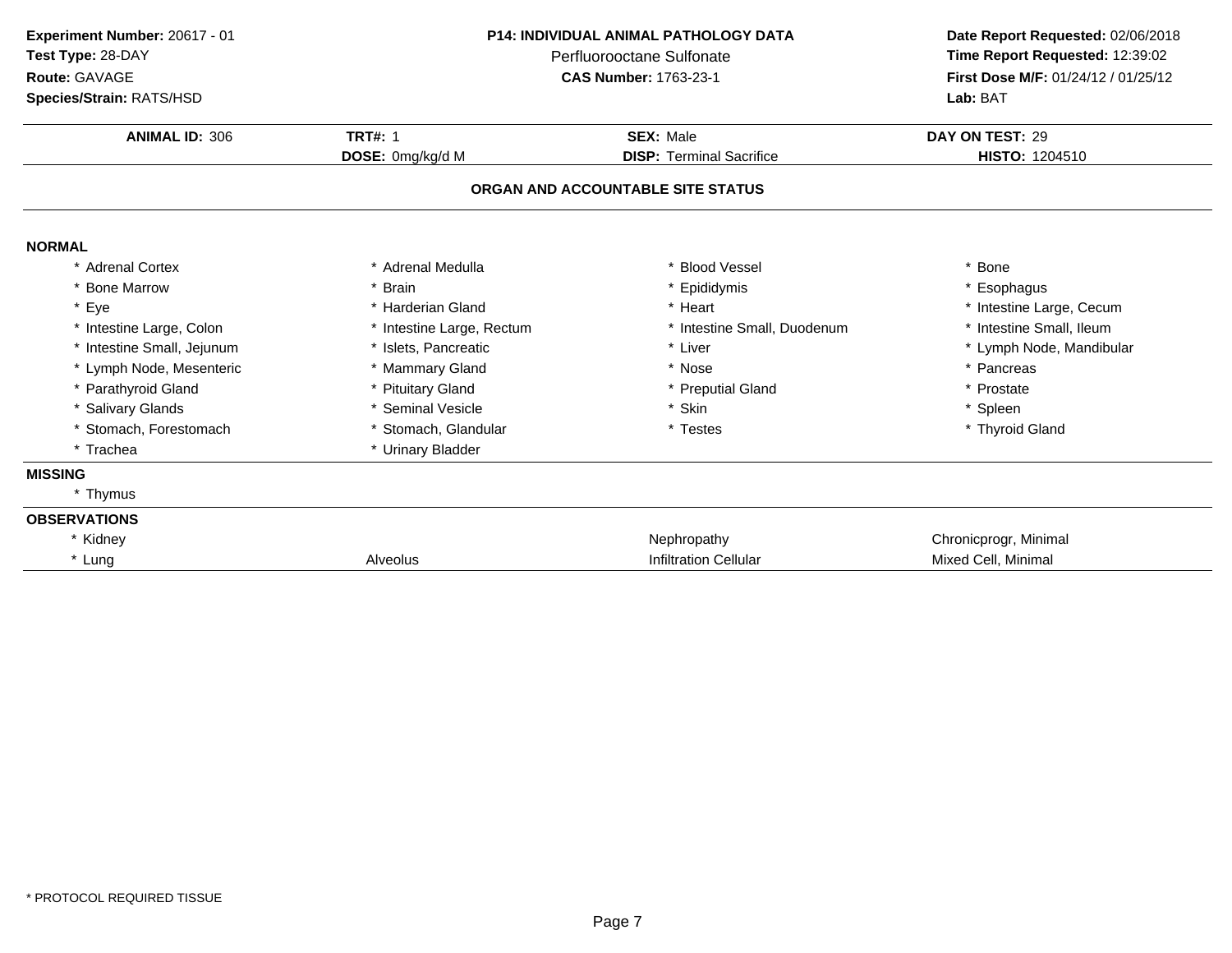| Experiment Number: 20617 - 01<br>Test Type: 28-DAY<br>Route: GAVAGE<br>Species/Strain: RATS/HSD | <b>P14: INDIVIDUAL ANIMAL PATHOLOGY DATA</b><br>Perfluorooctane Sulfonate<br><b>CAS Number: 1763-23-1</b> |                                   | Lab: BAT                 |  | Date Report Requested: 02/06/2018<br>Time Report Requested: 12:39:02<br>First Dose M/F: 01/24/12 / 01/25/12 |
|-------------------------------------------------------------------------------------------------|-----------------------------------------------------------------------------------------------------------|-----------------------------------|--------------------------|--|-------------------------------------------------------------------------------------------------------------|
| <b>ANIMAL ID: 307</b>                                                                           | <b>TRT#: 1</b>                                                                                            | <b>SEX: Male</b>                  | DAY ON TEST: 29          |  |                                                                                                             |
|                                                                                                 | DOSE: 0mg/kg/d M                                                                                          | <b>DISP: Terminal Sacrifice</b>   | <b>HISTO: 1204511</b>    |  |                                                                                                             |
|                                                                                                 |                                                                                                           | ORGAN AND ACCOUNTABLE SITE STATUS |                          |  |                                                                                                             |
| <b>NORMAL</b>                                                                                   |                                                                                                           |                                   |                          |  |                                                                                                             |
| * Adrenal Cortex                                                                                | * Adrenal Medulla                                                                                         | * Blood Vessel                    | * Bone                   |  |                                                                                                             |
| <b>Bone Marrow</b>                                                                              | <b>Brain</b>                                                                                              | * Epididymis                      | * Esophagus              |  |                                                                                                             |
| Eye                                                                                             | * Harderian Gland                                                                                         | * Heart                           | * Intestine Large, Cecum |  |                                                                                                             |
| * Intestine Large, Colon                                                                        | * Intestine Large, Rectum                                                                                 | * Intestine Small, Duodenum       | * Intestine Small, Ileum |  |                                                                                                             |
| * Intestine Small, Jejunum                                                                      | * Islets, Pancreatic                                                                                      | * Lung                            | * Lymph Node, Mandibular |  |                                                                                                             |
| * Lymph Node, Mesenteric                                                                        | * Mammary Gland                                                                                           | * Pancreas                        | * Parathyroid Gland      |  |                                                                                                             |
| <b>Pituitary Gland</b>                                                                          | * Preputial Gland                                                                                         | * Prostate                        | * Salivary Glands        |  |                                                                                                             |
| * Seminal Vesicle                                                                               | * Skin                                                                                                    | * Spleen                          | * Stomach, Forestomach   |  |                                                                                                             |
| * Stomach, Glandular                                                                            | * Testes                                                                                                  | * Thymus                          | * Thyroid Gland          |  |                                                                                                             |
| * Trachea                                                                                       | * Urinary Bladder                                                                                         |                                   |                          |  |                                                                                                             |
| <b>OBSERVATIONS</b>                                                                             |                                                                                                           |                                   |                          |  |                                                                                                             |
| * Kidney                                                                                        |                                                                                                           | Nephropathy                       | Chronicprogr, Minimal    |  |                                                                                                             |
| * Liver                                                                                         |                                                                                                           | <b>Infiltration Cellular</b>      | Mixed Cell, Minimal      |  |                                                                                                             |
| * Nose                                                                                          | <b>Respirat Epith</b>                                                                                     | Hyperplasia                       | Minimal                  |  |                                                                                                             |
|                                                                                                 | <b>Respirat Epith</b>                                                                                     | Inflammation                      | Chronic Active, Minimal  |  |                                                                                                             |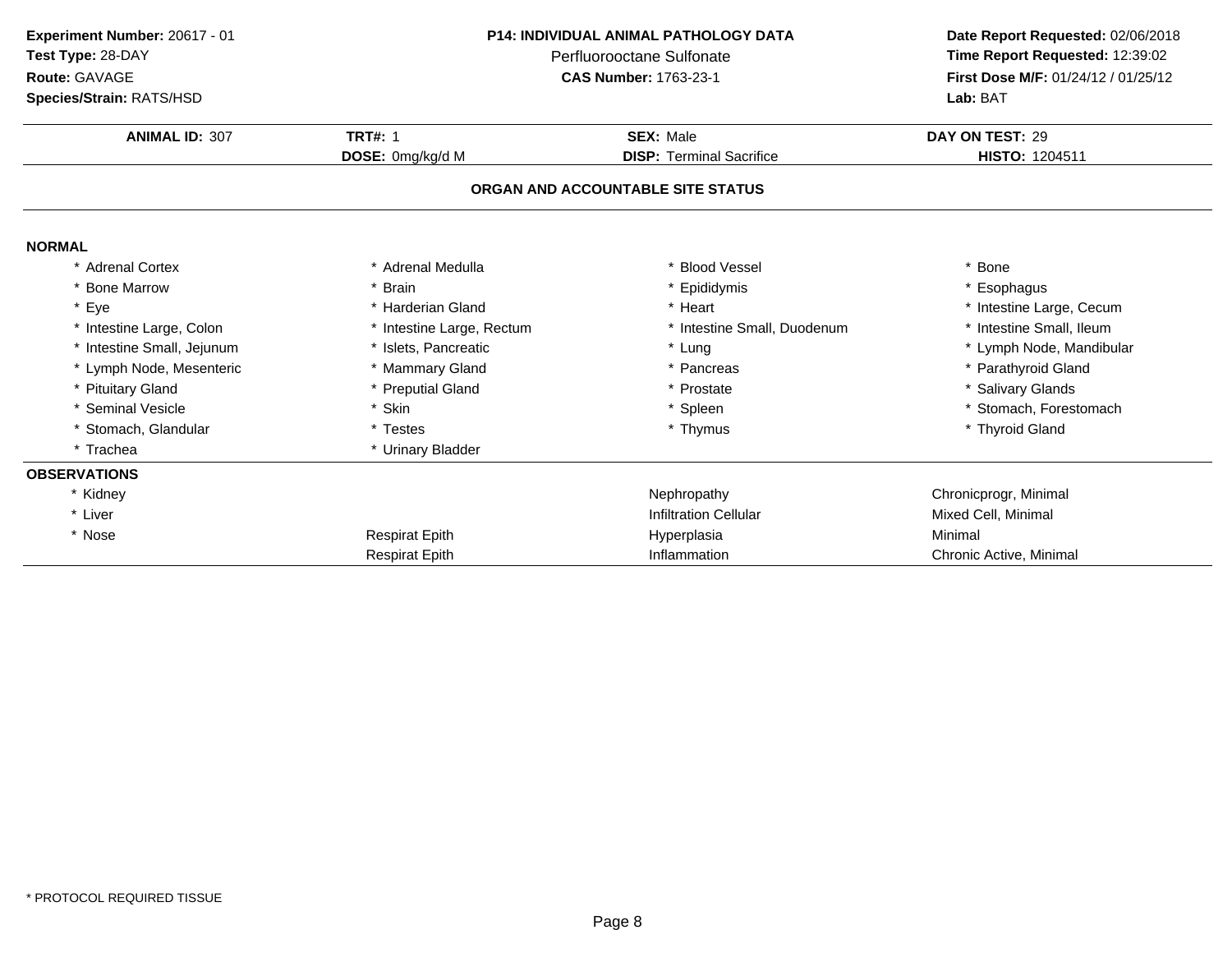| Experiment Number: 20617 - 01<br>Test Type: 28-DAY<br>Route: GAVAGE<br>Species/Strain: RATS/HSD | <b>P14: INDIVIDUAL ANIMAL PATHOLOGY DATA</b><br>Perfluorooctane Sulfonate<br><b>CAS Number: 1763-23-1</b> |                                   | Date Report Requested: 02/06/2018<br>Time Report Requested: 12:39:02<br>First Dose M/F: 01/24/12 / 01/25/12<br>Lab: BAT |
|-------------------------------------------------------------------------------------------------|-----------------------------------------------------------------------------------------------------------|-----------------------------------|-------------------------------------------------------------------------------------------------------------------------|
| <b>ANIMAL ID: 308</b>                                                                           | <b>TRT#: 1</b>                                                                                            | <b>SEX: Male</b>                  | DAY ON TEST: 29                                                                                                         |
|                                                                                                 | DOSE: 0mg/kg/d M                                                                                          | <b>DISP: Terminal Sacrifice</b>   | HISTO: 1204512                                                                                                          |
|                                                                                                 |                                                                                                           | ORGAN AND ACCOUNTABLE SITE STATUS |                                                                                                                         |
| <b>NORMAL</b>                                                                                   |                                                                                                           |                                   |                                                                                                                         |
| * Adrenal Cortex                                                                                | * Adrenal Medulla                                                                                         | * Blood Vessel                    | * Bone                                                                                                                  |
| * Bone Marrow                                                                                   | * Brain                                                                                                   | * Epididymis                      | * Esophagus                                                                                                             |
| * Eye                                                                                           | * Harderian Gland                                                                                         | * Heart                           | * Intestine Large, Cecum                                                                                                |
| * Intestine Large, Colon                                                                        | * Intestine Large, Rectum                                                                                 | * Intestine Small, Duodenum       | * Intestine Small, Ileum                                                                                                |
| * Intestine Small, Jejunum                                                                      | * Islets. Pancreatic                                                                                      | * Liver                           | * Lung                                                                                                                  |
| * Lymph Node, Mesenteric                                                                        | * Mammary Gland                                                                                           | * Pancreas                        | * Parathyroid Gland                                                                                                     |
| * Pituitary Gland                                                                               | * Preputial Gland                                                                                         | * Prostate                        | * Salivary Glands                                                                                                       |
| * Seminal Vesicle                                                                               | * Skin                                                                                                    | * Spleen                          | * Stomach, Forestomach                                                                                                  |
| * Stomach, Glandular                                                                            | * Testes                                                                                                  | * Thymus                          | * Thyroid Gland                                                                                                         |
| * Trachea                                                                                       | * Urinary Bladder                                                                                         |                                   |                                                                                                                         |
| <b>INSUFFICIENT TISSUE</b>                                                                      |                                                                                                           |                                   |                                                                                                                         |
| * Lymph Node, Mandibular                                                                        |                                                                                                           |                                   |                                                                                                                         |
| <b>OBSERVATIONS</b>                                                                             |                                                                                                           |                                   |                                                                                                                         |
| * Kidney                                                                                        |                                                                                                           | Nephropathy                       | Chronicprogr, Minimal                                                                                                   |
| * Nose                                                                                          | <b>Respirat Epith</b>                                                                                     | Inflammation                      | Chronic Active, Minimal                                                                                                 |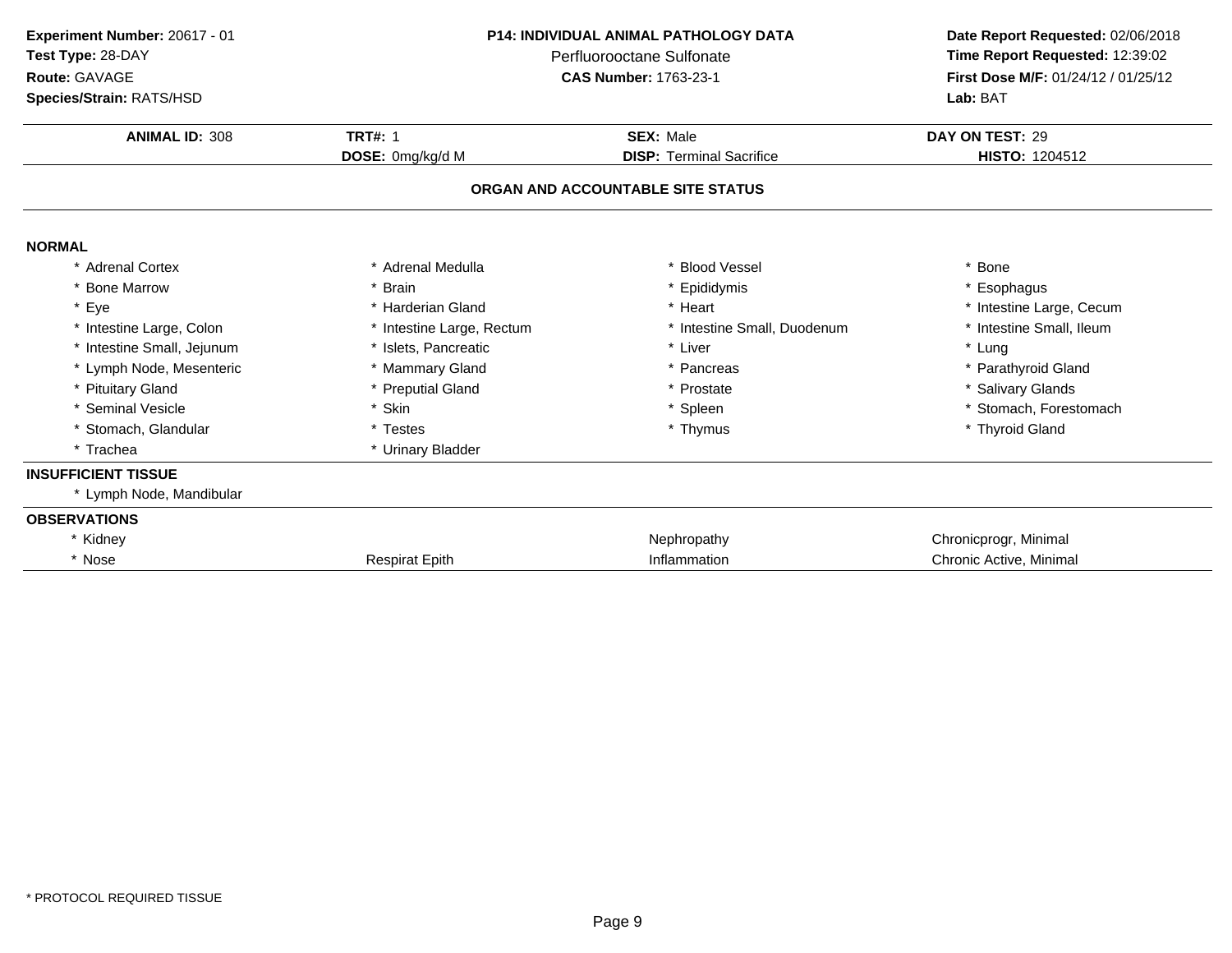| Experiment Number: 20617 - 01<br>Test Type: 28-DAY<br>Route: GAVAGE<br>Species/Strain: RATS/HSD | <b>P14: INDIVIDUAL ANIMAL PATHOLOGY DATA</b><br>Perfluorooctane Sulfonate<br><b>CAS Number: 1763-23-1</b> |                                                     | Date Report Requested: 02/06/2018<br>Time Report Requested: 12:39:02<br>First Dose M/F: 01/24/12 / 01/25/12<br>Lab: BAT |
|-------------------------------------------------------------------------------------------------|-----------------------------------------------------------------------------------------------------------|-----------------------------------------------------|-------------------------------------------------------------------------------------------------------------------------|
| <b>ANIMAL ID: 309</b>                                                                           | <b>TRT#: 1</b>                                                                                            | <b>SEX: Male</b><br><b>DISP: Terminal Sacrifice</b> | DAY ON TEST: 29<br>HISTO: 1204513                                                                                       |
|                                                                                                 | DOSE: 0mg/kg/d M                                                                                          | ORGAN AND ACCOUNTABLE SITE STATUS                   |                                                                                                                         |
| <b>NORMAL</b>                                                                                   |                                                                                                           |                                                     |                                                                                                                         |
| * Adrenal Cortex                                                                                | * Adrenal Medulla                                                                                         | * Blood Vessel                                      | * Bone                                                                                                                  |
| * Bone Marrow                                                                                   | * Brain                                                                                                   | * Epididymis                                        | * Esophagus                                                                                                             |
| * Eye                                                                                           | * Harderian Gland                                                                                         | * Heart                                             | * Intestine Large, Cecum                                                                                                |
| * Intestine Large, Colon                                                                        | * Intestine Large, Rectum                                                                                 | * Intestine Small, Duodenum                         | * Intestine Small, Ileum                                                                                                |
| * Intestine Small, Jejunum                                                                      | * Islets, Pancreatic                                                                                      | * Liver                                             | * Lung                                                                                                                  |
| * Lymph Node, Mandibular                                                                        | * Mammary Gland                                                                                           | * Pancreas                                          | * Parathyroid Gland                                                                                                     |
| * Pituitary Gland                                                                               | * Preputial Gland                                                                                         | * Prostate                                          | * Salivary Glands                                                                                                       |
| * Seminal Vesicle                                                                               | * Skin                                                                                                    | * Spleen                                            | * Stomach, Forestomach                                                                                                  |
| * Stomach, Glandular                                                                            | * Testes                                                                                                  | * Thymus                                            | * Thyroid Gland                                                                                                         |
| * Trachea                                                                                       | * Urinary Bladder                                                                                         |                                                     |                                                                                                                         |
| <b>MISSING</b>                                                                                  |                                                                                                           |                                                     |                                                                                                                         |
| * Lymph Node, Mesenteric                                                                        |                                                                                                           |                                                     |                                                                                                                         |
| <b>OBSERVATIONS</b>                                                                             |                                                                                                           |                                                     |                                                                                                                         |
| * Kidney                                                                                        |                                                                                                           | Nephropathy                                         | Chronicprogr, Minimal                                                                                                   |
| * Nose                                                                                          | <b>Respirat Epith</b>                                                                                     | Hyperplasia                                         | Minimal                                                                                                                 |
|                                                                                                 | <b>Respirat Epith</b>                                                                                     | Inflammation                                        | Chronic Active, Minimal                                                                                                 |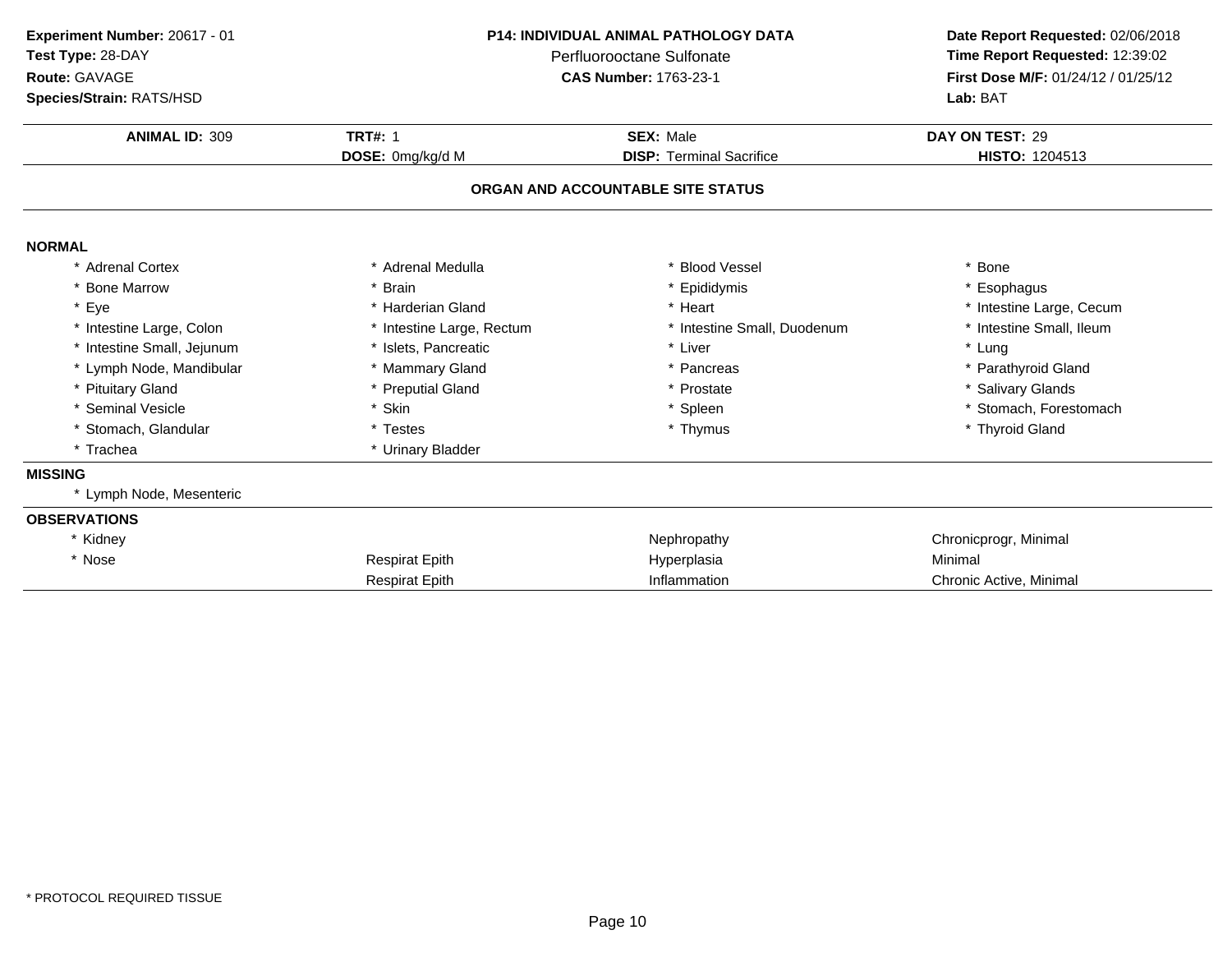| Experiment Number: 20617 - 01 | <b>P14: INDIVIDUAL ANIMAL PATHOLOGY DATA</b><br>Test Type: 28-DAY<br>Perfluorooctane Sulfonate<br><b>CAS Number: 1763-23-1</b> |                                   | Date Report Requested: 02/06/2018                                      |
|-------------------------------|--------------------------------------------------------------------------------------------------------------------------------|-----------------------------------|------------------------------------------------------------------------|
| Route: GAVAGE                 |                                                                                                                                |                                   | Time Report Requested: 12:39:02<br>First Dose M/F: 01/24/12 / 01/25/12 |
| Species/Strain: RATS/HSD      |                                                                                                                                |                                   | Lab: BAT                                                               |
|                               |                                                                                                                                |                                   |                                                                        |
| <b>ANIMAL ID: 310</b>         | <b>TRT#: 1</b>                                                                                                                 | <b>SEX: Male</b>                  | DAY ON TEST: 29                                                        |
|                               | DOSE: 0mg/kg/d M                                                                                                               | <b>DISP: Terminal Sacrifice</b>   | HISTO: 1204514                                                         |
|                               |                                                                                                                                | ORGAN AND ACCOUNTABLE SITE STATUS |                                                                        |
|                               |                                                                                                                                |                                   |                                                                        |
| <b>NORMAL</b>                 |                                                                                                                                |                                   |                                                                        |
| * Adrenal Cortex              | Adrenal Medulla                                                                                                                | <b>Blood Vessel</b>               | * Bone                                                                 |
| * Bone Marrow                 | * Brain                                                                                                                        | * Epididymis                      | * Esophagus                                                            |
| * Eye                         | * Harderian Gland                                                                                                              | * Heart                           | * Intestine Large, Cecum                                               |
| * Intestine Large, Colon      | * Intestine Large, Rectum                                                                                                      | * Intestine Small, Duodenum       | * Intestine Small, Ileum                                               |
| * Intestine Small, Jejunum    | * Islets. Pancreatic                                                                                                           | * Liver                           | * Lung                                                                 |
| * Lymph Node, Mandibular      | * Lymph Node, Mesenteric                                                                                                       | * Mammary Gland                   | * Pancreas                                                             |
| * Parathyroid Gland           | * Pituitary Gland                                                                                                              | * Preputial Gland                 | * Prostate                                                             |
| * Salivary Glands             | * Seminal Vesicle                                                                                                              | * Skin                            | * Spleen                                                               |
| * Stomach, Forestomach        | * Stomach, Glandular                                                                                                           | * Testes                          | * Thymus                                                               |
| * Thyroid Gland               | * Trachea                                                                                                                      | * Urinary Bladder                 |                                                                        |
| <b>OBSERVATIONS</b>           |                                                                                                                                |                                   |                                                                        |
| * Kidney                      |                                                                                                                                | Nephropathy                       | Chronicprogr, Minimal                                                  |
| * Nose                        | <b>Respirat Epith</b>                                                                                                          | Hyperplasia                       | Minimal                                                                |
|                               | <b>Respirat Epith</b>                                                                                                          | Inflammation                      | Chronic Active, Minimal                                                |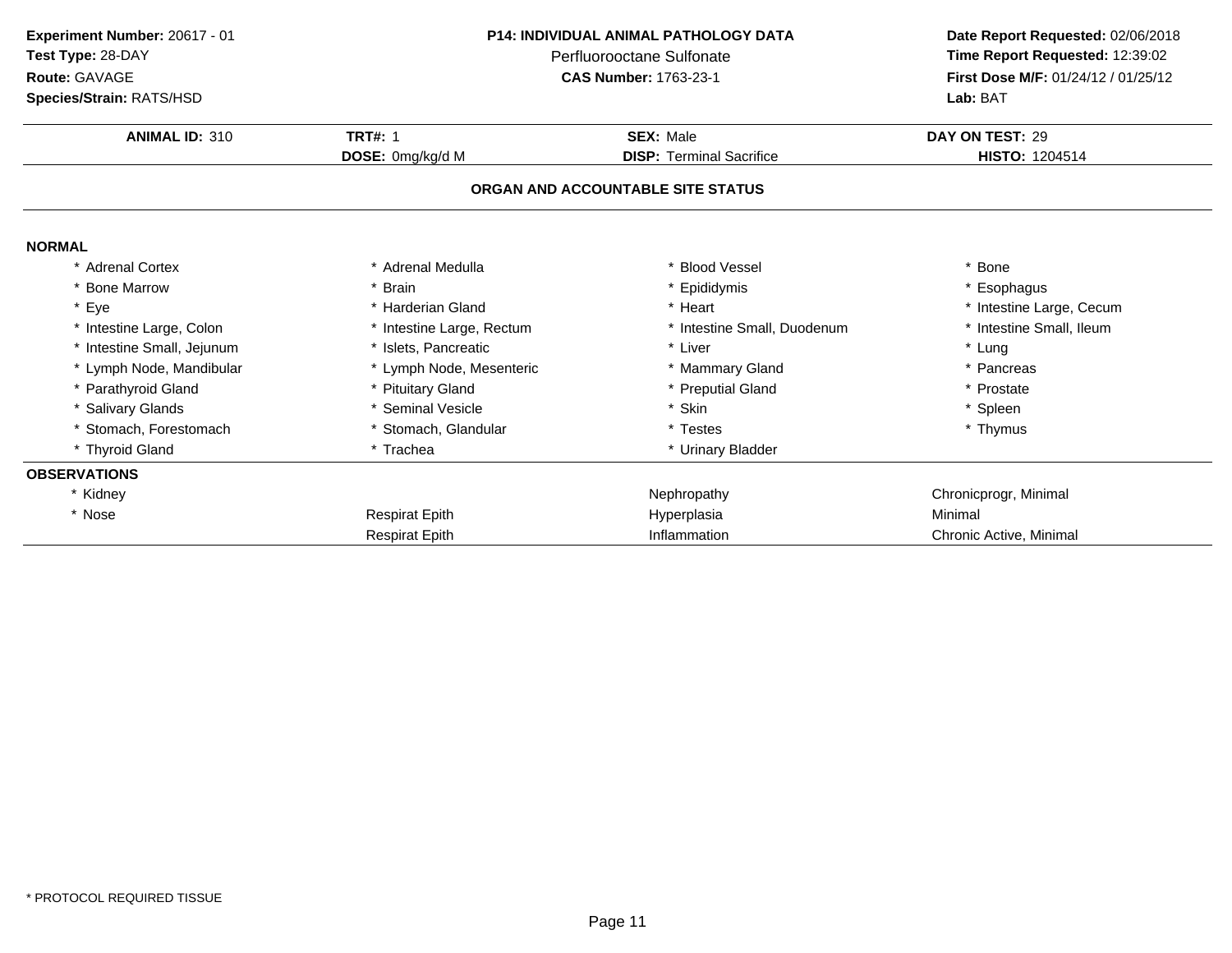| Experiment Number: 20617 - 01<br>Test Type: 28-DAY<br><b>Route: GAVAGE</b><br>Species/Strain: RATS/HSD | <b>P14: INDIVIDUAL ANIMAL PATHOLOGY DATA</b><br>Perfluorooctane Sulfonate<br><b>CAS Number: 1763-23-1</b> |                                   | Date Report Requested: 02/06/2018<br>Time Report Requested: 12:39:02<br><b>First Dose M/F: 01/24/12 / 01/25/12</b><br>Lab: BAT |
|--------------------------------------------------------------------------------------------------------|-----------------------------------------------------------------------------------------------------------|-----------------------------------|--------------------------------------------------------------------------------------------------------------------------------|
| <b>ANIMAL ID: 311</b>                                                                                  | <b>TRT#: 3</b>                                                                                            | <b>SEX: Male</b>                  | DAY ON TEST: 29                                                                                                                |
|                                                                                                        | DOSE: .312mg/kg/d M                                                                                       | <b>DISP:</b> Terminal Sacrifice   | <b>HISTO: 1204515</b>                                                                                                          |
|                                                                                                        |                                                                                                           | ORGAN AND ACCOUNTABLE SITE STATUS |                                                                                                                                |
| <b>NORMAL</b>                                                                                          |                                                                                                           |                                   |                                                                                                                                |
| <b>Bone Marrow</b>                                                                                     | * Liver                                                                                                   | Nose                              | * Pancreas                                                                                                                     |
| Spleen                                                                                                 | * Testes                                                                                                  | * Thyroid Gland                   |                                                                                                                                |
| <b>OBSERVATIONS</b>                                                                                    |                                                                                                           |                                   |                                                                                                                                |
| * Kidney                                                                                               |                                                                                                           | Nephropathy                       | Chronicprogr, Minimal                                                                                                          |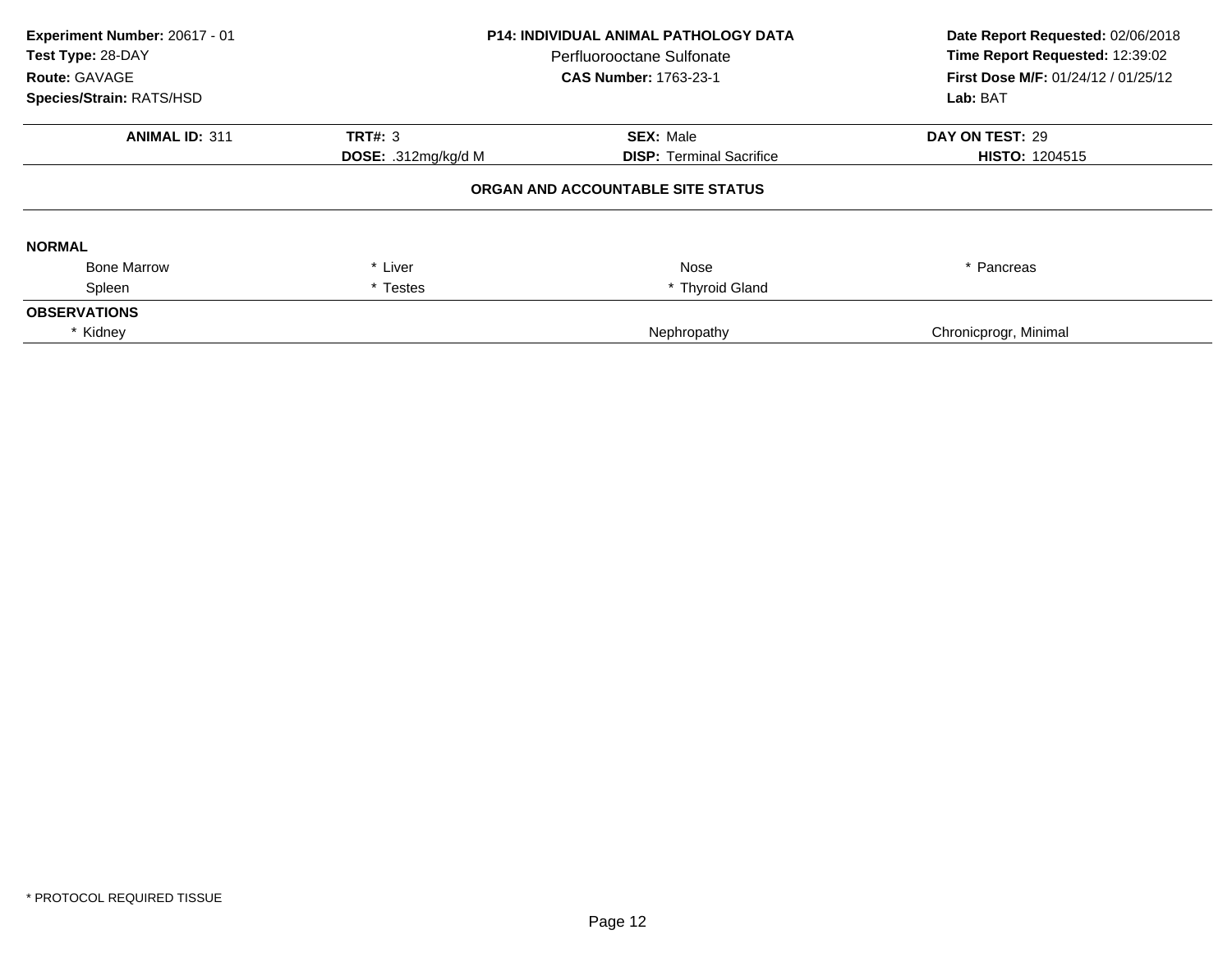| Experiment Number: 20617 - 01<br>Test Type: 28-DAY<br>Route: GAVAGE<br>Species/Strain: RATS/HSD | <b>P14: INDIVIDUAL ANIMAL PATHOLOGY DATA</b><br>Perfluorooctane Sulfonate<br><b>CAS Number: 1763-23-1</b> |                                   | Date Report Requested: 02/06/2018<br>Time Report Requested: 12:39:02<br><b>First Dose M/F: 01/24/12 / 01/25/12</b><br>Lab: BAT |
|-------------------------------------------------------------------------------------------------|-----------------------------------------------------------------------------------------------------------|-----------------------------------|--------------------------------------------------------------------------------------------------------------------------------|
| <b>ANIMAL ID: 312</b>                                                                           | <b>TRT#: 3</b>                                                                                            | <b>SEX: Male</b>                  | DAY ON TEST: 29                                                                                                                |
|                                                                                                 | DOSE: .312mg/kg/d M                                                                                       | <b>DISP:</b> Terminal Sacrifice   | <b>HISTO: 1204516</b>                                                                                                          |
|                                                                                                 |                                                                                                           | ORGAN AND ACCOUNTABLE SITE STATUS |                                                                                                                                |
| <b>NORMAL</b>                                                                                   |                                                                                                           |                                   |                                                                                                                                |
| <b>Bone Marrow</b>                                                                              | * Liver                                                                                                   | Nose                              | * Pancreas                                                                                                                     |
| Spleen                                                                                          | * Testes                                                                                                  | * Thyroid Gland                   |                                                                                                                                |
| <b>OBSERVATIONS</b>                                                                             |                                                                                                           |                                   |                                                                                                                                |
| * Kidney                                                                                        |                                                                                                           | Nephropathy                       | Chronicprogr, Minimal                                                                                                          |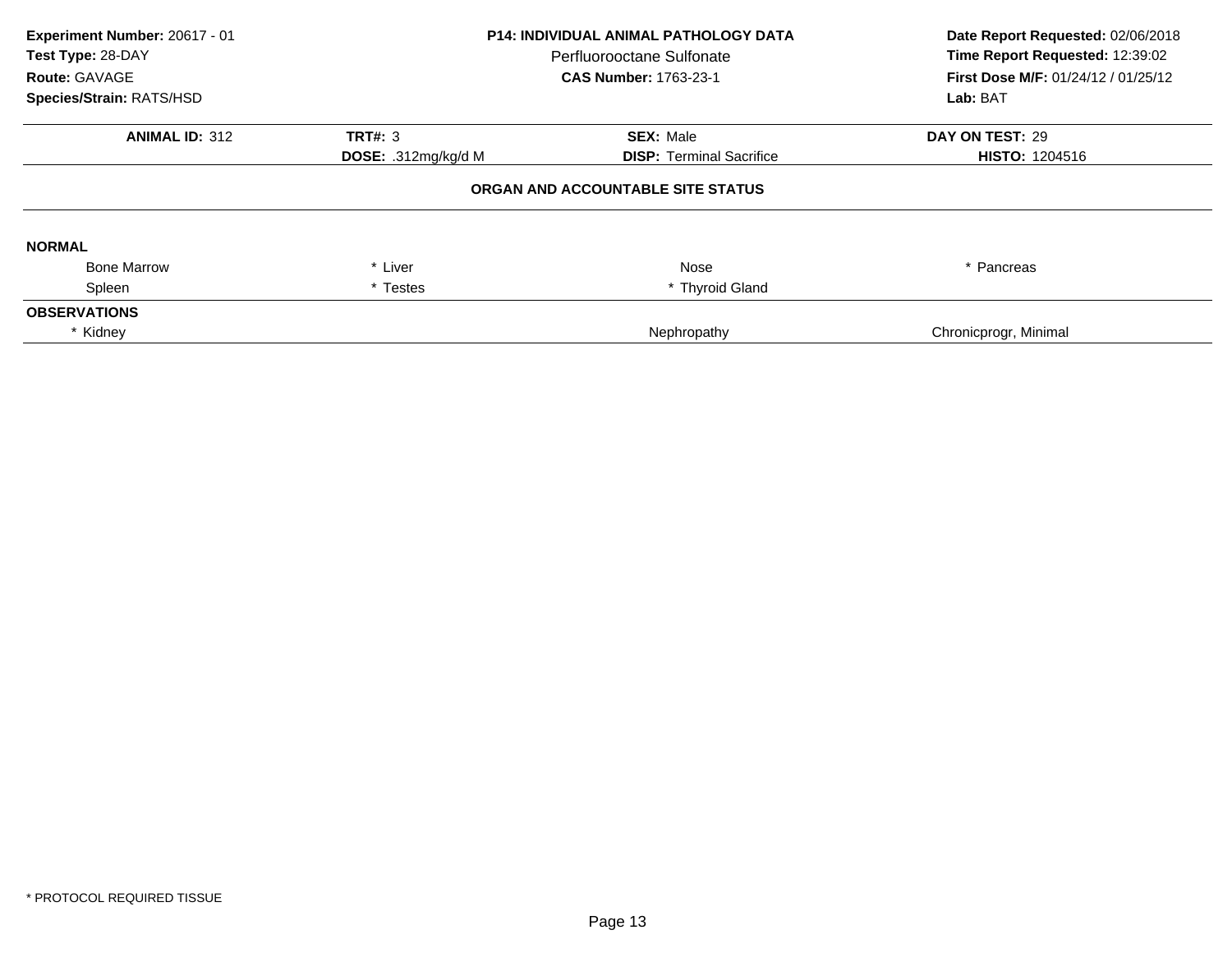| Experiment Number: 20617 - 01<br>Test Type: 28-DAY<br>Route: GAVAGE<br>Species/Strain: RATS/HSD | <b>P14: INDIVIDUAL ANIMAL PATHOLOGY DATA</b><br>Perfluorooctane Sulfonate<br><b>CAS Number: 1763-23-1</b> |                                   | Date Report Requested: 02/06/2018<br>Time Report Requested: 12:39:02<br>First Dose M/F: 01/24/12 / 01/25/12<br>Lab: BAT |
|-------------------------------------------------------------------------------------------------|-----------------------------------------------------------------------------------------------------------|-----------------------------------|-------------------------------------------------------------------------------------------------------------------------|
| <b>ANIMAL ID: 313</b>                                                                           | <b>TRT#: 3</b>                                                                                            | <b>SEX: Male</b>                  | DAY ON TEST: 29                                                                                                         |
|                                                                                                 | DOSE: .312mg/kg/d M                                                                                       | <b>DISP: Terminal Sacrifice</b>   | <b>HISTO: 1204517</b>                                                                                                   |
|                                                                                                 |                                                                                                           | ORGAN AND ACCOUNTABLE SITE STATUS |                                                                                                                         |
| <b>NORMAL</b>                                                                                   |                                                                                                           |                                   |                                                                                                                         |
| <b>Bone Marrow</b>                                                                              | * Kidney                                                                                                  | Nose                              | * Pancreas                                                                                                              |
| Spleen                                                                                          | * Testes                                                                                                  | * Thyroid Gland                   |                                                                                                                         |
| <b>OBSERVATIONS</b>                                                                             |                                                                                                           |                                   |                                                                                                                         |
| * Liver                                                                                         |                                                                                                           | <b>Infiltration Cellular</b>      | Mixed Cell, Minimal                                                                                                     |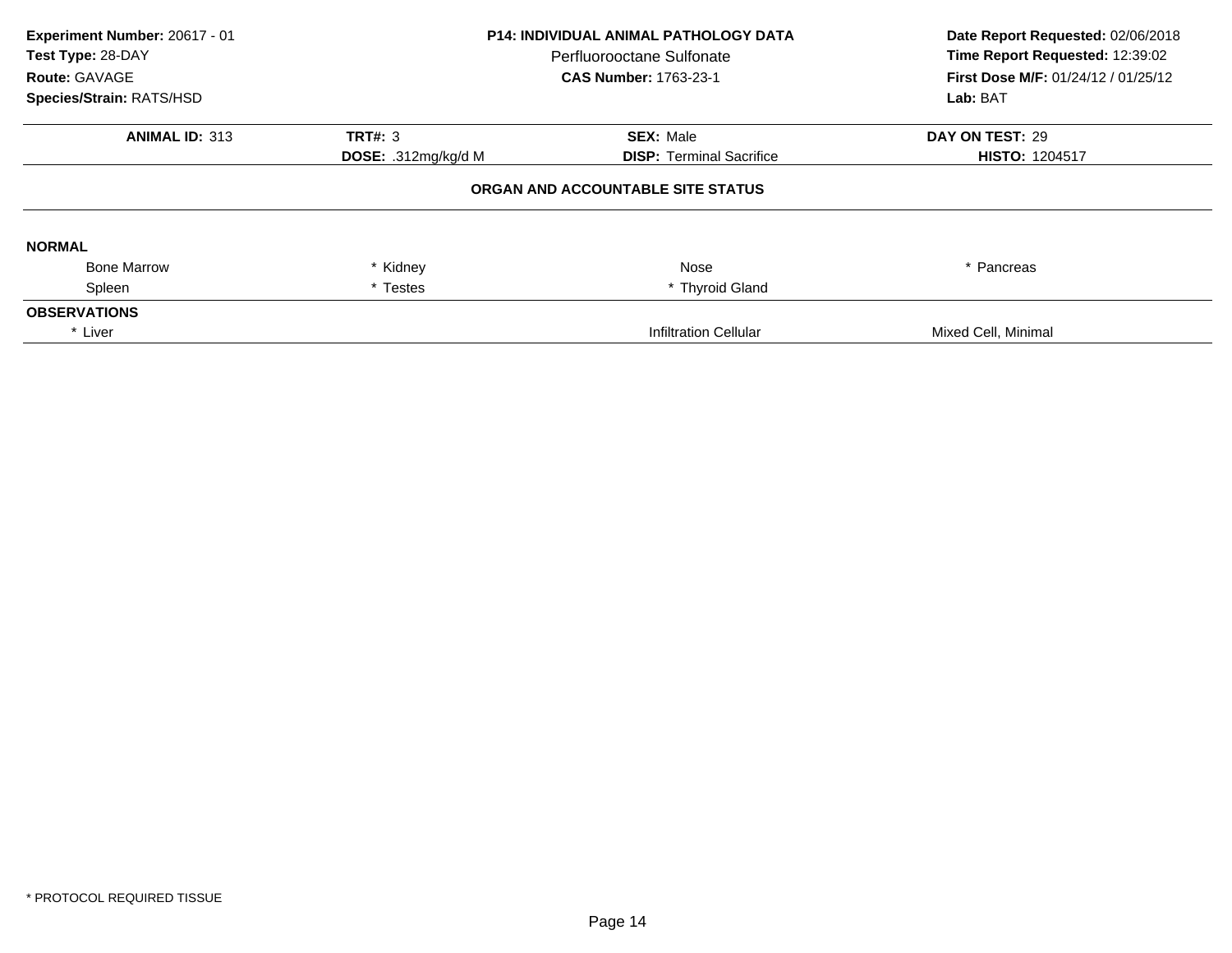| Experiment Number: 20617 - 01<br>Test Type: 28-DAY<br><b>Route: GAVAGE</b><br>Species/Strain: RATS/HSD | <b>P14: INDIVIDUAL ANIMAL PATHOLOGY DATA</b><br>Perfluorooctane Sulfonate<br><b>CAS Number: 1763-23-1</b> |                                   | Date Report Requested: 02/06/2018<br>Time Report Requested: 12:39:02<br>First Dose M/F: 01/24/12 / 01/25/12<br>Lab: BAT |
|--------------------------------------------------------------------------------------------------------|-----------------------------------------------------------------------------------------------------------|-----------------------------------|-------------------------------------------------------------------------------------------------------------------------|
| <b>ANIMAL ID: 314</b>                                                                                  | <b>TRT#: 3</b>                                                                                            | <b>SEX: Male</b>                  | DAY ON TEST: 29                                                                                                         |
|                                                                                                        | DOSE: .312mg/kg/d M                                                                                       | <b>DISP: Terminal Sacrifice</b>   | <b>HISTO: 1204518</b>                                                                                                   |
|                                                                                                        |                                                                                                           | ORGAN AND ACCOUNTABLE SITE STATUS |                                                                                                                         |
| <b>NORMAL</b>                                                                                          |                                                                                                           |                                   |                                                                                                                         |
| <b>Bone Marrow</b>                                                                                     | Nose                                                                                                      | * Pancreas                        | Spleen                                                                                                                  |
| * Testes                                                                                               | * Thyroid Gland                                                                                           |                                   |                                                                                                                         |
| <b>OBSERVATIONS</b>                                                                                    |                                                                                                           |                                   |                                                                                                                         |
| * Kidney                                                                                               |                                                                                                           | Nephropathy                       | Chronicprogr, Minimal                                                                                                   |
| * Liver                                                                                                |                                                                                                           | <b>Infiltration Cellular</b>      | Mixed Cell, Minimal                                                                                                     |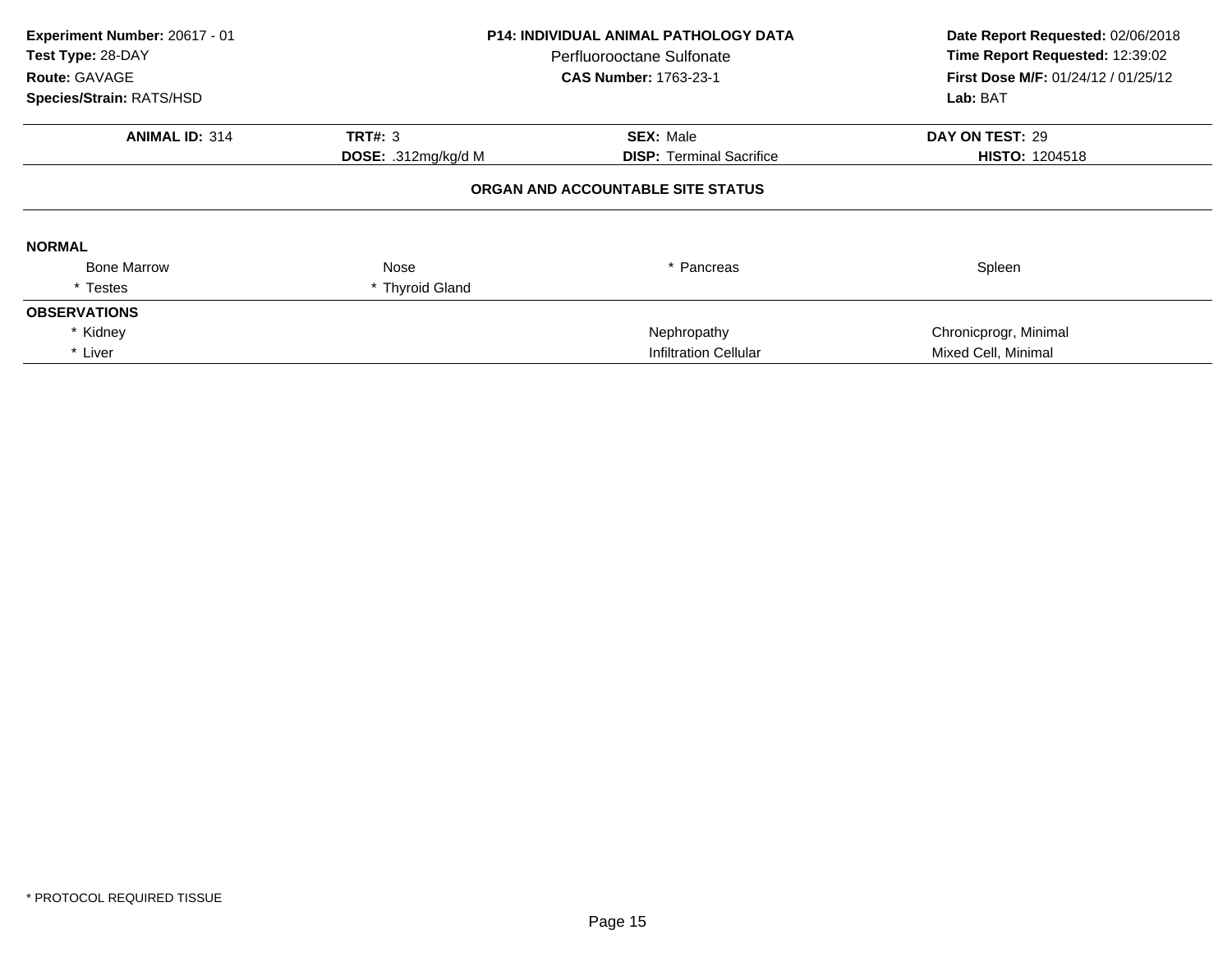| Experiment Number: 20617 - 01<br>Test Type: 28-DAY<br>Route: GAVAGE<br>Species/Strain: RATS/HSD | <b>P14: INDIVIDUAL ANIMAL PATHOLOGY DATA</b><br>Perfluorooctane Sulfonate<br><b>CAS Number: 1763-23-1</b> |                                   | Date Report Requested: 02/06/2018<br>Time Report Requested: 12:39:02<br><b>First Dose M/F: 01/24/12 / 01/25/12</b><br>Lab: BAT |
|-------------------------------------------------------------------------------------------------|-----------------------------------------------------------------------------------------------------------|-----------------------------------|--------------------------------------------------------------------------------------------------------------------------------|
| <b>ANIMAL ID: 315</b>                                                                           | <b>TRT#: 3</b>                                                                                            | <b>SEX: Male</b>                  | DAY ON TEST: 29                                                                                                                |
|                                                                                                 | DOSE: .312mg/kg/d M                                                                                       | <b>DISP:</b> Terminal Sacrifice   | <b>HISTO: 1204519</b>                                                                                                          |
|                                                                                                 |                                                                                                           | ORGAN AND ACCOUNTABLE SITE STATUS |                                                                                                                                |
| <b>NORMAL</b>                                                                                   |                                                                                                           |                                   |                                                                                                                                |
| <b>Bone Marrow</b>                                                                              | * Liver                                                                                                   | Nose                              | * Pancreas                                                                                                                     |
| Spleen                                                                                          | * Testes                                                                                                  | * Thyroid Gland                   |                                                                                                                                |
| <b>OBSERVATIONS</b>                                                                             |                                                                                                           |                                   |                                                                                                                                |
| * Kidney                                                                                        |                                                                                                           | Nephropathy                       | Chronicprogr, Minimal                                                                                                          |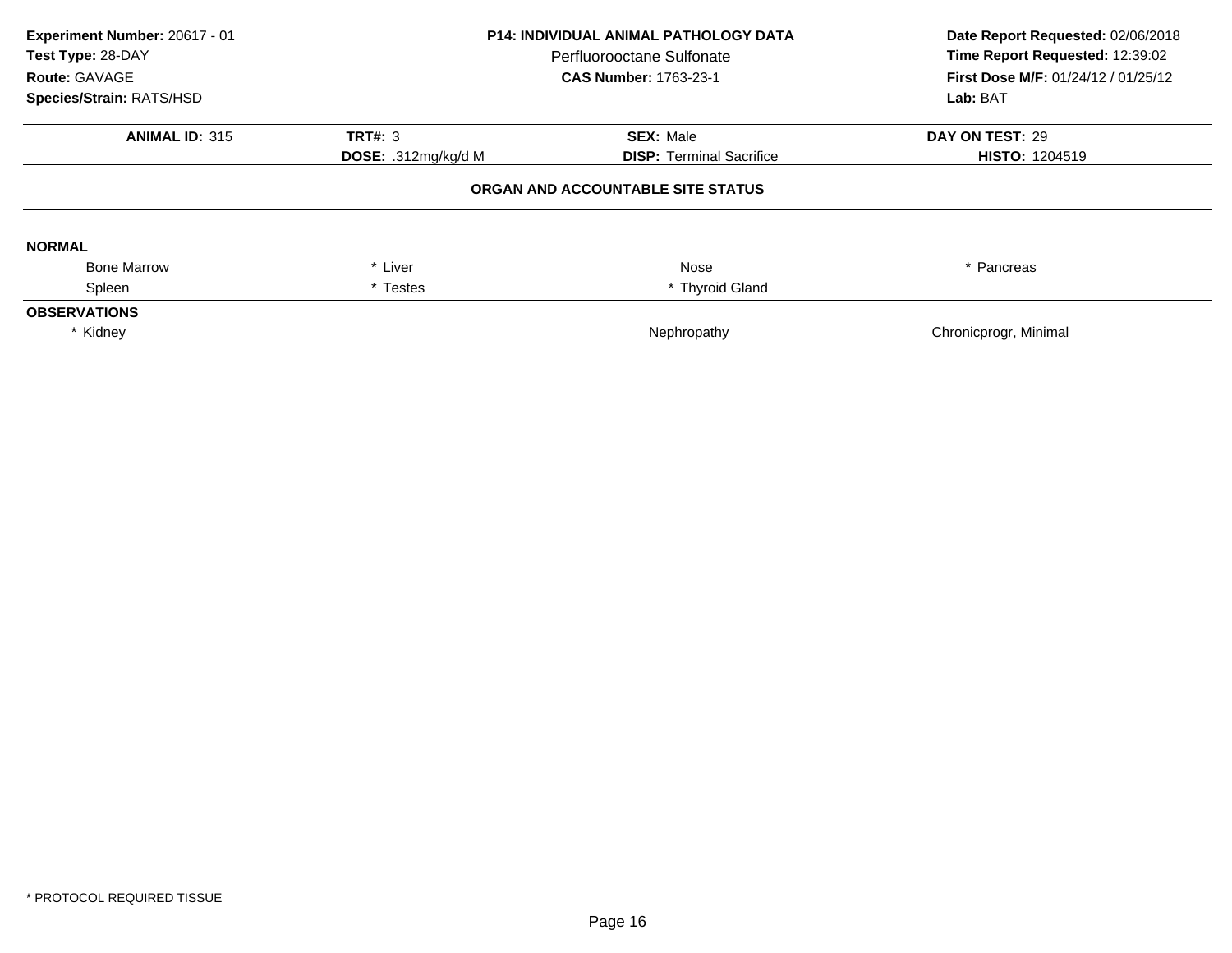| Experiment Number: 20617 - 01<br>Test Type: 28-DAY<br><b>Route: GAVAGE</b><br>Species/Strain: RATS/HSD | <b>P14: INDIVIDUAL ANIMAL PATHOLOGY DATA</b><br>Perfluorooctane Sulfonate<br><b>CAS Number: 1763-23-1</b> |                                   | Date Report Requested: 02/06/2018<br>Time Report Requested: 12:39:02<br>First Dose M/F: 01/24/12 / 01/25/12<br>Lab: BAT |
|--------------------------------------------------------------------------------------------------------|-----------------------------------------------------------------------------------------------------------|-----------------------------------|-------------------------------------------------------------------------------------------------------------------------|
| <b>ANIMAL ID: 316</b>                                                                                  | <b>TRT#: 3</b>                                                                                            | <b>SEX: Male</b>                  | DAY ON TEST: 29                                                                                                         |
|                                                                                                        | DOSE: .312mg/kg/d M                                                                                       | <b>DISP: Terminal Sacrifice</b>   | <b>HISTO: 1204520</b>                                                                                                   |
|                                                                                                        |                                                                                                           | ORGAN AND ACCOUNTABLE SITE STATUS |                                                                                                                         |
| <b>NORMAL</b>                                                                                          |                                                                                                           |                                   |                                                                                                                         |
| <b>Bone Marrow</b>                                                                                     | Nose                                                                                                      | * Pancreas                        | Spleen                                                                                                                  |
| * Testes                                                                                               | * Thyroid Gland                                                                                           |                                   |                                                                                                                         |
| <b>OBSERVATIONS</b>                                                                                    |                                                                                                           |                                   |                                                                                                                         |
| * Kidney                                                                                               |                                                                                                           | Nephropathy                       | Chronicprogr, Minimal                                                                                                   |
| * Liver                                                                                                |                                                                                                           | <b>Infiltration Cellular</b>      | Mixed Cell, Minimal                                                                                                     |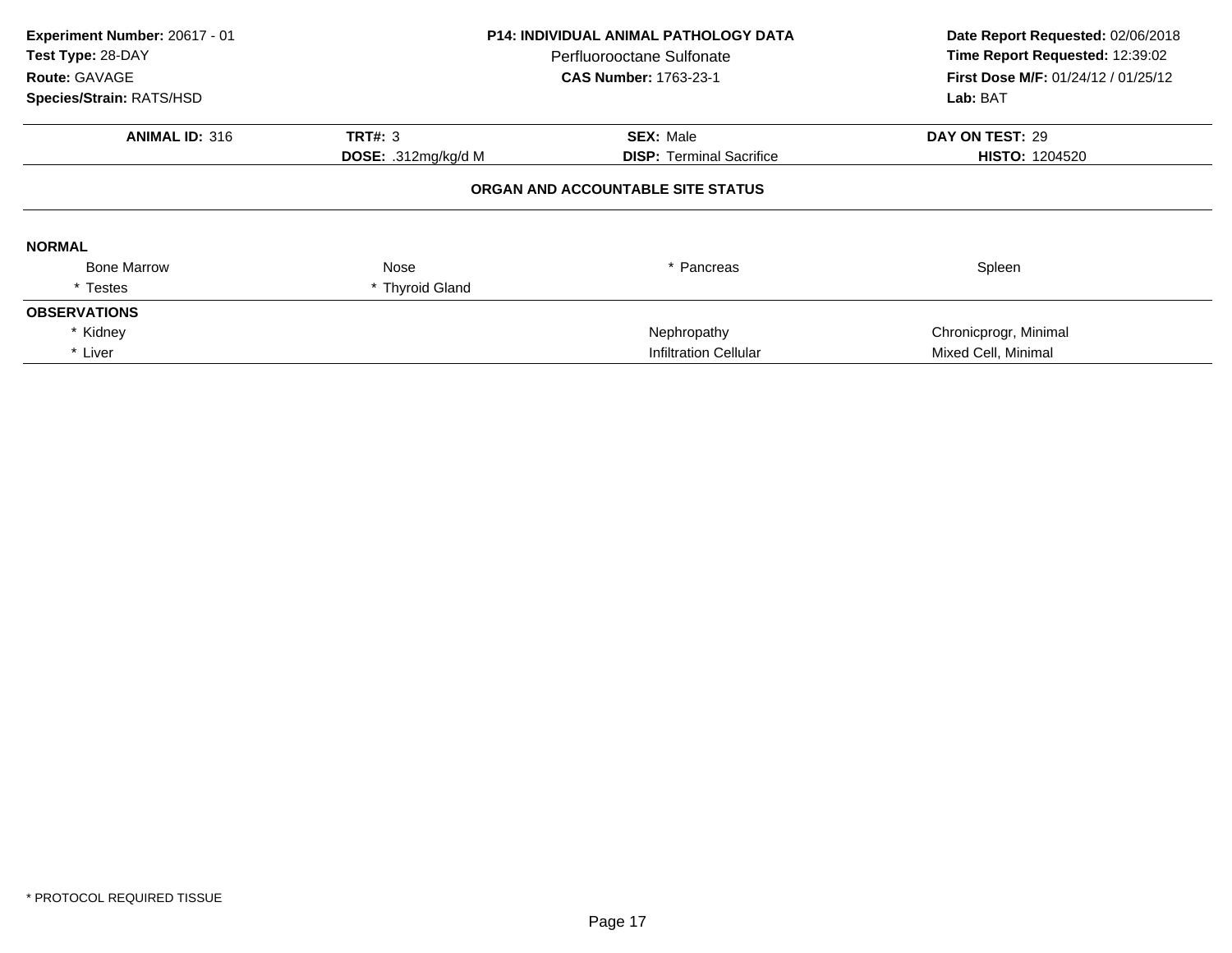| Experiment Number: 20617 - 01<br>Test Type: 28-DAY<br>Route: GAVAGE<br><b>Species/Strain: RATS/HSD</b> | <b>P14: INDIVIDUAL ANIMAL PATHOLOGY DATA</b><br>Perfluorooctane Sulfonate<br><b>CAS Number: 1763-23-1</b> |                                   | Date Report Requested: 02/06/2018<br>Time Report Requested: 12:39:02<br>First Dose M/F: 01/24/12 / 01/25/12<br>Lab: BAT |
|--------------------------------------------------------------------------------------------------------|-----------------------------------------------------------------------------------------------------------|-----------------------------------|-------------------------------------------------------------------------------------------------------------------------|
| <b>ANIMAL ID: 317</b>                                                                                  | <b>TRT#: 3</b>                                                                                            | <b>SEX: Male</b>                  | DAY ON TEST: 29                                                                                                         |
|                                                                                                        | DOSE: $.312$ mg/kg/d M                                                                                    | <b>DISP: Terminal Sacrifice</b>   | <b>HISTO: 1204521</b>                                                                                                   |
|                                                                                                        |                                                                                                           | ORGAN AND ACCOUNTABLE SITE STATUS |                                                                                                                         |
| <b>NORMAL</b>                                                                                          |                                                                                                           |                                   |                                                                                                                         |
| <b>Bone Marrow</b>                                                                                     | * Kidney                                                                                                  | * Liver                           | Nose                                                                                                                    |
| * Pancreas                                                                                             | Spleen                                                                                                    | * Testes                          | * Thyroid Gland                                                                                                         |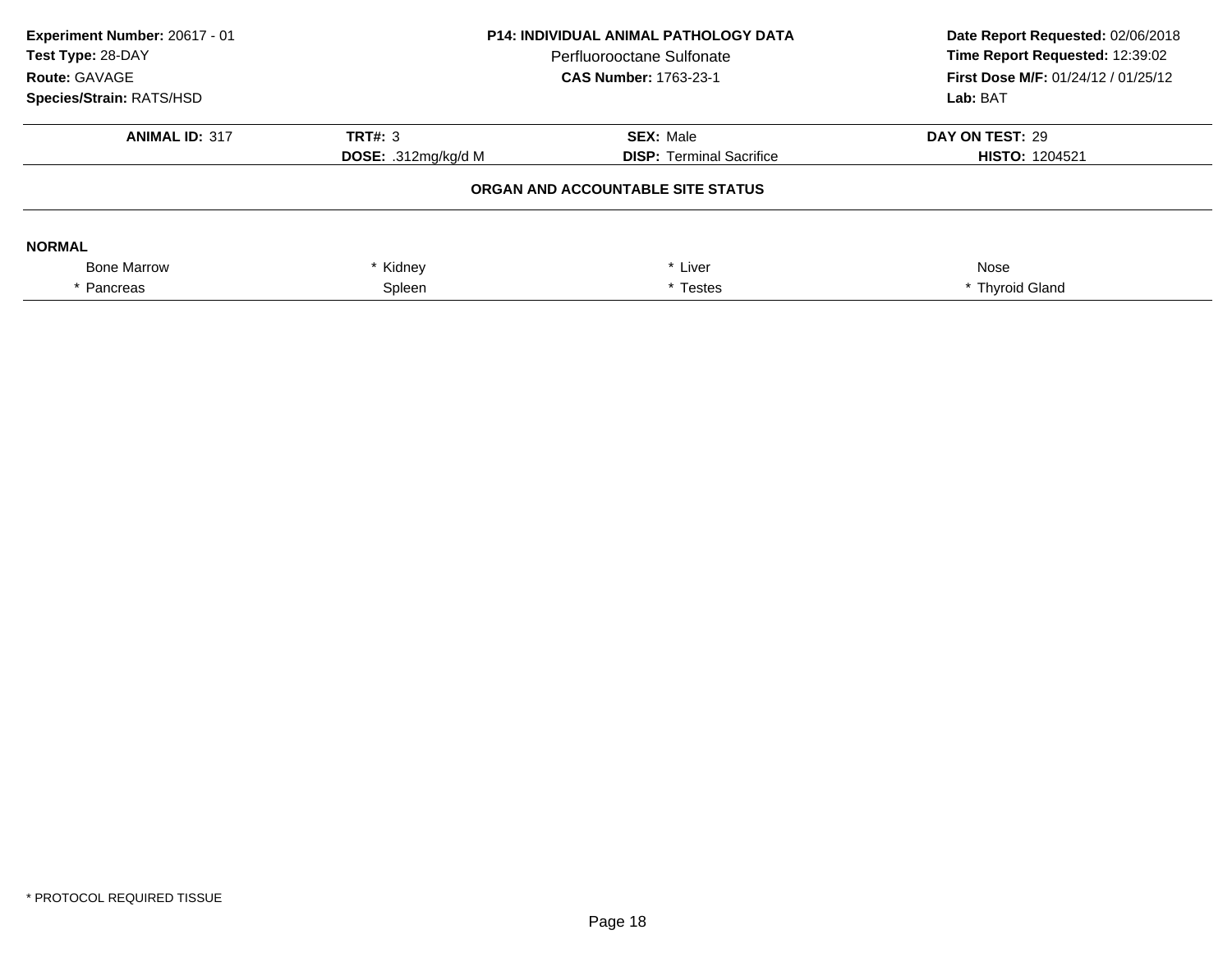| Experiment Number: 20617 - 01<br>Test Type: 28-DAY<br>Route: GAVAGE<br>Species/Strain: RATS/HSD | <b>P14: INDIVIDUAL ANIMAL PATHOLOGY DATA</b><br>Perfluorooctane Sulfonate<br><b>CAS Number: 1763-23-1</b> |                                   | Date Report Requested: 02/06/2018<br>Time Report Requested: 12:39:02<br>First Dose M/F: 01/24/12 / 01/25/12<br>Lab: BAT |
|-------------------------------------------------------------------------------------------------|-----------------------------------------------------------------------------------------------------------|-----------------------------------|-------------------------------------------------------------------------------------------------------------------------|
| <b>ANIMAL ID: 318</b>                                                                           | <b>TRT#: 3</b>                                                                                            | <b>SEX: Male</b>                  | DAY ON TEST: 29                                                                                                         |
|                                                                                                 | DOSE: .312mg/kg/d M                                                                                       | <b>DISP:</b> Terminal Sacrifice   | <b>HISTO: 1204522</b>                                                                                                   |
|                                                                                                 |                                                                                                           | ORGAN AND ACCOUNTABLE SITE STATUS |                                                                                                                         |
| <b>NORMAL</b>                                                                                   |                                                                                                           |                                   |                                                                                                                         |
| <b>Bone Marrow</b>                                                                              | * Liver                                                                                                   | Nose                              | * Pancreas                                                                                                              |
| * Testes                                                                                        | * Thyroid Gland                                                                                           |                                   |                                                                                                                         |
| <b>OBSERVATIONS</b>                                                                             |                                                                                                           |                                   |                                                                                                                         |
| * Kidney                                                                                        |                                                                                                           | Nephropathy                       | Chronicprogr, Minimal                                                                                                   |
| Spleen                                                                                          |                                                                                                           | Extramedullary Hematopoiesis      | Decreased, Minimal                                                                                                      |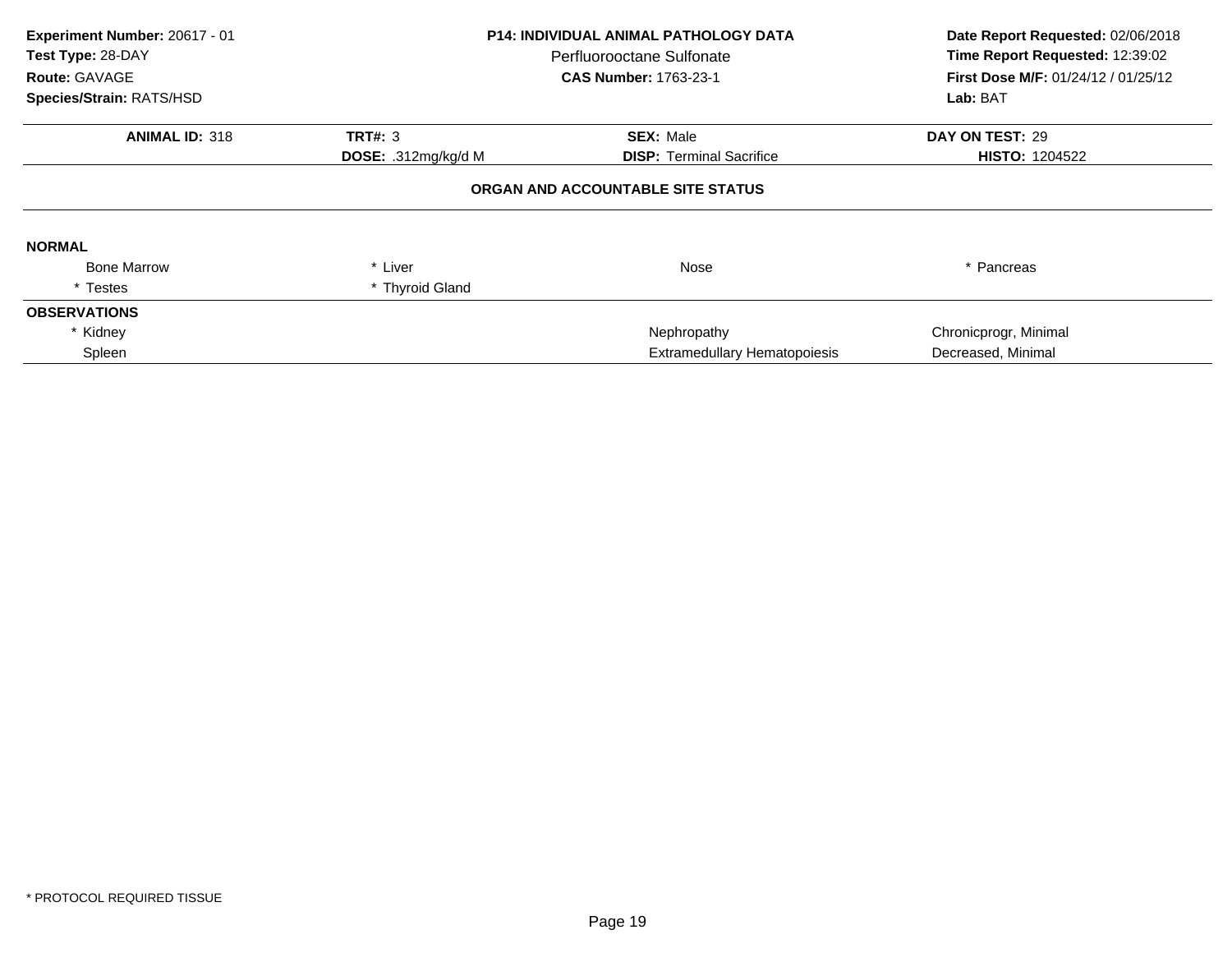| Experiment Number: 20617 - 01<br>Test Type: 28-DAY<br><b>Route: GAVAGE</b><br>Species/Strain: RATS/HSD | <b>P14: INDIVIDUAL ANIMAL PATHOLOGY DATA</b><br>Perfluorooctane Sulfonate<br><b>CAS Number: 1763-23-1</b> |                                   | Date Report Requested: 02/06/2018<br>Time Report Requested: 12:39:02<br><b>First Dose M/F: 01/24/12 / 01/25/12</b><br>Lab: BAT |
|--------------------------------------------------------------------------------------------------------|-----------------------------------------------------------------------------------------------------------|-----------------------------------|--------------------------------------------------------------------------------------------------------------------------------|
| <b>ANIMAL ID: 319</b>                                                                                  | <b>TRT#: 3</b>                                                                                            | <b>SEX: Male</b>                  | DAY ON TEST: 29                                                                                                                |
|                                                                                                        | DOSE: .312mg/kg/d M                                                                                       | <b>DISP:</b> Terminal Sacrifice   | <b>HISTO: 1204523</b>                                                                                                          |
|                                                                                                        |                                                                                                           | ORGAN AND ACCOUNTABLE SITE STATUS |                                                                                                                                |
| <b>NORMAL</b>                                                                                          |                                                                                                           |                                   |                                                                                                                                |
| <b>Bone Marrow</b>                                                                                     | * Liver                                                                                                   | Nose                              | * Pancreas                                                                                                                     |
| Spleen                                                                                                 | * Testes                                                                                                  | * Thyroid Gland                   |                                                                                                                                |
| <b>OBSERVATIONS</b>                                                                                    |                                                                                                           |                                   |                                                                                                                                |
| * Kidney                                                                                               |                                                                                                           | Nephropathy                       | Chronicprogr, Minimal                                                                                                          |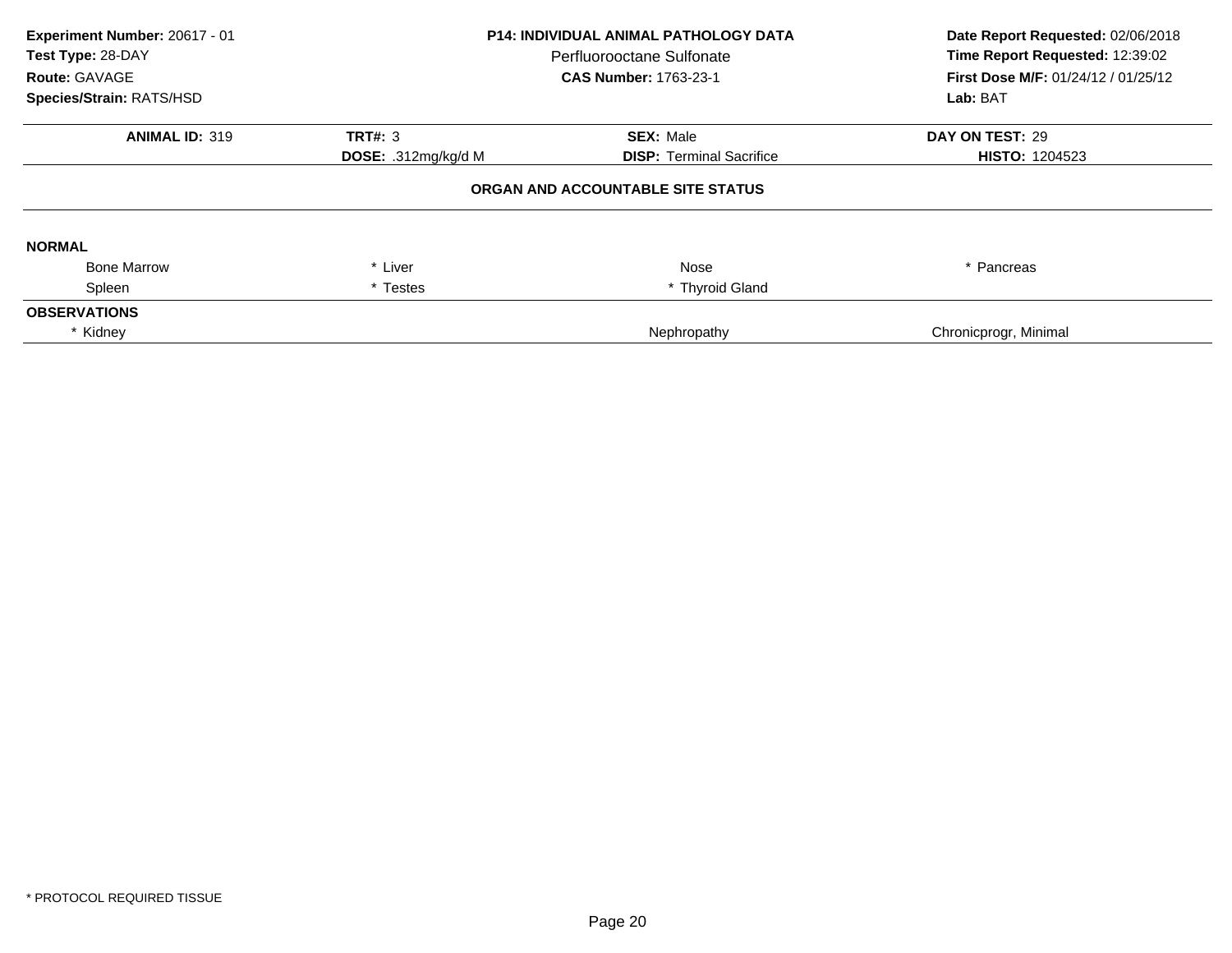| Experiment Number: 20617 - 01<br>Test Type: 28-DAY<br>Route: GAVAGE<br>Species/Strain: RATS/HSD | <b>P14: INDIVIDUAL ANIMAL PATHOLOGY DATA</b><br>Perfluorooctane Sulfonate<br><b>CAS Number: 1763-23-1</b> |                                   | Date Report Requested: 02/06/2018<br>Time Report Requested: 12:39:02<br>First Dose M/F: 01/24/12 / 01/25/12<br>Lab: BAT |
|-------------------------------------------------------------------------------------------------|-----------------------------------------------------------------------------------------------------------|-----------------------------------|-------------------------------------------------------------------------------------------------------------------------|
| <b>ANIMAL ID: 320</b>                                                                           | <b>TRT#: 3</b>                                                                                            | <b>SEX: Male</b>                  | DAY ON TEST: 29                                                                                                         |
|                                                                                                 | <b>DOSE:</b> .312mg/kg/d M                                                                                | <b>DISP: Terminal Sacrifice</b>   | <b>HISTO: 1204524</b>                                                                                                   |
|                                                                                                 |                                                                                                           | ORGAN AND ACCOUNTABLE SITE STATUS |                                                                                                                         |
| <b>NORMAL</b>                                                                                   |                                                                                                           |                                   |                                                                                                                         |
| <b>Bone Marrow</b>                                                                              | Nose                                                                                                      | * Pancreas                        | Spleen                                                                                                                  |
| * Testes                                                                                        | * Thyroid Gland                                                                                           |                                   |                                                                                                                         |
| <b>OBSERVATIONS</b>                                                                             |                                                                                                           |                                   |                                                                                                                         |
| * Kidney                                                                                        |                                                                                                           | Nephropathy                       | Chronicprogr, Minimal                                                                                                   |
| * Liver                                                                                         |                                                                                                           | <b>Infiltration Cellular</b>      | Mixed Cell, Minimal                                                                                                     |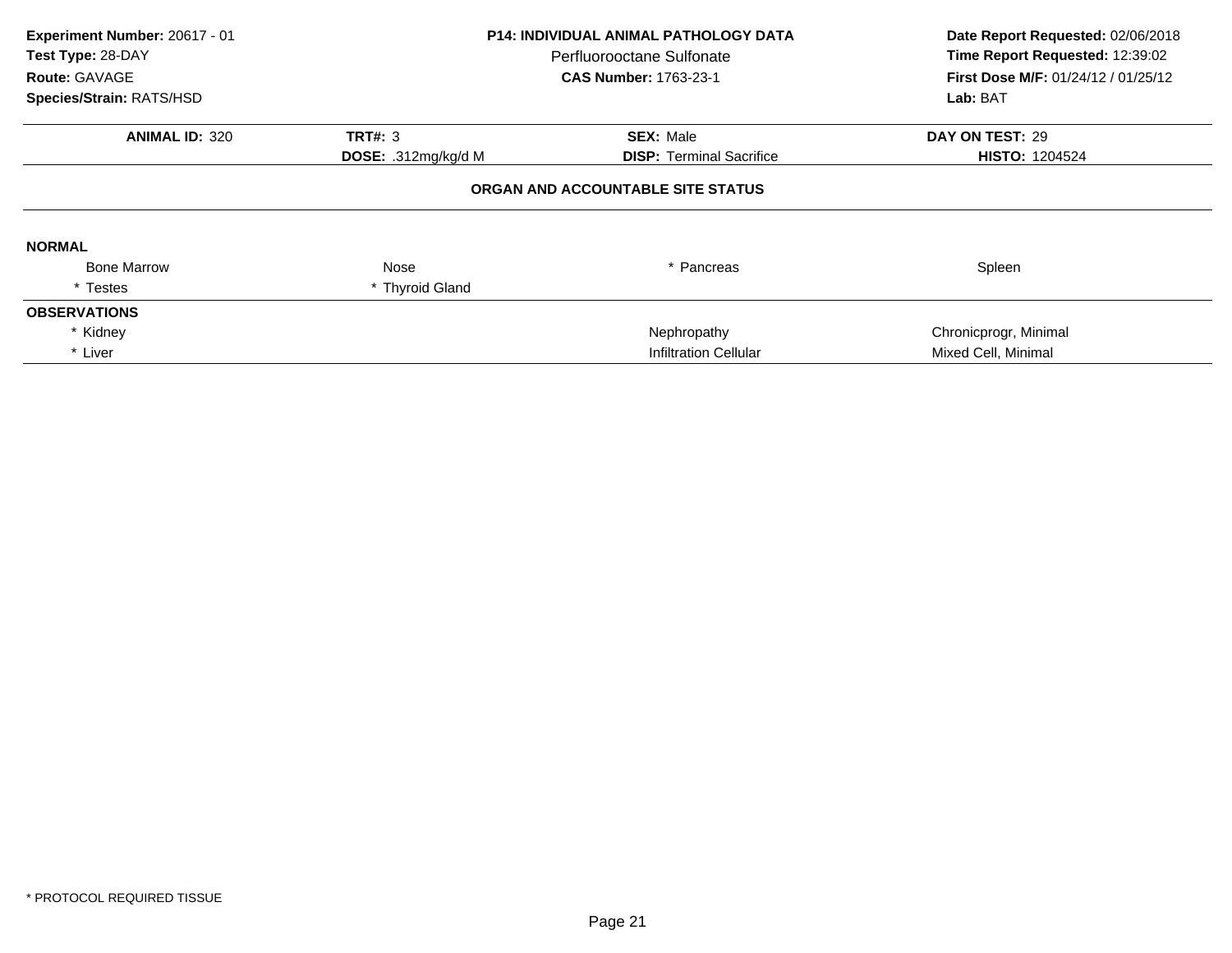| Experiment Number: 20617 - 01<br>Test Type: 28-DAY<br>Route: GAVAGE<br>Species/Strain: RATS/HSD | <b>P14: INDIVIDUAL ANIMAL PATHOLOGY DATA</b><br>Perfluorooctane Sulfonate<br><b>CAS Number: 1763-23-1</b> |                                   | Date Report Requested: 02/06/2018<br>Time Report Requested: 12:39:02<br>First Dose M/F: 01/24/12 / 01/25/12<br>Lab: BAT |
|-------------------------------------------------------------------------------------------------|-----------------------------------------------------------------------------------------------------------|-----------------------------------|-------------------------------------------------------------------------------------------------------------------------|
|                                                                                                 |                                                                                                           |                                   |                                                                                                                         |
| <b>ANIMAL ID: 321</b>                                                                           | <b>TRT#: 5</b>                                                                                            | <b>SEX: Male</b>                  | DAY ON TEST: 29                                                                                                         |
|                                                                                                 | DOSE: .625mg/kg/d M                                                                                       | <b>DISP:</b> Terminal Sacrifice   | <b>HISTO: 1204525</b>                                                                                                   |
| <b>NORMAL</b>                                                                                   |                                                                                                           | ORGAN AND ACCOUNTABLE SITE STATUS |                                                                                                                         |
| <b>Bone Marrow</b>                                                                              | * Liver                                                                                                   | * Pancreas                        | Spleen                                                                                                                  |
| * Testes                                                                                        | * Thyroid Gland                                                                                           |                                   |                                                                                                                         |
| <b>OBSERVATIONS</b>                                                                             |                                                                                                           |                                   |                                                                                                                         |
| * Kidney                                                                                        |                                                                                                           | Nephropathy                       | Chronicprogr, Minimal                                                                                                   |
| Nose                                                                                            | <b>Respirat Epith</b>                                                                                     | Hyperplasia                       | Mild                                                                                                                    |
|                                                                                                 | <b>Respirat Epith</b>                                                                                     | Inflammation                      | Chronic Active, Mild                                                                                                    |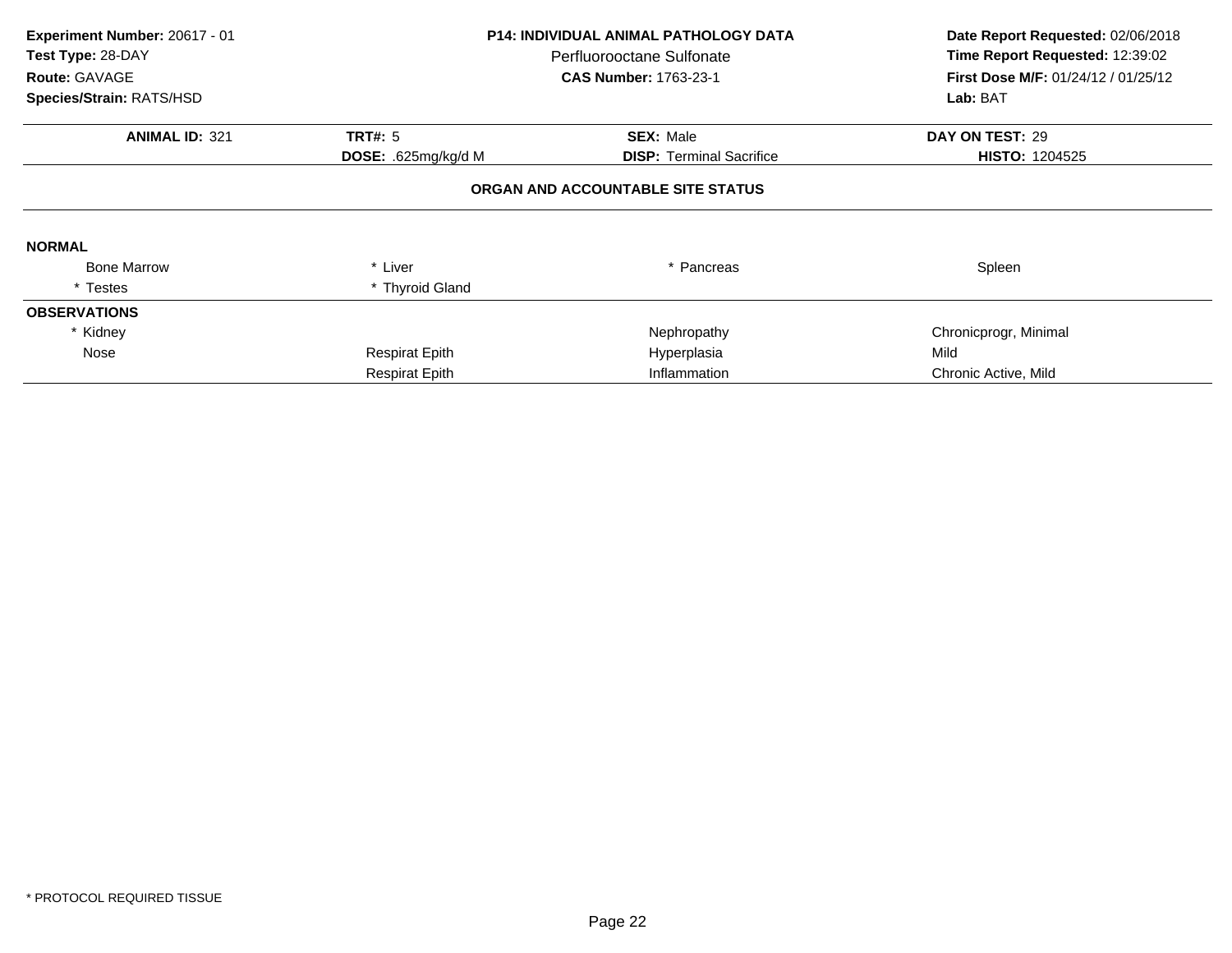| Experiment Number: 20617 - 01<br>Test Type: 28-DAY<br>Route: GAVAGE<br>Species/Strain: RATS/HSD | <b>P14: INDIVIDUAL ANIMAL PATHOLOGY DATA</b><br>Perfluorooctane Sulfonate<br><b>CAS Number: 1763-23-1</b> |                                                     | Date Report Requested: 02/06/2018<br>Time Report Requested: 12:39:02<br>First Dose M/F: 01/24/12 / 01/25/12<br>Lab: BAT |
|-------------------------------------------------------------------------------------------------|-----------------------------------------------------------------------------------------------------------|-----------------------------------------------------|-------------------------------------------------------------------------------------------------------------------------|
|                                                                                                 |                                                                                                           |                                                     |                                                                                                                         |
| <b>ANIMAL ID: 322</b>                                                                           | <b>TRT#: 5</b><br>DOSE: .625mg/kg/d M                                                                     | <b>SEX: Male</b><br><b>DISP:</b> Terminal Sacrifice | DAY ON TEST: 29<br><b>HISTO: 1204526</b>                                                                                |
|                                                                                                 |                                                                                                           | ORGAN AND ACCOUNTABLE SITE STATUS                   |                                                                                                                         |
| <b>NORMAL</b>                                                                                   |                                                                                                           |                                                     |                                                                                                                         |
| <b>Bone Marrow</b>                                                                              | * Liver                                                                                                   | * Pancreas                                          | Spleen                                                                                                                  |
| * Testes                                                                                        | * Thyroid Gland                                                                                           |                                                     |                                                                                                                         |
| <b>OBSERVATIONS</b>                                                                             |                                                                                                           |                                                     |                                                                                                                         |
| * Kidney                                                                                        |                                                                                                           | Nephropathy                                         | Chronicprogr, Minimal                                                                                                   |
| Nose                                                                                            | <b>Respirat Epith</b>                                                                                     | Hyperplasia                                         | Mild                                                                                                                    |
|                                                                                                 | <b>Respirat Epith</b>                                                                                     | Inflammation                                        | Chronic Active, Mild                                                                                                    |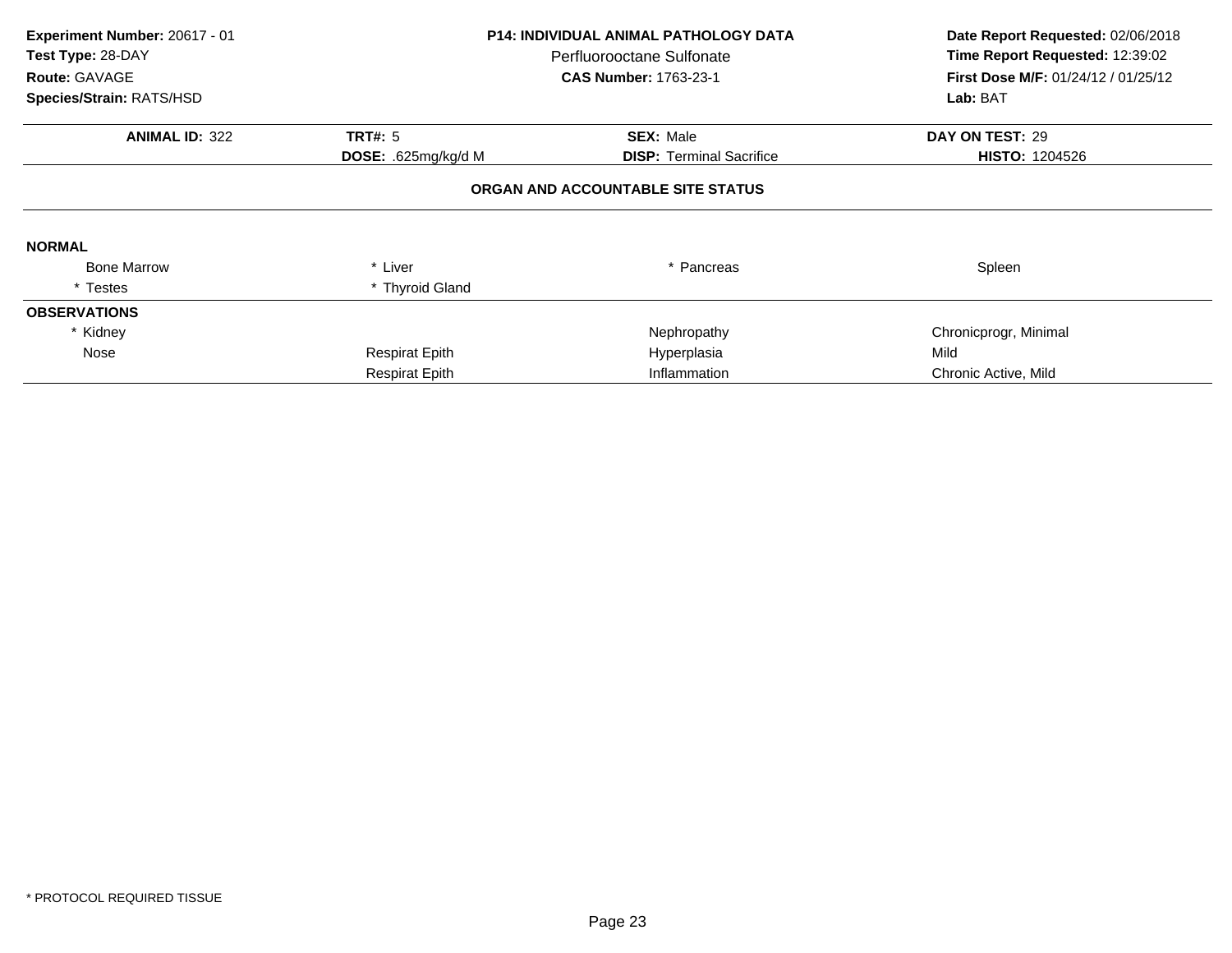| Experiment Number: 20617 - 01 |                            | <b>P14: INDIVIDUAL ANIMAL PATHOLOGY DATA</b> |                                                                        |
|-------------------------------|----------------------------|----------------------------------------------|------------------------------------------------------------------------|
| Test Type: 28-DAY             |                            | Perfluorooctane Sulfonate                    | Time Report Requested: 12:39:02<br>First Dose M/F: 01/24/12 / 01/25/12 |
| Route: GAVAGE                 |                            | <b>CAS Number: 1763-23-1</b>                 |                                                                        |
| Species/Strain: RATS/HSD      |                            |                                              | Lab: BAT                                                               |
| <b>ANIMAL ID: 323</b>         | <b>TRT#: 5</b>             | <b>SEX: Male</b>                             | DAY ON TEST: 29                                                        |
|                               | <b>DOSE: .625mg/kg/d M</b> | <b>DISP:</b> Terminal Sacrifice              | <b>HISTO: 1204527</b>                                                  |
|                               |                            | ORGAN AND ACCOUNTABLE SITE STATUS            |                                                                        |
| <b>NORMAL</b>                 |                            |                                              |                                                                        |
| <b>Bone Marrow</b>            | * Liver                    | * Pancreas                                   | * Testes                                                               |
| * Thyroid Gland               |                            |                                              |                                                                        |
| <b>OBSERVATIONS</b>           |                            |                                              |                                                                        |
| Kidney                        |                            | Nephropathy                                  | Chronicprogr, Minimal                                                  |
| Nose                          | <b>Respirat Epith</b>      | Hyperplasia                                  | Mild                                                                   |
|                               | <b>Respirat Epith</b>      | Inflammation                                 | Chronic Active, Mild                                                   |
| Spleen                        |                            | Extramedullary Hematopoiesis                 | Decreased, Minimal                                                     |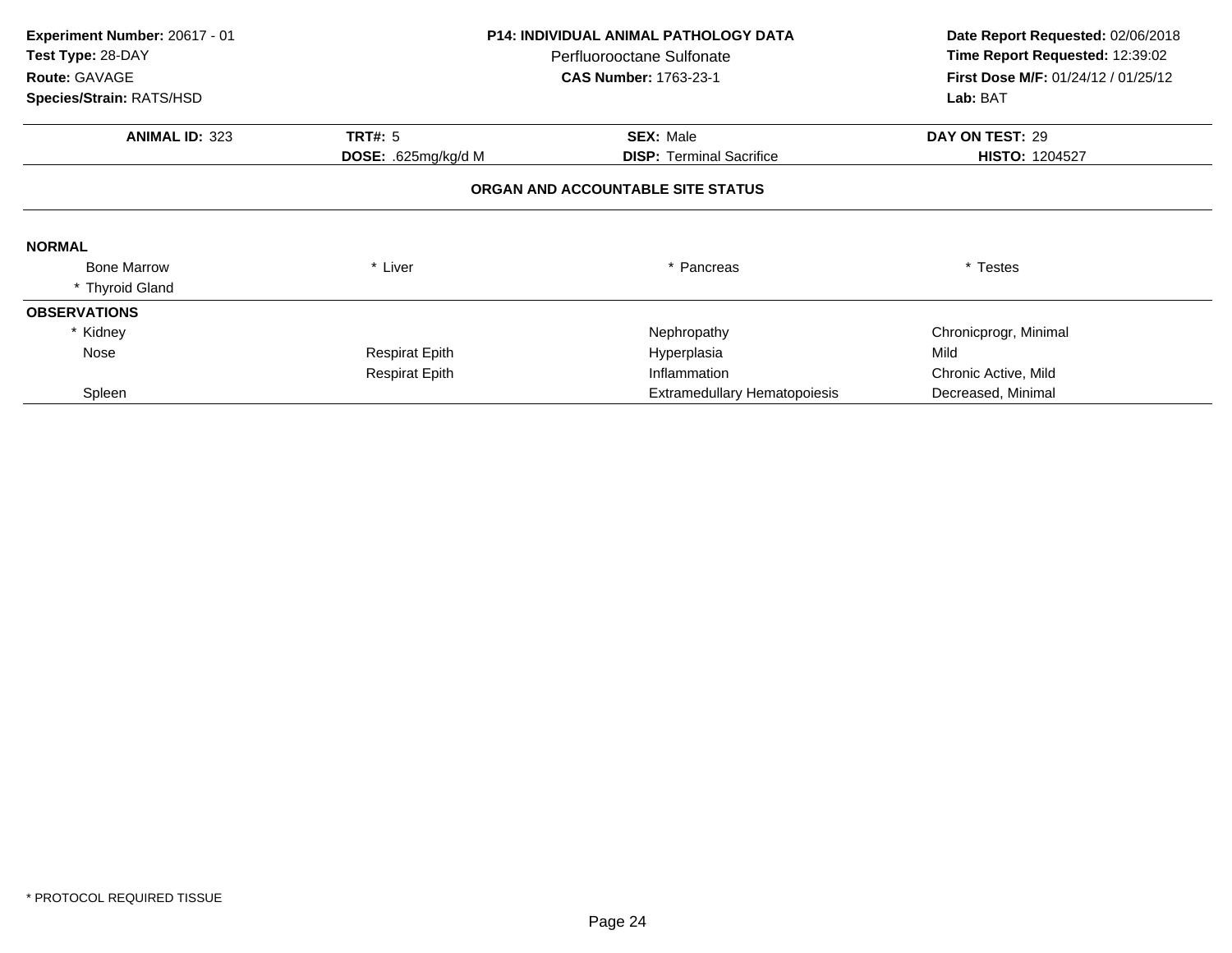| Experiment Number: 20617 - 01<br>Test Type: 28-DAY<br>Route: GAVAGE<br>Species/Strain: RATS/HSD | <b>P14: INDIVIDUAL ANIMAL PATHOLOGY DATA</b><br>Perfluorooctane Sulfonate<br><b>CAS Number: 1763-23-1</b> |                                                     | Date Report Requested: 02/06/2018<br>Time Report Requested: 12:39:02<br>First Dose M/F: 01/24/12 / 01/25/12<br>Lab: BAT |
|-------------------------------------------------------------------------------------------------|-----------------------------------------------------------------------------------------------------------|-----------------------------------------------------|-------------------------------------------------------------------------------------------------------------------------|
|                                                                                                 |                                                                                                           |                                                     |                                                                                                                         |
| <b>ANIMAL ID: 324</b>                                                                           | <b>TRT#: 5</b><br>DOSE: .625mg/kg/d M                                                                     | <b>SEX: Male</b><br><b>DISP:</b> Terminal Sacrifice | DAY ON TEST: 29<br><b>HISTO: 1204528</b>                                                                                |
|                                                                                                 |                                                                                                           | ORGAN AND ACCOUNTABLE SITE STATUS                   |                                                                                                                         |
| <b>NORMAL</b>                                                                                   |                                                                                                           |                                                     |                                                                                                                         |
| <b>Bone Marrow</b>                                                                              | * Liver                                                                                                   | * Pancreas                                          | Spleen                                                                                                                  |
| * Testes                                                                                        | * Thyroid Gland                                                                                           |                                                     |                                                                                                                         |
| <b>OBSERVATIONS</b>                                                                             |                                                                                                           |                                                     |                                                                                                                         |
| * Kidney                                                                                        |                                                                                                           | Nephropathy                                         | Chronicprogr, Minimal                                                                                                   |
| Nose                                                                                            | <b>Respirat Epith</b>                                                                                     | Hyperplasia                                         | Mild                                                                                                                    |
|                                                                                                 | <b>Respirat Epith</b>                                                                                     | Inflammation                                        | Chronic Active, Mild                                                                                                    |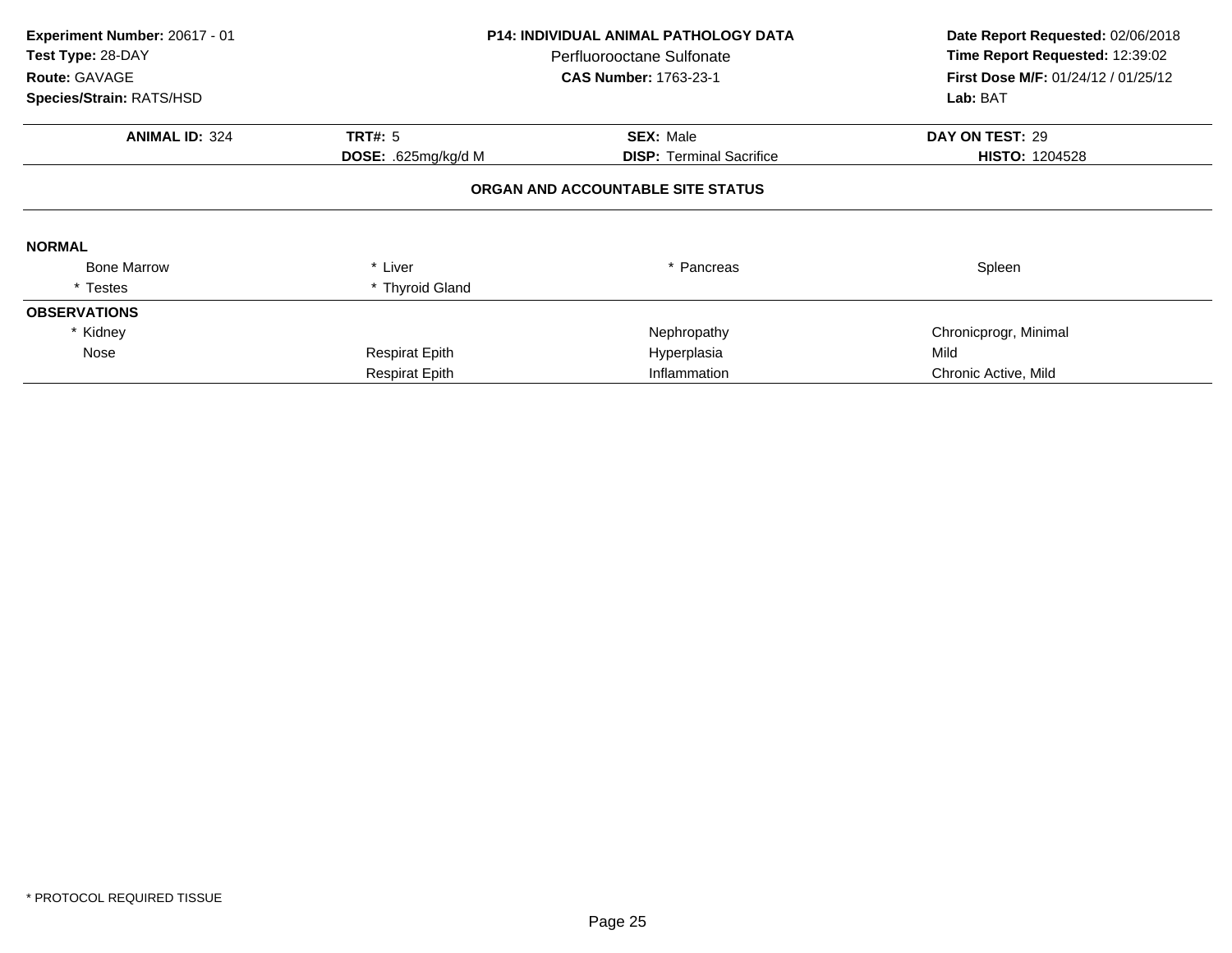| Experiment Number: 20617 - 01<br>Test Type: 28-DAY<br>Route: GAVAGE<br>Species/Strain: RATS/HSD | <b>P14: INDIVIDUAL ANIMAL PATHOLOGY DATA</b><br>Perfluorooctane Sulfonate<br><b>CAS Number: 1763-23-1</b> |                                   | Date Report Requested: 02/06/2018<br>Time Report Requested: 12:39:02<br>First Dose M/F: 01/24/12 / 01/25/12<br>Lab: BAT |  |
|-------------------------------------------------------------------------------------------------|-----------------------------------------------------------------------------------------------------------|-----------------------------------|-------------------------------------------------------------------------------------------------------------------------|--|
| <b>ANIMAL ID: 325</b>                                                                           | <b>TRT#: 5</b>                                                                                            | <b>SEX: Male</b>                  | DAY ON TEST: 29                                                                                                         |  |
|                                                                                                 | DOSE: .625mg/kg/d M                                                                                       | <b>DISP: Terminal Sacrifice</b>   | <b>HISTO: 1204529</b>                                                                                                   |  |
|                                                                                                 |                                                                                                           | ORGAN AND ACCOUNTABLE SITE STATUS |                                                                                                                         |  |
| <b>NORMAL</b>                                                                                   |                                                                                                           |                                   |                                                                                                                         |  |
| <b>Bone Marrow</b>                                                                              | * Liver                                                                                                   | * Pancreas                        | Spleen                                                                                                                  |  |
| * Testes                                                                                        | * Thyroid Gland                                                                                           |                                   |                                                                                                                         |  |
| <b>OBSERVATIONS</b>                                                                             |                                                                                                           |                                   |                                                                                                                         |  |
| * Kidney                                                                                        |                                                                                                           | Nephropathy                       | Chronicprogr, Minimal                                                                                                   |  |
| Nose                                                                                            | <b>Respirat Epith</b>                                                                                     | Hyperplasia                       | Mild                                                                                                                    |  |
|                                                                                                 | <b>Respirat Epith</b>                                                                                     | Inflammation                      | Chronic Active, Mild                                                                                                    |  |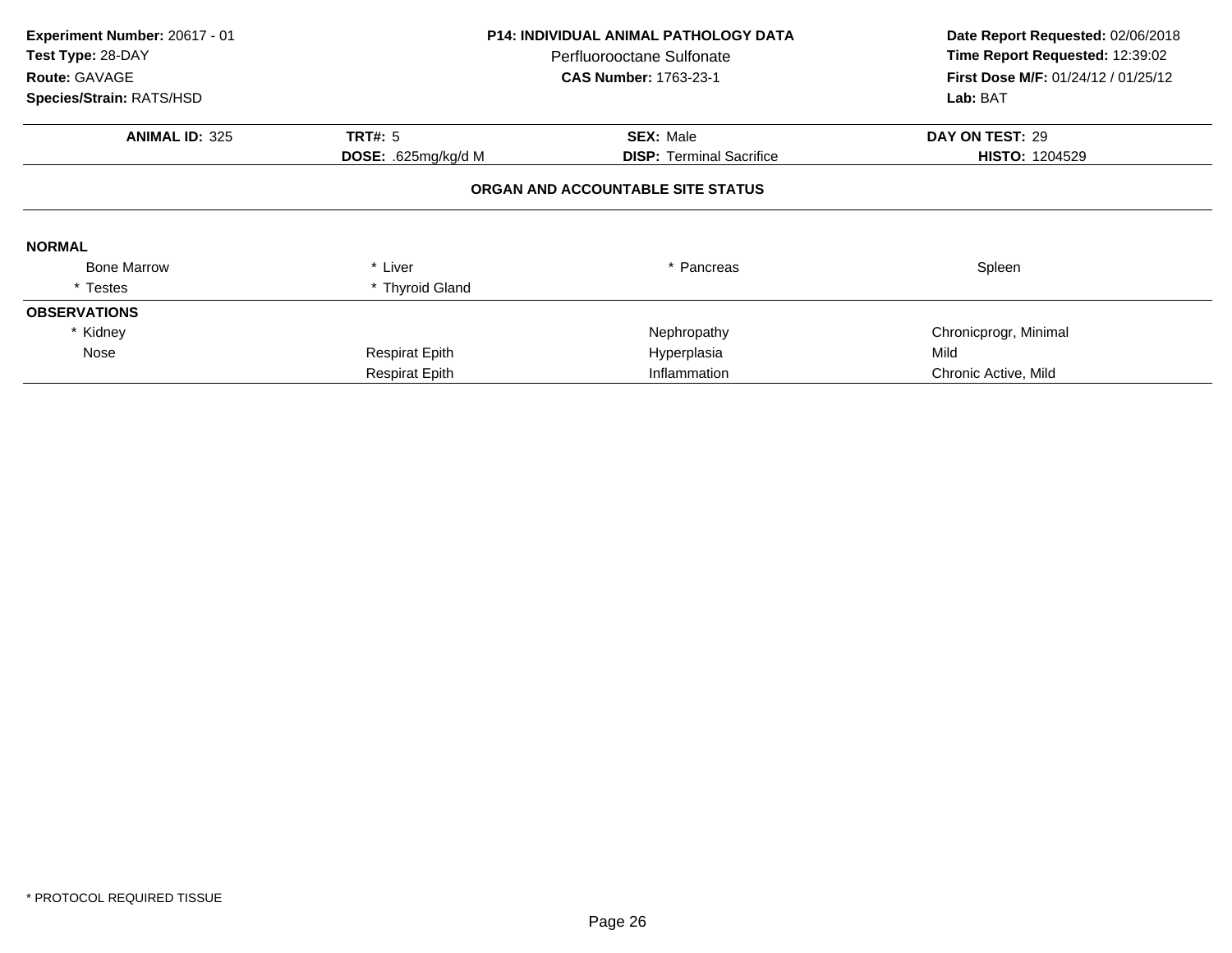| Experiment Number: 20617 - 01<br>Test Type: 28-DAY<br>Route: GAVAGE<br>Species/Strain: RATS/HSD | <b>P14: INDIVIDUAL ANIMAL PATHOLOGY DATA</b><br>Perfluorooctane Sulfonate<br><b>CAS Number: 1763-23-1</b> |                                     | Date Report Requested: 02/06/2018<br>Time Report Requested: 12:39:02<br>First Dose M/F: 01/24/12 / 01/25/12<br>Lab: BAT |  |
|-------------------------------------------------------------------------------------------------|-----------------------------------------------------------------------------------------------------------|-------------------------------------|-------------------------------------------------------------------------------------------------------------------------|--|
| <b>ANIMAL ID: 326</b>                                                                           | <b>TRT#: 5</b>                                                                                            | <b>SEX: Male</b>                    | DAY ON TEST: 29                                                                                                         |  |
|                                                                                                 | DOSE: .625mg/kg/d M                                                                                       | <b>DISP: Terminal Sacrifice</b>     | <b>HISTO: 1204530</b>                                                                                                   |  |
|                                                                                                 |                                                                                                           | ORGAN AND ACCOUNTABLE SITE STATUS   |                                                                                                                         |  |
| <b>NORMAL</b>                                                                                   |                                                                                                           |                                     |                                                                                                                         |  |
| <b>Bone Marrow</b>                                                                              | * Kidney                                                                                                  | * Liver                             | Nose                                                                                                                    |  |
| * Pancreas                                                                                      | * Testes                                                                                                  | * Thyroid Gland                     |                                                                                                                         |  |
| <b>OBSERVATIONS</b>                                                                             |                                                                                                           |                                     |                                                                                                                         |  |
| Spleen                                                                                          |                                                                                                           | <b>Extramedullary Hematopoiesis</b> | Decreased, Minimal                                                                                                      |  |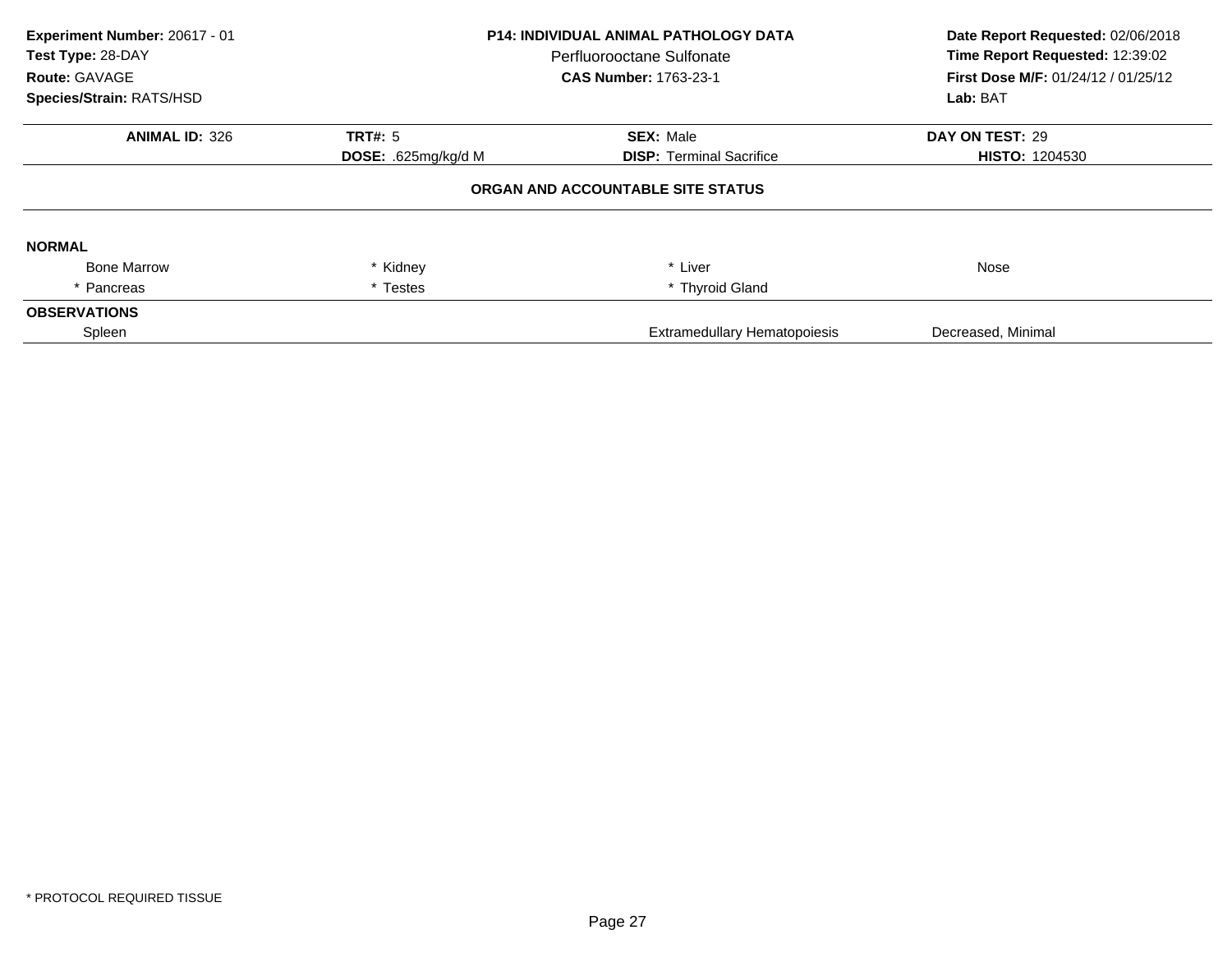| Experiment Number: 20617 - 01<br>Test Type: 28-DAY<br>Route: GAVAGE<br>Species/Strain: RATS/HSD | <b>P14: INDIVIDUAL ANIMAL PATHOLOGY DATA</b><br>Perfluorooctane Sulfonate<br><b>CAS Number: 1763-23-1</b> |                                   | Date Report Requested: 02/06/2018<br>Time Report Requested: 12:39:02<br>First Dose M/F: 01/24/12 / 01/25/12<br>Lab: BAT |  |
|-------------------------------------------------------------------------------------------------|-----------------------------------------------------------------------------------------------------------|-----------------------------------|-------------------------------------------------------------------------------------------------------------------------|--|
| <b>ANIMAL ID: 327</b>                                                                           | <b>TRT#: 5</b>                                                                                            | <b>SEX: Male</b>                  | DAY ON TEST: 29                                                                                                         |  |
|                                                                                                 | DOSE: .625mg/kg/d M                                                                                       | <b>DISP: Terminal Sacrifice</b>   | <b>HISTO: 1204531</b>                                                                                                   |  |
|                                                                                                 |                                                                                                           | ORGAN AND ACCOUNTABLE SITE STATUS |                                                                                                                         |  |
| <b>NORMAL</b>                                                                                   |                                                                                                           |                                   |                                                                                                                         |  |
| <b>Bone Marrow</b>                                                                              | * Kidney                                                                                                  | Nose                              | * Pancreas                                                                                                              |  |
| Spleen                                                                                          | * Testes                                                                                                  | * Thyroid Gland                   |                                                                                                                         |  |
| <b>OBSERVATIONS</b>                                                                             |                                                                                                           |                                   |                                                                                                                         |  |
| * Liver                                                                                         |                                                                                                           | <b>Infiltration Cellular</b>      | Mixed Cell, Minimal                                                                                                     |  |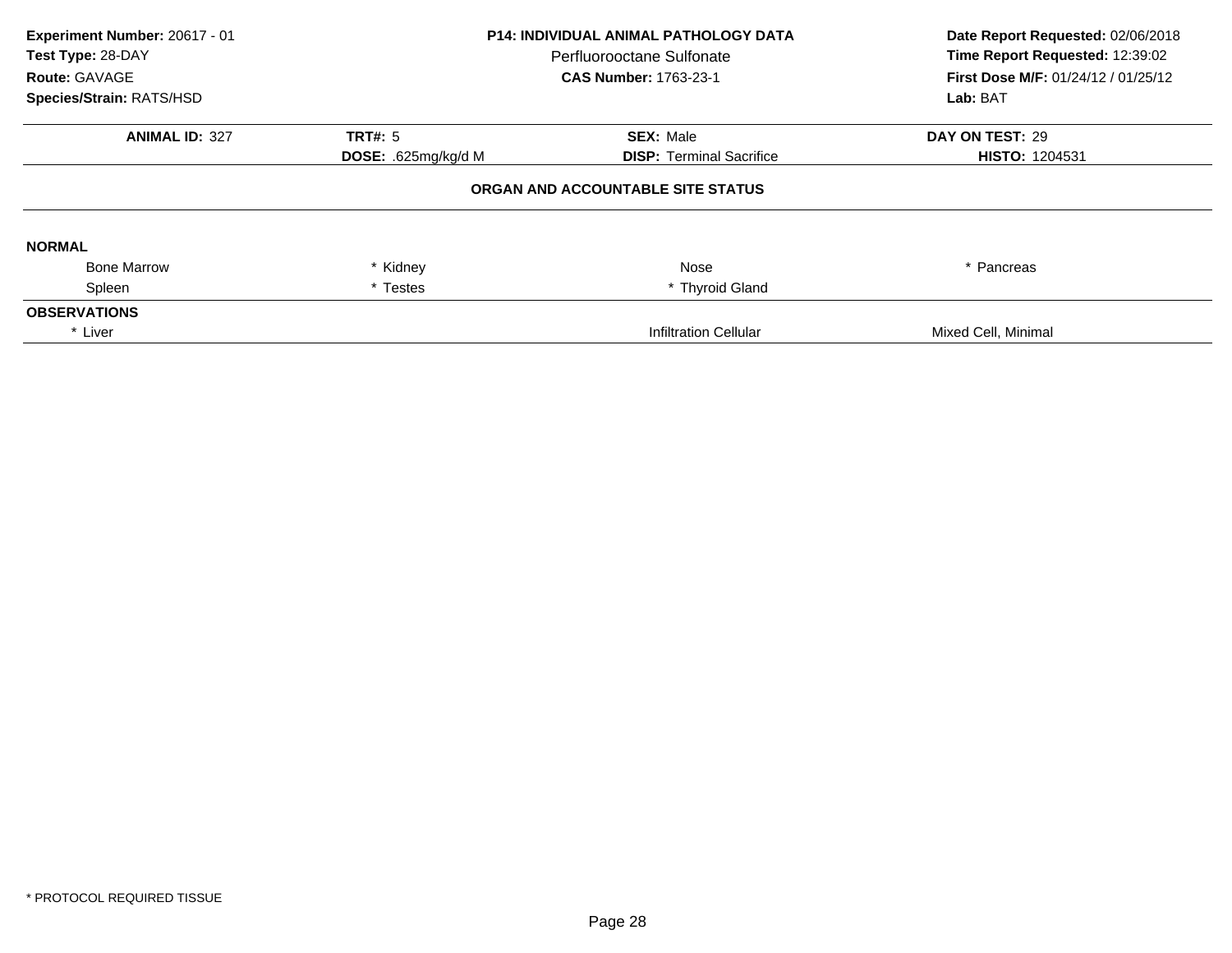| Experiment Number: 20617 - 01<br>Test Type: 28-DAY<br>Route: GAVAGE<br><b>Species/Strain: RATS/HSD</b> | <b>P14: INDIVIDUAL ANIMAL PATHOLOGY DATA</b><br>Perfluorooctane Sulfonate<br><b>CAS Number: 1763-23-1</b> |                                   | Date Report Requested: 02/06/2018<br>Time Report Requested: 12:39:02<br>First Dose M/F: 01/24/12 / 01/25/12<br>Lab: BAT |
|--------------------------------------------------------------------------------------------------------|-----------------------------------------------------------------------------------------------------------|-----------------------------------|-------------------------------------------------------------------------------------------------------------------------|
| <b>ANIMAL ID: 328</b>                                                                                  | TRT#: 5                                                                                                   | <b>SEX: Male</b>                  | DAY ON TEST: 29                                                                                                         |
|                                                                                                        | <b>DOSE:</b> .625 $mq/kg/d$ M                                                                             | <b>DISP: Terminal Sacrifice</b>   | <b>HISTO: 1204532</b>                                                                                                   |
|                                                                                                        |                                                                                                           | ORGAN AND ACCOUNTABLE SITE STATUS |                                                                                                                         |
| <b>NORMAL</b>                                                                                          |                                                                                                           |                                   |                                                                                                                         |
| <b>Bone Marrow</b>                                                                                     | * Kidney                                                                                                  | * Liver                           | Nose                                                                                                                    |
| * Pancreas                                                                                             | Spleen                                                                                                    | * Testes                          | * Thyroid Gland                                                                                                         |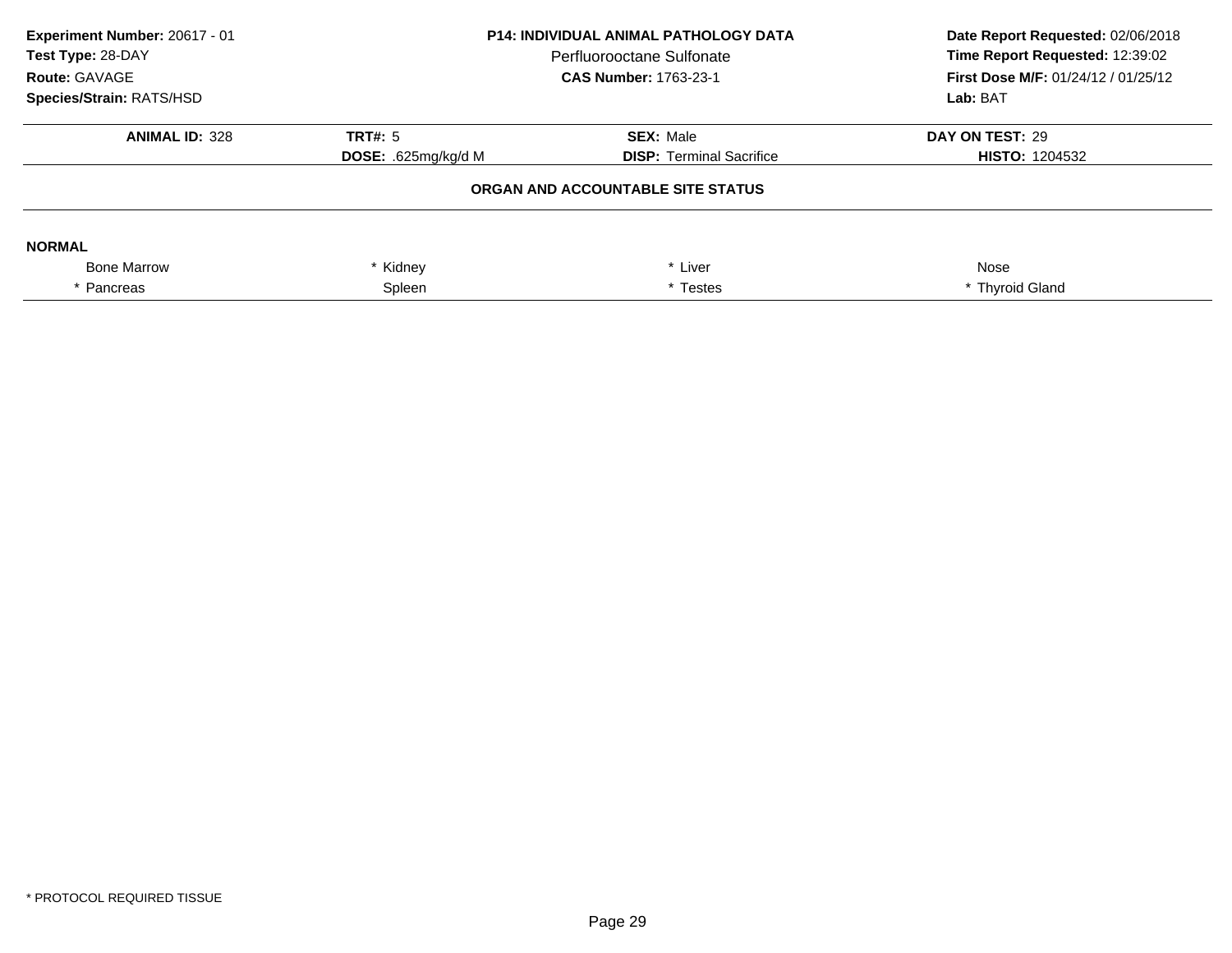| Experiment Number: 20617 - 01<br>Test Type: 28-DAY<br>Route: GAVAGE<br><b>Species/Strain: RATS/HSD</b> | <b>P14: INDIVIDUAL ANIMAL PATHOLOGY DATA</b><br>Perfluorooctane Sulfonate<br><b>CAS Number: 1763-23-1</b> |                                   | Date Report Requested: 02/06/2018<br>Time Report Requested: 12:39:02<br>First Dose M/F: 01/24/12 / 01/25/12<br>Lab: BAT |
|--------------------------------------------------------------------------------------------------------|-----------------------------------------------------------------------------------------------------------|-----------------------------------|-------------------------------------------------------------------------------------------------------------------------|
| <b>ANIMAL ID: 329</b>                                                                                  | TRT#: 5                                                                                                   | <b>SEX: Male</b>                  | DAY ON TEST: 29                                                                                                         |
|                                                                                                        | <b>DOSE:</b> .625 $mq/kg/d$ M                                                                             | <b>DISP: Terminal Sacrifice</b>   | <b>HISTO: 1204533</b>                                                                                                   |
|                                                                                                        |                                                                                                           | ORGAN AND ACCOUNTABLE SITE STATUS |                                                                                                                         |
| <b>NORMAL</b>                                                                                          |                                                                                                           |                                   |                                                                                                                         |
| <b>Bone Marrow</b>                                                                                     | * Kidney                                                                                                  | * Liver                           | Nose                                                                                                                    |
| * Pancreas                                                                                             | Spleen                                                                                                    | * Testes                          | * Thyroid Gland                                                                                                         |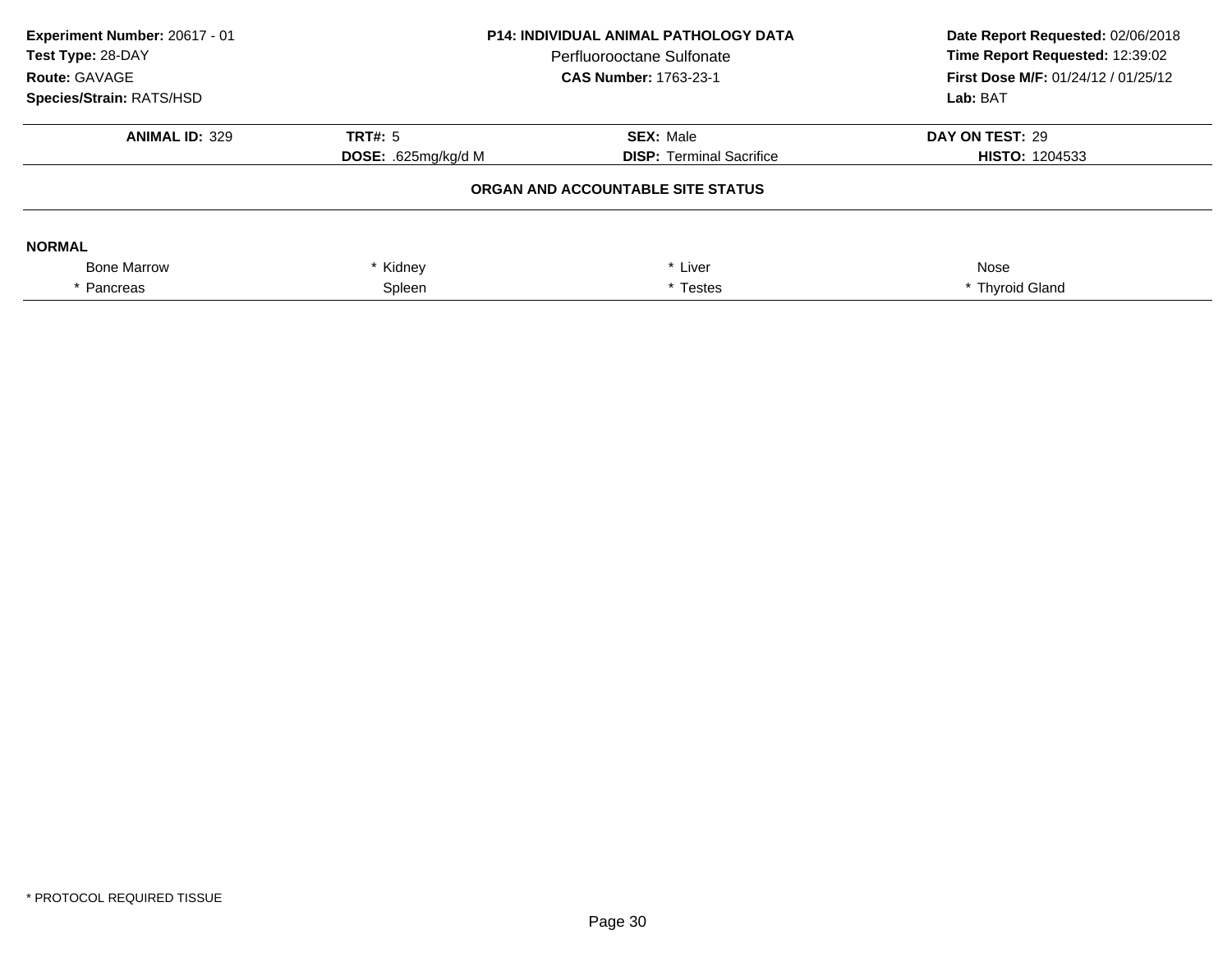| Experiment Number: 20617 - 01<br>Test Type: 28-DAY<br>Route: GAVAGE<br>Species/Strain: RATS/HSD | <b>P14: INDIVIDUAL ANIMAL PATHOLOGY DATA</b><br>Perfluorooctane Sulfonate<br><b>CAS Number: 1763-23-1</b> |                                   | Date Report Requested: 02/06/2018<br>Time Report Requested: 12:39:02<br>First Dose M/F: 01/24/12 / 01/25/12<br>Lab: BAT |
|-------------------------------------------------------------------------------------------------|-----------------------------------------------------------------------------------------------------------|-----------------------------------|-------------------------------------------------------------------------------------------------------------------------|
| <b>ANIMAL ID: 330</b>                                                                           | <b>TRT#: 5</b>                                                                                            | <b>SEX: Male</b>                  | DAY ON TEST: 29                                                                                                         |
|                                                                                                 | DOSE: .625mg/kg/d M                                                                                       | <b>DISP:</b> Terminal Sacrifice   | <b>HISTO: 1204534</b>                                                                                                   |
|                                                                                                 |                                                                                                           | ORGAN AND ACCOUNTABLE SITE STATUS |                                                                                                                         |
| <b>NORMAL</b>                                                                                   |                                                                                                           |                                   |                                                                                                                         |
| <b>Bone Marrow</b>                                                                              | * Liver                                                                                                   | * Pancreas                        | Spleen                                                                                                                  |
| * Testes                                                                                        | * Thyroid Gland                                                                                           |                                   |                                                                                                                         |
| <b>OBSERVATIONS</b>                                                                             |                                                                                                           |                                   |                                                                                                                         |
| * Kidney                                                                                        |                                                                                                           | Nephropathy                       | Chronicprogr, Minimal                                                                                                   |
| Nose                                                                                            | <b>Respirat Epith</b>                                                                                     | Hyperplasia                       | Minimal                                                                                                                 |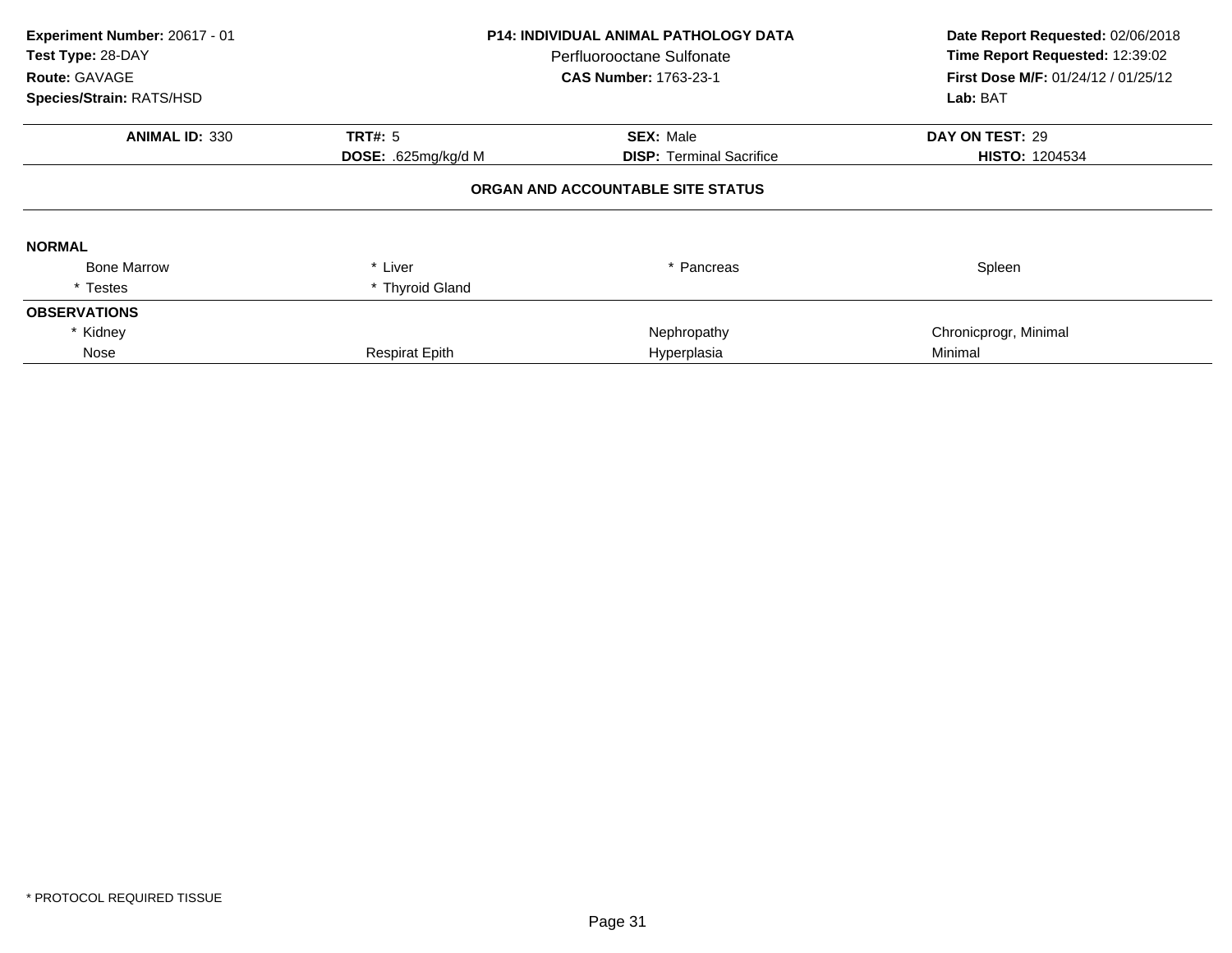| Experiment Number: 20617 - 01<br>Test Type: 28-DAY<br>Route: GAVAGE<br>Species/Strain: RATS/HSD | <b>P14: INDIVIDUAL ANIMAL PATHOLOGY DATA</b><br>Perfluorooctane Sulfonate<br><b>CAS Number: 1763-23-1</b> |                                     | Date Report Requested: 02/06/2018<br>Time Report Requested: 12:39:02<br>First Dose M/F: 01/24/12 / 01/25/12<br>Lab: BAT |  |
|-------------------------------------------------------------------------------------------------|-----------------------------------------------------------------------------------------------------------|-------------------------------------|-------------------------------------------------------------------------------------------------------------------------|--|
|                                                                                                 |                                                                                                           |                                     |                                                                                                                         |  |
| <b>ANIMAL ID: 331</b>                                                                           | <b>TRT#: 7</b>                                                                                            | <b>SEX: Male</b>                    | DAY ON TEST: 29                                                                                                         |  |
|                                                                                                 | <b>DOSE:</b> 1.25mg/kg/d M                                                                                | <b>DISP: Terminal Sacrifice</b>     | <b>HISTO: 1204535</b>                                                                                                   |  |
|                                                                                                 |                                                                                                           | ORGAN AND ACCOUNTABLE SITE STATUS   |                                                                                                                         |  |
| <b>NORMAL</b>                                                                                   |                                                                                                           |                                     |                                                                                                                         |  |
| Nose                                                                                            | * Pancreas                                                                                                | * Testes                            | * Thyroid Gland                                                                                                         |  |
| <b>OBSERVATIONS</b>                                                                             |                                                                                                           |                                     |                                                                                                                         |  |
| <b>Bone Marrow</b>                                                                              |                                                                                                           | Hypocellularity                     | Minimal                                                                                                                 |  |
| * Kidney                                                                                        |                                                                                                           | Nephropathy                         | Chronicprogr, Minimal                                                                                                   |  |
| * Liver                                                                                         | Hepatocyte                                                                                                | Hypertrophy                         | Minimal                                                                                                                 |  |
| Spleen                                                                                          |                                                                                                           | <b>Extramedullary Hematopoiesis</b> | Decreased, Minimal                                                                                                      |  |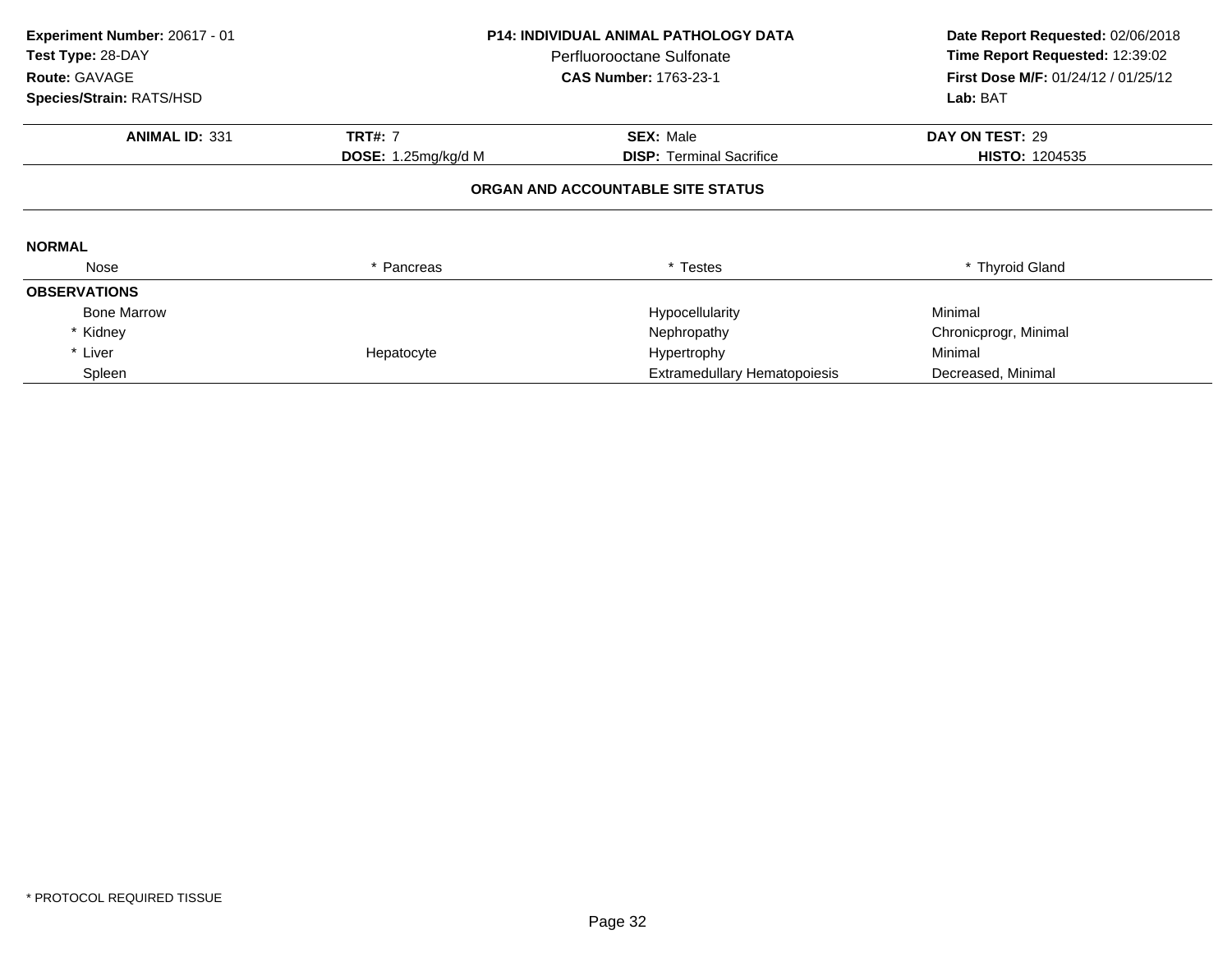| Experiment Number: 20617 - 01<br>Test Type: 28-DAY<br>Route: GAVAGE<br>Species/Strain: RATS/HSD | <b>P14: INDIVIDUAL ANIMAL PATHOLOGY DATA</b><br>Perfluorooctane Sulfonate<br><b>CAS Number: 1763-23-1</b> |                                   | Date Report Requested: 02/06/2018<br>Time Report Requested: 12:39:02<br><b>First Dose M/F: 01/24/12 / 01/25/12</b><br>Lab: BAT |  |
|-------------------------------------------------------------------------------------------------|-----------------------------------------------------------------------------------------------------------|-----------------------------------|--------------------------------------------------------------------------------------------------------------------------------|--|
| <b>ANIMAL ID: 332</b>                                                                           | <b>TRT#: 7</b>                                                                                            | <b>SEX: Male</b>                  | DAY ON TEST: 29                                                                                                                |  |
|                                                                                                 | <b>DOSE:</b> 1.25mg/kg/d M                                                                                | <b>DISP:</b> Terminal Sacrifice   | <b>HISTO: 1204536</b>                                                                                                          |  |
|                                                                                                 |                                                                                                           | ORGAN AND ACCOUNTABLE SITE STATUS |                                                                                                                                |  |
| <b>NORMAL</b>                                                                                   |                                                                                                           |                                   |                                                                                                                                |  |
| <b>Bone Marrow</b>                                                                              | * Kidney                                                                                                  | * Liver                           | * Pancreas                                                                                                                     |  |
| * Testes                                                                                        | * Thyroid Gland                                                                                           |                                   |                                                                                                                                |  |
| <b>OBSERVATIONS</b>                                                                             |                                                                                                           |                                   |                                                                                                                                |  |
| Nose                                                                                            | <b>Respirat Epith</b>                                                                                     | Hyperplasia                       | Mild                                                                                                                           |  |
|                                                                                                 | <b>Respirat Epith</b>                                                                                     | Inflammation                      | Chronic Active, Minimal                                                                                                        |  |
| Spleen                                                                                          |                                                                                                           | Extramedullary Hematopoiesis      | Decreased, Minimal                                                                                                             |  |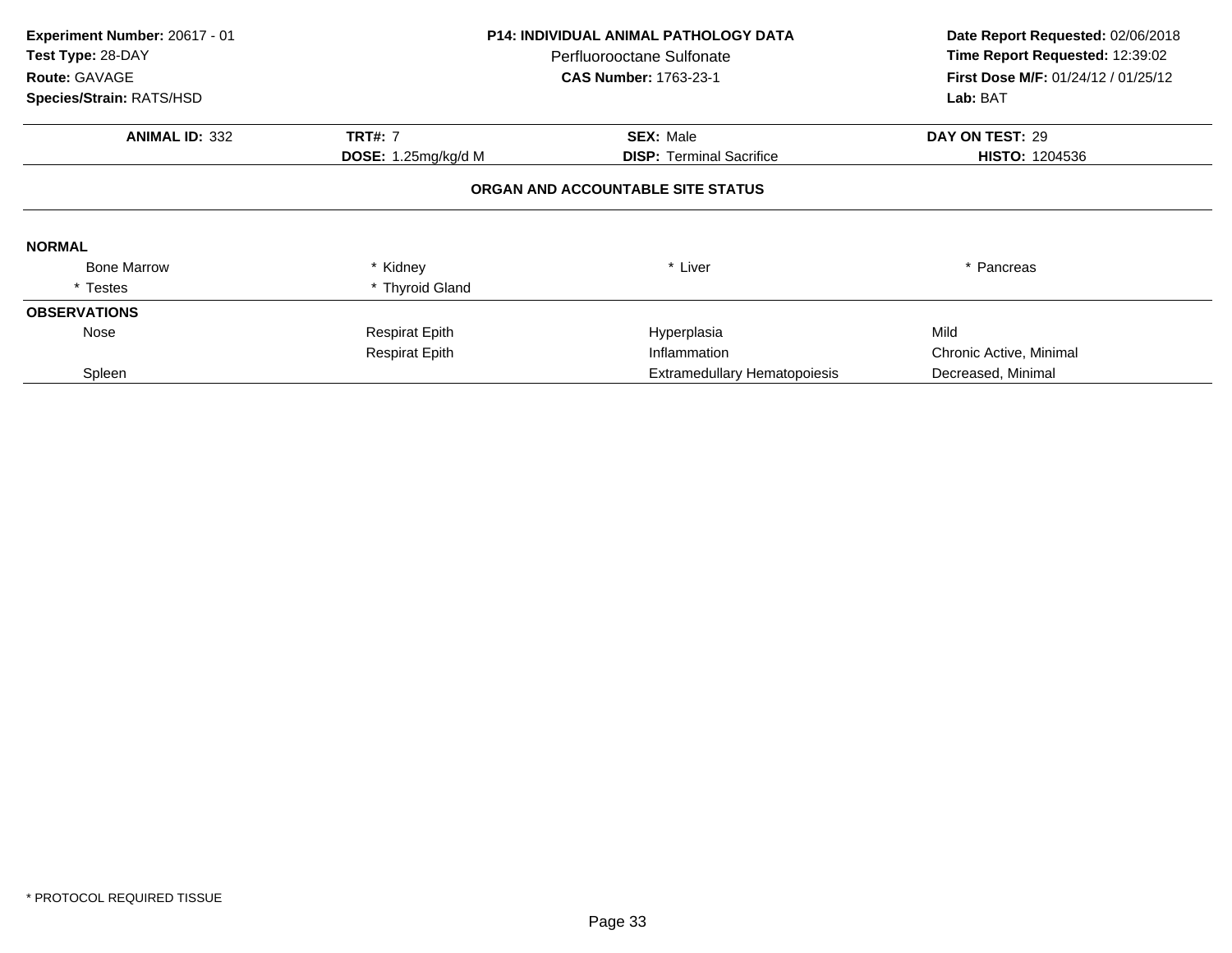| Experiment Number: 20617 - 01<br>Test Type: 28-DAY<br>Route: GAVAGE<br>Species/Strain: RATS/HSD | <b>P14: INDIVIDUAL ANIMAL PATHOLOGY DATA</b><br>Perfluorooctane Sulfonate<br><b>CAS Number: 1763-23-1</b> |                                   | Date Report Requested: 02/06/2018<br>Time Report Requested: 12:39:02<br>First Dose M/F: 01/24/12 / 01/25/12<br>Lab: BAT |  |
|-------------------------------------------------------------------------------------------------|-----------------------------------------------------------------------------------------------------------|-----------------------------------|-------------------------------------------------------------------------------------------------------------------------|--|
| <b>ANIMAL ID: 333</b>                                                                           | <b>TRT#: 7</b>                                                                                            | <b>SEX: Male</b>                  | DAY ON TEST: 29                                                                                                         |  |
|                                                                                                 | DOSE: 1.25mg/kg/d M                                                                                       | <b>DISP: Terminal Sacrifice</b>   | <b>HISTO: 1204537</b>                                                                                                   |  |
|                                                                                                 |                                                                                                           | ORGAN AND ACCOUNTABLE SITE STATUS |                                                                                                                         |  |
| <b>NORMAL</b>                                                                                   |                                                                                                           |                                   |                                                                                                                         |  |
| <b>Bone Marrow</b>                                                                              | * Liver                                                                                                   | * Pancreas                        | Spleen                                                                                                                  |  |
| * Testes                                                                                        | * Thyroid Gland                                                                                           |                                   |                                                                                                                         |  |
| <b>OBSERVATIONS</b>                                                                             |                                                                                                           |                                   |                                                                                                                         |  |
| * Kidney                                                                                        |                                                                                                           | Nephropathy                       | Chronicprogr, Minimal                                                                                                   |  |
| Nose                                                                                            | <b>Respirat Epith</b>                                                                                     | Hyperplasia                       | Mild                                                                                                                    |  |
|                                                                                                 | <b>Respirat Epith</b>                                                                                     | Inflammation                      | Chronic Active, Minimal                                                                                                 |  |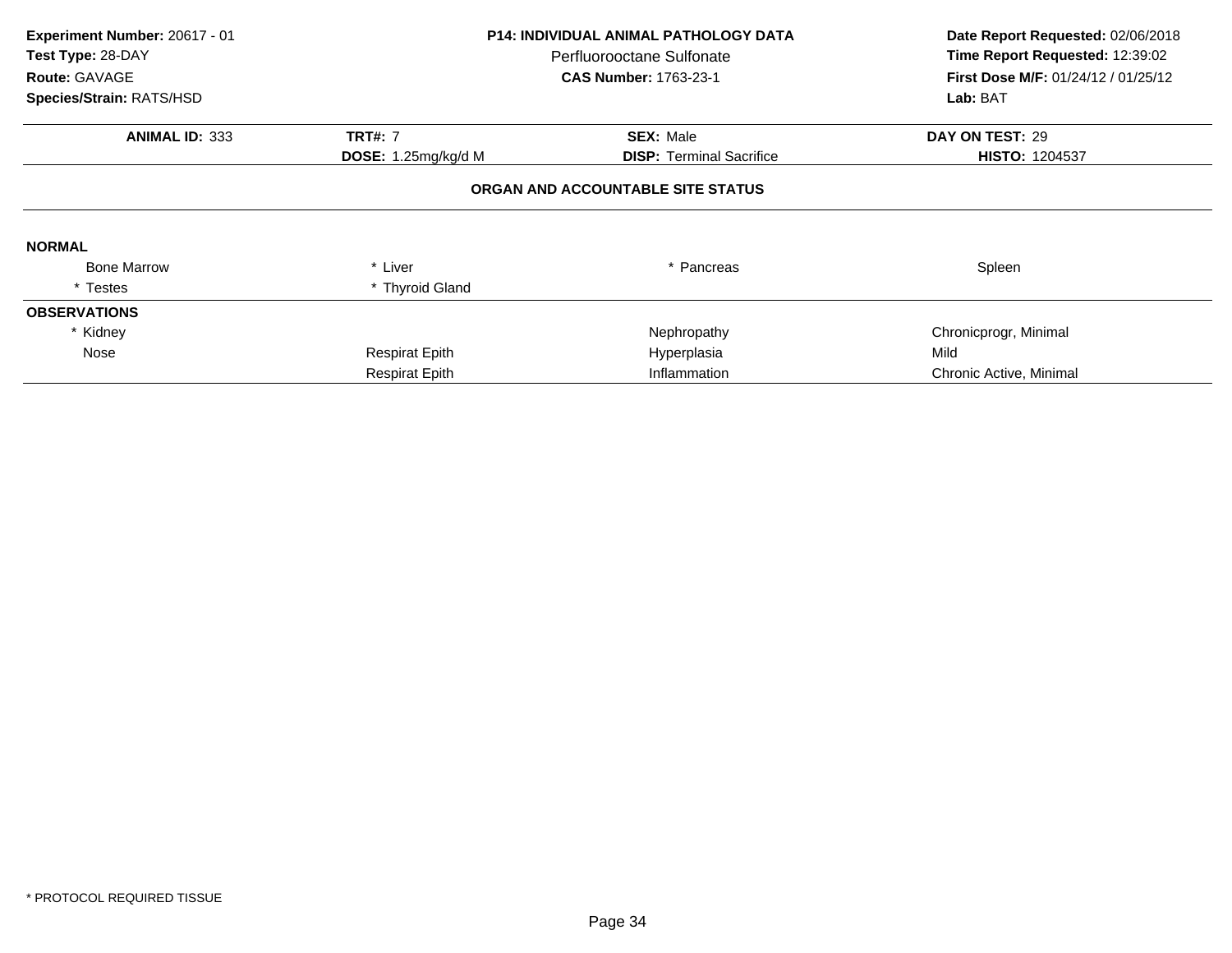| Experiment Number: 20617 - 01 | <b>P14: INDIVIDUAL ANIMAL PATHOLOGY DATA</b> |                                                           | Date Report Requested: 02/06/2018 |  |
|-------------------------------|----------------------------------------------|-----------------------------------------------------------|-----------------------------------|--|
| Test Type: 28-DAY             |                                              | Perfluorooctane Sulfonate<br><b>CAS Number: 1763-23-1</b> |                                   |  |
| Route: GAVAGE                 |                                              |                                                           |                                   |  |
| Species/Strain: RATS/HSD      |                                              |                                                           | Lab: BAT                          |  |
| <b>ANIMAL ID: 334</b>         | <b>TRT#: 7</b>                               | <b>SEX: Male</b>                                          | DAY ON TEST: 29                   |  |
|                               | DOSE: 1.25mg/kg/d M                          | <b>DISP:</b> Terminal Sacrifice                           | <b>HISTO: 1204538</b>             |  |
|                               |                                              | ORGAN AND ACCOUNTABLE SITE STATUS                         |                                   |  |
| <b>NORMAL</b>                 |                                              |                                                           |                                   |  |
| <b>Bone Marrow</b>            | * Liver                                      | * Pancreas                                                | * Testes                          |  |
| * Thyroid Gland               |                                              |                                                           |                                   |  |
| <b>OBSERVATIONS</b>           |                                              |                                                           |                                   |  |
| * Kidney                      |                                              | Nephropathy                                               | Chronicprogr, Minimal             |  |
| Nose                          | Respirat Epith                               | Hyperplasia                                               | Minimal                           |  |
|                               | <b>Respirat Epith</b>                        | Inflammation                                              | Chronic Active, Minimal           |  |
| Spleen                        |                                              | <b>Extramedullary Hematopoiesis</b>                       | Decreased, Minimal                |  |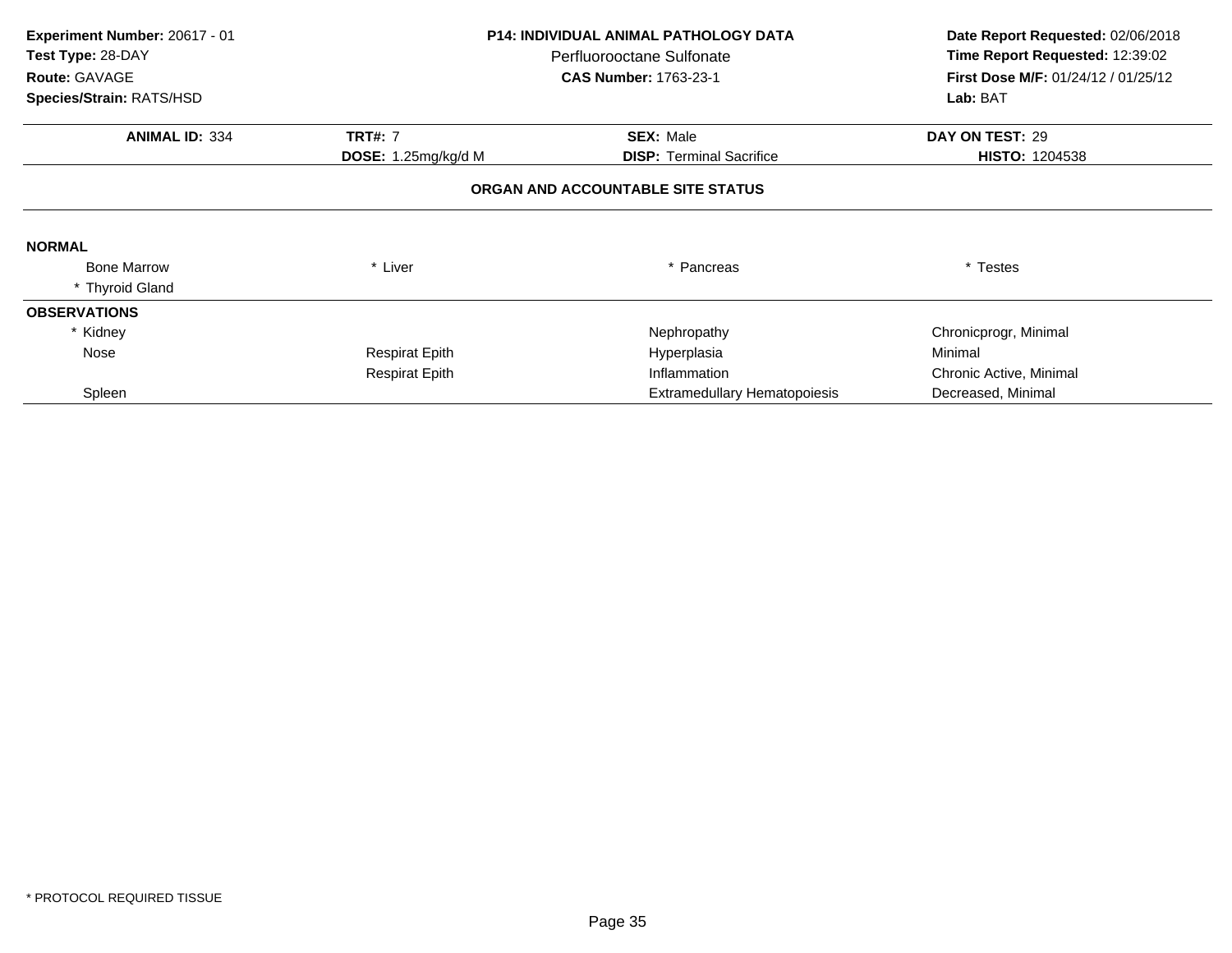| Experiment Number: 20617 - 01 | <b>P14: INDIVIDUAL ANIMAL PATHOLOGY DATA</b><br>Perfluorooctane Sulfonate |                                   | Date Report Requested: 02/06/2018               |
|-------------------------------|---------------------------------------------------------------------------|-----------------------------------|-------------------------------------------------|
| Test Type: 28-DAY             |                                                                           |                                   | Time Report Requested: 12:39:02                 |
| Route: GAVAGE                 |                                                                           | <b>CAS Number: 1763-23-1</b>      | First Dose M/F: 01/24/12 / 01/25/12<br>Lab: BAT |
| Species/Strain: RATS/HSD      |                                                                           |                                   |                                                 |
| <b>ANIMAL ID: 335</b>         | <b>TRT#: 7</b>                                                            | <b>SEX: Male</b>                  | DAY ON TEST: 29                                 |
|                               | DOSE: 1.25mg/kg/d M                                                       | <b>DISP:</b> Terminal Sacrifice   | <b>HISTO: 1204539</b>                           |
|                               |                                                                           | ORGAN AND ACCOUNTABLE SITE STATUS |                                                 |
| <b>NORMAL</b>                 |                                                                           |                                   |                                                 |
| * Liver                       | * Pancreas                                                                | Spleen                            | * Testes                                        |
| * Thyroid Gland               |                                                                           |                                   |                                                 |
| <b>OBSERVATIONS</b>           |                                                                           |                                   |                                                 |
| <b>Bone Marrow</b>            |                                                                           | Hypocellularity                   | Minimal                                         |
| Kidney                        |                                                                           | Nephropathy                       | Chronicprogr, Minimal                           |
| Nose                          | <b>Respirat Epith</b>                                                     | Hyperplasia                       | Minimal                                         |
|                               | <b>Respirat Epith</b>                                                     | Inflammation                      | Chronic Active, Minimal                         |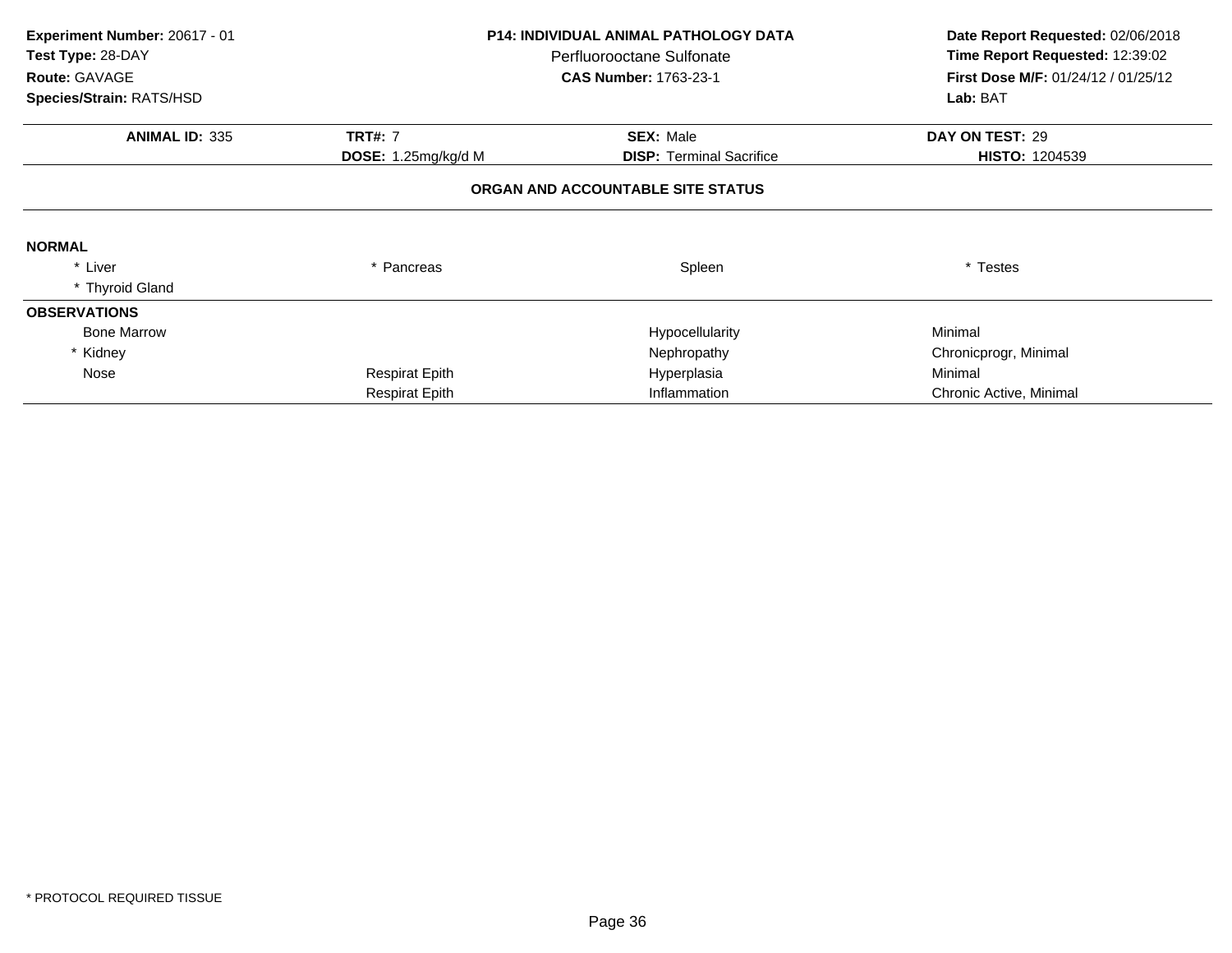| Experiment Number: 20617 - 01<br>Test Type: 28-DAY<br><b>Route: GAVAGE</b><br>Species/Strain: RATS/HSD | <b>P14: INDIVIDUAL ANIMAL PATHOLOGY DATA</b><br>Perfluorooctane Sulfonate<br><b>CAS Number: 1763-23-1</b> |                                   | Date Report Requested: 02/06/2018<br>Time Report Requested: 12:39:02<br><b>First Dose M/F: 01/24/12 / 01/25/12</b><br>Lab: BAT |
|--------------------------------------------------------------------------------------------------------|-----------------------------------------------------------------------------------------------------------|-----------------------------------|--------------------------------------------------------------------------------------------------------------------------------|
|                                                                                                        |                                                                                                           |                                   |                                                                                                                                |
| <b>ANIMAL ID: 336</b>                                                                                  | <b>TRT#: 7</b>                                                                                            | <b>SEX: Male</b>                  | DAY ON TEST: 29                                                                                                                |
|                                                                                                        | DOSE: 1.25mg/kg/d M                                                                                       | <b>DISP:</b> Terminal Sacrifice   | <b>HISTO: 1204540</b>                                                                                                          |
|                                                                                                        |                                                                                                           | ORGAN AND ACCOUNTABLE SITE STATUS |                                                                                                                                |
| <b>NORMAL</b>                                                                                          |                                                                                                           |                                   |                                                                                                                                |
| * Liver                                                                                                | Nose                                                                                                      | * Pancreas                        | Spleen                                                                                                                         |
| * Testes                                                                                               | * Thyroid Gland                                                                                           |                                   |                                                                                                                                |
| <b>OBSERVATIONS</b>                                                                                    |                                                                                                           |                                   |                                                                                                                                |
| <b>Bone Marrow</b>                                                                                     |                                                                                                           | Hypocellularity                   | Minimal                                                                                                                        |
| * Kidney                                                                                               |                                                                                                           | Nephropathy                       | Chronicprogr, Minimal                                                                                                          |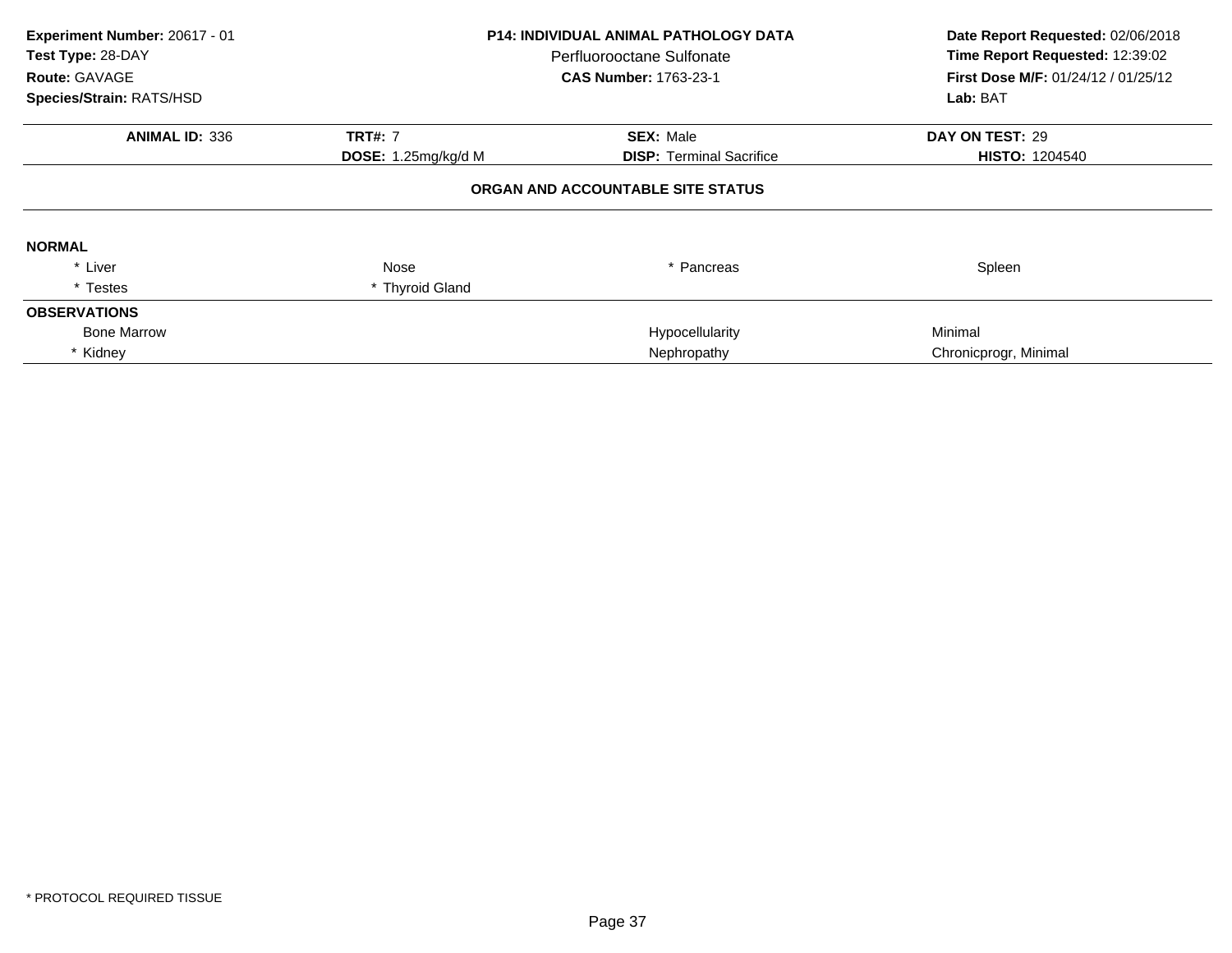| Experiment Number: 20617 - 01<br>Test Type: 28-DAY<br>Route: GAVAGE | <b>P14: INDIVIDUAL ANIMAL PATHOLOGY DATA</b><br>Perfluorooctane Sulfonate<br><b>CAS Number: 1763-23-1</b> |                                     | Date Report Requested: 02/06/2018<br>Time Report Requested: 12:39:02<br>First Dose M/F: 01/24/12 / 01/25/12 |
|---------------------------------------------------------------------|-----------------------------------------------------------------------------------------------------------|-------------------------------------|-------------------------------------------------------------------------------------------------------------|
| Species/Strain: RATS/HSD                                            |                                                                                                           |                                     | Lab: BAT                                                                                                    |
| <b>ANIMAL ID: 337</b>                                               | <b>TRT#: 7</b>                                                                                            | <b>SEX: Male</b>                    | DAY ON TEST: 29                                                                                             |
|                                                                     | <b>DOSE:</b> 1.25 $mg/kg/d$ M                                                                             | <b>DISP:</b> Terminal Sacrifice     | <b>HISTO: 1204541</b>                                                                                       |
|                                                                     |                                                                                                           | ORGAN AND ACCOUNTABLE SITE STATUS   |                                                                                                             |
| <b>NORMAL</b>                                                       |                                                                                                           |                                     |                                                                                                             |
| * Liver                                                             | Nose                                                                                                      | * Pancreas                          | * Testes                                                                                                    |
| * Thyroid Gland                                                     |                                                                                                           |                                     |                                                                                                             |
| <b>OBSERVATIONS</b>                                                 |                                                                                                           |                                     |                                                                                                             |
| <b>Bone Marrow</b>                                                  |                                                                                                           | Hypocellularity                     | Minimal                                                                                                     |
| Kidney                                                              |                                                                                                           | Nephropathy                         | Chronicprogr, Minimal                                                                                       |
| Spleen                                                              |                                                                                                           | <b>Extramedullary Hematopoiesis</b> | Decreased, Minimal                                                                                          |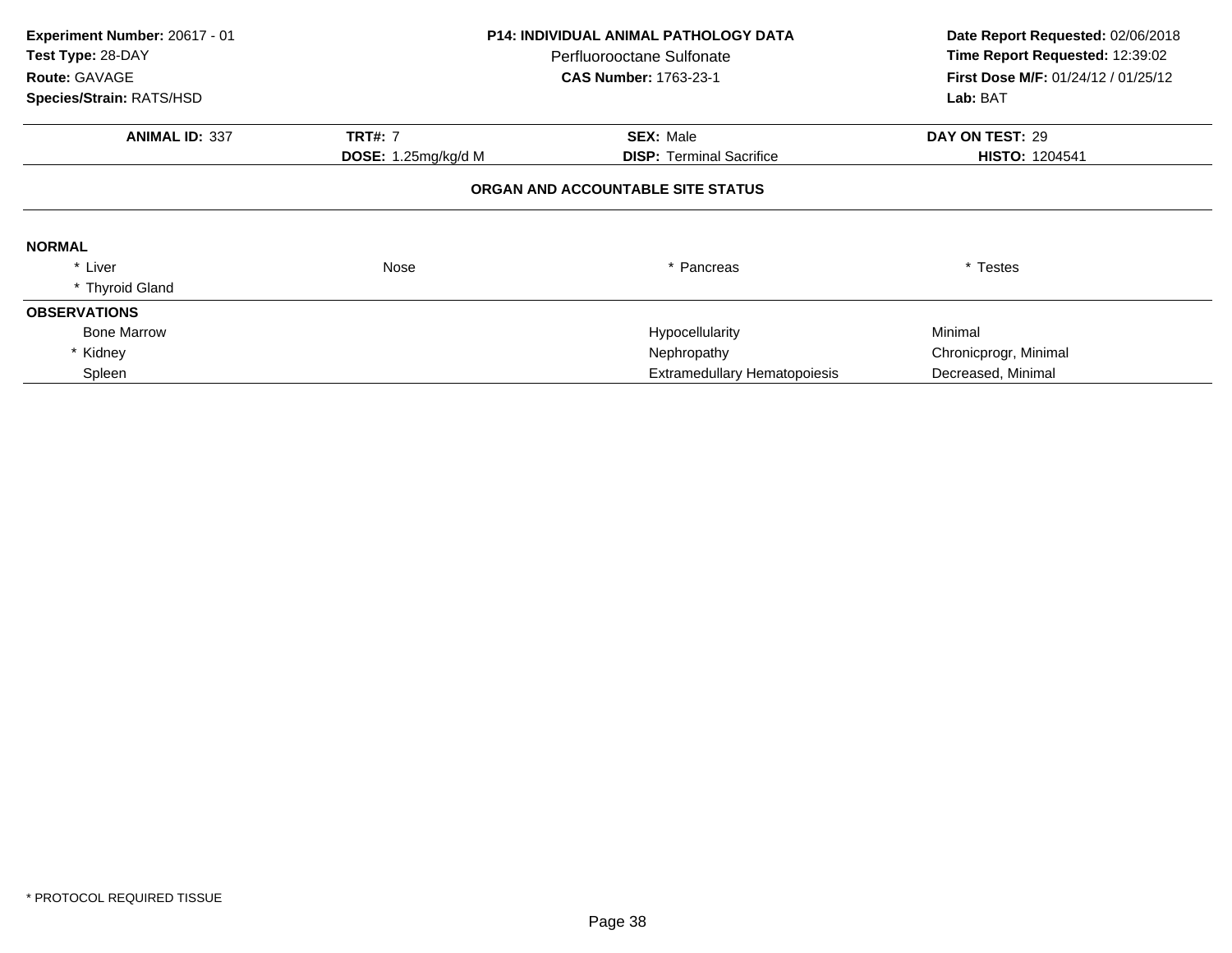| Experiment Number: 20617 - 01<br>Test Type: 28-DAY<br>Route: GAVAGE | <b>P14: INDIVIDUAL ANIMAL PATHOLOGY DATA</b><br>Perfluorooctane Sulfonate<br><b>CAS Number: 1763-23-1</b> |                                   | Date Report Requested: 02/06/2018<br>Time Report Requested: 12:39:02<br>First Dose M/F: 01/24/12 / 01/25/12 |  |
|---------------------------------------------------------------------|-----------------------------------------------------------------------------------------------------------|-----------------------------------|-------------------------------------------------------------------------------------------------------------|--|
| Species/Strain: RATS/HSD                                            |                                                                                                           |                                   | Lab: BAT                                                                                                    |  |
| <b>ANIMAL ID: 338</b>                                               | <b>TRT#: 7</b>                                                                                            | <b>SEX: Male</b>                  | DAY ON TEST: 29                                                                                             |  |
|                                                                     | DOSE: 1.25mg/kg/d M                                                                                       | <b>DISP:</b> Terminal Sacrifice   | <b>HISTO: 1204542</b>                                                                                       |  |
|                                                                     |                                                                                                           | ORGAN AND ACCOUNTABLE SITE STATUS |                                                                                                             |  |
| <b>NORMAL</b>                                                       |                                                                                                           |                                   |                                                                                                             |  |
| <b>Bone Marrow</b>                                                  | * Liver                                                                                                   | * Pancreas                        | * Testes                                                                                                    |  |
| * Thyroid Gland                                                     |                                                                                                           |                                   |                                                                                                             |  |
| <b>OBSERVATIONS</b>                                                 |                                                                                                           |                                   |                                                                                                             |  |
| * Kidney                                                            |                                                                                                           | Nephropathy                       | Chronicprogr, Minimal                                                                                       |  |
| Nose                                                                | <b>Respirat Epith</b>                                                                                     | Inflammation                      | Chronic Active, Minimal                                                                                     |  |
| Spleen                                                              |                                                                                                           | Extramedullary Hematopoiesis      | Decreased, Minimal                                                                                          |  |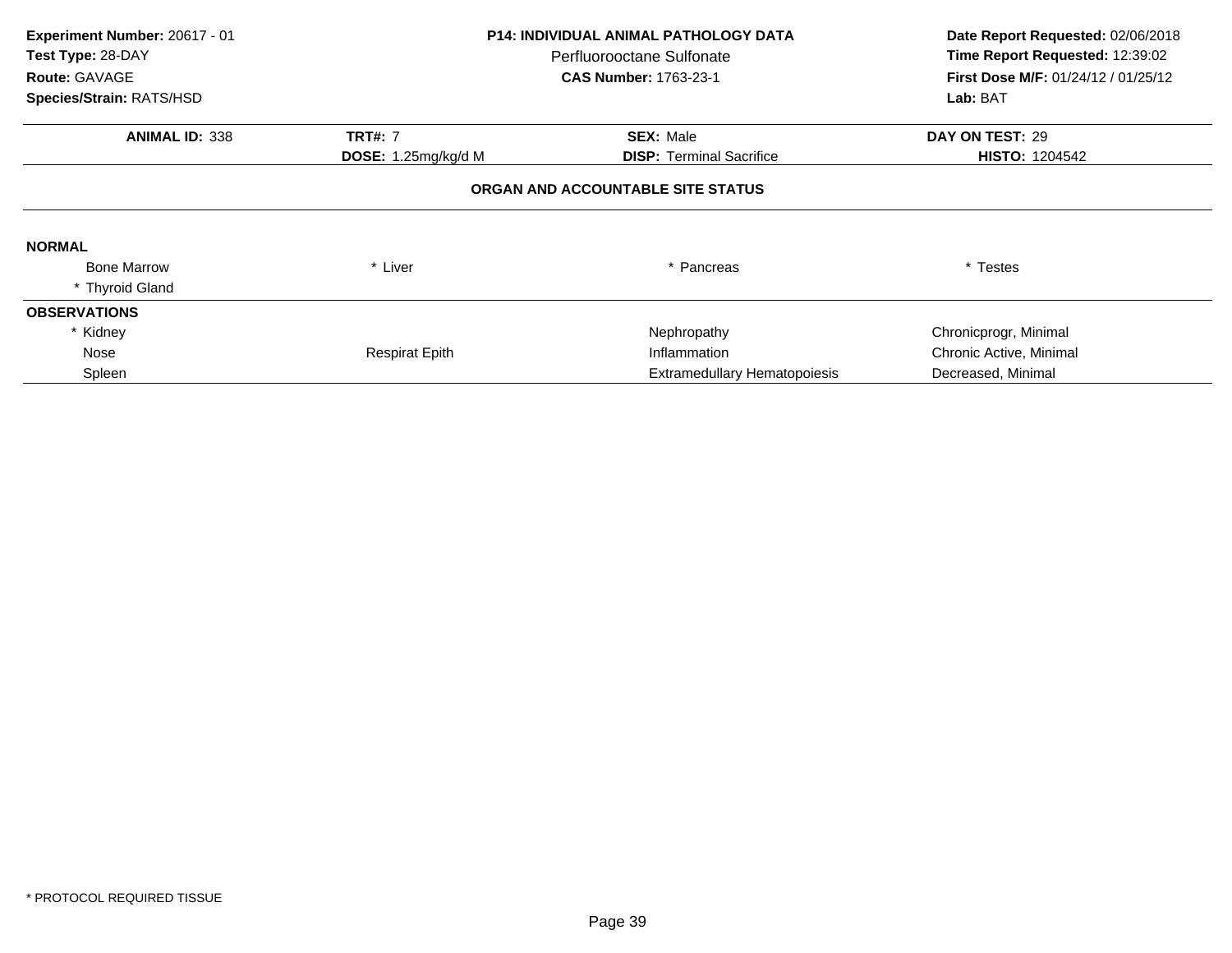| Experiment Number: 20617 - 01<br>Test Type: 28-DAY<br>Route: GAVAGE | <b>P14: INDIVIDUAL ANIMAL PATHOLOGY DATA</b><br>Perfluorooctane Sulfonate<br><b>CAS Number: 1763-23-1</b> |                                     | Date Report Requested: 02/06/2018<br>Time Report Requested: 12:39:02<br>First Dose M/F: 01/24/12 / 01/25/12 |  |
|---------------------------------------------------------------------|-----------------------------------------------------------------------------------------------------------|-------------------------------------|-------------------------------------------------------------------------------------------------------------|--|
| Species/Strain: RATS/HSD                                            |                                                                                                           |                                     | Lab: BAT                                                                                                    |  |
| <b>ANIMAL ID: 339</b>                                               | <b>TRT#: 7</b>                                                                                            | <b>SEX: Male</b>                    | DAY ON TEST: 29                                                                                             |  |
|                                                                     | DOSE: 1.25mg/kg/d M                                                                                       | <b>DISP:</b> Terminal Sacrifice     | <b>HISTO: 1204543</b>                                                                                       |  |
|                                                                     |                                                                                                           | ORGAN AND ACCOUNTABLE SITE STATUS   |                                                                                                             |  |
| <b>NORMAL</b>                                                       |                                                                                                           |                                     |                                                                                                             |  |
| <b>Bone Marrow</b>                                                  | Nose                                                                                                      | * Pancreas                          | * Testes                                                                                                    |  |
| * Thyroid Gland                                                     |                                                                                                           |                                     |                                                                                                             |  |
| <b>OBSERVATIONS</b>                                                 |                                                                                                           |                                     |                                                                                                             |  |
| * Kidney                                                            |                                                                                                           | Nephropathy                         | Chronicprogr, Minimal                                                                                       |  |
| * Liver                                                             | Hepatocyte                                                                                                | Hypertrophy                         | Mild                                                                                                        |  |
| Spleen                                                              |                                                                                                           | <b>Extramedullary Hematopoiesis</b> | Decreased, Minimal                                                                                          |  |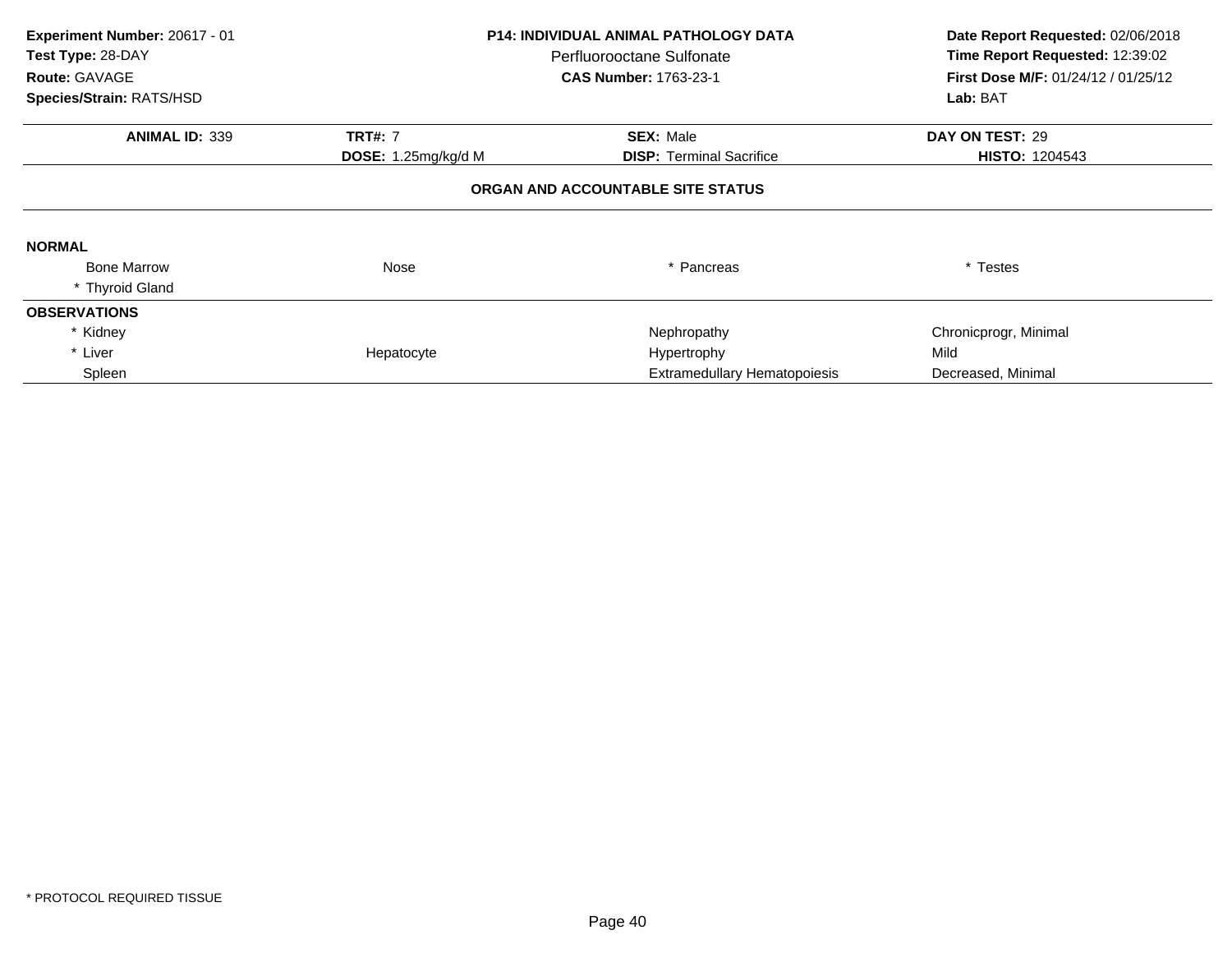| Experiment Number: 20617 - 01<br>Test Type: 28-DAY | <b>P14: INDIVIDUAL ANIMAL PATHOLOGY DATA</b><br>Perfluorooctane Sulfonate<br>Route: GAVAGE<br><b>CAS Number: 1763-23-1</b> |                                   | Date Report Requested: 02/06/2018<br>Time Report Requested: 12:39:02<br>First Dose M/F: 01/24/12 / 01/25/12 |  |
|----------------------------------------------------|----------------------------------------------------------------------------------------------------------------------------|-----------------------------------|-------------------------------------------------------------------------------------------------------------|--|
| Species/Strain: RATS/HSD                           |                                                                                                                            |                                   | Lab: BAT                                                                                                    |  |
| <b>ANIMAL ID: 340</b>                              | <b>TRT#: 7</b>                                                                                                             | <b>SEX: Male</b>                  | DAY ON TEST: 29                                                                                             |  |
|                                                    | DOSE: 1.25mg/kg/d M                                                                                                        | <b>DISP:</b> Terminal Sacrifice   | <b>HISTO: 1204544</b>                                                                                       |  |
|                                                    |                                                                                                                            | ORGAN AND ACCOUNTABLE SITE STATUS |                                                                                                             |  |
| <b>NORMAL</b>                                      |                                                                                                                            |                                   |                                                                                                             |  |
| * Kidney                                           | Nose                                                                                                                       | * Pancreas                        | * Testes                                                                                                    |  |
| * Thyroid Gland                                    |                                                                                                                            |                                   |                                                                                                             |  |
| <b>OBSERVATIONS</b>                                |                                                                                                                            |                                   |                                                                                                             |  |
| <b>Bone Marrow</b>                                 |                                                                                                                            | Hypocellularity                   | Minimal                                                                                                     |  |
| * Liver                                            | Hepatocyte                                                                                                                 | Hypertrophy                       | Minimal                                                                                                     |  |
| Spleen                                             |                                                                                                                            | Extramedullary Hematopoiesis      | Decreased, Minimal                                                                                          |  |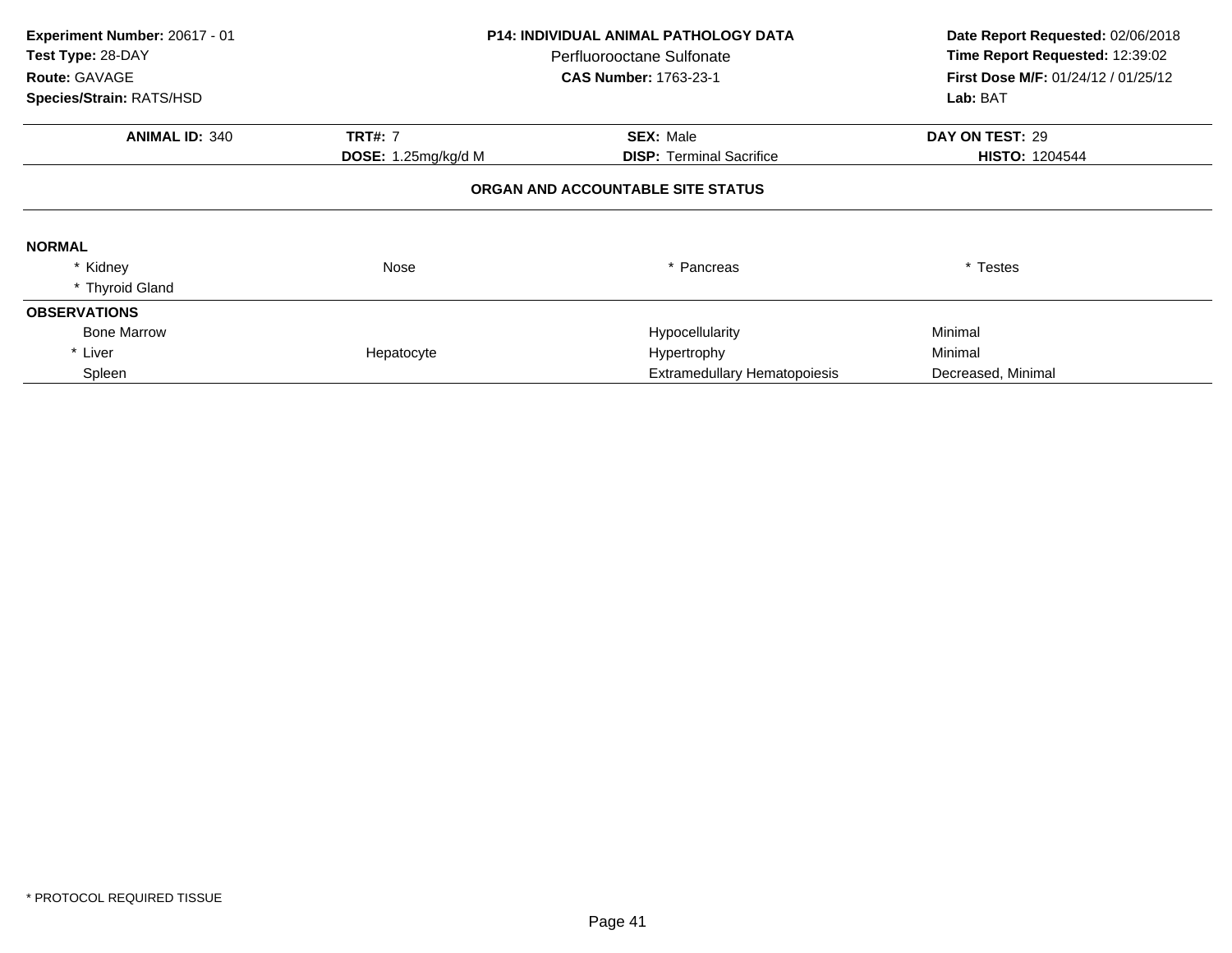| Experiment Number: 20617 - 01<br>Test Type: 28-DAY<br>Route: GAVAGE<br>Species/Strain: RATS/HSD | <b>P14: INDIVIDUAL ANIMAL PATHOLOGY DATA</b><br>Perfluorooctane Sulfonate<br><b>CAS Number: 1763-23-1</b> |                                                     | Date Report Requested: 02/06/2018<br>Time Report Requested: 12:39:02<br>First Dose M/F: 01/24/12 / 01/25/12<br>Lab: BAT |
|-------------------------------------------------------------------------------------------------|-----------------------------------------------------------------------------------------------------------|-----------------------------------------------------|-------------------------------------------------------------------------------------------------------------------------|
| <b>ANIMAL ID: 341</b>                                                                           | <b>TRT#: 9</b><br>DOSE: 2.5mg/kg/d M                                                                      | <b>SEX: Male</b><br><b>DISP:</b> Terminal Sacrifice | DAY ON TEST: 29<br><b>HISTO: 1204545</b>                                                                                |
|                                                                                                 |                                                                                                           | ORGAN AND ACCOUNTABLE SITE STATUS                   |                                                                                                                         |
| <b>NORMAL</b>                                                                                   |                                                                                                           |                                                     |                                                                                                                         |
| <b>Bone Marrow</b>                                                                              | * Kidney                                                                                                  | Nose                                                | * Pancreas                                                                                                              |
| * Testes                                                                                        | * Thyroid Gland                                                                                           |                                                     |                                                                                                                         |
| <b>OBSERVATIONS</b>                                                                             |                                                                                                           |                                                     |                                                                                                                         |
| * Liver                                                                                         | Hepatocyte                                                                                                | Hypertrophy                                         | Minimal                                                                                                                 |
| Spleen                                                                                          |                                                                                                           | Extramedullary Hematopoiesis                        | Decreased, Minimal                                                                                                      |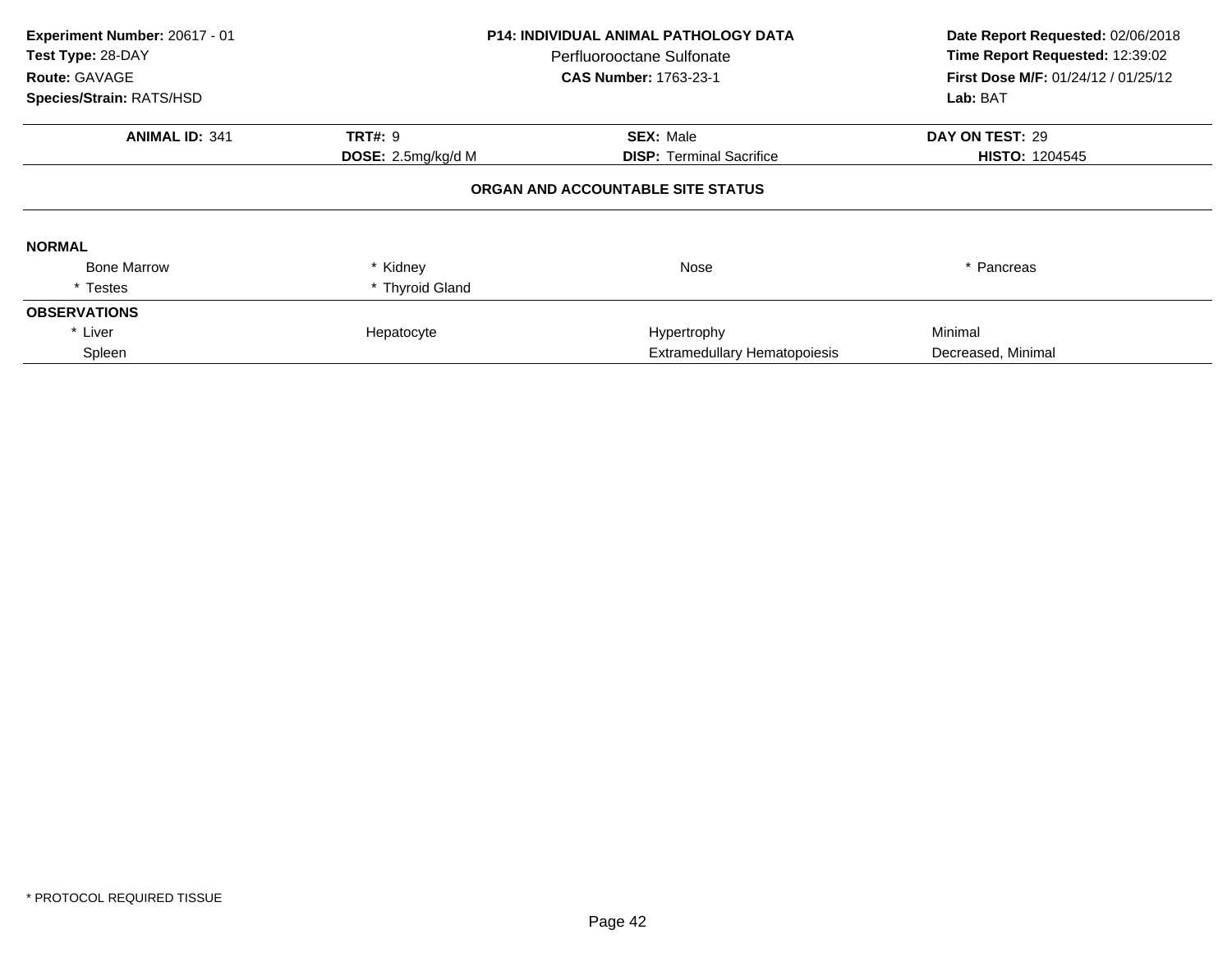| Experiment Number: 20617 - 01<br>Test Type: 28-DAY<br>Route: GAVAGE<br>Species/Strain: RATS/HSD | <b>P14: INDIVIDUAL ANIMAL PATHOLOGY DATA</b><br>Perfluorooctane Sulfonate<br><b>CAS Number: 1763-23-1</b> |                                     |                       |  | Date Report Requested: 02/06/2018<br>Time Report Requested: 12:39:02<br>First Dose M/F: 01/24/12 / 01/25/12<br>Lab: BAT |
|-------------------------------------------------------------------------------------------------|-----------------------------------------------------------------------------------------------------------|-------------------------------------|-----------------------|--|-------------------------------------------------------------------------------------------------------------------------|
|                                                                                                 |                                                                                                           |                                     |                       |  |                                                                                                                         |
| <b>ANIMAL ID: 342</b>                                                                           | <b>TRT#: 9</b>                                                                                            | <b>SEX: Male</b>                    | DAY ON TEST: 29       |  |                                                                                                                         |
|                                                                                                 | DOSE: 2.5mg/kg/d M                                                                                        | <b>DISP:</b> Terminal Sacrifice     | <b>HISTO: 1204546</b> |  |                                                                                                                         |
| <b>NORMAL</b>                                                                                   |                                                                                                           | ORGAN AND ACCOUNTABLE SITE STATUS   |                       |  |                                                                                                                         |
| Nose                                                                                            | * Pancreas                                                                                                | * Testes                            | * Thyroid Gland       |  |                                                                                                                         |
| <b>OBSERVATIONS</b>                                                                             |                                                                                                           |                                     |                       |  |                                                                                                                         |
| <b>Bone Marrow</b>                                                                              |                                                                                                           | Hypocellularity                     | Minimal               |  |                                                                                                                         |
| * Kidney                                                                                        |                                                                                                           | Nephropathy                         | Chronicprogr, Minimal |  |                                                                                                                         |
| * Liver                                                                                         | Hepatocyte                                                                                                | Hypertrophy                         | Mild                  |  |                                                                                                                         |
| Spleen                                                                                          |                                                                                                           | <b>Extramedullary Hematopoiesis</b> | Decreased, Minimal    |  |                                                                                                                         |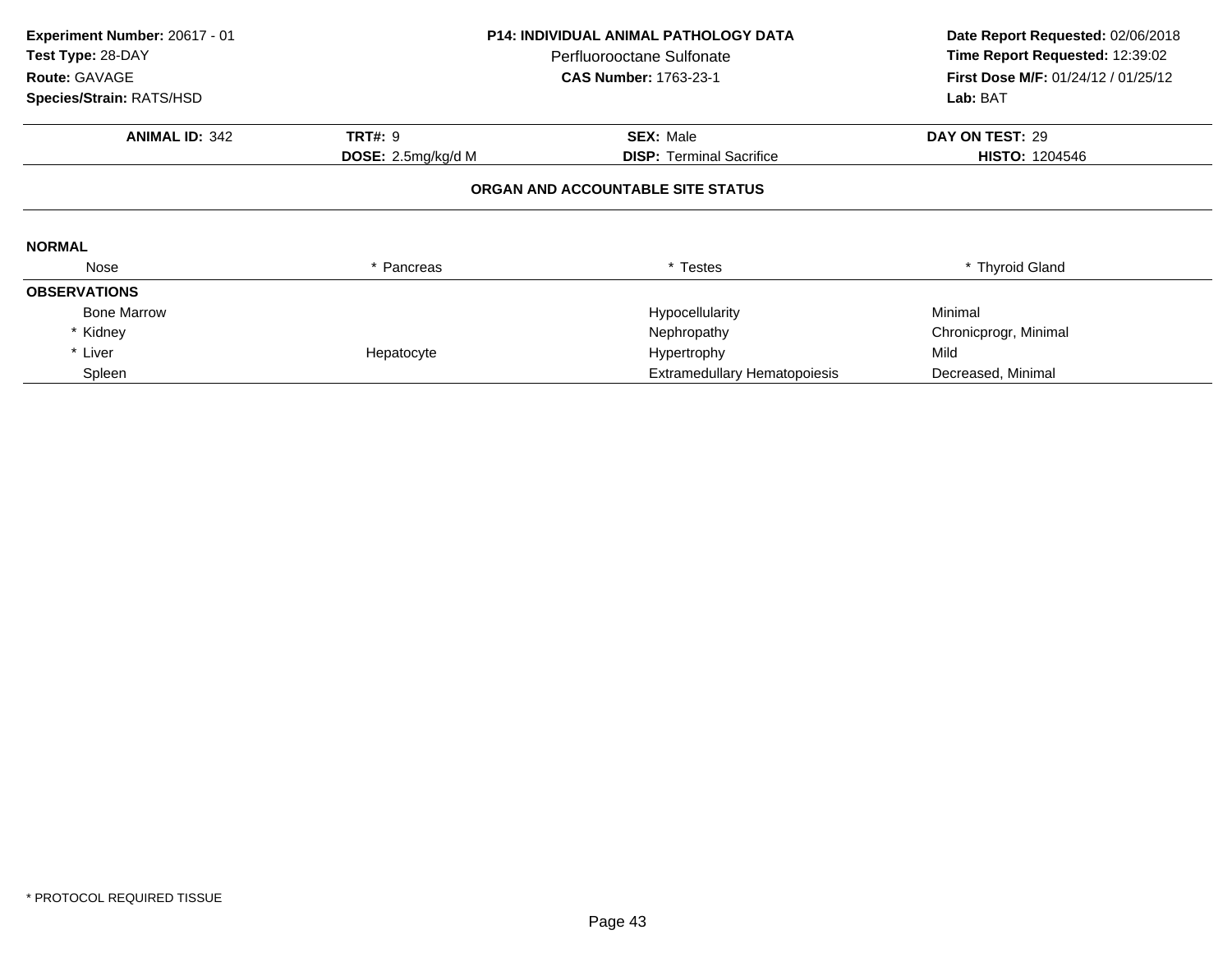| Experiment Number: 20617 - 01<br>Test Type: 28-DAY<br>Route: GAVAGE<br>Species/Strain: RATS/HSD | <b>P14: INDIVIDUAL ANIMAL PATHOLOGY DATA</b><br>Perfluorooctane Sulfonate<br><b>CAS Number: 1763-23-1</b> |                                     |                       |  | Date Report Requested: 02/06/2018<br>Time Report Requested: 12:39:02<br>First Dose M/F: 01/24/12 / 01/25/12<br>Lab: BAT |
|-------------------------------------------------------------------------------------------------|-----------------------------------------------------------------------------------------------------------|-------------------------------------|-----------------------|--|-------------------------------------------------------------------------------------------------------------------------|
|                                                                                                 |                                                                                                           |                                     |                       |  |                                                                                                                         |
| <b>ANIMAL ID: 343</b>                                                                           | <b>TRT#: 9</b>                                                                                            | <b>SEX: Male</b>                    | DAY ON TEST: 29       |  |                                                                                                                         |
|                                                                                                 | DOSE: 2.5mg/kg/d M                                                                                        | <b>DISP:</b> Terminal Sacrifice     | <b>HISTO: 1204547</b> |  |                                                                                                                         |
|                                                                                                 |                                                                                                           | ORGAN AND ACCOUNTABLE SITE STATUS   |                       |  |                                                                                                                         |
| <b>NORMAL</b>                                                                                   |                                                                                                           |                                     |                       |  |                                                                                                                         |
| Nose                                                                                            | * Pancreas                                                                                                | * Testes                            | * Thyroid Gland       |  |                                                                                                                         |
| <b>OBSERVATIONS</b>                                                                             |                                                                                                           |                                     |                       |  |                                                                                                                         |
| <b>Bone Marrow</b>                                                                              |                                                                                                           | Hypocellularity                     | Minimal               |  |                                                                                                                         |
| * Kidney                                                                                        |                                                                                                           | Nephropathy                         | Chronicprogr, Minimal |  |                                                                                                                         |
| * Liver                                                                                         | Hepatocyte                                                                                                | Hypertrophy                         | Minimal               |  |                                                                                                                         |
| Spleen                                                                                          |                                                                                                           | <b>Extramedullary Hematopoiesis</b> | Decreased, Minimal    |  |                                                                                                                         |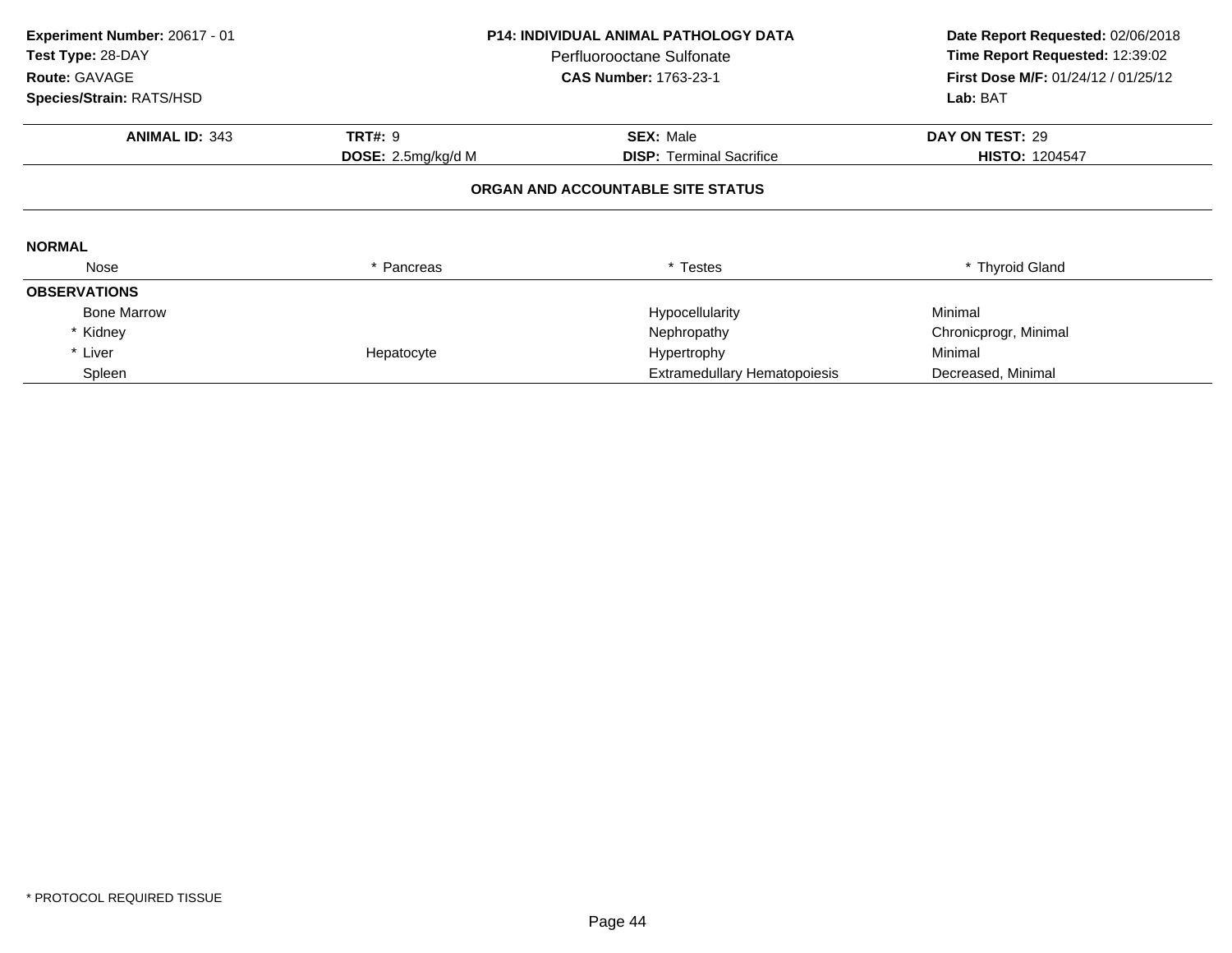| Experiment Number: 20617 - 01                  | <b>P14: INDIVIDUAL ANIMAL PATHOLOGY DATA</b> |                                     | Date Report Requested: 02/06/2018   |
|------------------------------------------------|----------------------------------------------|-------------------------------------|-------------------------------------|
| Test Type: 28-DAY<br>Perfluorooctane Sulfonate |                                              | Time Report Requested: 12:39:02     |                                     |
| Route: GAVAGE                                  |                                              | <b>CAS Number: 1763-23-1</b>        | First Dose M/F: 01/24/12 / 01/25/12 |
| Species/Strain: RATS/HSD                       |                                              |                                     | Lab: BAT                            |
| <b>ANIMAL ID: 344</b>                          | <b>TRT#: 9</b>                               | <b>SEX: Male</b>                    | DAY ON TEST: 29                     |
|                                                | DOSE: 2.5mg/kg/d M                           | <b>DISP: Terminal Sacrifice</b>     | <b>HISTO: 1204548</b>               |
|                                                |                                              | ORGAN AND ACCOUNTABLE SITE STATUS   |                                     |
| <b>NORMAL</b>                                  |                                              |                                     |                                     |
| Nose                                           | * Pancreas                                   | * Testes                            | * Thyroid Gland                     |
| <b>OBSERVATIONS</b>                            |                                              |                                     |                                     |
| <b>Bone Marrow</b>                             |                                              | Hypocellularity                     | Minimal                             |
| * Kidney                                       |                                              | Nephropathy                         | Chronicprogr, Minimal               |
| * Liver                                        | Hepatocyte                                   | Hypertrophy                         | Minimal                             |
|                                                |                                              | <b>Infiltration Cellular</b>        | Mixed Cell, Minimal                 |
| Spleen                                         |                                              | <b>Extramedullary Hematopoiesis</b> | Decreased, Minimal                  |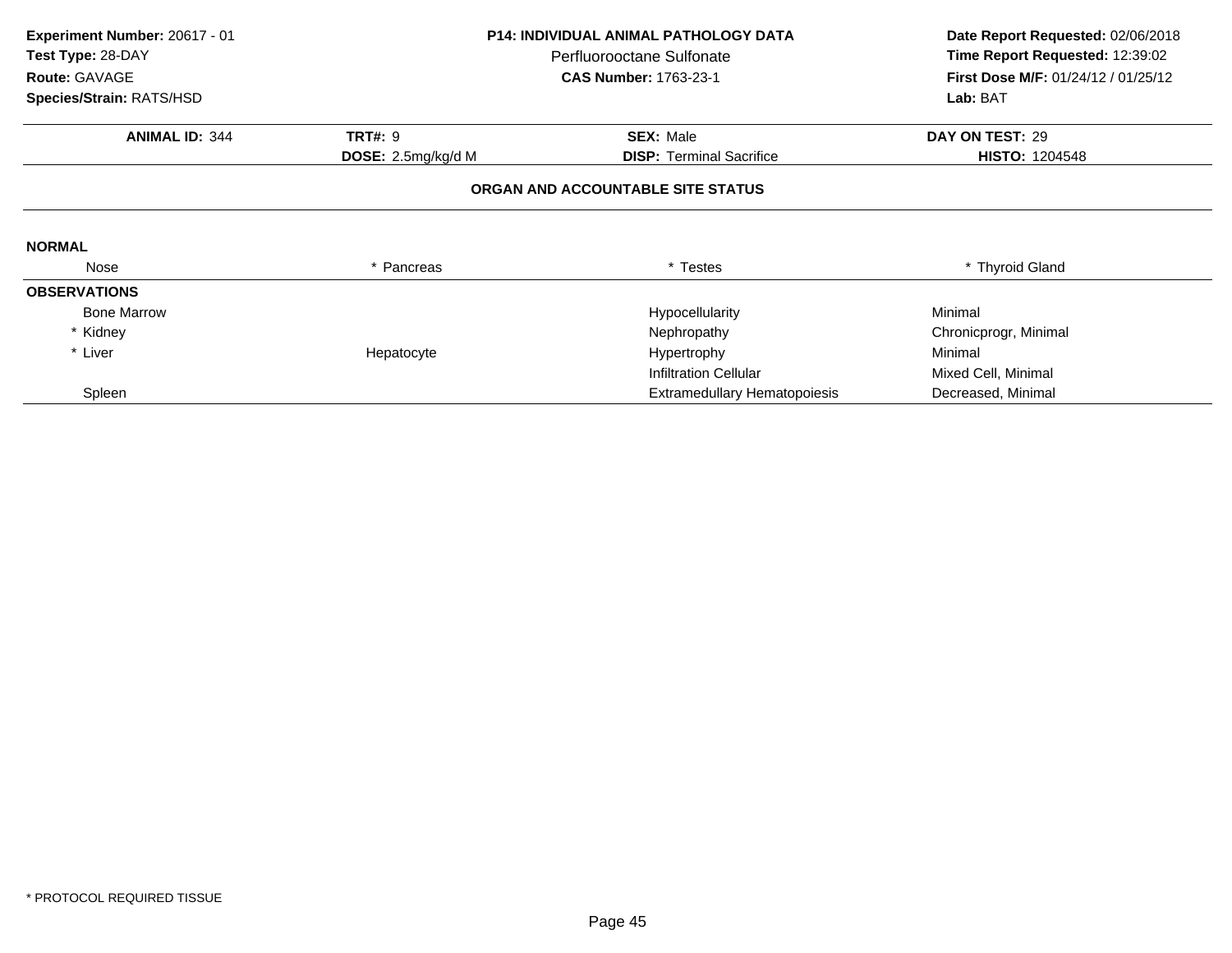| Experiment Number: 20617 - 01 | P14: INDIVIDUAL ANIMAL PATHOLOGY DATA<br>Perfluorooctane Sulfonate |                                   | Date Report Requested: 02/06/2018   |  |
|-------------------------------|--------------------------------------------------------------------|-----------------------------------|-------------------------------------|--|
| Test Type: 28-DAY             |                                                                    |                                   | Time Report Requested: 12:39:02     |  |
| Route: GAVAGE                 |                                                                    | <b>CAS Number: 1763-23-1</b>      | First Dose M/F: 01/24/12 / 01/25/12 |  |
| Species/Strain: RATS/HSD      |                                                                    |                                   | Lab: BAT                            |  |
| <b>ANIMAL ID: 345</b>         | <b>TRT#: 9</b>                                                     | <b>SEX: Male</b>                  | DAY ON TEST: 29                     |  |
|                               | DOSE: 2.5mg/kg/d M                                                 | <b>DISP: Terminal Sacrifice</b>   | <b>HISTO: 1204549</b>               |  |
|                               |                                                                    | ORGAN AND ACCOUNTABLE SITE STATUS |                                     |  |
| <b>NORMAL</b>                 |                                                                    |                                   |                                     |  |
| <b>Bone Marrow</b>            | * Pancreas                                                         | * Testes                          | * Thyroid Gland                     |  |
| <b>OBSERVATIONS</b>           |                                                                    |                                   |                                     |  |
| * Kidney                      |                                                                    | Nephropathy                       | Chronicprogr, Minimal               |  |
| * Liver                       | Hepatocyte                                                         | Hypertrophy                       | Minimal                             |  |
|                               |                                                                    | <b>Infiltration Cellular</b>      | Mixed Cell, Minimal                 |  |
|                               | Hepatocyte                                                         | Vacuolization Cytoplasmic         | Minimal                             |  |
| Nose                          | <b>Respirat Epith</b>                                              | <b>Fibrosis</b>                   | Focal, Mild                         |  |
|                               | <b>Respirat Epith</b>                                              | Inflammation                      | Granulomatous, Focal, Minimal       |  |
|                               | <b>Respirat Epith</b>                                              | Ulcer                             | Minimal                             |  |
| Spleen                        |                                                                    | Extramedullary Hematopoiesis      | Decreased, Minimal                  |  |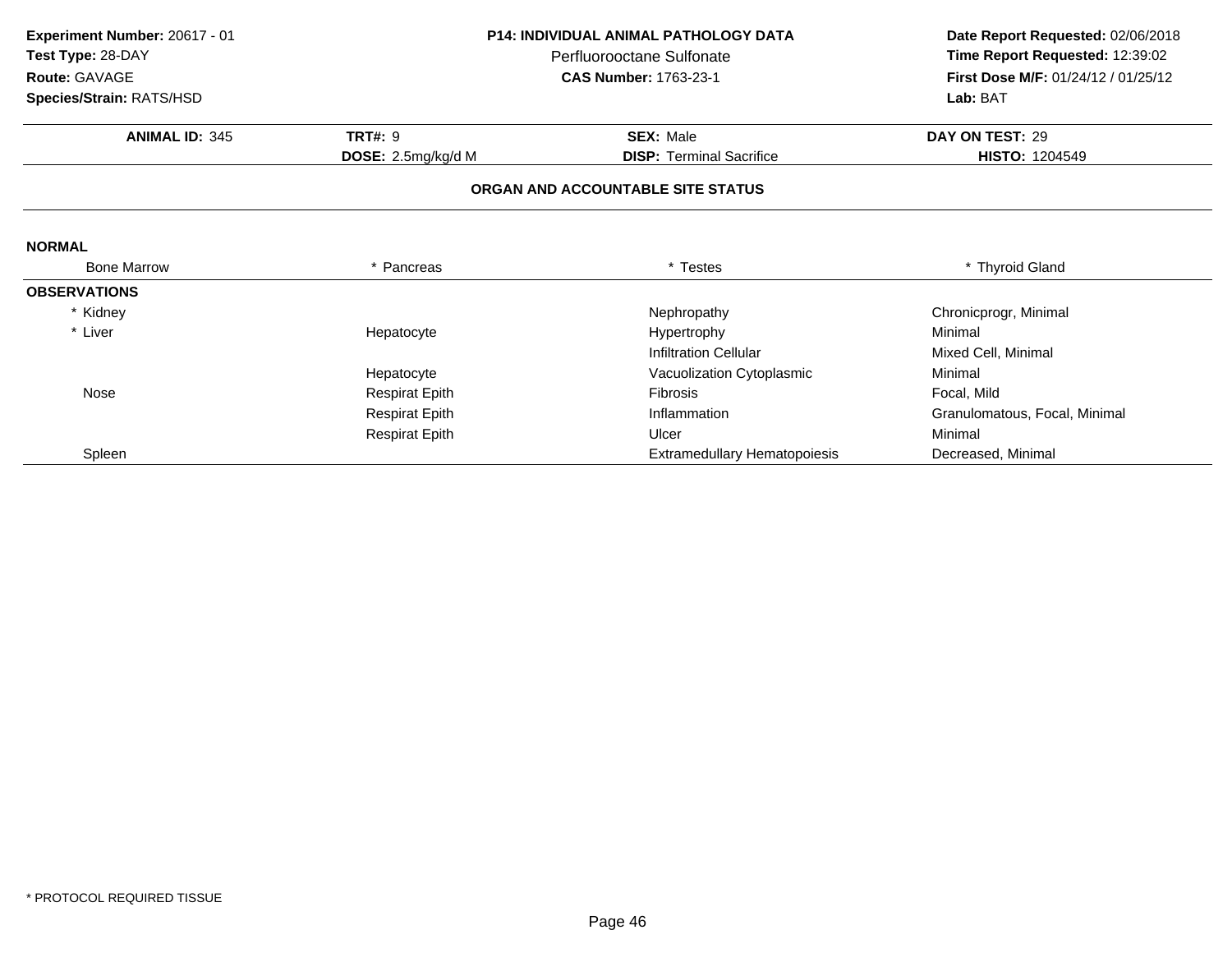| Experiment Number: 20617 - 01<br>Test Type: 28-DAY<br><b>Route: GAVAGE</b><br>Species/Strain: RATS/HSD |                           | <b>P14: INDIVIDUAL ANIMAL PATHOLOGY DATA</b><br>Perfluorooctane Sulfonate<br><b>CAS Number: 1763-23-1</b> | Date Report Requested: 02/06/2018<br>Time Report Requested: 12:39:02<br><b>First Dose M/F: 01/24/12 / 01/25/12</b><br>Lab: BAT |
|--------------------------------------------------------------------------------------------------------|---------------------------|-----------------------------------------------------------------------------------------------------------|--------------------------------------------------------------------------------------------------------------------------------|
|                                                                                                        |                           |                                                                                                           |                                                                                                                                |
| <b>ANIMAL ID: 346</b>                                                                                  | <b>TRT#: 9</b>            | <b>SEX: Male</b>                                                                                          | DAY ON TEST: 29                                                                                                                |
|                                                                                                        | <b>DOSE:</b> 2.5mg/kg/d M | <b>DISP:</b> Terminal Sacrifice                                                                           | <b>HISTO: 1204550</b>                                                                                                          |
|                                                                                                        |                           | ORGAN AND ACCOUNTABLE SITE STATUS                                                                         |                                                                                                                                |
| <b>NORMAL</b>                                                                                          |                           |                                                                                                           |                                                                                                                                |
| <b>Bone Marrow</b>                                                                                     | * Kidney                  | Nose                                                                                                      | * Pancreas                                                                                                                     |
| Spleen                                                                                                 | * Testes                  | * Thyroid Gland                                                                                           |                                                                                                                                |
| <b>OBSERVATIONS</b>                                                                                    |                           |                                                                                                           |                                                                                                                                |
| * Liver                                                                                                |                           | <b>Infiltration Cellular</b>                                                                              | Mixed Cell, Minimal                                                                                                            |
|                                                                                                        | Hepatocyte                | Vacuolization Cytoplasmic                                                                                 | Minimal                                                                                                                        |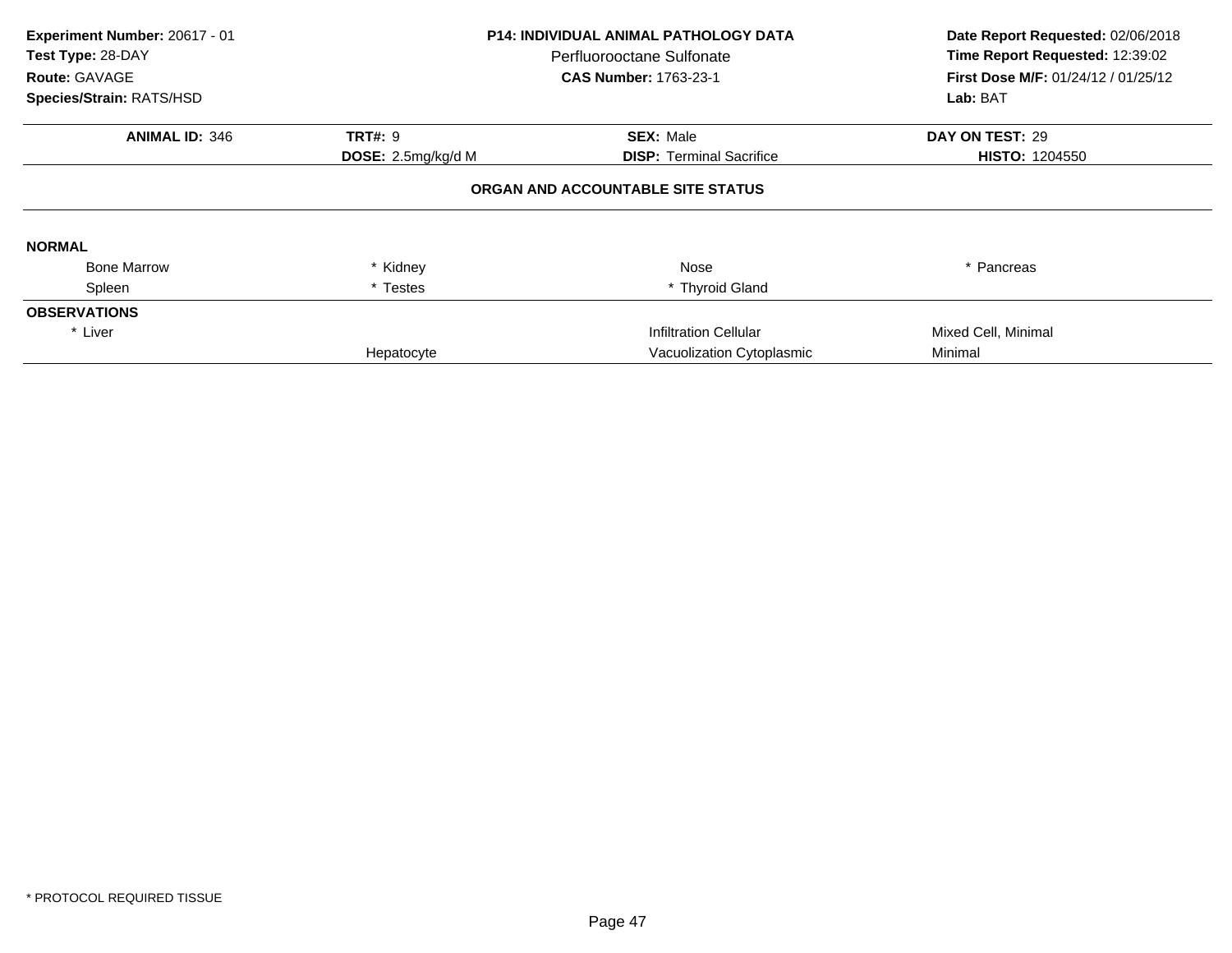| Experiment Number: 20617 - 01<br>Test Type: 28-DAY<br><b>Route: GAVAGE</b><br>Species/Strain: RATS/HSD | <b>P14: INDIVIDUAL ANIMAL PATHOLOGY DATA</b><br>Perfluorooctane Sulfonate<br><b>CAS Number: 1763-23-1</b> |                                     | Date Report Requested: 02/06/2018<br>Time Report Requested: 12:39:02<br><b>First Dose M/F: 01/24/12 / 01/25/12</b><br>Lab: BAT |
|--------------------------------------------------------------------------------------------------------|-----------------------------------------------------------------------------------------------------------|-------------------------------------|--------------------------------------------------------------------------------------------------------------------------------|
| <b>ANIMAL ID: 347</b>                                                                                  | <b>TRT#: 9</b>                                                                                            | <b>SEX: Male</b>                    | DAY ON TEST: 29                                                                                                                |
|                                                                                                        | DOSE: 2.5mg/kg/d M                                                                                        | <b>DISP: Terminal Sacrifice</b>     | <b>HISTO: 1204551</b>                                                                                                          |
|                                                                                                        |                                                                                                           | ORGAN AND ACCOUNTABLE SITE STATUS   |                                                                                                                                |
| <b>NORMAL</b>                                                                                          |                                                                                                           |                                     |                                                                                                                                |
| <b>Bone Marrow</b>                                                                                     | * Kidney                                                                                                  | * Liver                             | Nose                                                                                                                           |
| * Pancreas                                                                                             | * Testes                                                                                                  | * Thyroid Gland                     |                                                                                                                                |
| <b>OBSERVATIONS</b>                                                                                    |                                                                                                           |                                     |                                                                                                                                |
| Spleen                                                                                                 |                                                                                                           | <b>Extramedullary Hematopoiesis</b> | Decreased, Minimal                                                                                                             |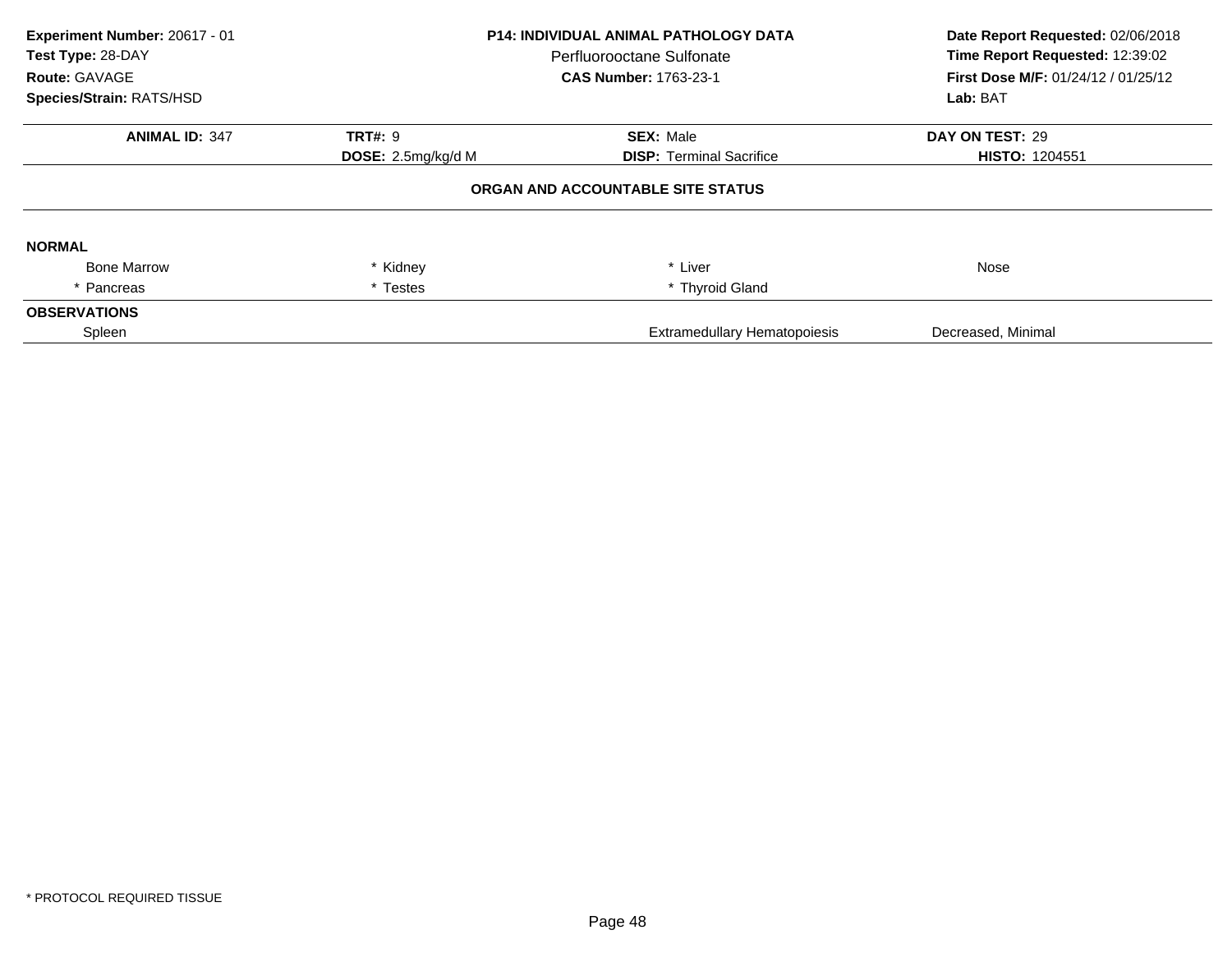| Experiment Number: 20617 - 01<br>Test Type: 28-DAY<br>Route: GAVAGE<br>Species/Strain: RATS/HSD | <b>P14: INDIVIDUAL ANIMAL PATHOLOGY DATA</b><br>Perfluorooctane Sulfonate<br><b>CAS Number: 1763-23-1</b> |                                   | Date Report Requested: 02/06/2018<br>Time Report Requested: 12:39:02<br>First Dose M/F: 01/24/12 / 01/25/12<br>Lab: BAT |
|-------------------------------------------------------------------------------------------------|-----------------------------------------------------------------------------------------------------------|-----------------------------------|-------------------------------------------------------------------------------------------------------------------------|
| <b>ANIMAL ID: 348</b>                                                                           | <b>TRT#: 9</b>                                                                                            | <b>SEX: Male</b>                  | DAY ON TEST: 29                                                                                                         |
|                                                                                                 | <b>DOSE:</b> 2.5mg/kg/d M                                                                                 | <b>DISP:</b> Terminal Sacrifice   | <b>HISTO: 1204552</b>                                                                                                   |
|                                                                                                 |                                                                                                           | ORGAN AND ACCOUNTABLE SITE STATUS |                                                                                                                         |
| <b>NORMAL</b>                                                                                   |                                                                                                           |                                   |                                                                                                                         |
| * Kidney                                                                                        | Nose                                                                                                      | * Pancreas                        | Spleen                                                                                                                  |
| * Testes                                                                                        | * Thyroid Gland                                                                                           |                                   |                                                                                                                         |
| <b>OBSERVATIONS</b>                                                                             |                                                                                                           |                                   |                                                                                                                         |
| <b>Bone Marrow</b>                                                                              |                                                                                                           | Hypocellularity                   | Minimal                                                                                                                 |
| * Liver                                                                                         | Hepatocyte                                                                                                | Hypertrophy                       | Minimal                                                                                                                 |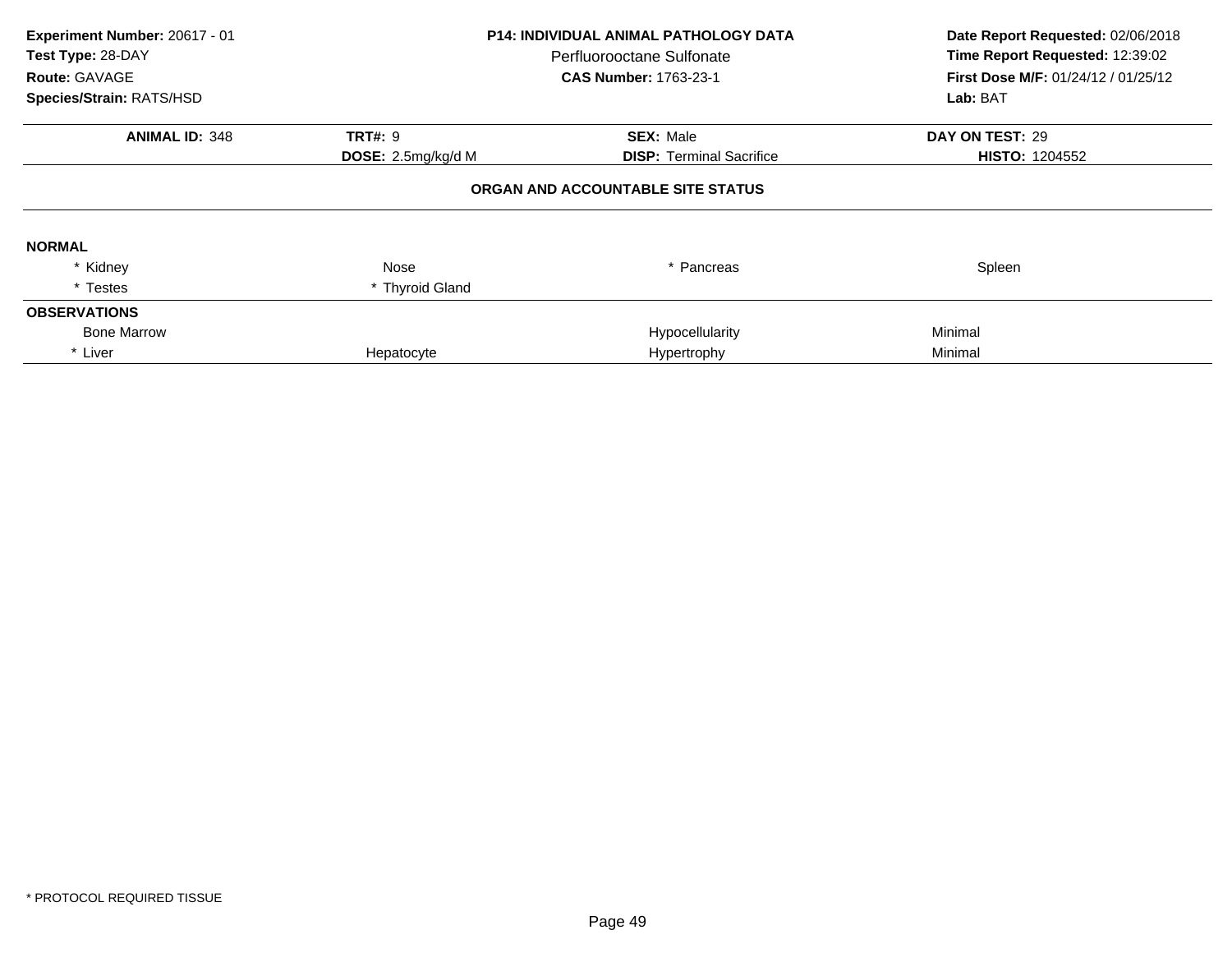| Experiment Number: 20617 - 01<br>Test Type: 28-DAY<br>Route: GAVAGE | <b>P14: INDIVIDUAL ANIMAL PATHOLOGY DATA</b><br>Perfluorooctane Sulfonate<br><b>CAS Number: 1763-23-1</b> |                                   | Date Report Requested: 02/06/2018<br>Time Report Requested: 12:39:02<br>First Dose M/F: 01/24/12 / 01/25/12 |
|---------------------------------------------------------------------|-----------------------------------------------------------------------------------------------------------|-----------------------------------|-------------------------------------------------------------------------------------------------------------|
| Species/Strain: RATS/HSD                                            |                                                                                                           |                                   | Lab: BAT                                                                                                    |
| <b>ANIMAL ID: 349</b>                                               | <b>TRT#: 9</b>                                                                                            | <b>SEX: Male</b>                  | DAY ON TEST: 29                                                                                             |
|                                                                     | DOSE: 2.5mg/kg/d M                                                                                        | <b>DISP:</b> Terminal Sacrifice   | <b>HISTO: 1204553</b>                                                                                       |
|                                                                     |                                                                                                           | ORGAN AND ACCOUNTABLE SITE STATUS |                                                                                                             |
| <b>NORMAL</b>                                                       |                                                                                                           |                                   |                                                                                                             |
| <b>Bone Marrow</b>                                                  | * Kidney                                                                                                  | Nose                              | * Pancreas                                                                                                  |
| * Testes                                                            | * Thyroid Gland                                                                                           |                                   |                                                                                                             |
| <b>OBSERVATIONS</b>                                                 |                                                                                                           |                                   |                                                                                                             |
| * Liver                                                             | Hepatocyte                                                                                                | Hypertrophy                       | Mild                                                                                                        |
| Spleen                                                              |                                                                                                           | Extramedullary Hematopoiesis      | Decreased, Minimal                                                                                          |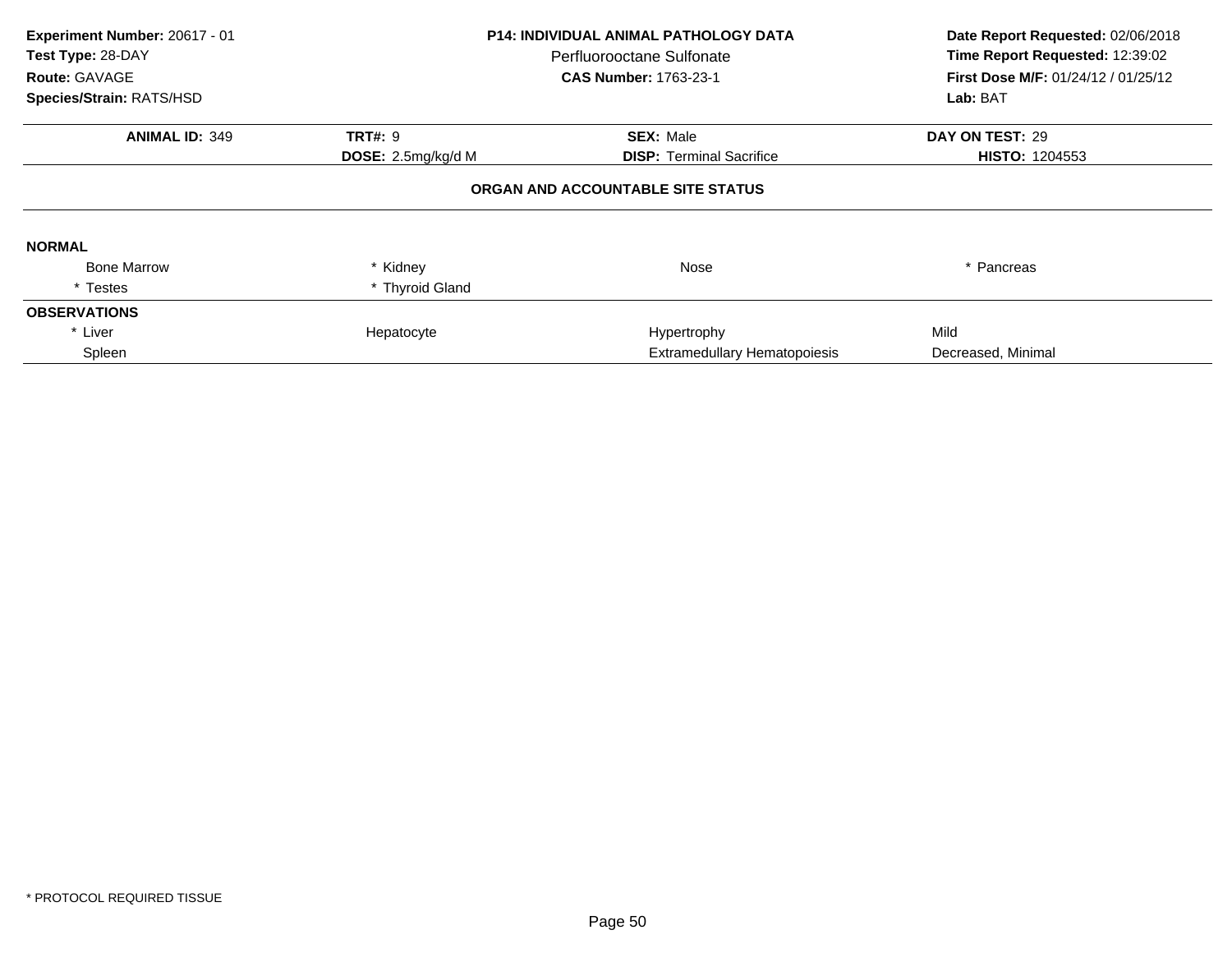| Experiment Number: 20617 - 01<br>Test Type: 28-DAY<br>Route: GAVAGE | <b>P14: INDIVIDUAL ANIMAL PATHOLOGY DATA</b><br>Perfluorooctane Sulfonate<br><b>CAS Number: 1763-23-1</b> |                                   | Date Report Requested: 02/06/2018<br>Time Report Requested: 12:39:02<br>First Dose M/F: 01/24/12 / 01/25/12 |
|---------------------------------------------------------------------|-----------------------------------------------------------------------------------------------------------|-----------------------------------|-------------------------------------------------------------------------------------------------------------|
| Species/Strain: RATS/HSD                                            |                                                                                                           |                                   | Lab: BAT                                                                                                    |
| <b>ANIMAL ID: 350</b>                                               | <b>TRT#: 9</b>                                                                                            | <b>SEX: Male</b>                  | DAY ON TEST: 29                                                                                             |
|                                                                     | DOSE: 2.5mg/kg/d M                                                                                        | <b>DISP:</b> Terminal Sacrifice   | <b>HISTO: 1204554</b>                                                                                       |
|                                                                     |                                                                                                           | ORGAN AND ACCOUNTABLE SITE STATUS |                                                                                                             |
| <b>NORMAL</b>                                                       |                                                                                                           |                                   |                                                                                                             |
| <b>Bone Marrow</b>                                                  | * Kidney                                                                                                  | Nose                              | * Pancreas                                                                                                  |
| * Testes                                                            | * Thyroid Gland                                                                                           |                                   |                                                                                                             |
| <b>OBSERVATIONS</b>                                                 |                                                                                                           |                                   |                                                                                                             |
| * Liver                                                             | Hepatocyte                                                                                                | Hypertrophy                       | Minimal                                                                                                     |
| Spleen                                                              |                                                                                                           | Extramedullary Hematopoiesis      | Decreased, Minimal                                                                                          |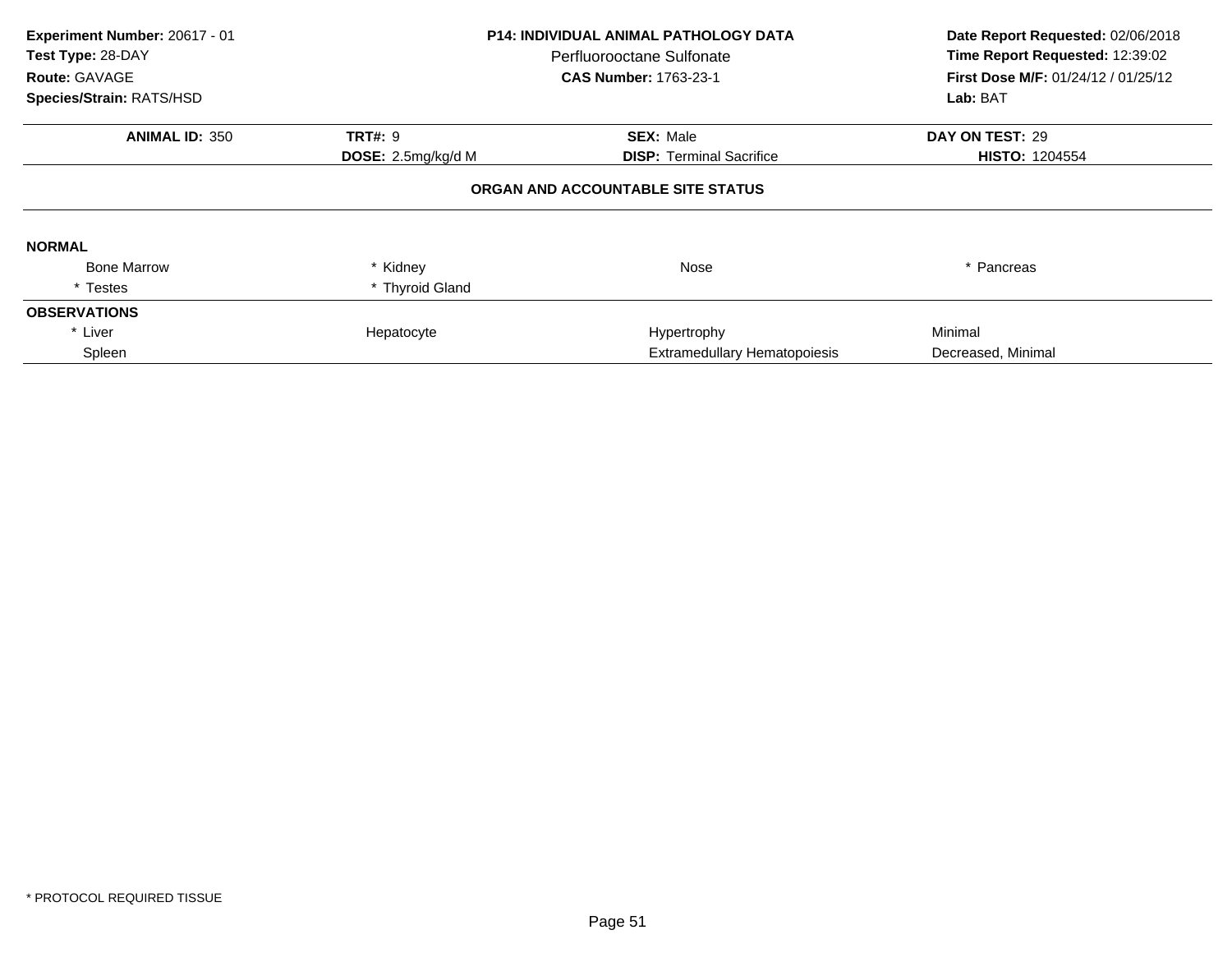| Experiment Number: 20617 - 01<br>Test Type: 28-DAY<br>Route: GAVAGE<br>Species/Strain: RATS/HSD | <b>P14: INDIVIDUAL ANIMAL PATHOLOGY DATA</b><br>Perfluorooctane Sulfonate<br><b>CAS Number: 1763-23-1</b> |                                                                      | Date Report Requested: 02/06/2018<br>Time Report Requested: 12:39:02<br>First Dose M/F: 01/24/12 / 01/25/12<br>Lab: BAT |  |
|-------------------------------------------------------------------------------------------------|-----------------------------------------------------------------------------------------------------------|----------------------------------------------------------------------|-------------------------------------------------------------------------------------------------------------------------|--|
| <b>ANIMAL ID: 351</b>                                                                           | <b>TRT#: 11</b>                                                                                           | <b>SEX: Male</b>                                                     | DAY ON TEST: 29                                                                                                         |  |
|                                                                                                 | DOSE: 5mg/kg/d M                                                                                          | <b>DISP: Terminal Sacrifice</b><br>ORGAN AND ACCOUNTABLE SITE STATUS | HISTO: 1204555                                                                                                          |  |
|                                                                                                 |                                                                                                           |                                                                      |                                                                                                                         |  |
| <b>NORMAL</b>                                                                                   |                                                                                                           |                                                                      |                                                                                                                         |  |
| * Adrenal Cortex                                                                                | * Adrenal Medulla                                                                                         | * Blood Vessel                                                       | * Bone                                                                                                                  |  |
| * Brain                                                                                         | Epididymis                                                                                                | Esophagus                                                            | * Eye                                                                                                                   |  |
| * Harderian Gland                                                                               | * Heart                                                                                                   | * Intestine Large, Cecum                                             | * Intestine Large, Colon                                                                                                |  |
| * Intestine Large, Rectum                                                                       | * Intestine Small, Duodenum                                                                               | * Intestine Small, Ileum                                             | * Intestine Small, Jejunum                                                                                              |  |
| * Islets, Pancreatic                                                                            | * Lung                                                                                                    | * Lymph Node, Mandibular                                             | * Lymph Node, Mesenteric                                                                                                |  |
| * Mammary Gland                                                                                 | * Nose                                                                                                    | * Pancreas                                                           | * Parathyroid Gland                                                                                                     |  |
| * Pituitary Gland                                                                               | * Preputial Gland                                                                                         | * Prostate                                                           | * Salivary Glands                                                                                                       |  |
| * Seminal Vesicle                                                                               | * Skin                                                                                                    | * Stomach, Forestomach                                               | * Stomach, Glandular                                                                                                    |  |
| * Testes                                                                                        | * Thymus                                                                                                  | * Thyroid Gland                                                      | * Trachea                                                                                                               |  |
| * Urinary Bladder                                                                               |                                                                                                           |                                                                      |                                                                                                                         |  |
| <b>OBSERVATIONS</b>                                                                             |                                                                                                           |                                                                      |                                                                                                                         |  |
| <b>Bone Marrow</b>                                                                              |                                                                                                           | Hypocellularity                                                      | Minimal                                                                                                                 |  |
| * Kidney                                                                                        |                                                                                                           | Nephropathy                                                          | Chronicprogr, Minimal                                                                                                   |  |
| * Liver                                                                                         | Hepatocyte                                                                                                | Hypertrophy                                                          | Mild                                                                                                                    |  |
| * Spleen                                                                                        |                                                                                                           | <b>Extramedullary Hematopoiesis</b>                                  | Decreased, Minimal                                                                                                      |  |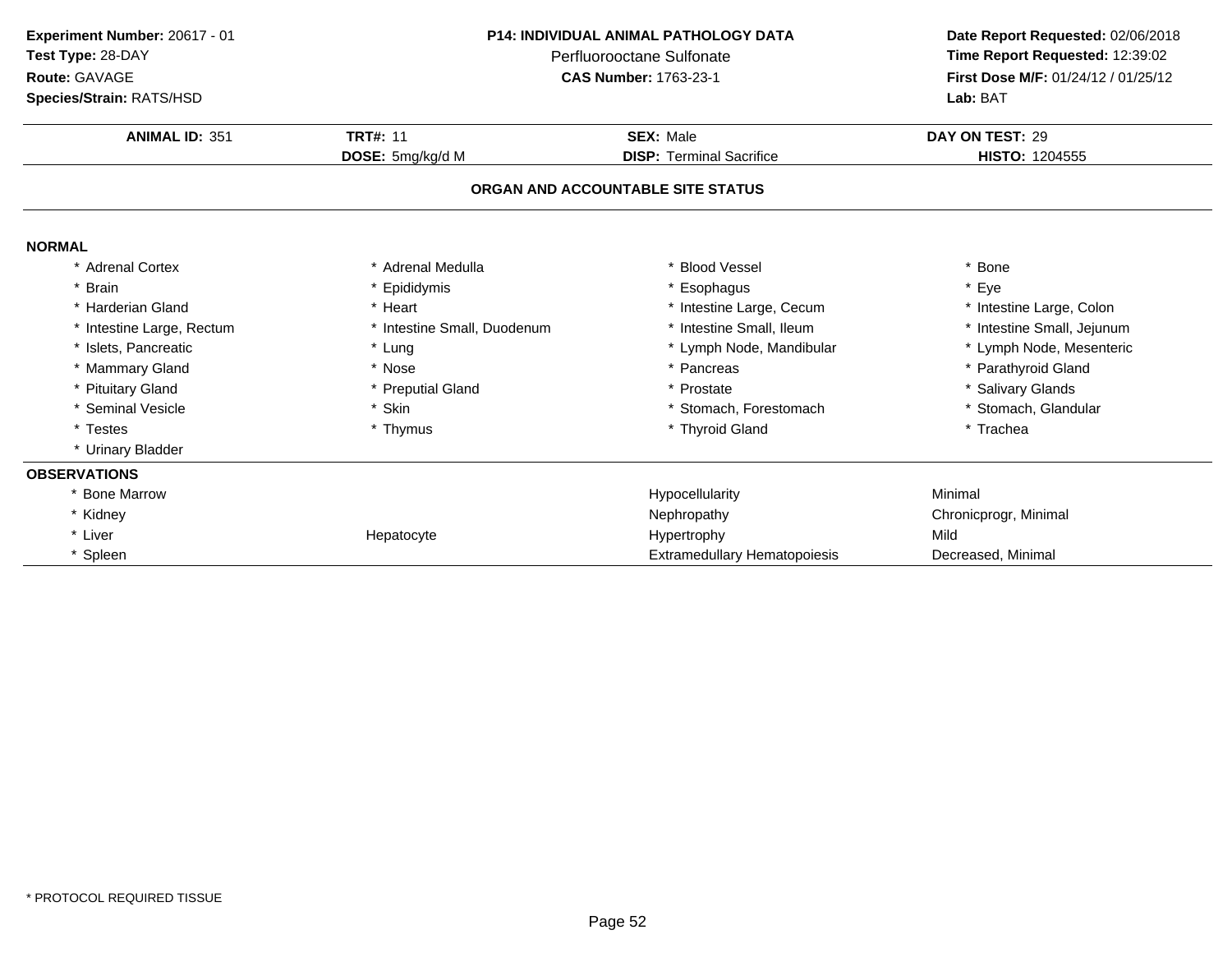| Experiment Number: 20617 - 01<br>Test Type: 28-DAY<br>Route: GAVAGE<br>Species/Strain: RATS/HSD | <b>P14: INDIVIDUAL ANIMAL PATHOLOGY DATA</b><br>Perfluorooctane Sulfonate<br><b>CAS Number: 1763-23-1</b> |                                     | Date Report Requested: 02/06/2018<br>Time Report Requested: 12:39:02<br>First Dose M/F: 01/24/12 / 01/25/12<br>Lab: BAT |  |
|-------------------------------------------------------------------------------------------------|-----------------------------------------------------------------------------------------------------------|-------------------------------------|-------------------------------------------------------------------------------------------------------------------------|--|
| <b>ANIMAL ID: 352</b>                                                                           | <b>TRT#: 11</b>                                                                                           | <b>SEX: Male</b>                    | DAY ON TEST: 29                                                                                                         |  |
|                                                                                                 | DOSE: 5mg/kg/d M                                                                                          | <b>DISP: Terminal Sacrifice</b>     | HISTO: 1204556                                                                                                          |  |
|                                                                                                 |                                                                                                           | ORGAN AND ACCOUNTABLE SITE STATUS   |                                                                                                                         |  |
| <b>NORMAL</b>                                                                                   |                                                                                                           |                                     |                                                                                                                         |  |
| * Adrenal Cortex                                                                                | * Adrenal Medulla                                                                                         | * Blood Vessel                      | * Bone                                                                                                                  |  |
| * Brain                                                                                         | * Epididymis                                                                                              | * Esophagus                         | * Eye                                                                                                                   |  |
| * Harderian Gland                                                                               | * Heart                                                                                                   | * Intestine Large, Cecum            | * Intestine Large, Colon                                                                                                |  |
| * Intestine Large, Rectum                                                                       | * Intestine Small, Duodenum                                                                               | * Intestine Small, Ileum            | * Intestine Small, Jejunum                                                                                              |  |
| * Islets, Pancreatic                                                                            | * Kidney                                                                                                  | * Lung                              | * Lymph Node, Mandibular                                                                                                |  |
| * Lymph Node, Mesenteric                                                                        | * Mammary Gland                                                                                           | * Nose                              | * Pancreas                                                                                                              |  |
| * Pituitary Gland                                                                               | * Preputial Gland                                                                                         | * Prostate                          | * Salivary Glands                                                                                                       |  |
| * Seminal Vesicle                                                                               | * Skin                                                                                                    | * Stomach, Forestomach              | * Stomach, Glandular                                                                                                    |  |
| * Testes                                                                                        | * Thymus                                                                                                  | * Thyroid Gland                     | * Trachea                                                                                                               |  |
| * Urinary Bladder                                                                               |                                                                                                           |                                     |                                                                                                                         |  |
| <b>MISSING</b>                                                                                  |                                                                                                           |                                     |                                                                                                                         |  |
| * Parathyroid Gland                                                                             |                                                                                                           |                                     |                                                                                                                         |  |
| <b>OBSERVATIONS</b>                                                                             |                                                                                                           |                                     |                                                                                                                         |  |
| <b>Bone Marrow</b>                                                                              |                                                                                                           | Hypocellularity                     | Minimal                                                                                                                 |  |
| * Liver                                                                                         | Hepatocyte                                                                                                | Hypertrophy                         | Mild                                                                                                                    |  |
| * Spleen                                                                                        |                                                                                                           | <b>Extramedullary Hematopoiesis</b> | Decreased, Minimal                                                                                                      |  |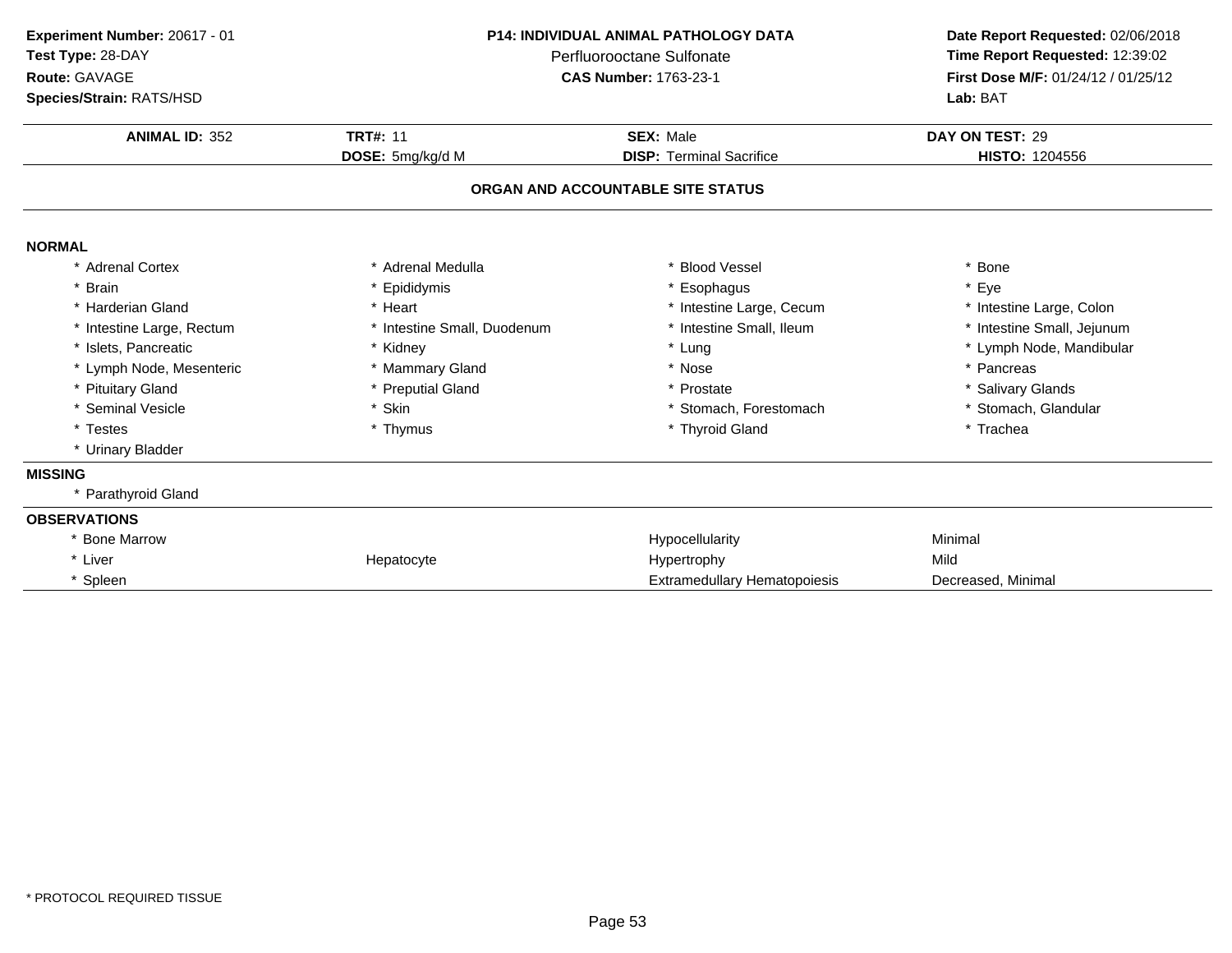| P14: INDIVIDUAL ANIMAL PATHOLOGY DATA<br>Experiment Number: 20617 - 01 |                           | Date Report Requested: 02/06/2018   |                                     |
|------------------------------------------------------------------------|---------------------------|-------------------------------------|-------------------------------------|
| Test Type: 28-DAY<br>Perfluorooctane Sulfonate                         |                           | Time Report Requested: 12:39:02     |                                     |
| Route: GAVAGE                                                          |                           | <b>CAS Number: 1763-23-1</b>        | First Dose M/F: 01/24/12 / 01/25/12 |
| Species/Strain: RATS/HSD                                               |                           |                                     | Lab: BAT                            |
| <b>ANIMAL ID: 353</b>                                                  | <b>TRT#: 11</b>           | <b>SEX: Male</b>                    | DAY ON TEST: 29                     |
|                                                                        | DOSE: 5mg/kg/d M          | <b>DISP: Terminal Sacrifice</b>     | <b>HISTO: 1204557</b>               |
|                                                                        |                           | ORGAN AND ACCOUNTABLE SITE STATUS   |                                     |
| <b>NORMAL</b>                                                          |                           |                                     |                                     |
| * Adrenal Cortex                                                       | * Adrenal Medulla         | * Blood Vessel                      | * Bone                              |
| * Bone Marrow                                                          | <b>Brain</b>              | * Epididymis                        | * Esophagus                         |
| * Eye                                                                  | * Harderian Gland         | * Heart                             | * Intestine Large, Cecum            |
| * Intestine Large, Colon                                               | * Intestine Large, Rectum | * Intestine Small, Duodenum         | * Intestine Small, Ileum            |
| * Intestine Small, Jejunum                                             | * Islets. Pancreatic      | * Kidney                            | * Lung                              |
| * Lymph Node, Mandibular                                               | * Lymph Node, Mesenteric  | * Mammary Gland                     | * Nose                              |
| * Pancreas                                                             | * Parathyroid Gland       | * Pituitary Gland                   | * Preputial Gland                   |
| * Prostate                                                             | * Salivary Glands         | * Seminal Vesicle                   | * Skin                              |
| * Stomach, Forestomach                                                 | * Stomach, Glandular      | * Testes                            | * Thymus                            |
| * Thyroid Gland                                                        | * Trachea                 | * Urinary Bladder                   |                                     |
| <b>OBSERVATIONS</b>                                                    |                           |                                     |                                     |
| * Liver                                                                | Hepatocyte                | Hypertrophy                         | Moderate                            |
|                                                                        |                           | Inflammation                        | Granulomatous, Focal, Minimal       |
|                                                                        | Hepatocyte                | Vacuolization Cytoplasmic           | Minimal                             |
| * Spleen                                                               |                           | <b>Extramedullary Hematopoiesis</b> | Decreased, Minimal                  |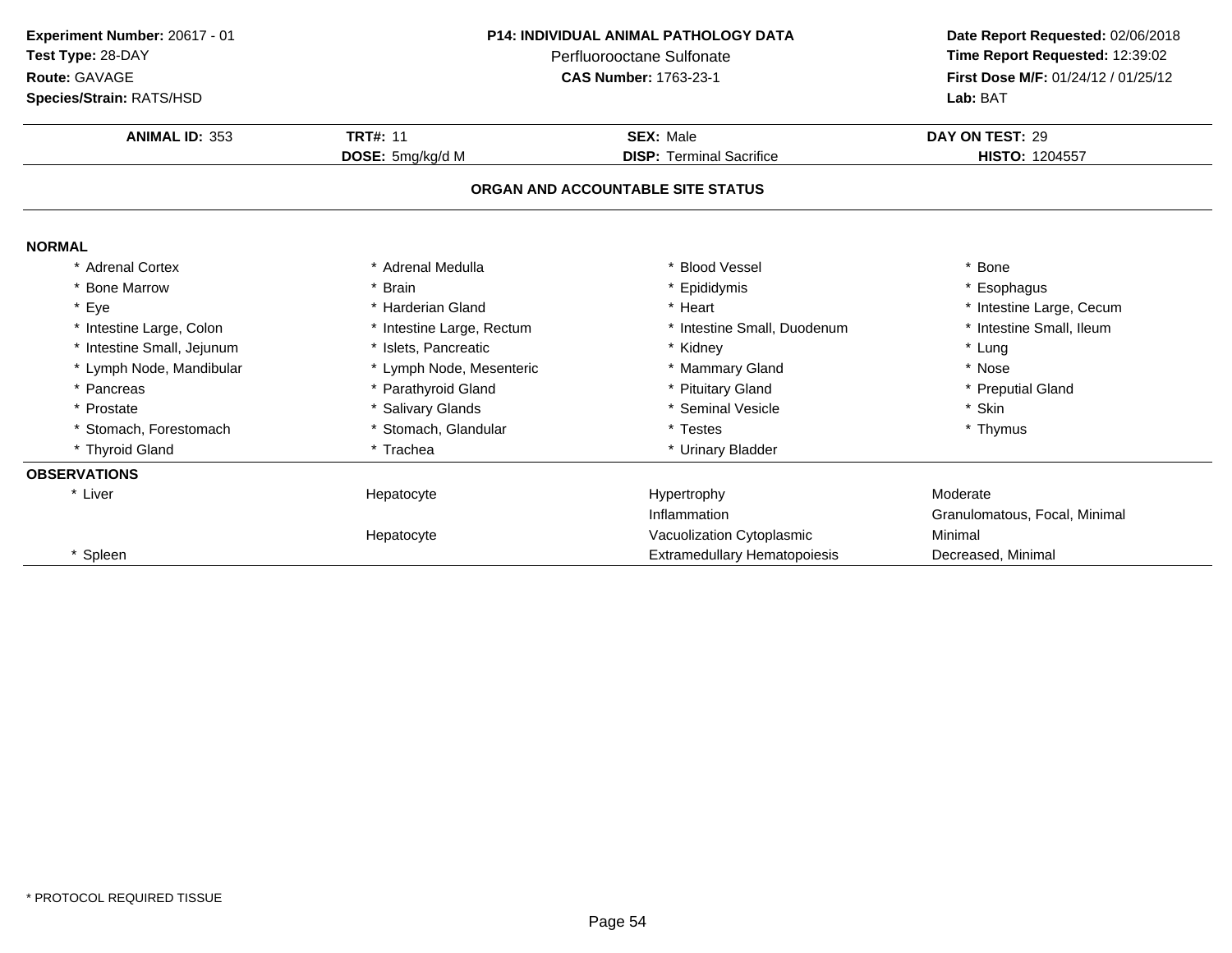| Experiment Number: 20617 - 01<br>Test Type: 28-DAY<br>Route: GAVAGE<br>Species/Strain: RATS/HSD | <b>P14: INDIVIDUAL ANIMAL PATHOLOGY DATA</b><br>Perfluorooctane Sulfonate<br><b>CAS Number: 1763-23-1</b><br><b>TRT#: 11</b><br><b>SEX: Male</b><br>DOSE: 5mg/kg/d M<br><b>DISP: Terminal Sacrifice</b> |                                     | Date Report Requested: 02/06/2018<br>Time Report Requested: 12:39:02<br>First Dose M/F: 01/24/12 / 01/25/12<br>Lab: BAT<br>DAY ON TEST: 29<br>HISTO: 1204558 |
|-------------------------------------------------------------------------------------------------|---------------------------------------------------------------------------------------------------------------------------------------------------------------------------------------------------------|-------------------------------------|--------------------------------------------------------------------------------------------------------------------------------------------------------------|
| <b>ANIMAL ID: 354</b>                                                                           |                                                                                                                                                                                                         |                                     |                                                                                                                                                              |
|                                                                                                 |                                                                                                                                                                                                         | ORGAN AND ACCOUNTABLE SITE STATUS   |                                                                                                                                                              |
| <b>NORMAL</b>                                                                                   |                                                                                                                                                                                                         |                                     |                                                                                                                                                              |
| * Adrenal Cortex                                                                                | Adrenal Medulla                                                                                                                                                                                         | <b>Blood Vessel</b>                 | Bone                                                                                                                                                         |
| $\star$<br><b>Brain</b>                                                                         | * Epididymis                                                                                                                                                                                            | Esophagus                           | * Eye                                                                                                                                                        |
| * Harderian Gland                                                                               | Heart                                                                                                                                                                                                   | * Intestine Large, Cecum            | * Intestine Large, Colon                                                                                                                                     |
| * Intestine Large, Rectum                                                                       | * Intestine Small, Duodenum                                                                                                                                                                             | * Intestine Small, Ileum            | * Intestine Small, Jejunum                                                                                                                                   |
| * Islets, Pancreatic                                                                            | * Lymph Node, Mesenteric                                                                                                                                                                                | <b>Mammary Gland</b>                | * Nose                                                                                                                                                       |
| * Pancreas                                                                                      | * Parathyroid Gland                                                                                                                                                                                     | * Pituitary Gland                   | * Preputial Gland                                                                                                                                            |
| * Prostate                                                                                      | <b>Salivary Glands</b>                                                                                                                                                                                  | * Seminal Vesicle                   | * Skin                                                                                                                                                       |
| * Stomach, Forestomach                                                                          | Stomach, Glandular                                                                                                                                                                                      | * Testes                            | * Thymus                                                                                                                                                     |
| * Thyroid Gland                                                                                 | * Trachea                                                                                                                                                                                               | * Urinary Bladder                   |                                                                                                                                                              |
| <b>INSUFFICIENT TISSUE</b>                                                                      |                                                                                                                                                                                                         |                                     |                                                                                                                                                              |
| * Lymph Node, Mandibular                                                                        |                                                                                                                                                                                                         |                                     |                                                                                                                                                              |
| <b>OBSERVATIONS</b>                                                                             |                                                                                                                                                                                                         |                                     |                                                                                                                                                              |
| * Bone Marrow                                                                                   |                                                                                                                                                                                                         | Hypocellularity                     | Minimal                                                                                                                                                      |
| * Kidney                                                                                        |                                                                                                                                                                                                         | Nephropathy                         | Chronicprogr, Minimal                                                                                                                                        |
| * Liver                                                                                         | Hepatocyte                                                                                                                                                                                              | Hypertrophy                         | Mild                                                                                                                                                         |
| * Lung                                                                                          | Alveolus                                                                                                                                                                                                | <b>Infiltration Cellular</b>        | Mixed Cell, Minimal                                                                                                                                          |
| * Spleen                                                                                        |                                                                                                                                                                                                         | <b>Extramedullary Hematopoiesis</b> | Decreased, Minimal                                                                                                                                           |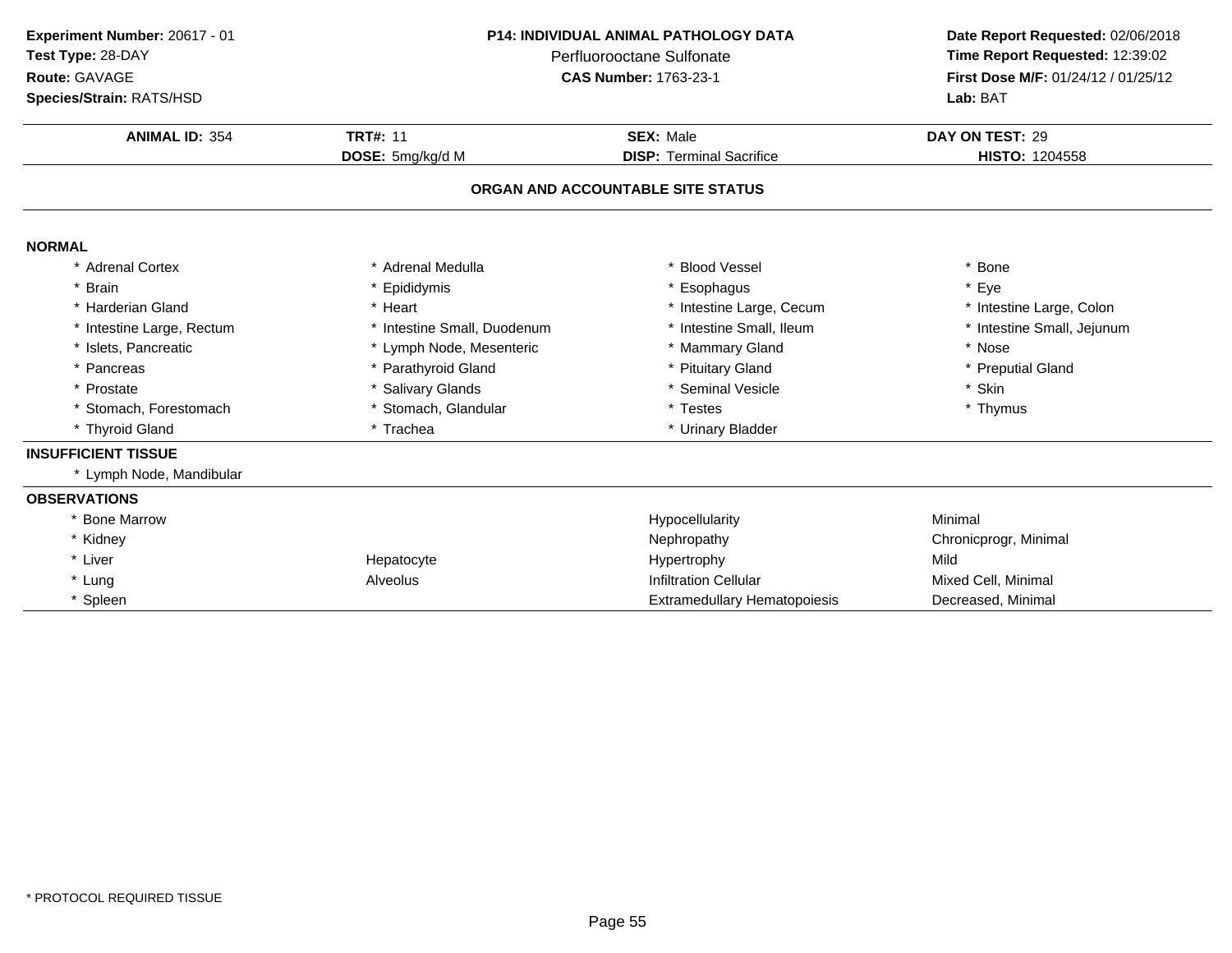| Experiment Number: 20617 - 01<br>Test Type: 28-DAY<br>Route: GAVAGE<br>Species/Strain: RATS/HSD | <b>P14: INDIVIDUAL ANIMAL PATHOLOGY DATA</b><br>Perfluorooctane Sulfonate<br><b>CAS Number: 1763-23-1</b> |                                     | Date Report Requested: 02/06/2018<br>Time Report Requested: 12:39:02<br>First Dose M/F: 01/24/12 / 01/25/12<br>Lab: BAT |  |
|-------------------------------------------------------------------------------------------------|-----------------------------------------------------------------------------------------------------------|-------------------------------------|-------------------------------------------------------------------------------------------------------------------------|--|
| <b>ANIMAL ID: 355</b>                                                                           | <b>TRT#: 11</b>                                                                                           | <b>SEX: Male</b>                    | DAY ON TEST: 29                                                                                                         |  |
|                                                                                                 | DOSE: 5mg/kg/d M                                                                                          | <b>DISP: Terminal Sacrifice</b>     | HISTO: 1204559                                                                                                          |  |
|                                                                                                 |                                                                                                           | ORGAN AND ACCOUNTABLE SITE STATUS   |                                                                                                                         |  |
| <b>NORMAL</b>                                                                                   |                                                                                                           |                                     |                                                                                                                         |  |
| * Adrenal Cortex                                                                                | * Adrenal Medulla                                                                                         | * Blood Vessel                      | * Bone                                                                                                                  |  |
| <b>Brain</b>                                                                                    | * Epididymis                                                                                              | * Esophagus                         | * Eye                                                                                                                   |  |
| * Harderian Gland                                                                               | * Heart                                                                                                   | * Intestine Large, Cecum            | * Intestine Large, Colon                                                                                                |  |
| * Intestine Large, Rectum                                                                       | * Intestine Small, Duodenum                                                                               | * Intestine Small, Ileum            | * Intestine Small, Jejunum                                                                                              |  |
| * Islets, Pancreatic                                                                            | * Lung                                                                                                    | * Lymph Node, Mandibular            | * Lymph Node, Mesenteric                                                                                                |  |
| * Mammary Gland                                                                                 | * Nose                                                                                                    | * Pancreas                          | * Parathyroid Gland                                                                                                     |  |
| * Pituitary Gland                                                                               | * Preputial Gland                                                                                         | * Prostate                          | * Salivary Glands                                                                                                       |  |
| * Seminal Vesicle                                                                               | * Skin                                                                                                    | * Stomach, Forestomach              | * Stomach, Glandular                                                                                                    |  |
| * Testes                                                                                        | * Thymus                                                                                                  | * Thyroid Gland                     | * Trachea                                                                                                               |  |
| * Urinary Bladder                                                                               |                                                                                                           |                                     |                                                                                                                         |  |
| <b>OBSERVATIONS</b>                                                                             |                                                                                                           |                                     |                                                                                                                         |  |
| * Bone Marrow                                                                                   |                                                                                                           | Hypocellularity                     | Minimal                                                                                                                 |  |
| * Kidney                                                                                        |                                                                                                           | Nephropathy                         | Chronicprogr, Minimal                                                                                                   |  |
| * Liver                                                                                         | Hepatocyte                                                                                                | Hypertrophy                         | Mild                                                                                                                    |  |
| * Spleen                                                                                        |                                                                                                           | <b>Extramedullary Hematopoiesis</b> | Decreased, Minimal                                                                                                      |  |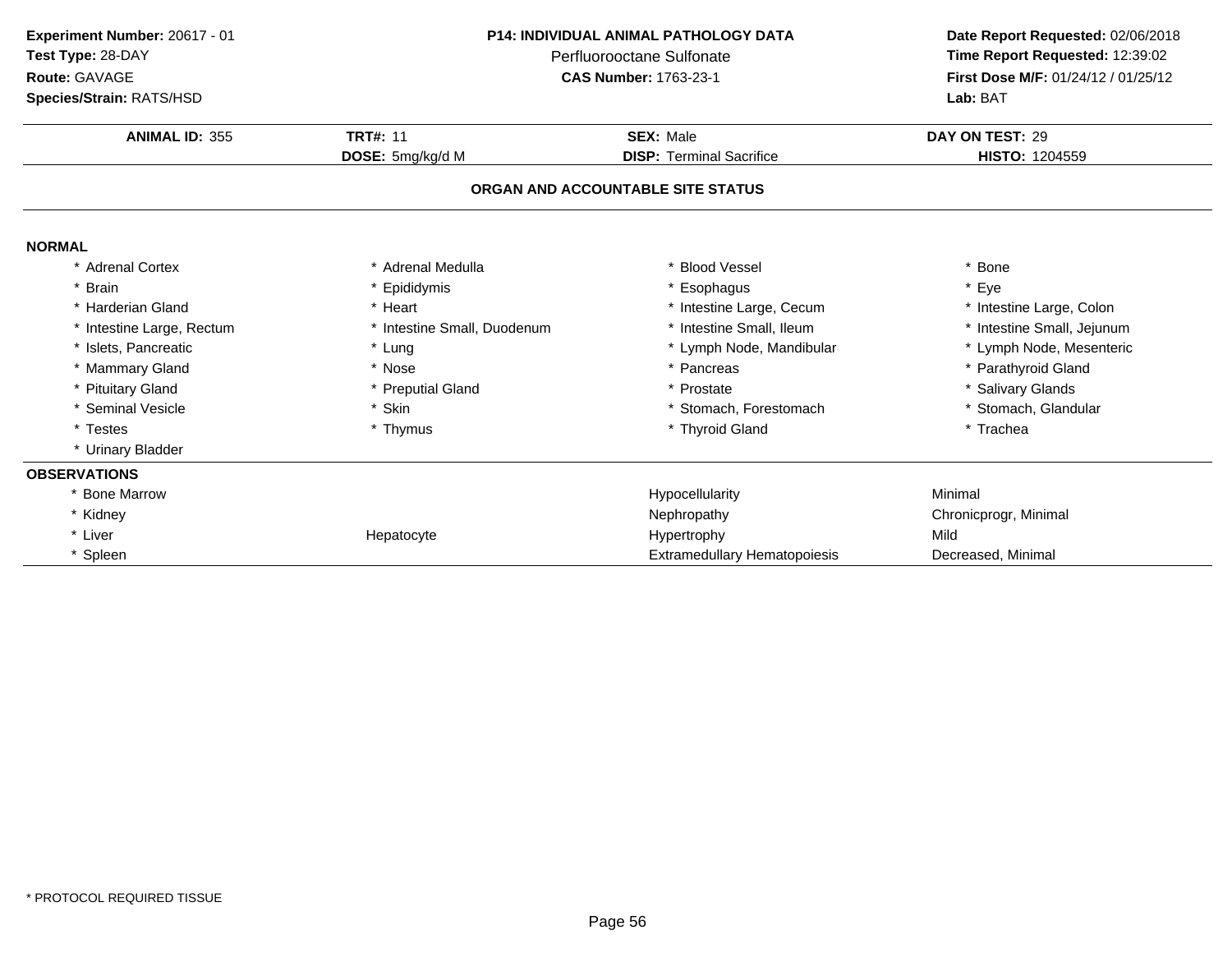| Experiment Number: 20617 - 01<br>Test Type: 28-DAY |                             | <b>P14: INDIVIDUAL ANIMAL PATHOLOGY DATA</b><br>Perfluorooctane Sulfonate | Date Report Requested: 02/06/2018<br>Time Report Requested: 12:39:02 |
|----------------------------------------------------|-----------------------------|---------------------------------------------------------------------------|----------------------------------------------------------------------|
| Route: GAVAGE                                      |                             | <b>CAS Number: 1763-23-1</b>                                              | First Dose M/F: 01/24/12 / 01/25/12                                  |
| Species/Strain: RATS/HSD                           |                             |                                                                           | Lab: BAT                                                             |
| <b>ANIMAL ID: 356</b>                              | <b>TRT#: 11</b>             | <b>SEX: Male</b>                                                          | DAY ON TEST: 29                                                      |
|                                                    | DOSE: 5mg/kg/d M            | <b>DISP: Terminal Sacrifice</b>                                           | <b>HISTO: 1204560</b>                                                |
|                                                    |                             | ORGAN AND ACCOUNTABLE SITE STATUS                                         |                                                                      |
| <b>NORMAL</b>                                      |                             |                                                                           |                                                                      |
| * Adrenal Cortex                                   | * Adrenal Medulla           | * Blood Vessel                                                            | * Bone                                                               |
| * Brain                                            | Epididymis                  | Esophagus                                                                 | * Eye                                                                |
| * Harderian Gland                                  | * Heart                     | * Intestine Large, Cecum                                                  | * Intestine Large, Colon                                             |
| * Intestine Large, Rectum                          | * Intestine Small, Duodenum | * Intestine Small, Ileum                                                  | * Intestine Small, Jejunum                                           |
| * Islets, Pancreatic                               | * Lung                      | * Lymph Node, Mandibular                                                  | * Lymph Node, Mesenteric                                             |
| * Mammary Gland                                    | * Nose                      | * Pancreas                                                                | * Parathyroid Gland                                                  |
| * Pituitary Gland                                  | * Preputial Gland           | * Prostate                                                                | * Salivary Glands                                                    |
| * Seminal Vesicle                                  | * Skin                      | * Stomach, Forestomach                                                    | * Stomach, Glandular                                                 |
| * Testes                                           | * Thymus                    | * Thyroid Gland                                                           | * Trachea                                                            |
| * Urinary Bladder                                  |                             |                                                                           |                                                                      |
| <b>OBSERVATIONS</b>                                |                             |                                                                           |                                                                      |
| <b>Bone Marrow</b>                                 |                             | Hypocellularity                                                           | Minimal                                                              |
| * Kidney                                           |                             | Nephropathy                                                               | Chronicprogr, Minimal                                                |
| * Liver                                            | Hepatocyte                  | Hypertrophy                                                               | Mild                                                                 |
| * Spleen                                           |                             | Extramedullary Hematopoiesis                                              | Decreased, Minimal                                                   |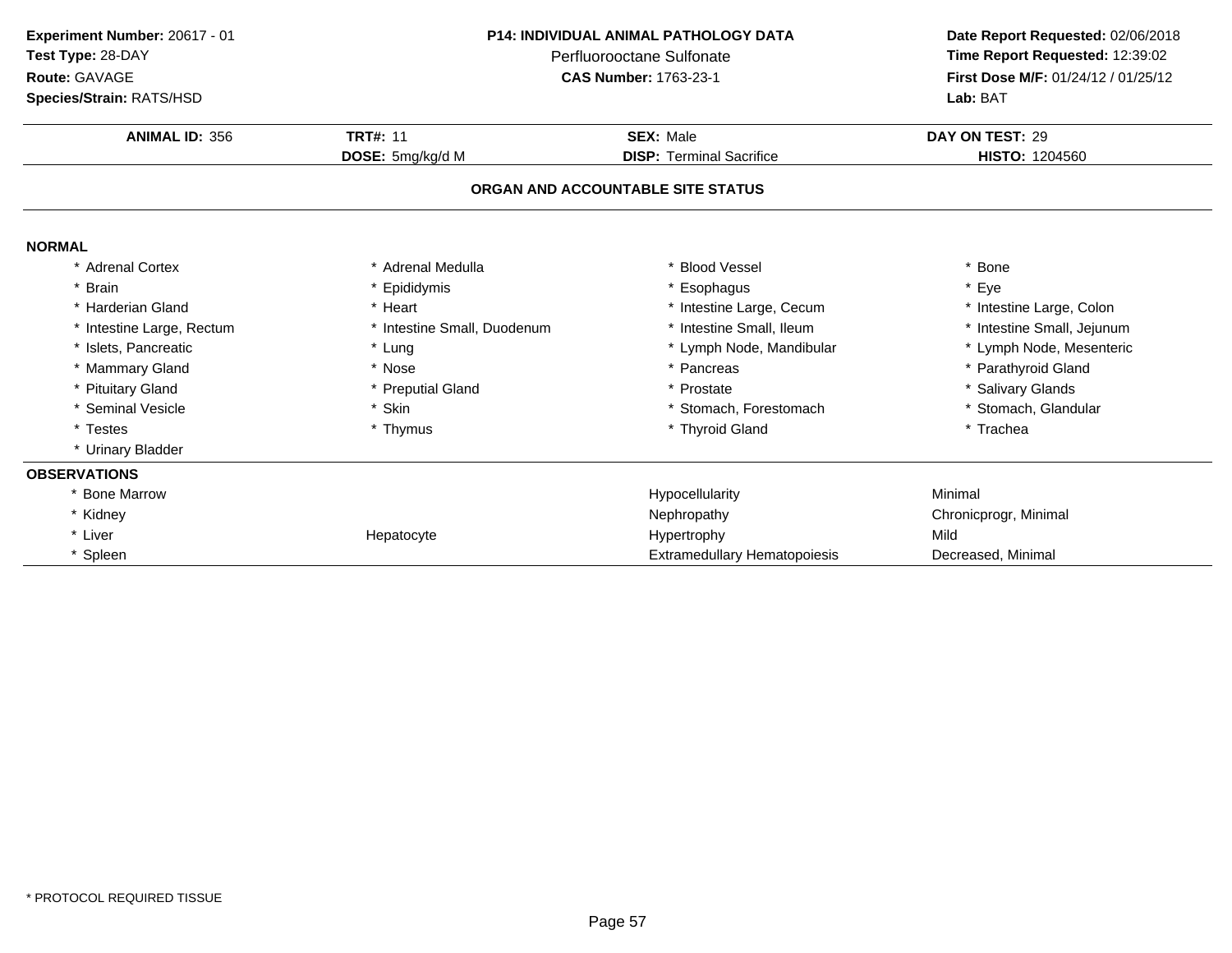| Experiment Number: 20617 - 01<br>Test Type: 28-DAY<br>Route: GAVAGE<br>Species/Strain: RATS/HSD | <b>P14: INDIVIDUAL ANIMAL PATHOLOGY DATA</b><br>Perfluorooctane Sulfonate<br><b>CAS Number: 1763-23-1</b> |                                     | Date Report Requested: 02/06/2018<br>Time Report Requested: 12:39:02<br>First Dose M/F: 01/24/12 / 01/25/12<br>Lab: BAT |  |
|-------------------------------------------------------------------------------------------------|-----------------------------------------------------------------------------------------------------------|-------------------------------------|-------------------------------------------------------------------------------------------------------------------------|--|
| <b>ANIMAL ID: 357</b>                                                                           | <b>TRT#: 11</b>                                                                                           | <b>SEX: Male</b>                    | DAY ON TEST: 29                                                                                                         |  |
|                                                                                                 | DOSE: 5mg/kg/d M                                                                                          | <b>DISP: Terminal Sacrifice</b>     | HISTO: 1204561                                                                                                          |  |
|                                                                                                 |                                                                                                           | ORGAN AND ACCOUNTABLE SITE STATUS   |                                                                                                                         |  |
| <b>NORMAL</b>                                                                                   |                                                                                                           |                                     |                                                                                                                         |  |
| * Adrenal Cortex                                                                                | * Adrenal Medulla                                                                                         | <b>Blood Vessel</b>                 | * Bone                                                                                                                  |  |
| * Brain                                                                                         | * Epididymis                                                                                              | * Esophagus                         | * Eye                                                                                                                   |  |
| * Harderian Gland                                                                               | * Heart                                                                                                   | * Intestine Large, Cecum            | * Intestine Large, Colon                                                                                                |  |
| * Intestine Large, Rectum                                                                       | * Intestine Small, Duodenum                                                                               | * Intestine Small, Ileum            | * Intestine Small, Jejunum                                                                                              |  |
| * Islets, Pancreatic                                                                            | * Kidney                                                                                                  | * Lung                              | * Lymph Node, Mandibular                                                                                                |  |
| * Lymph Node, Mesenteric                                                                        | * Mammary Gland                                                                                           | * Nose                              | * Pancreas                                                                                                              |  |
| * Parathyroid Gland                                                                             | * Pituitary Gland                                                                                         | * Preputial Gland                   | * Prostate                                                                                                              |  |
| * Salivary Glands                                                                               | * Seminal Vesicle                                                                                         | * Skin                              | * Stomach, Forestomach                                                                                                  |  |
| * Stomach, Glandular                                                                            | * Testes                                                                                                  | * Thymus                            | * Thyroid Gland                                                                                                         |  |
| * Trachea                                                                                       | * Urinary Bladder                                                                                         |                                     |                                                                                                                         |  |
| <b>OBSERVATIONS</b>                                                                             |                                                                                                           |                                     |                                                                                                                         |  |
| * Bone Marrow                                                                                   |                                                                                                           | Hypocellularity                     | Minimal                                                                                                                 |  |
| * Liver                                                                                         | Hepatocyte                                                                                                | Hypertrophy                         | Mild                                                                                                                    |  |
| * Spleen                                                                                        |                                                                                                           | <b>Extramedullary Hematopoiesis</b> | Decreased, Minimal                                                                                                      |  |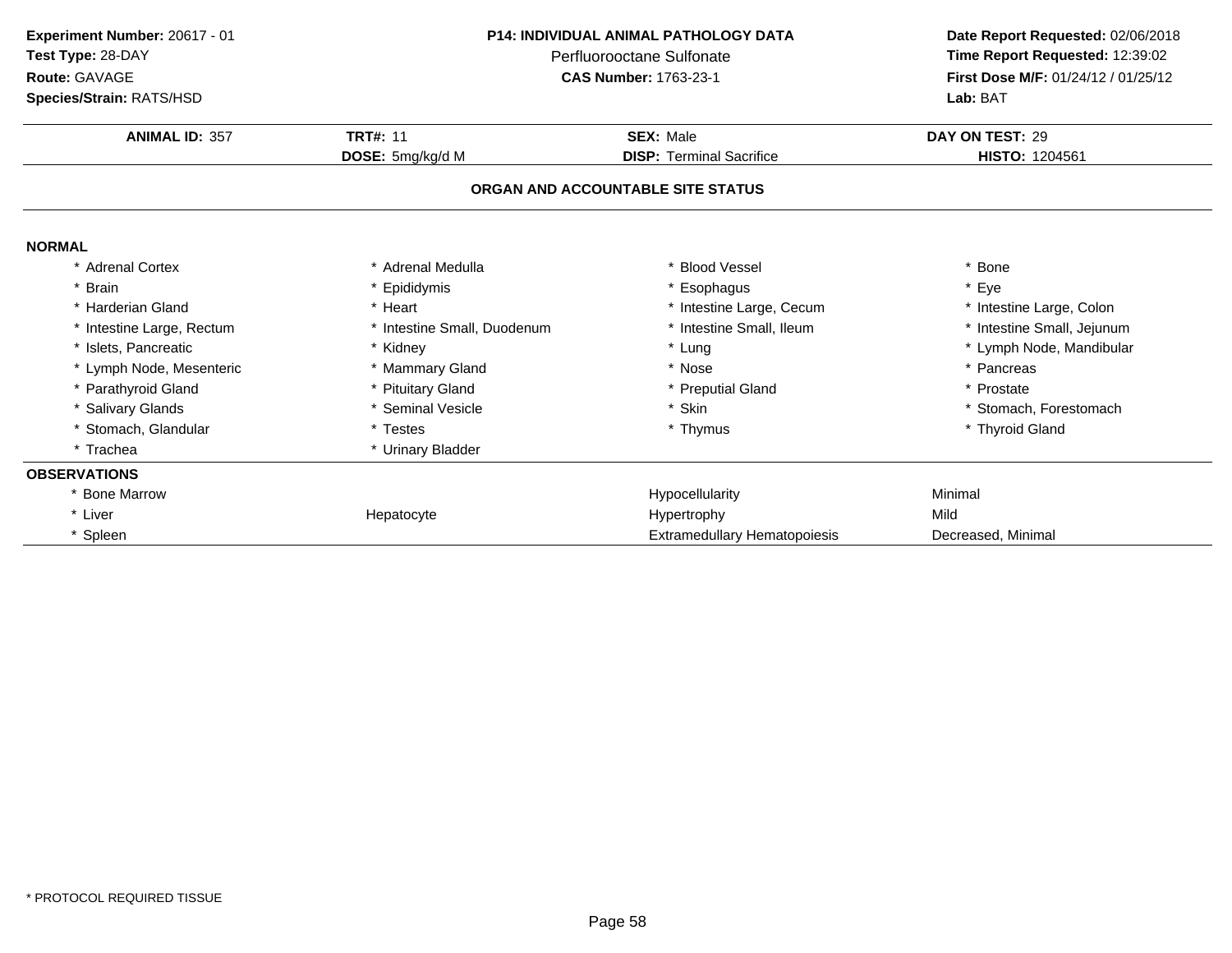| Experiment Number: 20617 - 01<br>Test Type: 28-DAY<br>Route: GAVAGE<br>Species/Strain: RATS/HSD | <b>P14: INDIVIDUAL ANIMAL PATHOLOGY DATA</b><br>Perfluorooctane Sulfonate<br><b>CAS Number: 1763-23-1</b> |                                     | Date Report Requested: 02/06/2018<br>Time Report Requested: 12:39:02<br>First Dose M/F: 01/24/12 / 01/25/12<br>Lab: BAT |
|-------------------------------------------------------------------------------------------------|-----------------------------------------------------------------------------------------------------------|-------------------------------------|-------------------------------------------------------------------------------------------------------------------------|
| <b>ANIMAL ID: 358</b>                                                                           | <b>TRT#: 11</b>                                                                                           | <b>SEX: Male</b>                    | DAY ON TEST: 29                                                                                                         |
|                                                                                                 | DOSE: 5mg/kg/d M                                                                                          | <b>DISP: Terminal Sacrifice</b>     | HISTO: 1204562                                                                                                          |
|                                                                                                 |                                                                                                           | ORGAN AND ACCOUNTABLE SITE STATUS   |                                                                                                                         |
| <b>NORMAL</b>                                                                                   |                                                                                                           |                                     |                                                                                                                         |
| * Adrenal Cortex                                                                                | * Adrenal Medulla                                                                                         | * Blood Vessel                      | * Bone                                                                                                                  |
| * Brain                                                                                         | Epididymis                                                                                                | * Esophagus                         | * Eye                                                                                                                   |
| * Harderian Gland                                                                               | * Heart                                                                                                   | * Intestine Large, Cecum            | * Intestine Large, Colon                                                                                                |
| * Intestine Large, Rectum                                                                       | * Intestine Small, Duodenum                                                                               | * Intestine Small, Ileum            | * Intestine Small, Jejunum                                                                                              |
| * Islets. Pancreatic                                                                            | * Kidney                                                                                                  | * Lung                              | * Lymph Node, Mandibular                                                                                                |
| * Lymph Node, Mesenteric                                                                        | * Mammary Gland                                                                                           | * Nose                              | * Pancreas                                                                                                              |
| * Parathyroid Gland                                                                             | * Pituitary Gland                                                                                         | * Preputial Gland                   | * Prostate                                                                                                              |
| * Salivary Glands                                                                               | * Seminal Vesicle                                                                                         | * Skin                              | * Stomach, Forestomach                                                                                                  |
| * Stomach, Glandular                                                                            | * Testes                                                                                                  | * Thymus                            | * Thyroid Gland                                                                                                         |
| * Trachea                                                                                       | * Urinary Bladder                                                                                         |                                     |                                                                                                                         |
| <b>OBSERVATIONS</b>                                                                             |                                                                                                           |                                     |                                                                                                                         |
| * Bone Marrow                                                                                   |                                                                                                           | Hypocellularity                     | Minimal                                                                                                                 |
| * Liver                                                                                         | Hepatocyte                                                                                                | Hypertrophy                         | Mild                                                                                                                    |
|                                                                                                 | Hepatocyte                                                                                                | Vacuolization Cytoplasmic           | Minimal                                                                                                                 |
| * Spleen                                                                                        |                                                                                                           | <b>Extramedullary Hematopoiesis</b> | Decreased, Minimal                                                                                                      |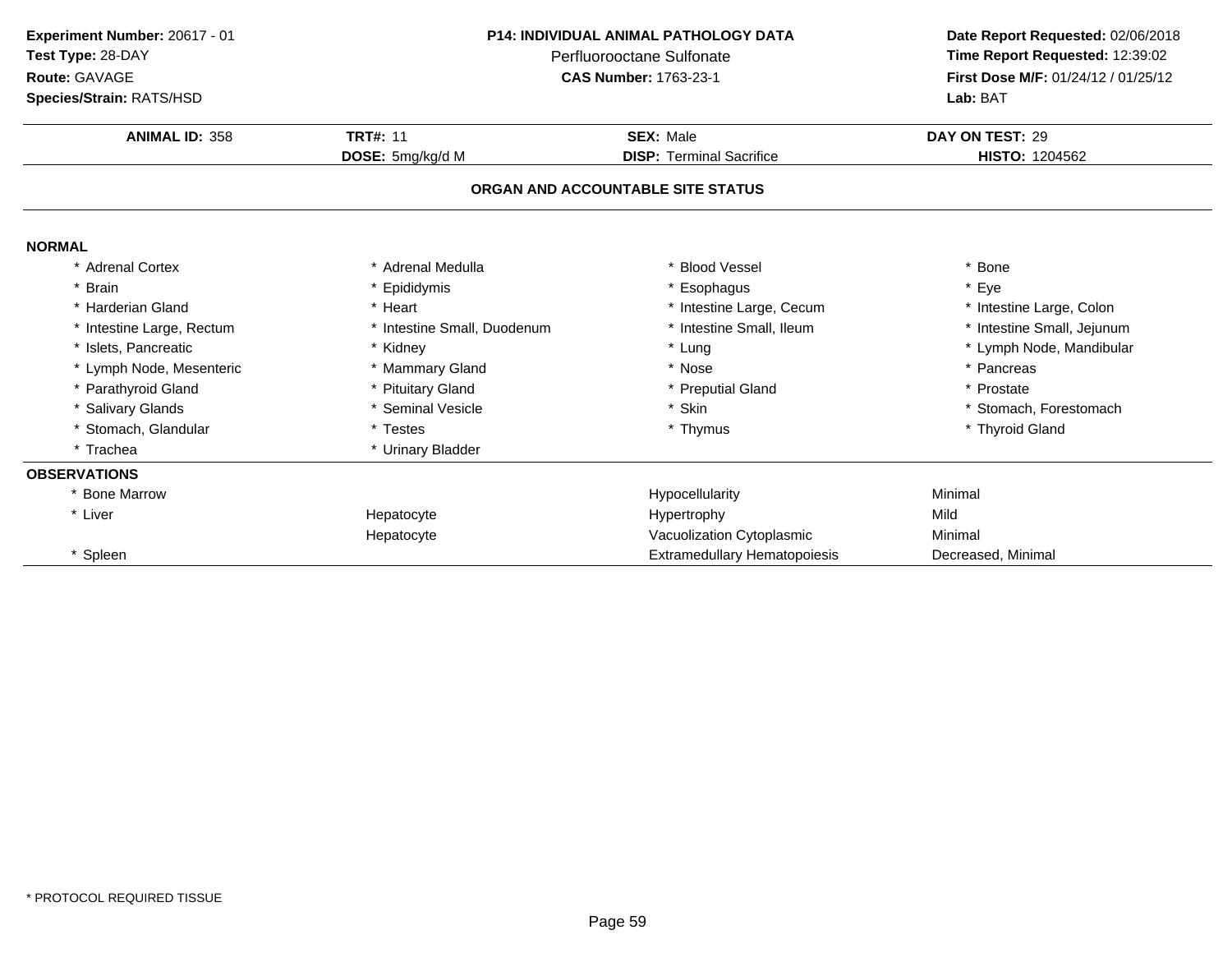| Experiment Number: 20617 - 01<br>Test Type: 28-DAY<br>Route: GAVAGE<br>Species/Strain: RATS/HSD | <b>P14: INDIVIDUAL ANIMAL PATHOLOGY DATA</b><br>Perfluorooctane Sulfonate<br><b>CAS Number: 1763-23-1</b> |                                                     | Date Report Requested: 02/06/2018<br>Time Report Requested: 12:39:02<br>First Dose M/F: 01/24/12 / 01/25/12<br>Lab: BAT |  |  |
|-------------------------------------------------------------------------------------------------|-----------------------------------------------------------------------------------------------------------|-----------------------------------------------------|-------------------------------------------------------------------------------------------------------------------------|--|--|
| <b>ANIMAL ID: 359</b>                                                                           | <b>TRT#: 11</b><br>DOSE: 5mg/kg/d M                                                                       | <b>SEX: Male</b><br><b>DISP: Terminal Sacrifice</b> | DAY ON TEST: 29<br>HISTO: 1204563                                                                                       |  |  |
|                                                                                                 | ORGAN AND ACCOUNTABLE SITE STATUS                                                                         |                                                     |                                                                                                                         |  |  |
| <b>NORMAL</b>                                                                                   |                                                                                                           |                                                     |                                                                                                                         |  |  |
| * Adrenal Cortex                                                                                | * Adrenal Medulla                                                                                         | <b>Blood Vessel</b>                                 | * Bone                                                                                                                  |  |  |
| * Brain                                                                                         | * Epididymis                                                                                              | Esophagus                                           | * Eye                                                                                                                   |  |  |
| * Harderian Gland                                                                               | * Heart                                                                                                   | * Intestine Large, Cecum                            | * Intestine Large, Colon                                                                                                |  |  |
| * Intestine Large, Rectum                                                                       | * Intestine Small, Duodenum                                                                               | * Intestine Small, Ileum                            | * Intestine Small, Jejunum                                                                                              |  |  |
| * Islets, Pancreatic                                                                            | * Kidney                                                                                                  | * Lung                                              | * Lymph Node, Mandibular                                                                                                |  |  |
| * Lymph Node, Mesenteric                                                                        | * Mammary Gland                                                                                           | * Nose                                              | * Pancreas                                                                                                              |  |  |
| * Pituitary Gland                                                                               | * Preputial Gland                                                                                         | * Prostate                                          | * Salivary Glands                                                                                                       |  |  |
| * Seminal Vesicle                                                                               | * Skin                                                                                                    | * Stomach, Forestomach                              | * Stomach, Glandular                                                                                                    |  |  |
| * Testes                                                                                        | * Thymus                                                                                                  | * Thyroid Gland                                     | * Trachea                                                                                                               |  |  |
| * Urinary Bladder                                                                               |                                                                                                           |                                                     |                                                                                                                         |  |  |
| <b>MISSING</b>                                                                                  |                                                                                                           |                                                     |                                                                                                                         |  |  |
| * Parathyroid Gland                                                                             |                                                                                                           |                                                     |                                                                                                                         |  |  |
| <b>OBSERVATIONS</b>                                                                             |                                                                                                           |                                                     |                                                                                                                         |  |  |
| * Bone Marrow                                                                                   |                                                                                                           | Hypocellularity                                     | Minimal                                                                                                                 |  |  |
| * Liver                                                                                         | Hepatocyte                                                                                                | Hypertrophy                                         | Mild                                                                                                                    |  |  |
|                                                                                                 | Hepatocyte                                                                                                | Vacuolization Cytoplasmic                           | Minimal                                                                                                                 |  |  |
| * Spleen                                                                                        |                                                                                                           | <b>Extramedullary Hematopoiesis</b>                 | Decreased, Minimal                                                                                                      |  |  |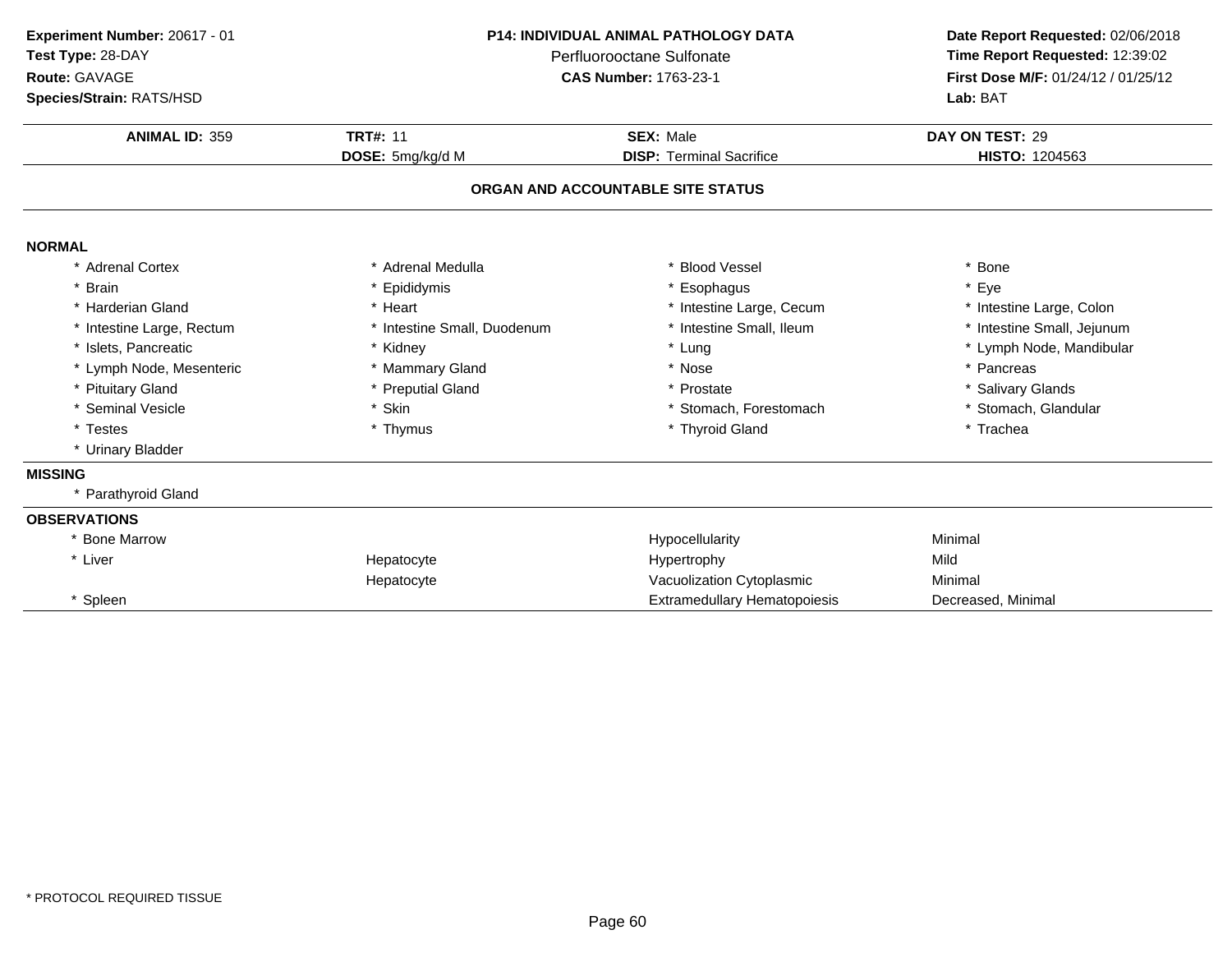| Experiment Number: 20617 - 01<br>Test Type: 28-DAY<br>Route: GAVAGE<br>Species/Strain: RATS/HSD | <b>P14: INDIVIDUAL ANIMAL PATHOLOGY DATA</b><br>Perfluorooctane Sulfonate<br><b>CAS Number: 1763-23-1</b> |                                     | Date Report Requested: 02/06/2018<br>Time Report Requested: 12:39:02<br>First Dose M/F: 01/24/12 / 01/25/12<br>Lab: BAT |  |
|-------------------------------------------------------------------------------------------------|-----------------------------------------------------------------------------------------------------------|-------------------------------------|-------------------------------------------------------------------------------------------------------------------------|--|
| <b>ANIMAL ID: 360</b>                                                                           | <b>TRT#: 11</b>                                                                                           | <b>SEX: Male</b>                    | DAY ON TEST: 29                                                                                                         |  |
|                                                                                                 | DOSE: 5mg/kg/d M                                                                                          | <b>DISP: Terminal Sacrifice</b>     | HISTO: 1204564                                                                                                          |  |
|                                                                                                 |                                                                                                           | ORGAN AND ACCOUNTABLE SITE STATUS   |                                                                                                                         |  |
| <b>NORMAL</b>                                                                                   |                                                                                                           |                                     |                                                                                                                         |  |
| * Adrenal Cortex                                                                                | * Adrenal Medulla                                                                                         | * Blood Vessel                      | * Bone                                                                                                                  |  |
| <b>Bone Marrow</b>                                                                              | <b>Brain</b>                                                                                              | * Epididymis                        | * Esophagus                                                                                                             |  |
| Eye                                                                                             | * Harderian Gland                                                                                         | * Heart                             | * Intestine Large, Cecum                                                                                                |  |
| * Intestine Large, Colon                                                                        | * Intestine Large, Rectum                                                                                 | * Intestine Small, Duodenum         | * Intestine Small, Ileum                                                                                                |  |
| * Intestine Small, Jejunum                                                                      | * Islets. Pancreatic                                                                                      | * Lung                              | * Lymph Node, Mandibular                                                                                                |  |
| * Lymph Node, Mesenteric                                                                        | * Mammary Gland                                                                                           | * Nose                              | * Pancreas                                                                                                              |  |
| * Parathyroid Gland                                                                             | * Pituitary Gland                                                                                         | * Preputial Gland                   | * Prostate                                                                                                              |  |
| * Salivary Glands                                                                               | * Seminal Vesicle                                                                                         | * Skin                              | * Stomach, Forestomach                                                                                                  |  |
| * Stomach, Glandular                                                                            | * Testes                                                                                                  | * Thymus                            | * Thyroid Gland                                                                                                         |  |
| * Trachea                                                                                       | * Urinary Bladder                                                                                         |                                     |                                                                                                                         |  |
| <b>OBSERVATIONS</b>                                                                             |                                                                                                           |                                     |                                                                                                                         |  |
| * Kidney                                                                                        |                                                                                                           | Nephropathy                         | Chronicprogr, Minimal                                                                                                   |  |
| * Liver                                                                                         | Hepatocyte                                                                                                | Hypertrophy                         | Mild                                                                                                                    |  |
|                                                                                                 | Hepatocyte                                                                                                | Vacuolization Cytoplasmic           | Minimal                                                                                                                 |  |
| * Spleen                                                                                        |                                                                                                           | <b>Extramedullary Hematopoiesis</b> | Decreased, Minimal                                                                                                      |  |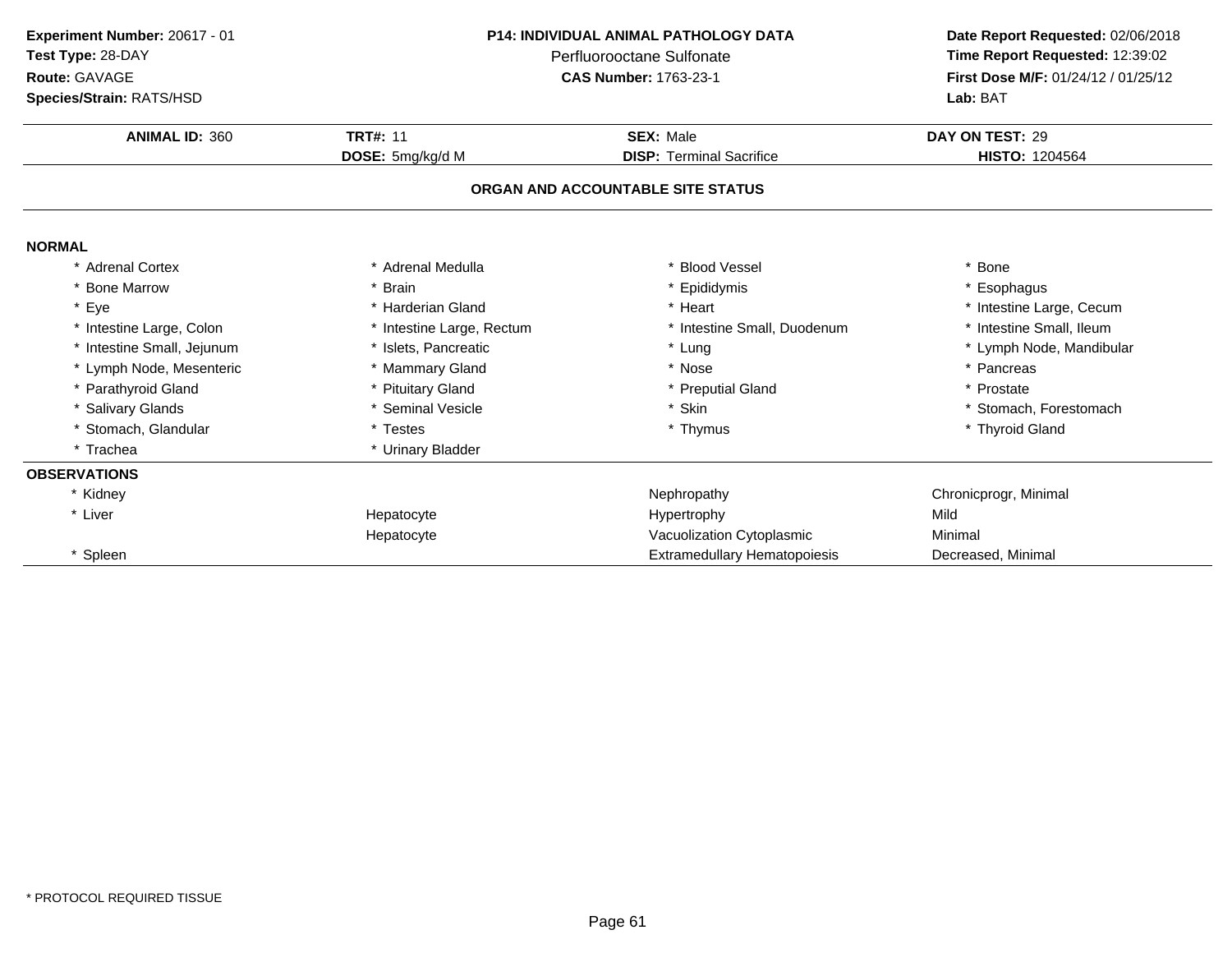| Experiment Number: 20617 - 01 | P14: INDIVIDUAL ANIMAL PATHOLOGY DATA<br>Perfluorooctane Sulfonate |                                   | Date Report Requested: 02/06/2018<br>Time Report Requested: 12:39:02 |  |
|-------------------------------|--------------------------------------------------------------------|-----------------------------------|----------------------------------------------------------------------|--|
| Test Type: 28-DAY             |                                                                    |                                   |                                                                      |  |
| Route: GAVAGE                 |                                                                    | <b>CAS Number: 1763-23-1</b>      | First Dose M/F: 01/24/12 / 01/25/12                                  |  |
| Species/Strain: RATS/HSD      |                                                                    |                                   | Lab: BAT                                                             |  |
| <b>ANIMAL ID: 361</b>         | <b>TRT#: 2</b>                                                     | <b>SEX: Female</b>                | DAY ON TEST: 29                                                      |  |
|                               | <b>DOSE:</b> 0mg/kg/d F                                            | <b>DISP: Terminal Sacrifice</b>   | <b>HISTO: 1204565</b>                                                |  |
|                               |                                                                    | ORGAN AND ACCOUNTABLE SITE STATUS |                                                                      |  |
| <b>NORMAL</b>                 |                                                                    |                                   |                                                                      |  |
| * Adrenal Cortex              | * Adrenal Medulla                                                  | * Blood Vessel                    | * Bone                                                               |  |
| * Bone Marrow                 | <b>Brain</b>                                                       | * Clitoral Gland                  | * Esophagus                                                          |  |
| * Eye                         | * Harderian Gland                                                  | * Heart                           | * Intestine Large, Cecum                                             |  |
| * Intestine Large, Colon      | * Intestine Large, Rectum                                          | * Intestine Small, Duodenum       | * Intestine Small, Ileum                                             |  |
| * Intestine Small, Jejunum    | * Islets, Pancreatic                                               | * Kidney                          | * Liver                                                              |  |
| * Lung                        | * Lymph Node, Mandibular                                           | * Lymph Node, Mesenteric          | * Mammary Gland                                                      |  |
| * Nose                        | * Ovary                                                            | * Pancreas                        | * Parathyroid Gland                                                  |  |
| * Pituitary Gland             | * Salivary Glands                                                  | * Skin                            | * Spleen                                                             |  |
| * Stomach, Forestomach        | Stomach, Glandular                                                 | * Thymus                          | * Thyroid Gland                                                      |  |
| * Trachea                     | * Urinary Bladder                                                  | * Uterus                          |                                                                      |  |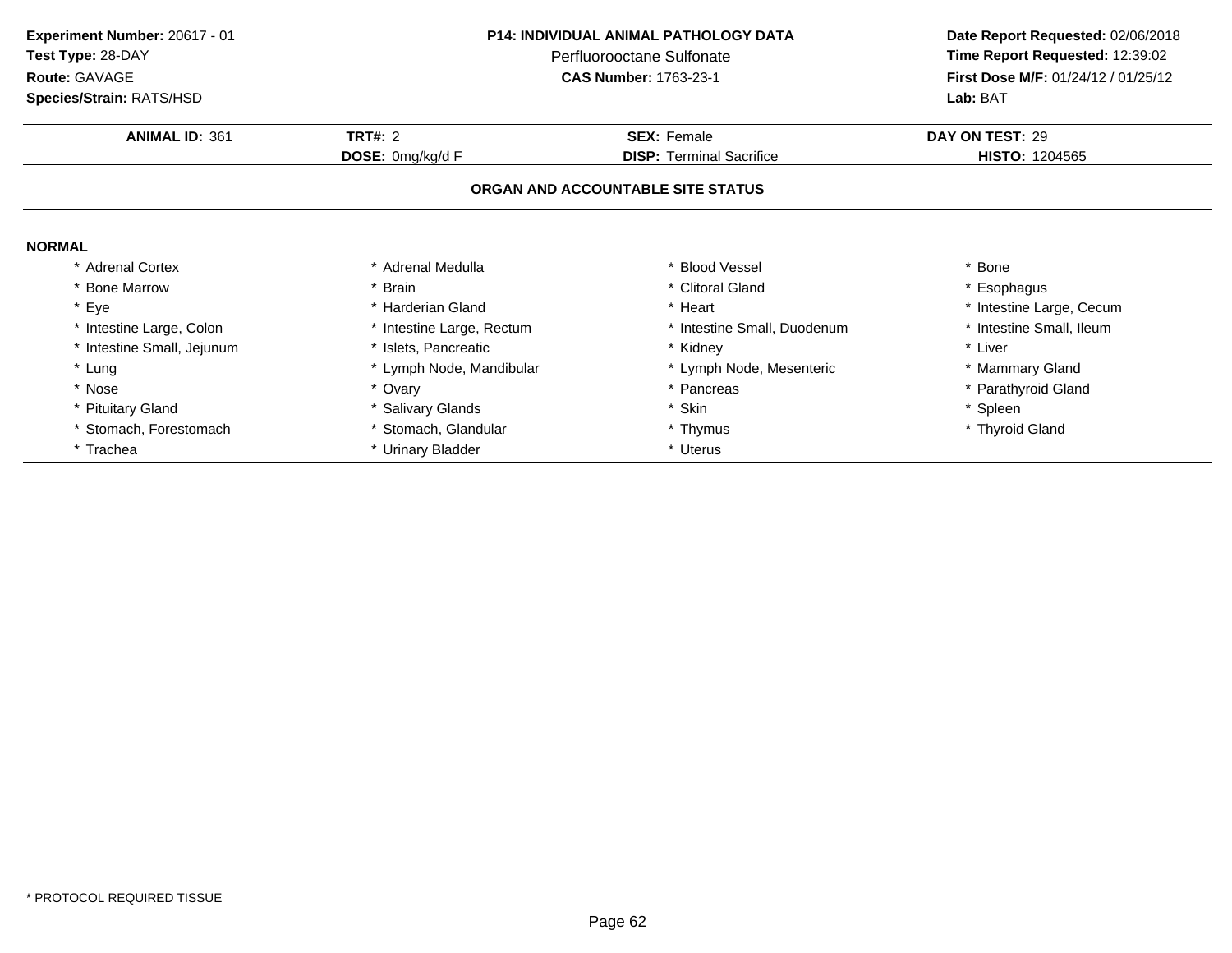| Experiment Number: 20617 - 01 | P14: INDIVIDUAL ANIMAL PATHOLOGY DATA<br>Perfluorooctane Sulfonate |                                   | Date Report Requested: 02/06/2018   |  |
|-------------------------------|--------------------------------------------------------------------|-----------------------------------|-------------------------------------|--|
| Test Type: 28-DAY             |                                                                    |                                   | Time Report Requested: 12:39:02     |  |
| Route: GAVAGE                 |                                                                    | <b>CAS Number: 1763-23-1</b>      | First Dose M/F: 01/24/12 / 01/25/12 |  |
| Species/Strain: RATS/HSD      |                                                                    |                                   | Lab: BAT                            |  |
| <b>ANIMAL ID: 362</b>         | <b>TRT#: 2</b>                                                     | <b>SEX: Female</b>                | DAY ON TEST: 29                     |  |
|                               | DOSE: 0mg/kg/d F                                                   | <b>DISP: Terminal Sacrifice</b>   | <b>HISTO: 1204566</b>               |  |
|                               |                                                                    | ORGAN AND ACCOUNTABLE SITE STATUS |                                     |  |
| <b>NORMAL</b>                 |                                                                    |                                   |                                     |  |
| * Adrenal Cortex              | * Adrenal Medulla                                                  | <b>Blood Vessel</b>               | * Bone                              |  |
| * Bone Marrow                 | * Brain                                                            | * Clitoral Gland                  | * Esophagus                         |  |
| * Eye                         | * Harderian Gland                                                  | * Heart                           | * Intestine Large, Cecum            |  |
| * Intestine Large, Colon      | * Intestine Large, Rectum                                          | * Intestine Small, Duodenum       | * Intestine Small, Ileum            |  |
| * Intestine Small, Jejunum    | * Islets, Pancreatic                                               | * Kidney                          | * Liver                             |  |
| * Lung                        | * Lymph Node, Mandibular                                           | * Lymph Node, Mesenteric          | * Mammary Gland                     |  |
| * Nose                        | * Ovary                                                            | * Pancreas                        | * Parathyroid Gland                 |  |
| * Pituitary Gland             | * Salivary Glands                                                  | * Skin                            | * Stomach, Forestomach              |  |
| * Stomach, Glandular          | * Thymus                                                           | * Thyroid Gland                   | * Trachea                           |  |
| * Urinary Bladder             | * Uterus                                                           |                                   |                                     |  |
| <b>OBSERVATIONS</b>           |                                                                    |                                   |                                     |  |
| Spleen                        |                                                                    | Extramedullary Hematopoiesis      | Decreased, Minimal                  |  |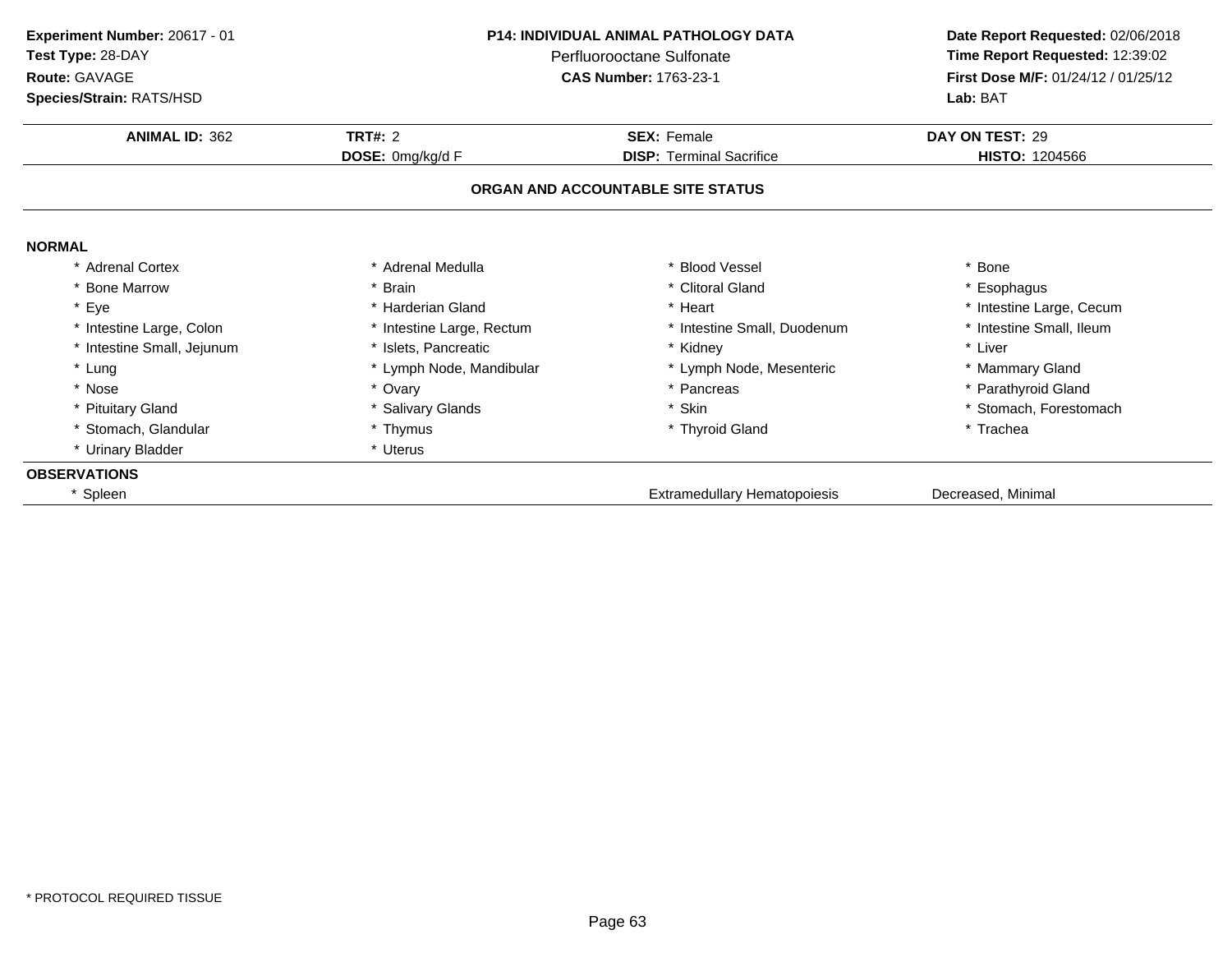| Experiment Number: 20617 - 01 | <b>P14: INDIVIDUAL ANIMAL PATHOLOGY DATA</b><br>Perfluorooctane Sulfonate |                                   | Date Report Requested: 02/06/2018<br>Time Report Requested: 12:39:02 |  |
|-------------------------------|---------------------------------------------------------------------------|-----------------------------------|----------------------------------------------------------------------|--|
| Test Type: 28-DAY             |                                                                           |                                   |                                                                      |  |
| Route: GAVAGE                 |                                                                           | <b>CAS Number: 1763-23-1</b>      | First Dose M/F: 01/24/12 / 01/25/12                                  |  |
| Species/Strain: RATS/HSD      |                                                                           |                                   | Lab: BAT                                                             |  |
| <b>ANIMAL ID: 363</b>         | <b>TRT#: 2</b>                                                            | <b>SEX: Female</b>                | DAY ON TEST: 29                                                      |  |
|                               | DOSE: 0mg/kg/d F                                                          | <b>DISP: Terminal Sacrifice</b>   | <b>HISTO: 1204567</b>                                                |  |
|                               |                                                                           | ORGAN AND ACCOUNTABLE SITE STATUS |                                                                      |  |
| <b>NORMAL</b>                 |                                                                           |                                   |                                                                      |  |
| <b>Adrenal Cortex</b>         | * Adrenal Medulla                                                         | * Blood Vessel                    | * Bone                                                               |  |
| <b>Bone Marrow</b>            | * Brain                                                                   | * Clitoral Gland                  | * Esophagus                                                          |  |
| * Eye                         | * Harderian Gland                                                         | * Heart                           | * Intestine Large, Cecum                                             |  |
| * Intestine Large, Colon      | * Intestine Large, Rectum                                                 | * Intestine Small, Duodenum       | * Intestine Small, Ileum                                             |  |
| * Intestine Small, Jejunum    | * Islets, Pancreatic                                                      | * Kidney                          | * Liver                                                              |  |
| * Lung                        | * Lymph Node, Mandibular                                                  | * Lymph Node, Mesenteric          | * Mammary Gland                                                      |  |
| * Nose                        | * Ovary                                                                   | * Pancreas                        | * Parathyroid Gland                                                  |  |
| * Pituitary Gland             | * Salivary Glands                                                         | * Skin                            | * Spleen                                                             |  |
| Stomach, Forestomach          | * Stomach, Glandular                                                      | * Thymus                          | * Thyroid Gland                                                      |  |
| * Trachea                     | * Urinary Bladder                                                         | * Uterus                          |                                                                      |  |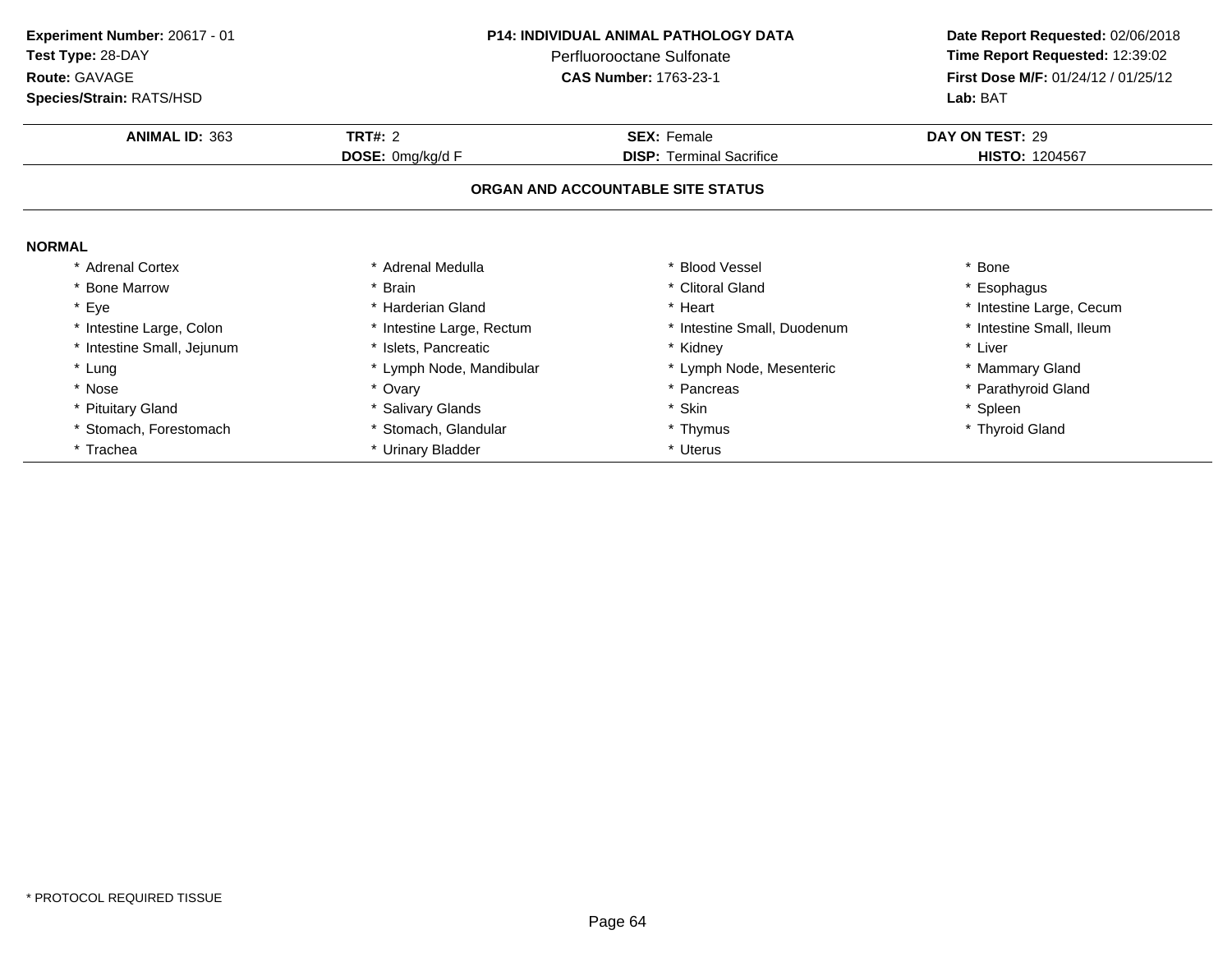| Experiment Number: 20617 - 01 | <b>P14: INDIVIDUAL ANIMAL PATHOLOGY DATA</b><br>Perfluorooctane Sulfonate |                                   | Date Report Requested: 02/06/2018   |  |
|-------------------------------|---------------------------------------------------------------------------|-----------------------------------|-------------------------------------|--|
| Test Type: 28-DAY             |                                                                           |                                   | Time Report Requested: 12:39:02     |  |
| Route: GAVAGE                 |                                                                           | <b>CAS Number: 1763-23-1</b>      | First Dose M/F: 01/24/12 / 01/25/12 |  |
| Species/Strain: RATS/HSD      |                                                                           |                                   | Lab: BAT                            |  |
| <b>ANIMAL ID: 364</b>         | TRT#: $2$                                                                 | <b>SEX: Female</b>                | DAY ON TEST: 29                     |  |
|                               | DOSE: 0mg/kg/d F                                                          | <b>DISP: Terminal Sacrifice</b>   | <b>HISTO: 1204568</b>               |  |
|                               |                                                                           | ORGAN AND ACCOUNTABLE SITE STATUS |                                     |  |
| <b>NORMAL</b>                 |                                                                           |                                   |                                     |  |
| * Adrenal Cortex              | * Adrenal Medulla                                                         | * Blood Vessel                    | Bone                                |  |
| * Bone Marrow                 | * Brain                                                                   | * Clitoral Gland                  | * Eye                               |  |
| * Harderian Gland             | * Heart                                                                   | * Intestine Large, Cecum          | * Intestine Large, Colon            |  |
| * Intestine Large, Rectum     | * Intestine Small, Duodenum                                               | * Intestine Small, Ileum          | * Intestine Small, Jejunum          |  |
| * Islets. Pancreatic          | * Kidney                                                                  | * Liver                           | * Lung                              |  |
| * Lymph Node, Mandibular      | * Lymph Node, Mesenteric                                                  | * Mammary Gland                   | * Nose                              |  |
| * Ovary                       | * Pancreas                                                                | * Parathyroid Gland               | * Pituitary Gland                   |  |
| * Salivary Glands             | * Skin                                                                    | * Stomach, Forestomach            | * Stomach, Glandular                |  |
| * Thymus                      | * Thyroid Gland                                                           | * Trachea                         | * Urinary Bladder                   |  |
| * Uterus                      |                                                                           |                                   |                                     |  |
| <b>OBSERVATIONS</b>           |                                                                           |                                   |                                     |  |
| * Esophagus                   |                                                                           | Degeneration                      | Minimal                             |  |
|                               |                                                                           | Inflammation                      | Chronic Active, Minimal             |  |
| * Spleen                      |                                                                           | Extramedullary Hematopoiesis      | Decreased, Minimal                  |  |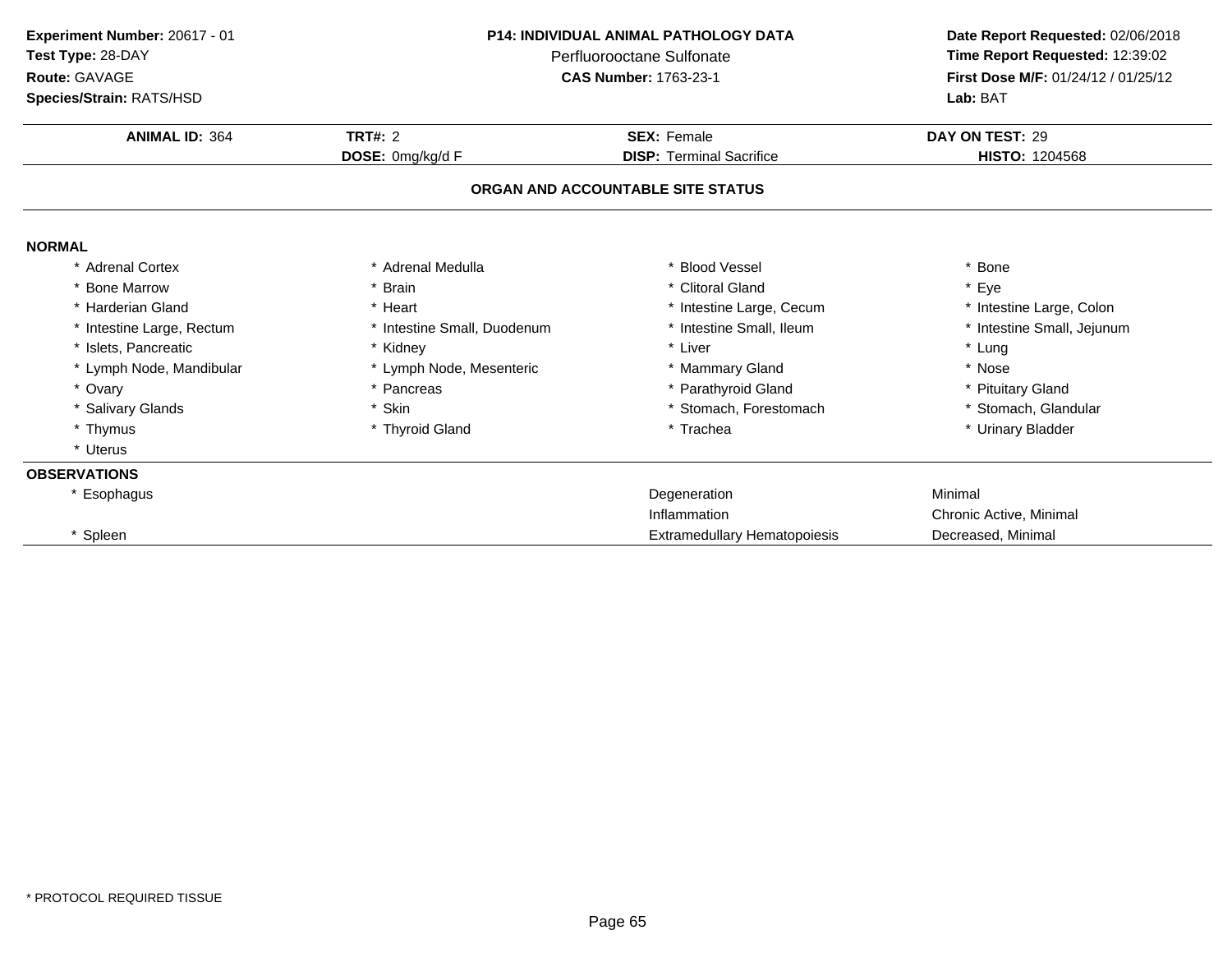| <b>P14: INDIVIDUAL ANIMAL PATHOLOGY DATA</b><br>Experiment Number: 20617 - 01<br>Test Type: 28-DAY<br>Perfluorooctane Sulfonate<br>Route: GAVAGE<br><b>CAS Number: 1763-23-1</b><br>Species/Strain: RATS/HSD |                           | Date Report Requested: 02/06/2018<br>Time Report Requested: 12:39:02<br>First Dose M/F: 01/24/12 / 01/25/12<br>Lab: BAT |                          |
|--------------------------------------------------------------------------------------------------------------------------------------------------------------------------------------------------------------|---------------------------|-------------------------------------------------------------------------------------------------------------------------|--------------------------|
| <b>ANIMAL ID: 365</b>                                                                                                                                                                                        | <b>TRT#: 2</b>            | <b>SEX: Female</b>                                                                                                      | DAY ON TEST: 29          |
|                                                                                                                                                                                                              | DOSE: 0mg/kg/d F          | <b>DISP: Terminal Sacrifice</b>                                                                                         | <b>HISTO: 1204569</b>    |
|                                                                                                                                                                                                              |                           | ORGAN AND ACCOUNTABLE SITE STATUS                                                                                       |                          |
| <b>NORMAL</b>                                                                                                                                                                                                |                           |                                                                                                                         |                          |
| <b>Adrenal Cortex</b>                                                                                                                                                                                        | * Adrenal Medulla         | * Blood Vessel                                                                                                          | * Bone                   |
| <b>Bone Marrow</b>                                                                                                                                                                                           | * Brain                   | * Clitoral Gland                                                                                                        | * Esophagus              |
| * Eye                                                                                                                                                                                                        | * Harderian Gland         | * Heart                                                                                                                 | * Intestine Large, Cecum |
| * Intestine Large, Colon                                                                                                                                                                                     | * Intestine Large, Rectum | * Intestine Small, Duodenum                                                                                             | * Intestine Small, Ileum |
| * Intestine Small, Jejunum                                                                                                                                                                                   | * Islets, Pancreatic      | * Kidney                                                                                                                | * Liver                  |
| * Lung                                                                                                                                                                                                       | * Lymph Node, Mandibular  | * Lymph Node, Mesenteric                                                                                                | * Mammary Gland          |
| * Nose                                                                                                                                                                                                       | * Ovary                   | * Pancreas                                                                                                              | * Parathyroid Gland      |
| * Pituitary Gland                                                                                                                                                                                            | * Salivary Glands         | * Skin                                                                                                                  | * Spleen                 |
| Stomach, Forestomach                                                                                                                                                                                         | * Stomach, Glandular      | * Thymus                                                                                                                | * Thyroid Gland          |
| * Trachea                                                                                                                                                                                                    | * Urinary Bladder         | * Uterus                                                                                                                |                          |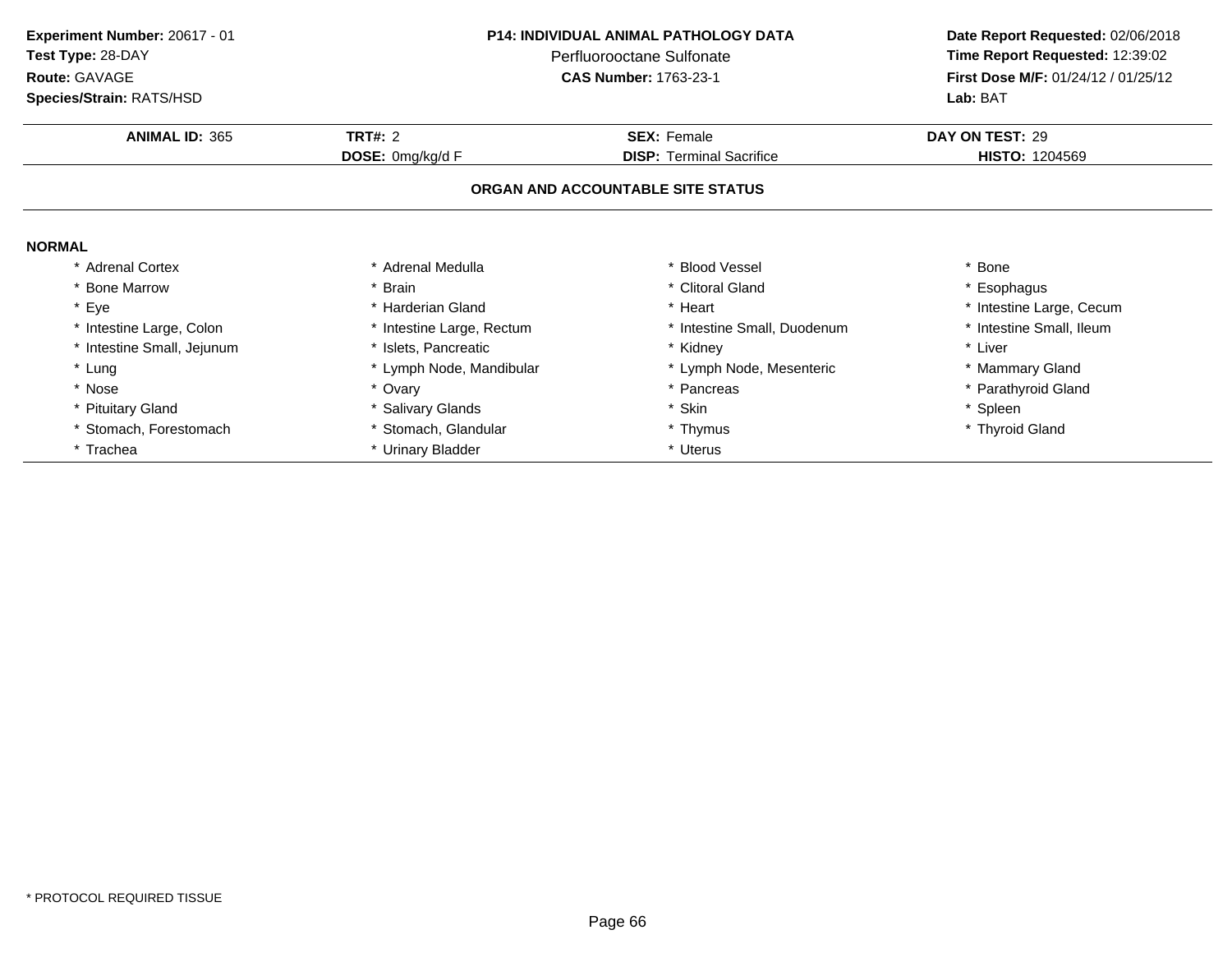| Experiment Number: 20617 - 01 | <b>P14: INDIVIDUAL ANIMAL PATHOLOGY DATA</b><br>Perfluorooctane Sulfonate             |                                   | Date Report Requested: 02/06/2018   |  |
|-------------------------------|---------------------------------------------------------------------------------------|-----------------------------------|-------------------------------------|--|
| Test Type: 28-DAY             |                                                                                       |                                   | Time Report Requested: 12:39:02     |  |
| Route: GAVAGE                 |                                                                                       | <b>CAS Number: 1763-23-1</b>      | First Dose M/F: 01/24/12 / 01/25/12 |  |
| Species/Strain: RATS/HSD      |                                                                                       |                                   | Lab: BAT                            |  |
|                               |                                                                                       |                                   |                                     |  |
| <b>ANIMAL ID: 366</b>         | <b>TRT#: 2</b>                                                                        | <b>SEX: Female</b>                | DAY ON TEST: 29                     |  |
|                               | DOSE: 0mg/kg/d F                                                                      | <b>DISP: Terminal Sacrifice</b>   | <b>HISTO: 1204570</b>               |  |
|                               |                                                                                       | ORGAN AND ACCOUNTABLE SITE STATUS |                                     |  |
| <b>NORMAL</b>                 |                                                                                       |                                   |                                     |  |
| * Adrenal Cortex              | * Adrenal Medulla                                                                     | * Blood Vessel                    | * Bone                              |  |
| <b>Bone Marrow</b>            | * Brain                                                                               | * Clitoral Gland                  | * Esophagus                         |  |
| * Eye                         | * Harderian Gland                                                                     | * Heart                           | * Intestine Large, Cecum            |  |
| * Intestine Large, Colon      | * Intestine Large, Rectum                                                             | * Intestine Small, Duodenum       | * Intestine Small, Ileum            |  |
| * Intestine Small, Jejunum    | * Islets, Pancreatic                                                                  | * Lung                            | * Lymph Node, Mandibular            |  |
| * Lymph Node, Mesenteric      | * Mammary Gland                                                                       | * Nose                            | * Ovary                             |  |
| * Pancreas                    | * Parathyroid Gland                                                                   | * Pituitary Gland                 | * Salivary Glands                   |  |
| Skin                          | * Spleen                                                                              | * Stomach, Forestomach            | * Stomach, Glandular                |  |
| * Thymus                      | * Thyroid Gland                                                                       | * Trachea                         | * Urinary Bladder                   |  |
| * Uterus                      |                                                                                       |                                   |                                     |  |
| <b>OBSERVATIONS</b>           |                                                                                       |                                   |                                     |  |
| * Kidney                      |                                                                                       | Nephropathy                       | Chronicprogr, Minimal               |  |
| * Liver                       |                                                                                       | Congestion                        | Diffuse, Marked                     |  |
|                               | Hepatocyte                                                                            | <b>Necrosis</b>                   | Diffuse, Marked                     |  |
|                               | Note: Liver lesions are present in one lobe and are the result of liver lobe torsion. |                                   |                                     |  |
| $TGLs = 1 - 16$<br>[ Necrosis |                                                                                       |                                   |                                     |  |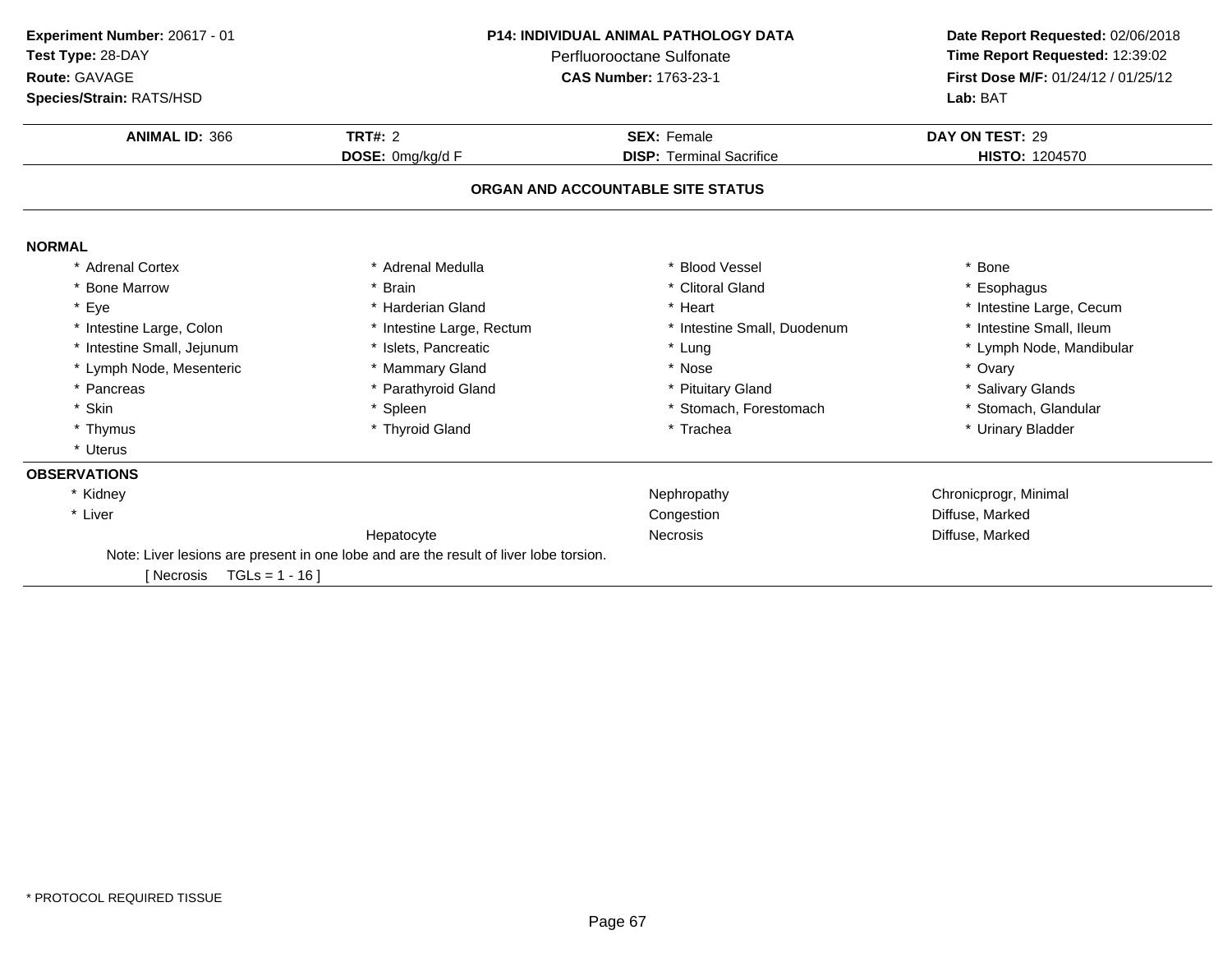| Experiment Number: 20617 - 01 | <b>P14: INDIVIDUAL ANIMAL PATHOLOGY DATA</b> |                                   | Date Report Requested: 02/06/2018   |
|-------------------------------|----------------------------------------------|-----------------------------------|-------------------------------------|
| Test Type: 28-DAY             |                                              | Perfluorooctane Sulfonate         | Time Report Requested: 12:39:02     |
| Route: GAVAGE                 |                                              | <b>CAS Number: 1763-23-1</b>      | First Dose M/F: 01/24/12 / 01/25/12 |
| Species/Strain: RATS/HSD      |                                              |                                   | Lab: BAT                            |
| <b>ANIMAL ID: 367</b>         | <b>TRT#: 2</b>                               | <b>SEX: Female</b>                | DAY ON TEST: 29                     |
|                               | DOSE: 0mg/kg/d F                             | <b>DISP: Terminal Sacrifice</b>   | HISTO: 1204571                      |
|                               |                                              | ORGAN AND ACCOUNTABLE SITE STATUS |                                     |
| <b>NORMAL</b>                 |                                              |                                   |                                     |
| * Adrenal Cortex              | * Adrenal Medulla                            | * Blood Vessel                    | Bone                                |
| * Bone Marrow                 | * Brain                                      | * Clitoral Gland                  | Esophagus                           |
| * Eye                         | * Harderian Gland                            | * Intestine Large, Cecum          | * Intestine Large, Colon            |
| * Intestine Large, Rectum     | * Intestine Small, Duodenum                  | * Intestine Small, Ileum          | * Intestine Small, Jejunum          |
| * Islets, Pancreatic          | * Kidney                                     | * Liver                           | * Lung                              |
| * Lymph Node, Mandibular      | * Lymph Node, Mesenteric                     | * Mammary Gland                   | * Nose                              |
| * Ovary                       | * Pancreas                                   | * Parathyroid Gland               | <b>Pituitary Gland</b>              |
| * Salivary Glands             | * Skin                                       | * Spleen                          | * Stomach, Forestomach              |
| * Stomach, Glandular          | * Thymus                                     | * Thyroid Gland                   | * Trachea                           |
| * Urinary Bladder             | * Uterus                                     |                                   |                                     |
| <b>OBSERVATIONS</b>           |                                              |                                   |                                     |
| * Heart                       |                                              | <b>Infiltration Cellular</b>      | Mixed Cell, Minimal                 |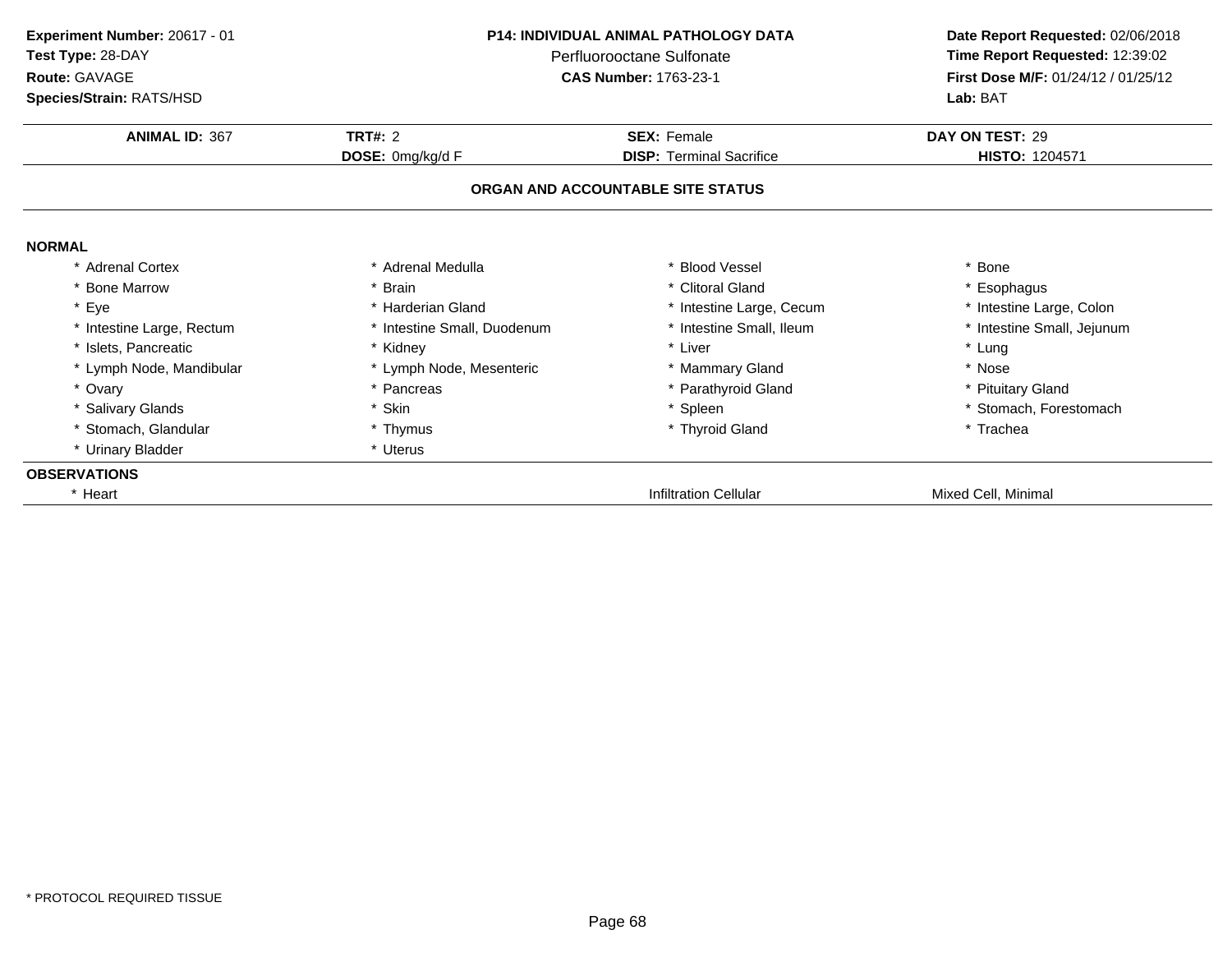| Experiment Number: 20617 - 01<br>Test Type: 28-DAY<br>Route: GAVAGE | <b>P14: INDIVIDUAL ANIMAL PATHOLOGY DATA</b><br>Perfluorooctane Sulfonate<br><b>CAS Number: 1763-23-1</b> |                                   | Date Report Requested: 02/06/2018<br>Time Report Requested: 12:39:02<br>First Dose M/F: 01/24/12 / 01/25/12 |
|---------------------------------------------------------------------|-----------------------------------------------------------------------------------------------------------|-----------------------------------|-------------------------------------------------------------------------------------------------------------|
| Species/Strain: RATS/HSD                                            |                                                                                                           |                                   | Lab: BAT                                                                                                    |
| <b>ANIMAL ID: 368</b>                                               | <b>TRT#: 2</b>                                                                                            | <b>SEX: Female</b>                | DAY ON TEST: 29                                                                                             |
|                                                                     | DOSE: 0mg/kg/d F                                                                                          | <b>DISP: Terminal Sacrifice</b>   | <b>HISTO: 1204572</b>                                                                                       |
|                                                                     |                                                                                                           | ORGAN AND ACCOUNTABLE SITE STATUS |                                                                                                             |
| <b>NORMAL</b>                                                       |                                                                                                           |                                   |                                                                                                             |
| <b>Adrenal Cortex</b>                                               | * Adrenal Medulla                                                                                         | * Blood Vessel                    | * Bone                                                                                                      |
| <b>Bone Marrow</b>                                                  | * Brain                                                                                                   | * Clitoral Gland                  | * Esophagus                                                                                                 |
| * Eye                                                               | * Harderian Gland                                                                                         | * Heart                           | * Intestine Large, Cecum                                                                                    |
| * Intestine Large, Colon                                            | * Intestine Large, Rectum                                                                                 | * Intestine Small, Duodenum       | * Intestine Small, Ileum                                                                                    |
| * Intestine Small, Jejunum                                          | * Islets, Pancreatic                                                                                      | * Kidney                          | * Liver                                                                                                     |
| * Lung                                                              | * Lymph Node, Mandibular                                                                                  | * Lymph Node, Mesenteric          | * Mammary Gland                                                                                             |
| * Nose                                                              | * Ovary                                                                                                   | * Pancreas                        | * Parathyroid Gland                                                                                         |
| * Pituitary Gland                                                   | * Salivary Glands                                                                                         | * Skin                            | * Spleen                                                                                                    |
| Stomach, Forestomach                                                | * Stomach, Glandular                                                                                      | * Thymus                          | * Thyroid Gland                                                                                             |
| * Trachea                                                           | * Urinary Bladder                                                                                         | * Uterus                          |                                                                                                             |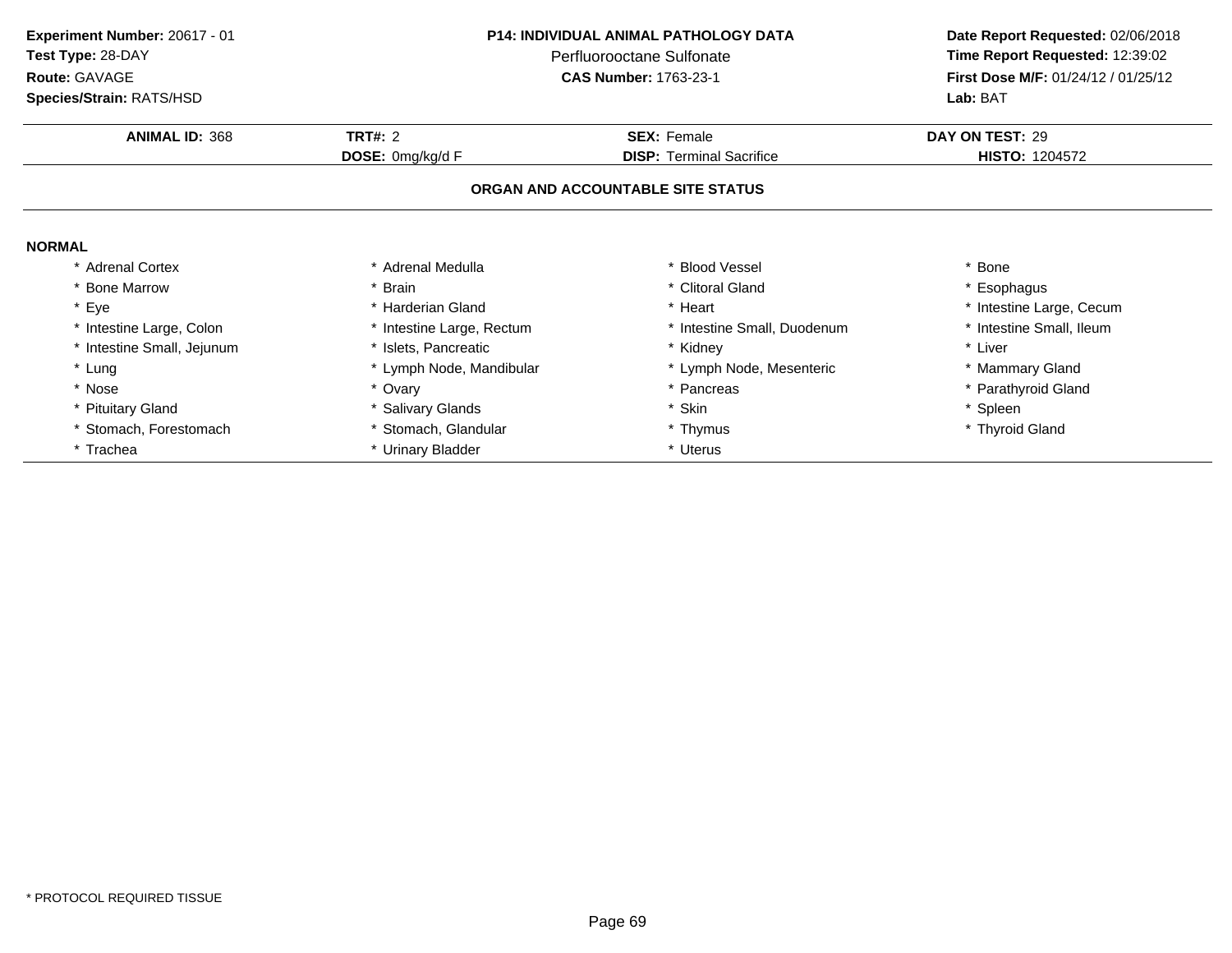| Experiment Number: 20617 - 01 | <b>P14: INDIVIDUAL ANIMAL PATHOLOGY DATA</b><br>Perfluorooctane Sulfonate |                                   | Date Report Requested: 02/06/2018   |  |
|-------------------------------|---------------------------------------------------------------------------|-----------------------------------|-------------------------------------|--|
| Test Type: 28-DAY             |                                                                           |                                   | Time Report Requested: 12:39:02     |  |
| Route: GAVAGE                 |                                                                           | <b>CAS Number: 1763-23-1</b>      | First Dose M/F: 01/24/12 / 01/25/12 |  |
| Species/Strain: RATS/HSD      |                                                                           |                                   | Lab: BAT                            |  |
| <b>ANIMAL ID: 369</b>         | TRT#: $2$                                                                 | <b>SEX: Female</b>                | DAY ON TEST: 29                     |  |
|                               | DOSE: 0mg/kg/d F                                                          | <b>DISP: Terminal Sacrifice</b>   | <b>HISTO: 1204573</b>               |  |
|                               |                                                                           | ORGAN AND ACCOUNTABLE SITE STATUS |                                     |  |
| <b>NORMAL</b>                 |                                                                           |                                   |                                     |  |
| * Adrenal Cortex              | * Adrenal Medulla                                                         | * Blood Vessel                    | * Bone                              |  |
| * Bone Marrow                 | * Brain                                                                   | * Clitoral Gland                  | * Esophagus                         |  |
| * Eye                         | * Harderian Gland                                                         | * Heart                           | * Intestine Large, Cecum            |  |
| * Intestine Large, Colon      | * Intestine Large, Rectum                                                 | * Intestine Small, Duodenum       | * Intestine Small, Ileum            |  |
| * Intestine Small, Jejunum    | * Islets, Pancreatic                                                      | * Liver                           | * Lung                              |  |
| * Lymph Node, Mandibular      | * Lymph Node, Mesenteric                                                  | * Mammary Gland                   | * Nose                              |  |
| * Ovary                       | Pancreas                                                                  | * Parathyroid Gland               | * Pituitary Gland                   |  |
| * Salivary Glands             | * Skin                                                                    | * Spleen                          | * Stomach, Forestomach              |  |
| * Stomach, Glandular          | * Thymus                                                                  | * Thyroid Gland                   | * Trachea                           |  |
| * Urinary Bladder             |                                                                           |                                   |                                     |  |
| <b>OBSERVATIONS</b>           |                                                                           |                                   |                                     |  |
| * Kidney                      |                                                                           | Nephropathy                       | Chronicprogr, Minimal               |  |
| * Uterus                      | <b>Bilateral</b>                                                          | <b>Dilation</b>                   | Mild                                |  |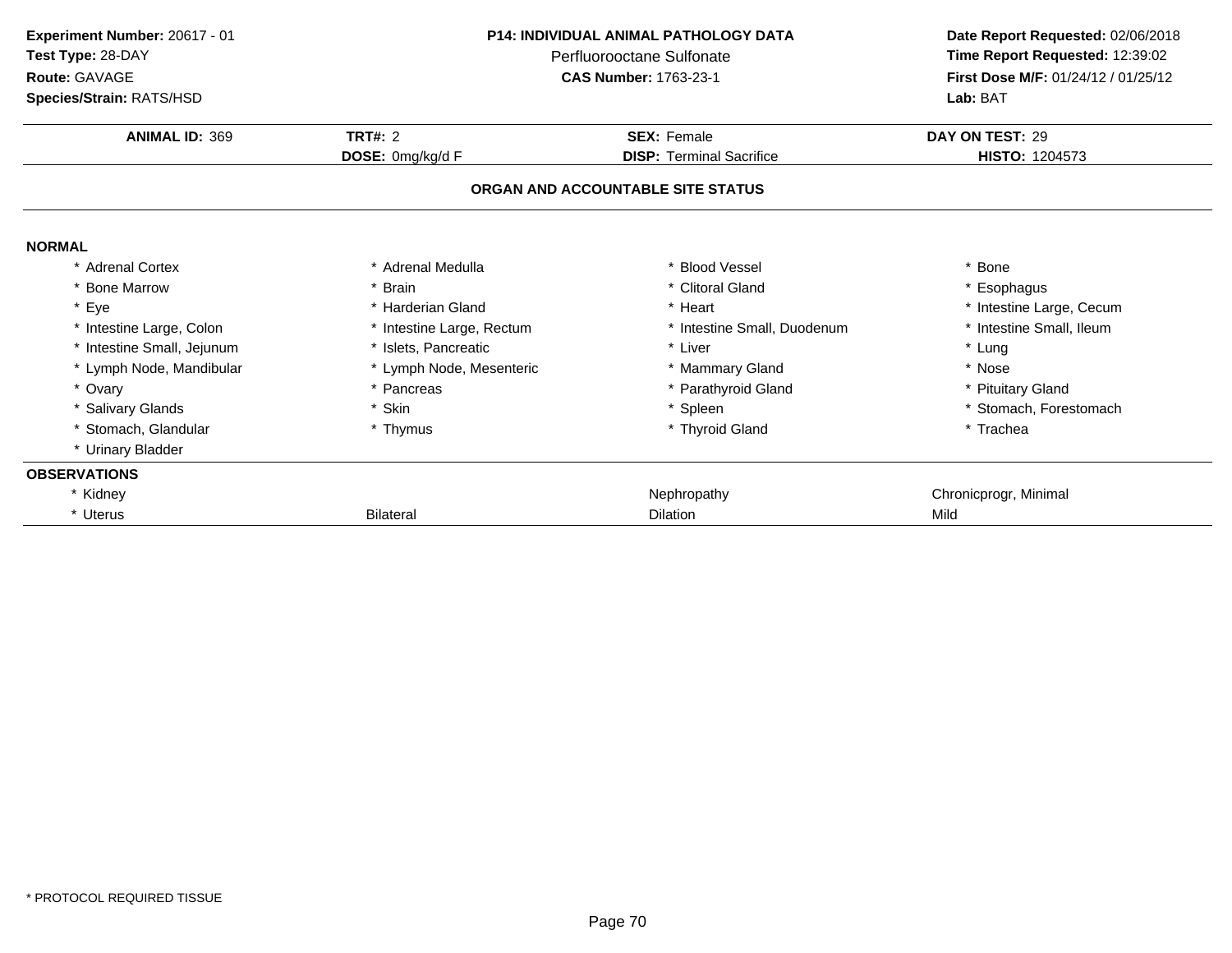| <b>P14: INDIVIDUAL ANIMAL PATHOLOGY DATA</b><br>Experiment Number: 20617 - 01 |                           |                                   | Date Report Requested: 02/06/2018   |
|-------------------------------------------------------------------------------|---------------------------|-----------------------------------|-------------------------------------|
| Test Type: 28-DAY                                                             |                           | Perfluorooctane Sulfonate         |                                     |
| Route: GAVAGE                                                                 |                           | <b>CAS Number: 1763-23-1</b>      | First Dose M/F: 01/24/12 / 01/25/12 |
| Species/Strain: RATS/HSD                                                      |                           |                                   | Lab: BAT                            |
| <b>ANIMAL ID: 370</b>                                                         | <b>TRT#: 2</b>            | <b>SEX: Female</b>                | DAY ON TEST: 29                     |
|                                                                               | DOSE: 0mg/kg/d F          | <b>DISP: Terminal Sacrifice</b>   | <b>HISTO: 1204574</b>               |
|                                                                               |                           | ORGAN AND ACCOUNTABLE SITE STATUS |                                     |
| <b>NORMAL</b>                                                                 |                           |                                   |                                     |
| * Adrenal Cortex                                                              | * Adrenal Medulla         | * Blood Vessel                    | * Bone                              |
| * Bone Marrow                                                                 | * Brain                   | * Clitoral Gland                  | * Esophagus                         |
| * Eye                                                                         | * Harderian Gland         | * Heart                           | * Intestine Large, Cecum            |
| * Intestine Large, Colon                                                      | * Intestine Large, Rectum | * Intestine Small, Duodenum       | * Intestine Small, Ileum            |
| * Intestine Small, Jejunum                                                    | * Islets, Pancreatic      | * Kidney                          | * Liver                             |
| * Lung                                                                        | * Lymph Node, Mandibular  | * Lymph Node, Mesenteric          | * Mammary Gland                     |
| * Nose                                                                        | * Ovary                   | * Pancreas                        | * Parathyroid Gland                 |
| * Pituitary Gland                                                             | * Salivary Glands         | * Skin                            | * Spleen                            |
| * Stomach, Forestomach                                                        | * Stomach, Glandular      | * Thymus                          | * Thyroid Gland                     |
| * Trachea                                                                     | * Urinary Bladder         |                                   |                                     |
| <b>OBSERVATIONS</b>                                                           |                           |                                   |                                     |
| * Uterus                                                                      | <b>Bilateral</b>          | <b>Dilation</b>                   | Mild                                |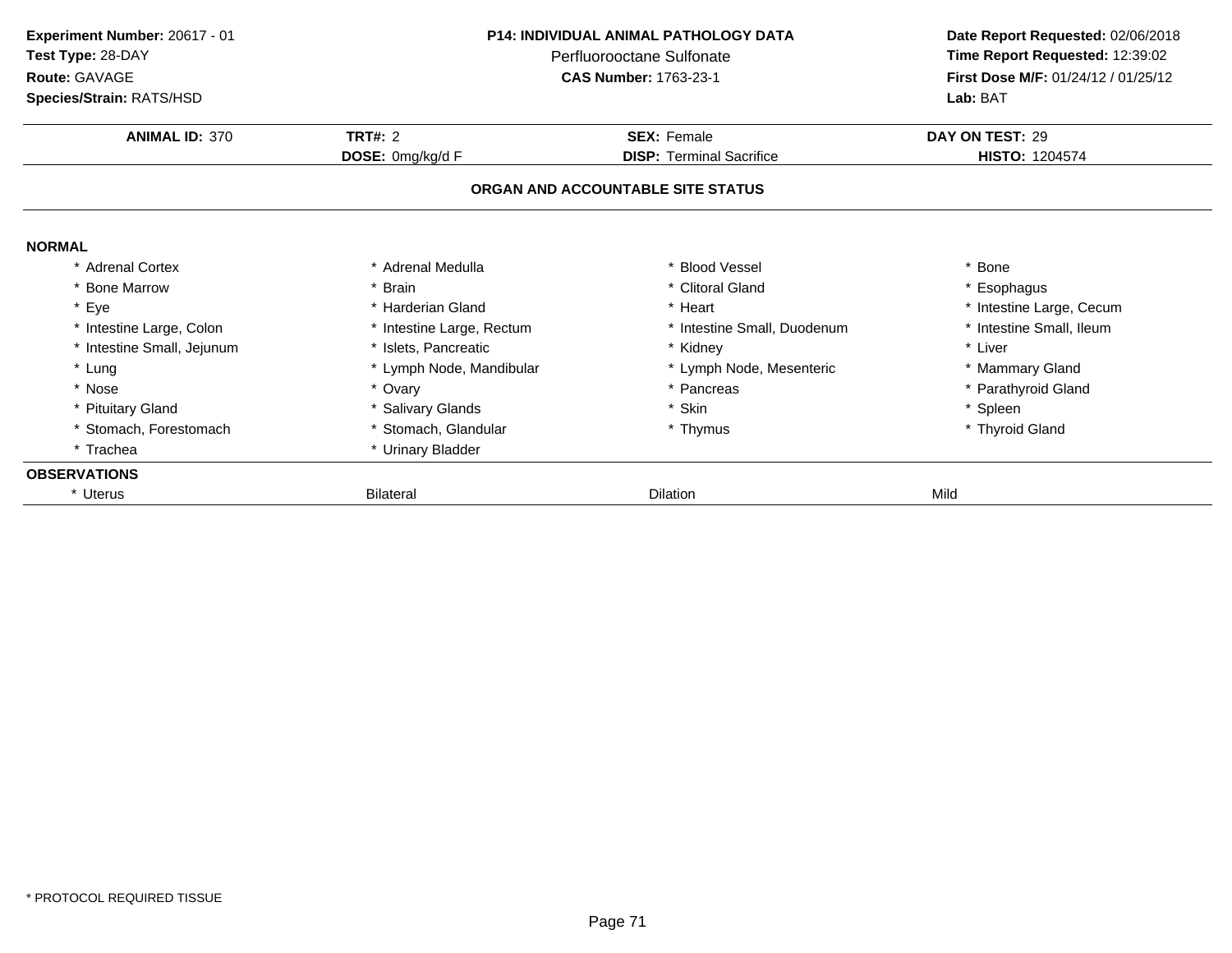| Experiment Number: 20617 - 01<br>Test Type: 28-DAY<br>Route: GAVAGE<br>Species/Strain: RATS/HSD | <b>P14: INDIVIDUAL ANIMAL PATHOLOGY DATA</b><br>Perfluorooctane Sulfonate<br><b>CAS Number: 1763-23-1</b> |                                   | Date Report Requested: 02/06/2018<br>Time Report Requested: 12:39:02<br>First Dose M/F: 01/24/12 / 01/25/12<br>Lab: BAT |
|-------------------------------------------------------------------------------------------------|-----------------------------------------------------------------------------------------------------------|-----------------------------------|-------------------------------------------------------------------------------------------------------------------------|
| <b>ANIMAL ID: 371</b>                                                                           | <b>TRT#: 4</b>                                                                                            | <b>SEX: Female</b>                | DAY ON TEST: 29                                                                                                         |
|                                                                                                 | <b>DOSE: .312mg/kg/d F</b>                                                                                | <b>DISP: Terminal Sacrifice</b>   | <b>HISTO: 1204575</b>                                                                                                   |
|                                                                                                 |                                                                                                           | ORGAN AND ACCOUNTABLE SITE STATUS |                                                                                                                         |
| <b>NORMAL</b>                                                                                   |                                                                                                           |                                   |                                                                                                                         |
| <b>Bone Marrow</b>                                                                              | * Kidney                                                                                                  | * Liver                           | Nose                                                                                                                    |
| * Ovary                                                                                         | * Pancreas                                                                                                | * Thyroid Gland                   |                                                                                                                         |
| <b>OBSERVATIONS</b>                                                                             |                                                                                                           |                                   |                                                                                                                         |
| Spleen                                                                                          |                                                                                                           | Extramedullary Hematopoiesis      | Decreased, Minimal                                                                                                      |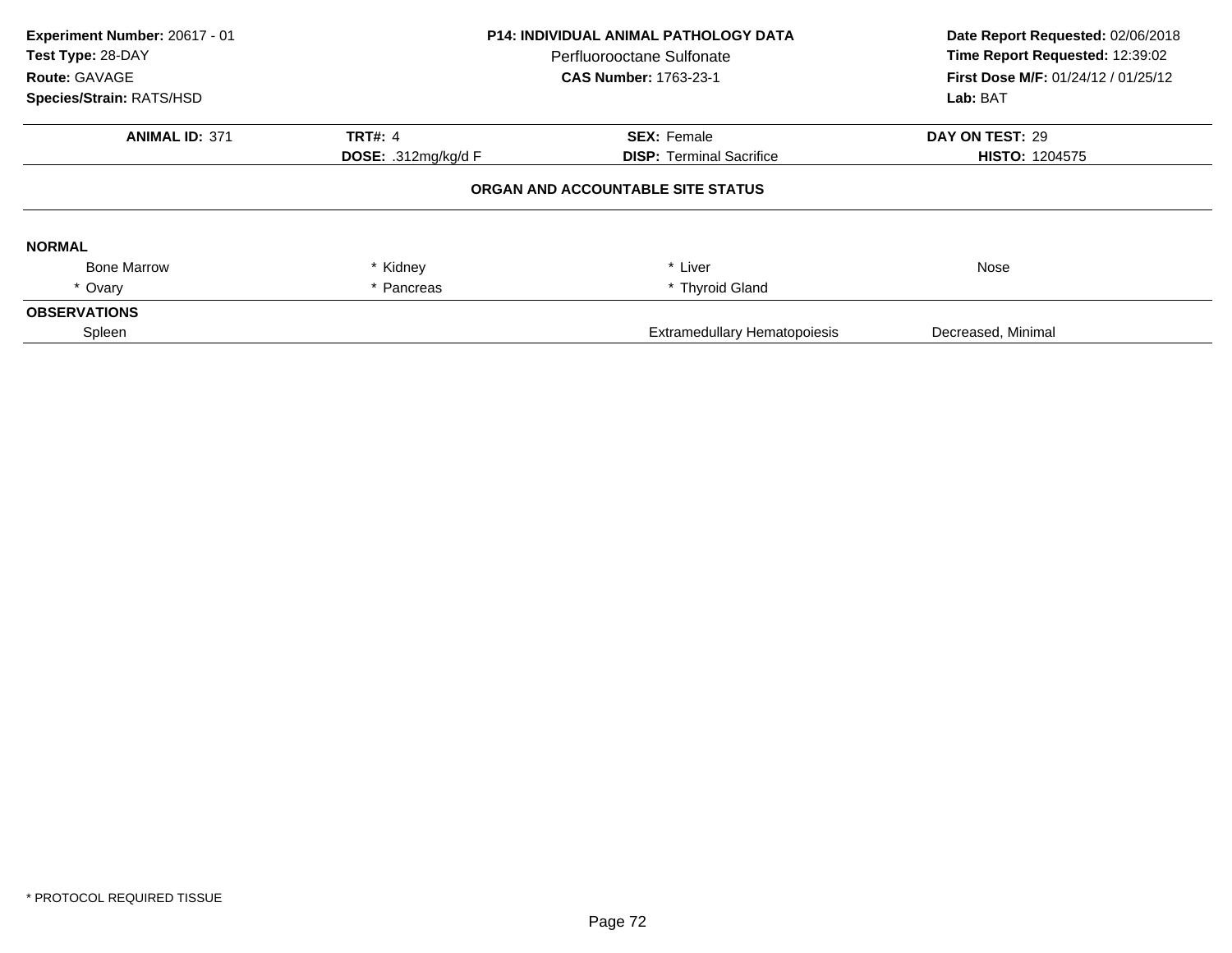| Experiment Number: 20617 - 01<br>Test Type: 28-DAY<br>Route: GAVAGE<br>Species/Strain: RATS/HSD | P14: INDIVIDUAL ANIMAL PATHOLOGY DATA<br>Perfluorooctane Sulfonate<br><b>CAS Number: 1763-23-1</b> |                                     | Date Report Requested: 02/06/2018<br>Time Report Requested: 12:39:02<br>First Dose M/F: 01/24/12 / 01/25/12<br>Lab: BAT |
|-------------------------------------------------------------------------------------------------|----------------------------------------------------------------------------------------------------|-------------------------------------|-------------------------------------------------------------------------------------------------------------------------|
|                                                                                                 |                                                                                                    |                                     |                                                                                                                         |
| <b>ANIMAL ID: 372</b>                                                                           | <b>TRT#: 4</b>                                                                                     | <b>SEX: Female</b>                  | DAY ON TEST: 29                                                                                                         |
|                                                                                                 | DOSE: .312mg/kg/d $F$                                                                              | <b>DISP:</b> Terminal Sacrifice     | <b>HISTO: 1204576</b>                                                                                                   |
|                                                                                                 |                                                                                                    | ORGAN AND ACCOUNTABLE SITE STATUS   |                                                                                                                         |
| <b>NORMAL</b>                                                                                   |                                                                                                    |                                     |                                                                                                                         |
| <b>Bone Marrow</b>                                                                              | * Liver                                                                                            | Nose                                | * Ovary                                                                                                                 |
| * Pancreas                                                                                      | * Thyroid Gland                                                                                    |                                     |                                                                                                                         |
| <b>OBSERVATIONS</b>                                                                             |                                                                                                    |                                     |                                                                                                                         |
| * Kidney                                                                                        | <b>Renal Tubule</b>                                                                                | Mineral                             | Minimal                                                                                                                 |
| Spleen                                                                                          |                                                                                                    | <b>Extramedullary Hematopoiesis</b> | Decreased, Minimal                                                                                                      |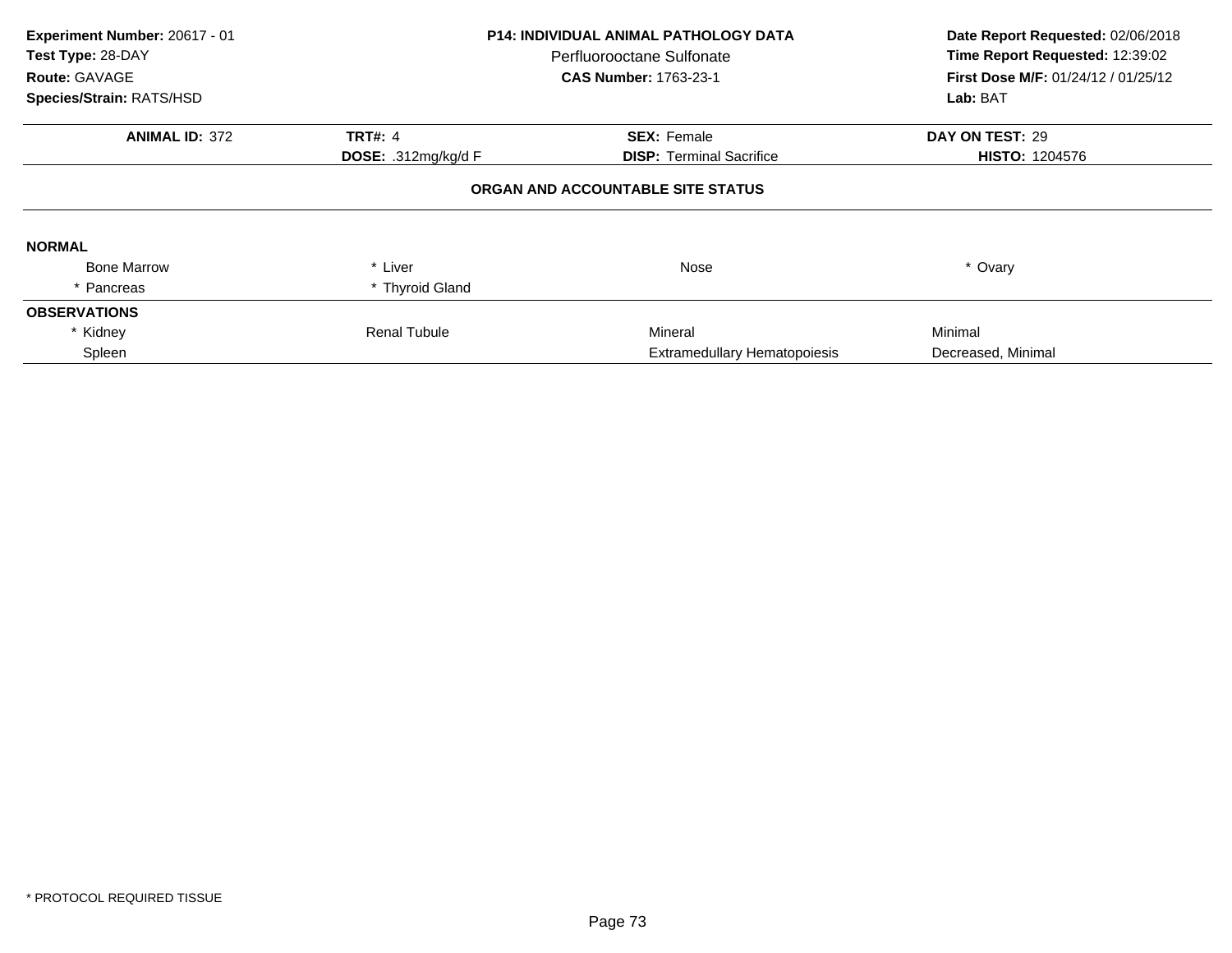| Experiment Number: 20617 - 01<br>Test Type: 28-DAY<br>Route: GAVAGE<br>Species/Strain: RATS/HSD | <b>P14: INDIVIDUAL ANIMAL PATHOLOGY DATA</b><br>Perfluorooctane Sulfonate<br><b>CAS Number: 1763-23-1</b> |                                   | Date Report Requested: 02/06/2018<br>Time Report Requested: 12:39:02<br><b>First Dose M/F: 01/24/12 / 01/25/12</b><br>Lab: BAT |
|-------------------------------------------------------------------------------------------------|-----------------------------------------------------------------------------------------------------------|-----------------------------------|--------------------------------------------------------------------------------------------------------------------------------|
| <b>ANIMAL ID: 373</b>                                                                           | TRT#: $4$                                                                                                 | <b>SEX: Female</b>                | DAY ON TEST: 29                                                                                                                |
|                                                                                                 | <b>DOSE:</b> .312mg/kg/d F                                                                                | <b>DISP:</b> Terminal Sacrifice   | <b>HISTO: 1204577</b>                                                                                                          |
|                                                                                                 |                                                                                                           | ORGAN AND ACCOUNTABLE SITE STATUS |                                                                                                                                |
| <b>NORMAL</b>                                                                                   |                                                                                                           |                                   |                                                                                                                                |
| <b>Bone Marrow</b>                                                                              | * Kidney<br>* Liver                                                                                       |                                   | Nose                                                                                                                           |
| * Ovary                                                                                         | Pancreas                                                                                                  | Spleen                            | * Thyroid Gland                                                                                                                |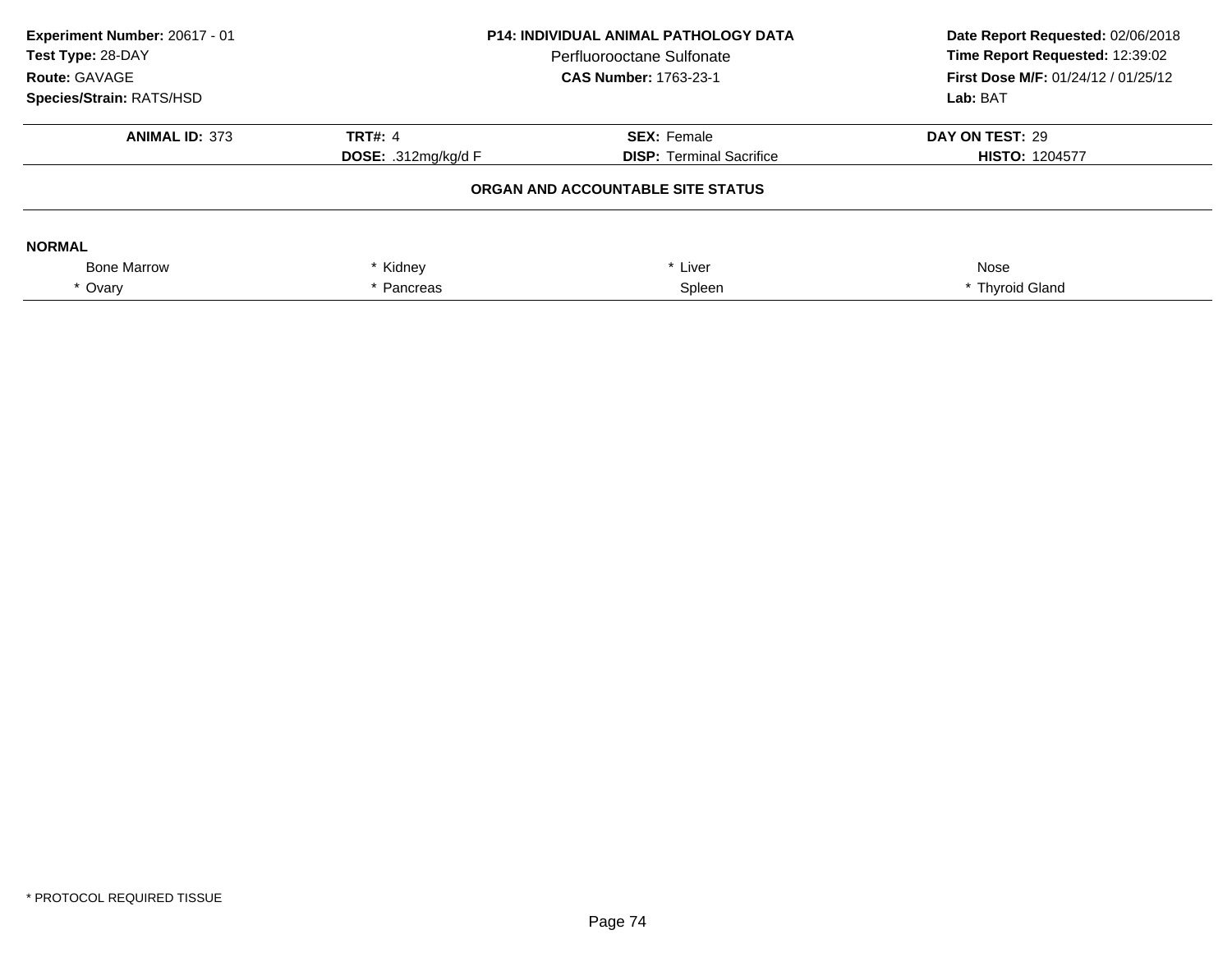| Experiment Number: 20617 - 01<br>Test Type: 28-DAY<br>Route: GAVAGE<br>Species/Strain: RATS/HSD | <b>P14: INDIVIDUAL ANIMAL PATHOLOGY DATA</b><br>Perfluorooctane Sulfonate<br><b>CAS Number: 1763-23-1</b> |                                   | Date Report Requested: 02/06/2018<br>Time Report Requested: 12:39:02<br>First Dose M/F: 01/24/12 / 01/25/12<br>Lab: BAT |
|-------------------------------------------------------------------------------------------------|-----------------------------------------------------------------------------------------------------------|-----------------------------------|-------------------------------------------------------------------------------------------------------------------------|
| <b>ANIMAL ID: 374</b>                                                                           | <b>TRT#: 4</b>                                                                                            | <b>SEX: Female</b>                | DAY ON TEST: 29                                                                                                         |
|                                                                                                 | <b>DOSE: .312mg/kg/d F</b>                                                                                | <b>DISP: Terminal Sacrifice</b>   | <b>HISTO: 1204578</b>                                                                                                   |
|                                                                                                 |                                                                                                           | ORGAN AND ACCOUNTABLE SITE STATUS |                                                                                                                         |
| <b>NORMAL</b>                                                                                   |                                                                                                           |                                   |                                                                                                                         |
| <b>Bone Marrow</b>                                                                              | * Kidney                                                                                                  | * Liver                           | Nose                                                                                                                    |
| * Ovary                                                                                         | * Pancreas                                                                                                | * Thyroid Gland                   |                                                                                                                         |
| <b>OBSERVATIONS</b>                                                                             |                                                                                                           |                                   |                                                                                                                         |
| Spleen                                                                                          |                                                                                                           | Extramedullary Hematopoiesis      | Decreased, Minimal                                                                                                      |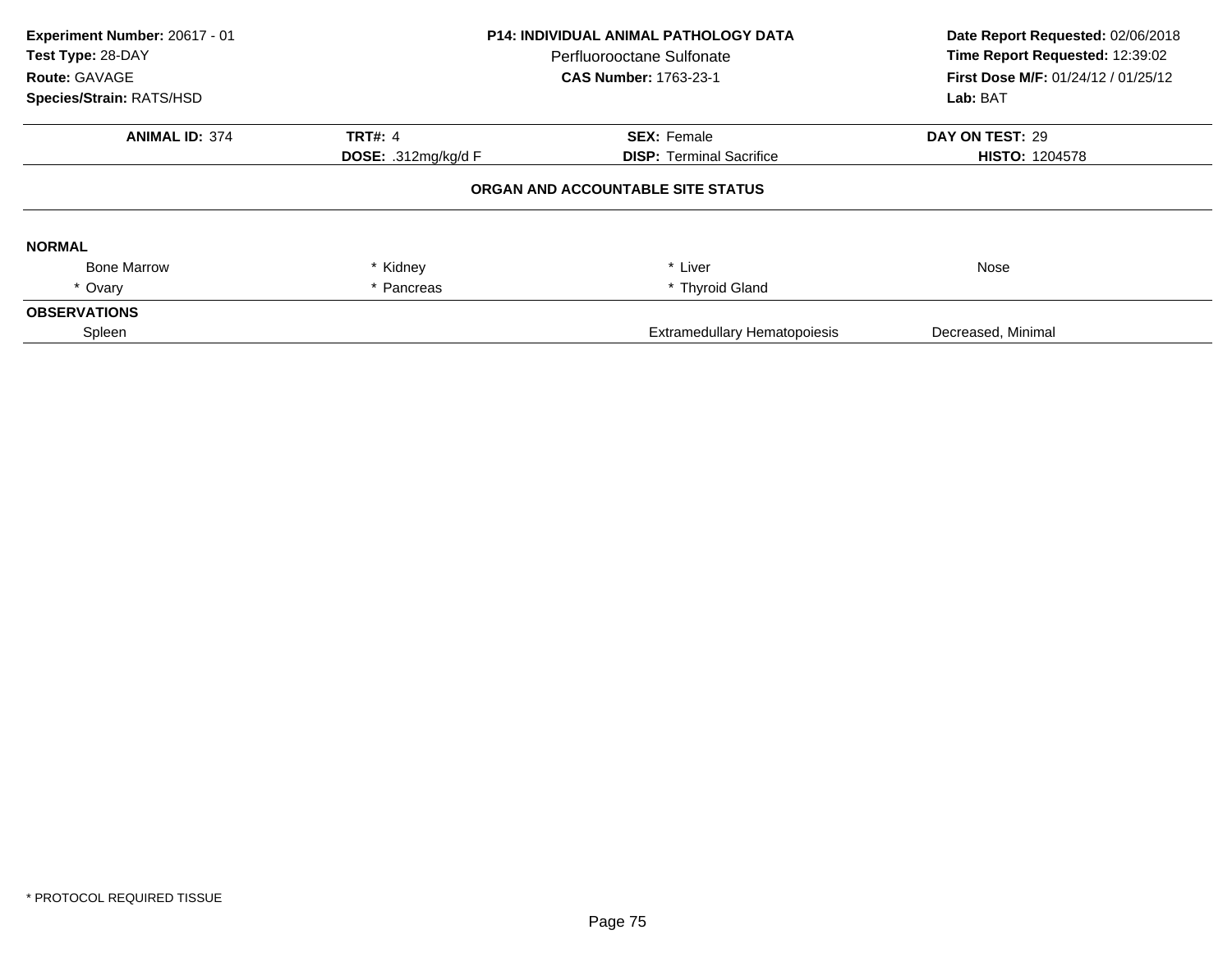| Experiment Number: 20617 - 01<br>Test Type: 28-DAY<br>Route: GAVAGE<br>Species/Strain: RATS/HSD | <b>P14: INDIVIDUAL ANIMAL PATHOLOGY DATA</b><br>Perfluorooctane Sulfonate<br><b>CAS Number: 1763-23-1</b> |                                   | Date Report Requested: 02/06/2018<br>Time Report Requested: 12:39:02<br><b>First Dose M/F: 01/24/12 / 01/25/12</b><br>Lab: BAT |
|-------------------------------------------------------------------------------------------------|-----------------------------------------------------------------------------------------------------------|-----------------------------------|--------------------------------------------------------------------------------------------------------------------------------|
| <b>ANIMAL ID: 375</b>                                                                           | TRT#: $4$                                                                                                 | <b>SEX: Female</b>                | DAY ON TEST: 29                                                                                                                |
|                                                                                                 | <b>DOSE:</b> .312mg/kg/d F                                                                                | <b>DISP:</b> Terminal Sacrifice   | <b>HISTO: 1204579</b>                                                                                                          |
|                                                                                                 |                                                                                                           | ORGAN AND ACCOUNTABLE SITE STATUS |                                                                                                                                |
| <b>NORMAL</b>                                                                                   |                                                                                                           |                                   |                                                                                                                                |
| <b>Bone Marrow</b>                                                                              | * Kidney                                                                                                  | * Liver                           | Nose                                                                                                                           |
| * Ovary                                                                                         | Pancreas                                                                                                  | Spleen                            | * Thyroid Gland                                                                                                                |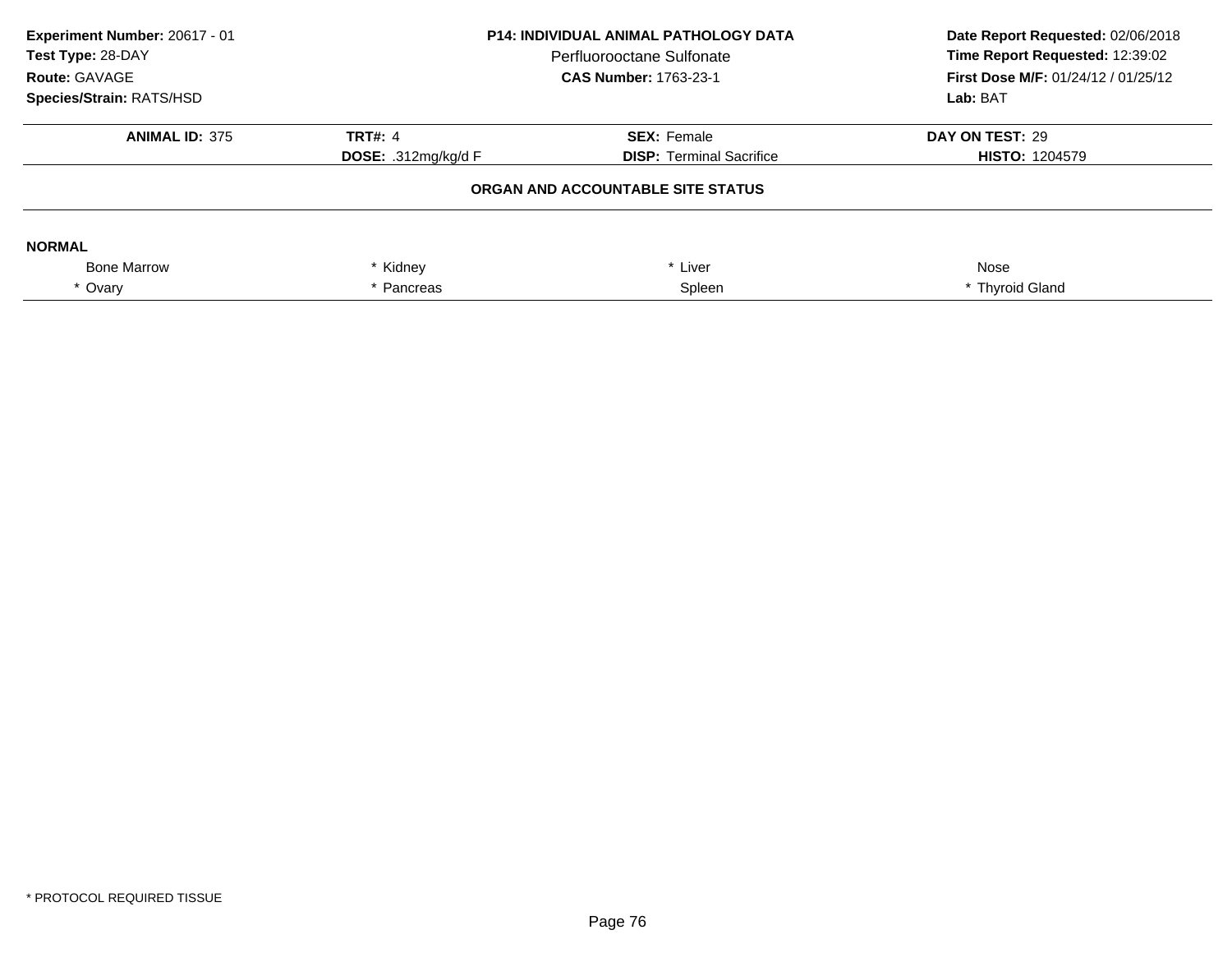| Experiment Number: 20617 - 01<br>Test Type: 28-DAY<br>Route: GAVAGE | <b>P14: INDIVIDUAL ANIMAL PATHOLOGY DATA</b><br>Perfluorooctane Sulfonate<br><b>CAS Number: 1763-23-1</b> |                                   | Date Report Requested: 02/06/2018<br>Time Report Requested: 12:39:02<br>First Dose M/F: 01/24/12 / 01/25/12 |
|---------------------------------------------------------------------|-----------------------------------------------------------------------------------------------------------|-----------------------------------|-------------------------------------------------------------------------------------------------------------|
| Species/Strain: RATS/HSD                                            |                                                                                                           |                                   | Lab: BAT                                                                                                    |
| <b>ANIMAL ID: 376</b>                                               | <b>TRT#: 4</b>                                                                                            | <b>SEX: Female</b>                | DAY ON TEST: 29                                                                                             |
|                                                                     | <b>DOSE:</b> .312mg/kg/d $F$                                                                              | <b>DISP:</b> Terminal Sacrifice   | <b>HISTO: 1204580</b>                                                                                       |
|                                                                     |                                                                                                           | ORGAN AND ACCOUNTABLE SITE STATUS |                                                                                                             |
| <b>NORMAL</b>                                                       |                                                                                                           |                                   |                                                                                                             |
| * Kidney                                                            | Nose                                                                                                      | * Ovary                           | * Pancreas                                                                                                  |
| Spleen                                                              | * Thyroid Gland                                                                                           |                                   |                                                                                                             |
| <b>OBSERVATIONS</b>                                                 |                                                                                                           |                                   |                                                                                                             |
| <b>Bone Marrow</b>                                                  |                                                                                                           | Hypocellularity                   | Minimal                                                                                                     |
| * Liver                                                             |                                                                                                           | <b>Clear Cell Focus</b>           |                                                                                                             |
|                                                                     |                                                                                                           | Infiltration Cellular             | Mixed Cell, Minimal                                                                                         |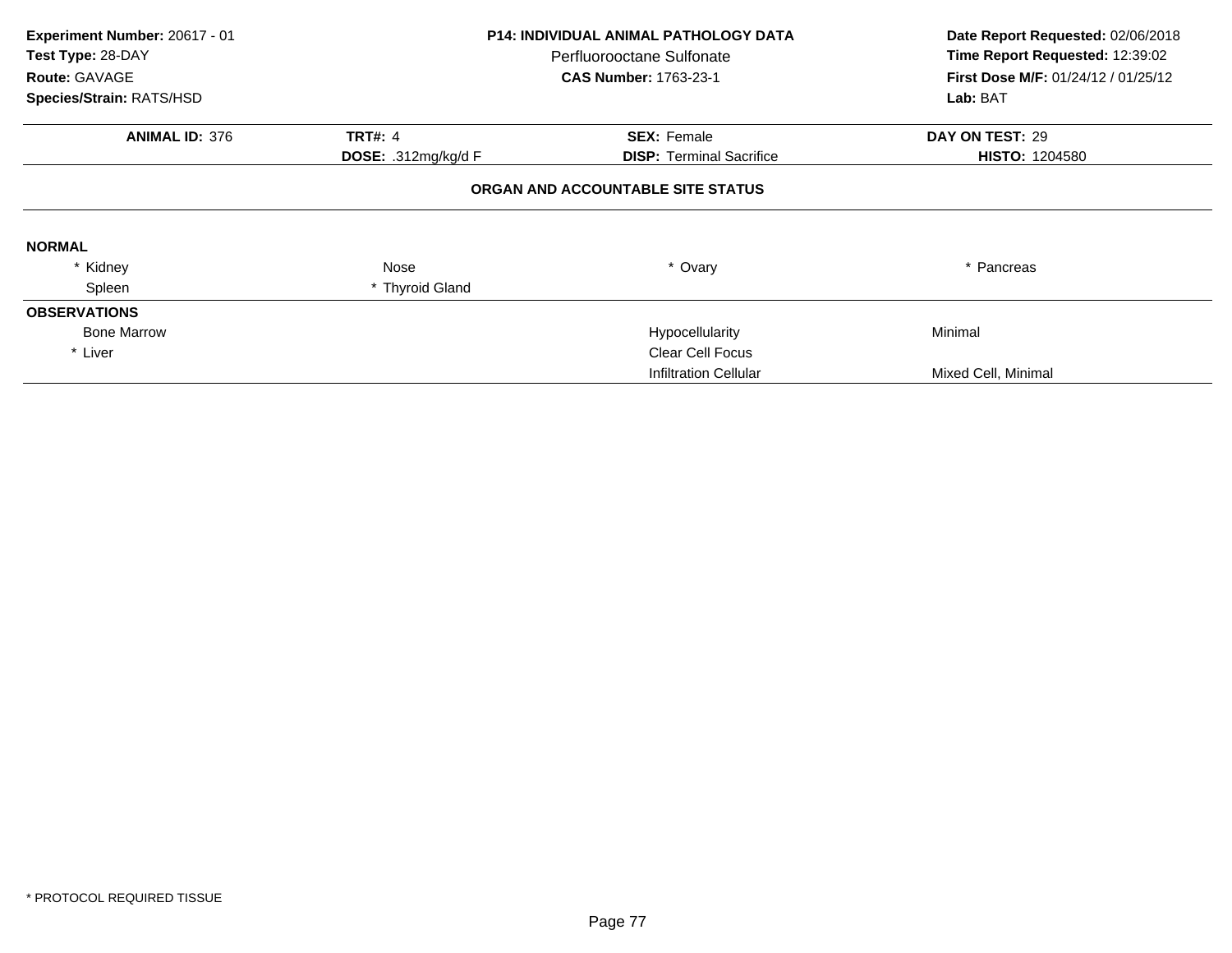| Experiment Number: 20617 - 01<br>Test Type: 28-DAY<br>Route: GAVAGE<br>Species/Strain: RATS/HSD | <b>P14: INDIVIDUAL ANIMAL PATHOLOGY DATA</b><br>Perfluorooctane Sulfonate<br><b>CAS Number: 1763-23-1</b> |                                   | Date Report Requested: 02/06/2018<br>Time Report Requested: 12:39:02<br><b>First Dose M/F: 01/24/12 / 01/25/12</b><br>Lab: BAT |
|-------------------------------------------------------------------------------------------------|-----------------------------------------------------------------------------------------------------------|-----------------------------------|--------------------------------------------------------------------------------------------------------------------------------|
| <b>ANIMAL ID: 377</b>                                                                           | TRT#: $4$                                                                                                 | <b>SEX: Female</b>                | DAY ON TEST: 29                                                                                                                |
|                                                                                                 | <b>DOSE:</b> .312mg/kg/d F                                                                                | <b>DISP:</b> Terminal Sacrifice   | <b>HISTO: 1204581</b>                                                                                                          |
|                                                                                                 |                                                                                                           | ORGAN AND ACCOUNTABLE SITE STATUS |                                                                                                                                |
| <b>NORMAL</b>                                                                                   |                                                                                                           |                                   |                                                                                                                                |
| <b>Bone Marrow</b>                                                                              | * Kidney<br>* Liver                                                                                       |                                   | Nose                                                                                                                           |
| * Ovary                                                                                         | Pancreas                                                                                                  | Spleen                            | * Thyroid Gland                                                                                                                |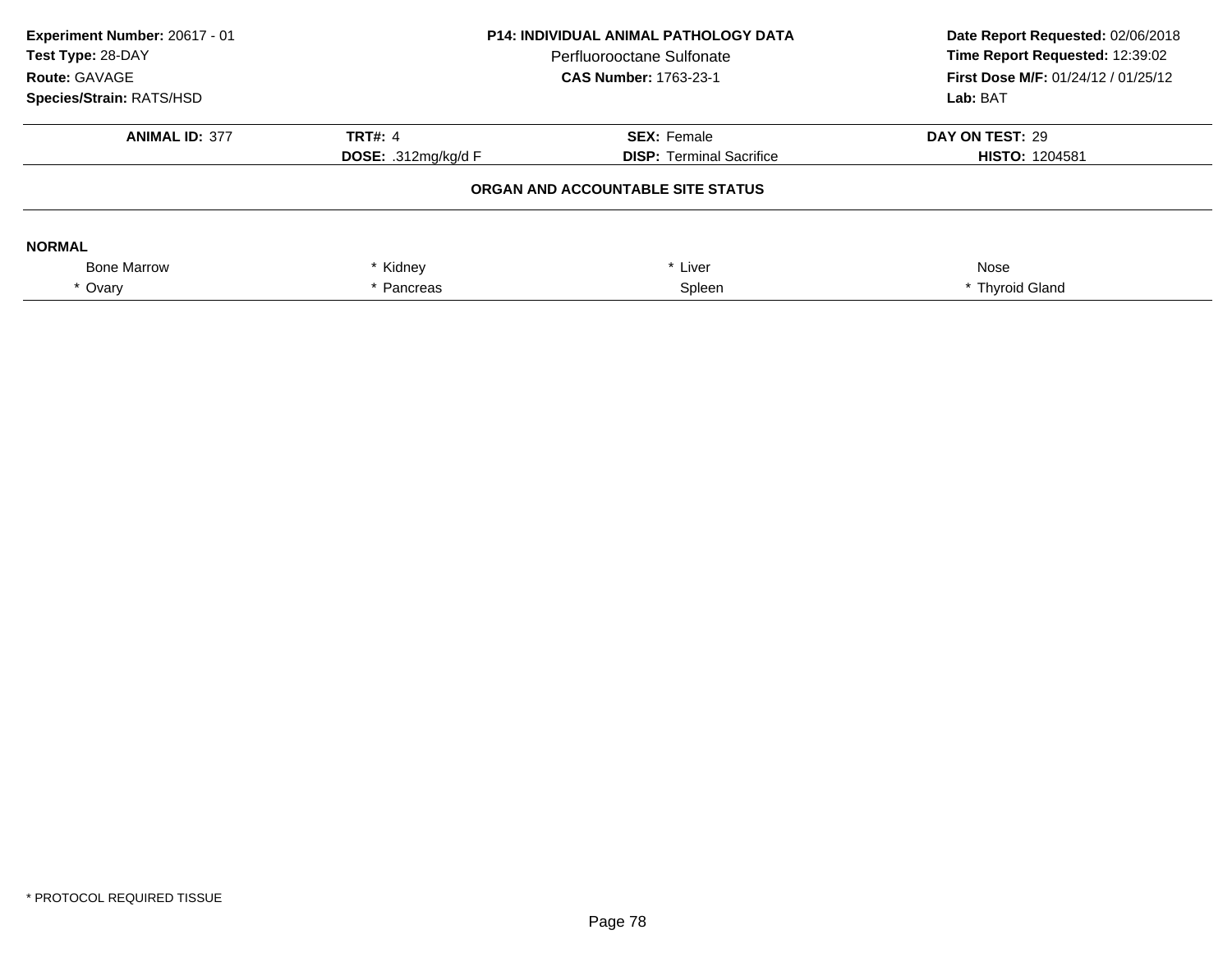| Experiment Number: 20617 - 01<br>Test Type: 28-DAY<br>Route: GAVAGE<br>Species/Strain: RATS/HSD | <b>P14: INDIVIDUAL ANIMAL PATHOLOGY DATA</b><br>Perfluorooctane Sulfonate<br><b>CAS Number: 1763-23-1</b> |                                   | Date Report Requested: 02/06/2018<br>Time Report Requested: 12:39:02<br>First Dose M/F: 01/24/12 / 01/25/12<br>Lab: BAT |
|-------------------------------------------------------------------------------------------------|-----------------------------------------------------------------------------------------------------------|-----------------------------------|-------------------------------------------------------------------------------------------------------------------------|
| <b>ANIMAL ID: 378</b>                                                                           | <b>TRT#: 4</b>                                                                                            | <b>SEX: Female</b>                | DAY ON TEST: 29                                                                                                         |
|                                                                                                 | <b>DOSE:</b> .312mg/kg/d F                                                                                | <b>DISP:</b> Terminal Sacrifice   | <b>HISTO: 1204582</b>                                                                                                   |
|                                                                                                 |                                                                                                           | ORGAN AND ACCOUNTABLE SITE STATUS |                                                                                                                         |
| <b>NORMAL</b>                                                                                   |                                                                                                           |                                   |                                                                                                                         |
| Nose                                                                                            | * Ovary                                                                                                   | * Pancreas                        | Spleen                                                                                                                  |
| * Thyroid Gland                                                                                 |                                                                                                           |                                   |                                                                                                                         |
| <b>OBSERVATIONS</b>                                                                             |                                                                                                           |                                   |                                                                                                                         |
| <b>Bone Marrow</b>                                                                              |                                                                                                           | Hypocellularity                   | Minimal                                                                                                                 |
| * Kidney                                                                                        |                                                                                                           | Nephropathy                       | Chronicprogr, Minimal                                                                                                   |
| * Liver                                                                                         |                                                                                                           | <b>Infiltration Cellular</b>      | Mixed Cell, Minimal                                                                                                     |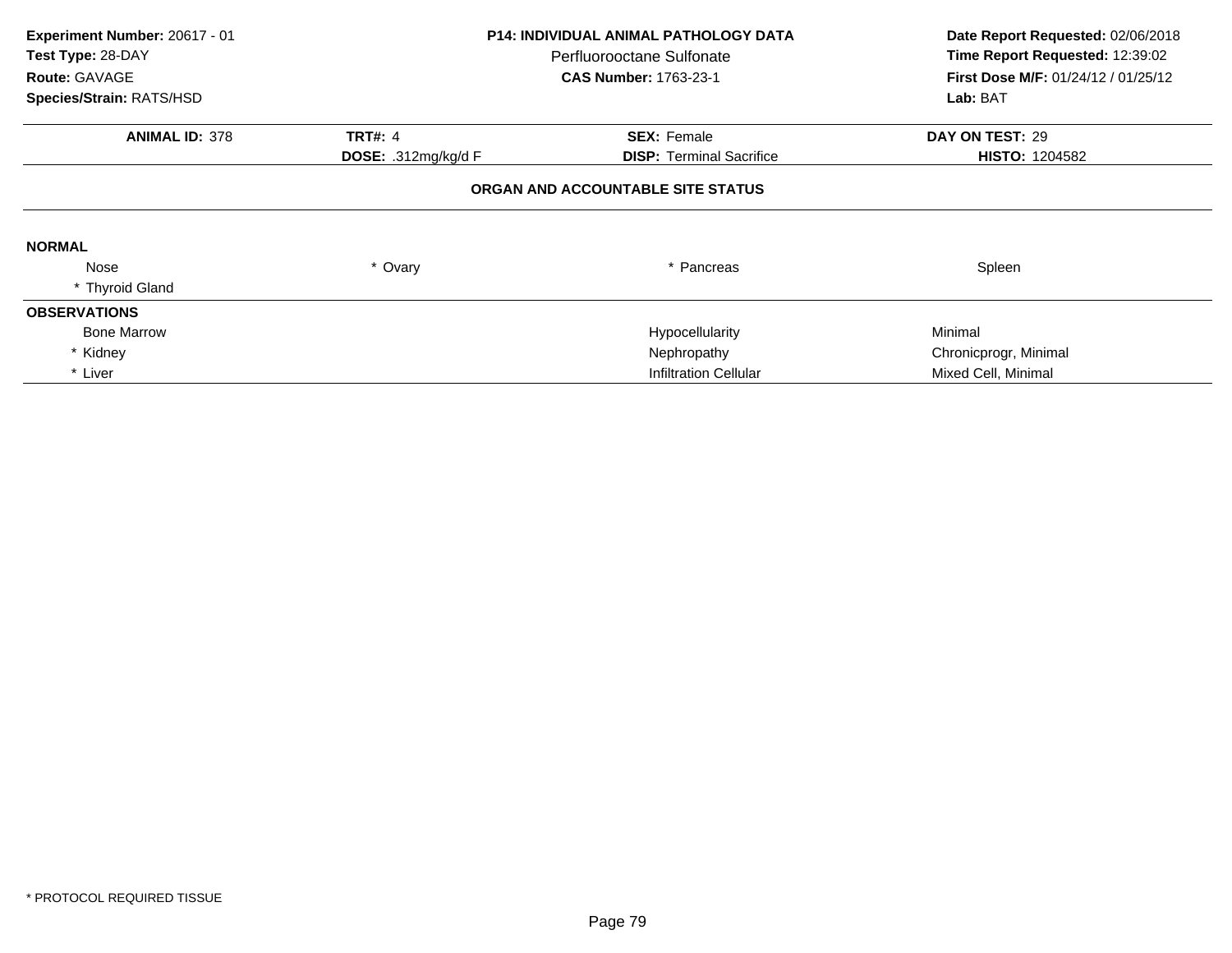| Experiment Number: 20617 - 01<br>Test Type: 28-DAY<br>Route: GAVAGE<br><b>Species/Strain: RATS/HSD</b> | <b>P14: INDIVIDUAL ANIMAL PATHOLOGY DATA</b><br>Perfluorooctane Sulfonate<br><b>CAS Number: 1763-23-1</b> |                                   | Date Report Requested: 02/06/2018<br>Time Report Requested: 12:39:02<br>First Dose M/F: 01/24/12 / 01/25/12<br>Lab: BAT |
|--------------------------------------------------------------------------------------------------------|-----------------------------------------------------------------------------------------------------------|-----------------------------------|-------------------------------------------------------------------------------------------------------------------------|
| <b>ANIMAL ID: 379</b>                                                                                  | TRT#: $4$                                                                                                 | <b>SEX: Female</b>                | DAY ON TEST: 29                                                                                                         |
|                                                                                                        | <b>DOSE: .312mg/kg/d F</b>                                                                                | <b>DISP:</b> Terminal Sacrifice   | <b>HISTO: 1204583</b>                                                                                                   |
|                                                                                                        |                                                                                                           | ORGAN AND ACCOUNTABLE SITE STATUS |                                                                                                                         |
| <b>NORMAL</b>                                                                                          |                                                                                                           |                                   |                                                                                                                         |
| <b>Bone Marrow</b>                                                                                     | * Kidney                                                                                                  | * Liver                           | Nose                                                                                                                    |
| * Ovary                                                                                                | * Pancreas                                                                                                | Spleen                            | * Thyroid Gland                                                                                                         |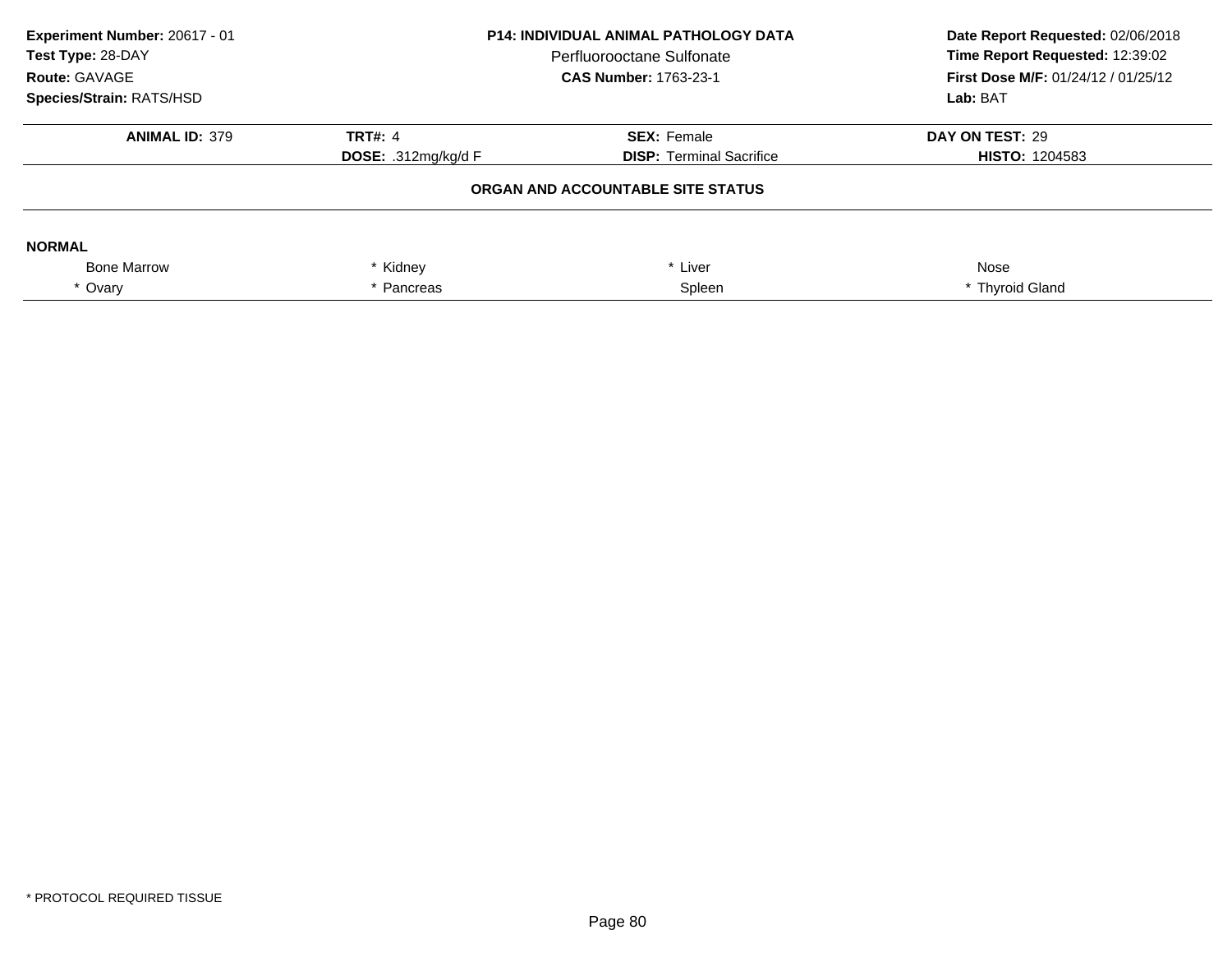| Experiment Number: 20617 - 01<br>Test Type: 28-DAY<br>Route: GAVAGE<br>Species/Strain: RATS/HSD | <b>P14: INDIVIDUAL ANIMAL PATHOLOGY DATA</b><br>Perfluorooctane Sulfonate<br><b>CAS Number: 1763-23-1</b> |                                   | Date Report Requested: 02/06/2018<br>Time Report Requested: 12:39:02<br><b>First Dose M/F: 01/24/12 / 01/25/12</b><br>Lab: BAT |
|-------------------------------------------------------------------------------------------------|-----------------------------------------------------------------------------------------------------------|-----------------------------------|--------------------------------------------------------------------------------------------------------------------------------|
| <b>ANIMAL ID: 380</b>                                                                           | <b>TRT#: 4</b>                                                                                            | <b>SEX: Female</b>                | DAY ON TEST: 29                                                                                                                |
|                                                                                                 | <b>DOSE:</b> .312mg/kg/d F                                                                                | <b>DISP:</b> Terminal Sacrifice   | <b>HISTO: 1204584</b>                                                                                                          |
|                                                                                                 |                                                                                                           | ORGAN AND ACCOUNTABLE SITE STATUS |                                                                                                                                |
| <b>NORMAL</b>                                                                                   |                                                                                                           |                                   |                                                                                                                                |
| <b>Bone Marrow</b>                                                                              | * Kidney                                                                                                  | Nose                              | * Ovary                                                                                                                        |
| * Pancreas                                                                                      | Spleen                                                                                                    | * Thyroid Gland                   |                                                                                                                                |
| <b>OBSERVATIONS</b>                                                                             |                                                                                                           |                                   |                                                                                                                                |
| * Liver                                                                                         |                                                                                                           | <b>Infiltration Cellular</b>      | Mixed Cell, Minimal                                                                                                            |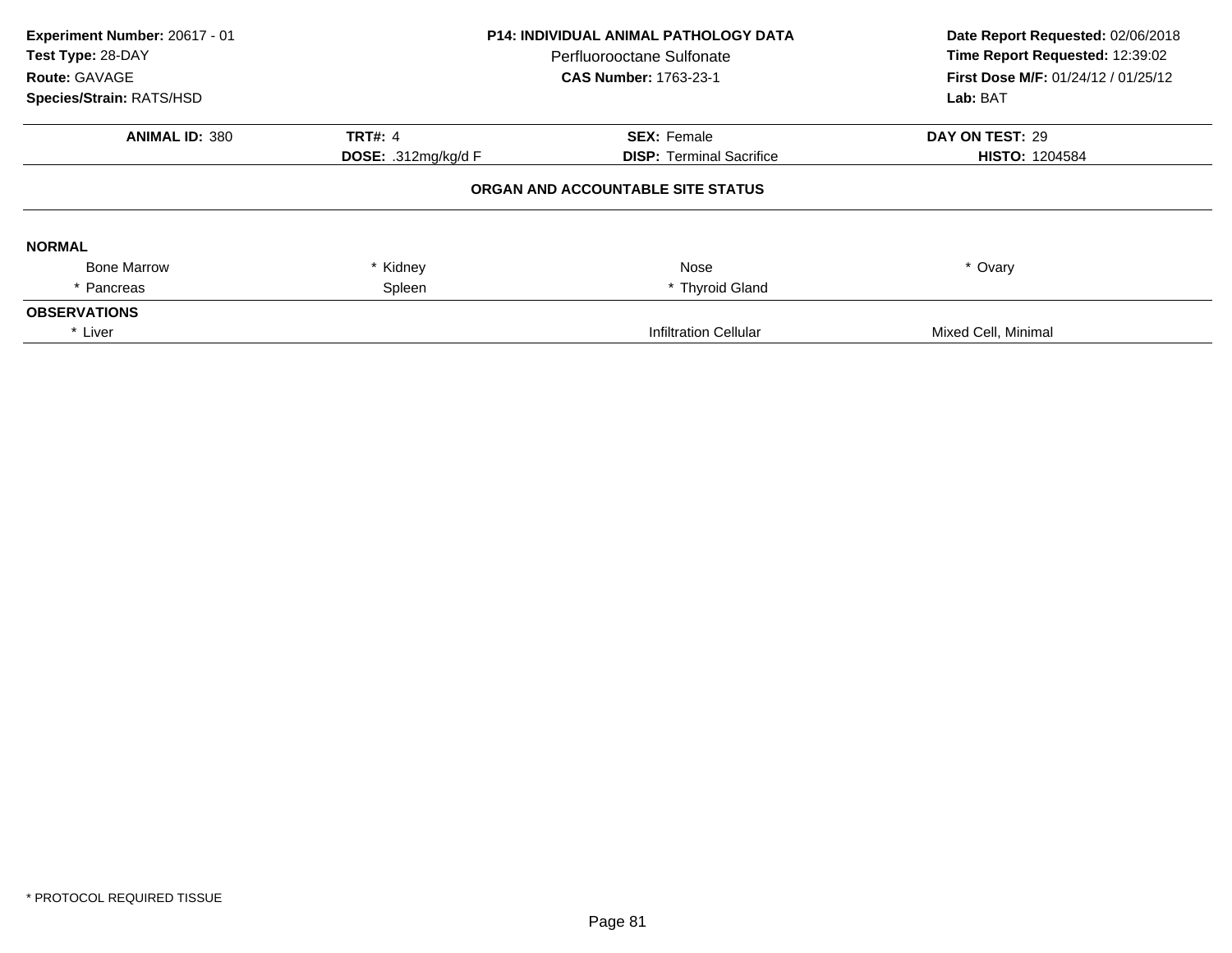| Experiment Number: 20617 - 01<br>Test Type: 28-DAY<br>Route: GAVAGE<br>Species/Strain: RATS/HSD | <b>P14: INDIVIDUAL ANIMAL PATHOLOGY DATA</b><br>Perfluorooctane Sulfonate<br><b>CAS Number: 1763-23-1</b> |                                     | Date Report Requested: 02/06/2018<br>Time Report Requested: 12:39:02<br>First Dose M/F: 01/24/12 / 01/25/12<br>Lab: BAT |
|-------------------------------------------------------------------------------------------------|-----------------------------------------------------------------------------------------------------------|-------------------------------------|-------------------------------------------------------------------------------------------------------------------------|
| <b>ANIMAL ID: 381</b>                                                                           | <b>TRT#: 6</b>                                                                                            | <b>SEX: Female</b>                  | DAY ON TEST: 29                                                                                                         |
|                                                                                                 | DOSE: .625mg/kg/d F                                                                                       | <b>DISP:</b> Terminal Sacrifice     | <b>HISTO: 1204585</b>                                                                                                   |
|                                                                                                 |                                                                                                           | ORGAN AND ACCOUNTABLE SITE STATUS   |                                                                                                                         |
| <b>NORMAL</b>                                                                                   |                                                                                                           |                                     |                                                                                                                         |
| <b>Bone Marrow</b>                                                                              | * Kidney                                                                                                  | Nose                                | * Ovary                                                                                                                 |
| * Pancreas                                                                                      | * Thyroid Gland                                                                                           |                                     |                                                                                                                         |
| <b>OBSERVATIONS</b>                                                                             |                                                                                                           |                                     |                                                                                                                         |
| * Liver                                                                                         |                                                                                                           | Infiltration Cellular               | Mixed Cell, Minimal                                                                                                     |
| Spleen                                                                                          |                                                                                                           | <b>Extramedullary Hematopoiesis</b> | Decreased, Minimal                                                                                                      |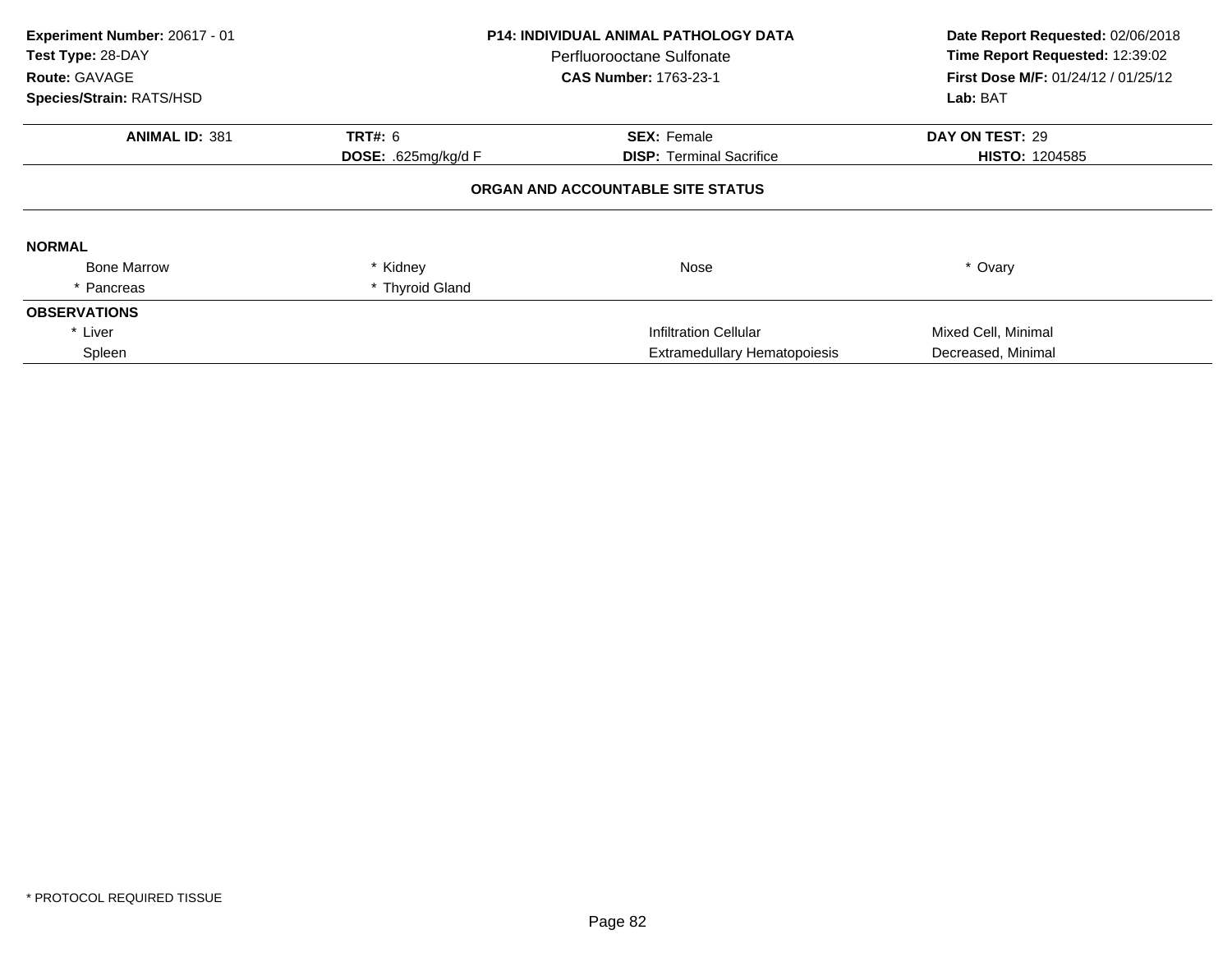| Experiment Number: 20617 - 01<br>Test Type: 28-DAY<br>Route: GAVAGE<br><b>Species/Strain: RATS/HSD</b> | <b>P14: INDIVIDUAL ANIMAL PATHOLOGY DATA</b><br>Perfluorooctane Sulfonate<br><b>CAS Number: 1763-23-1</b> |                                   | Date Report Requested: 02/06/2018<br>Time Report Requested: 12:39:02<br>First Dose M/F: 01/24/12 / 01/25/12<br>Lab: BAT |
|--------------------------------------------------------------------------------------------------------|-----------------------------------------------------------------------------------------------------------|-----------------------------------|-------------------------------------------------------------------------------------------------------------------------|
| <b>ANIMAL ID: 382</b>                                                                                  | TRT#: 6                                                                                                   | <b>SEX: Female</b>                | DAY ON TEST: 29                                                                                                         |
|                                                                                                        | <b>DOSE: .625mg/kg/d F</b>                                                                                | <b>DISP:</b> Terminal Sacrifice   | <b>HISTO: 1204586</b>                                                                                                   |
|                                                                                                        |                                                                                                           | ORGAN AND ACCOUNTABLE SITE STATUS |                                                                                                                         |
| <b>NORMAL</b>                                                                                          |                                                                                                           |                                   |                                                                                                                         |
| <b>Bone Marrow</b>                                                                                     | * Kidney<br>* Liver                                                                                       |                                   | Nose                                                                                                                    |
| * Ovary                                                                                                | * Pancreas                                                                                                | Spleen                            | * Thyroid Gland                                                                                                         |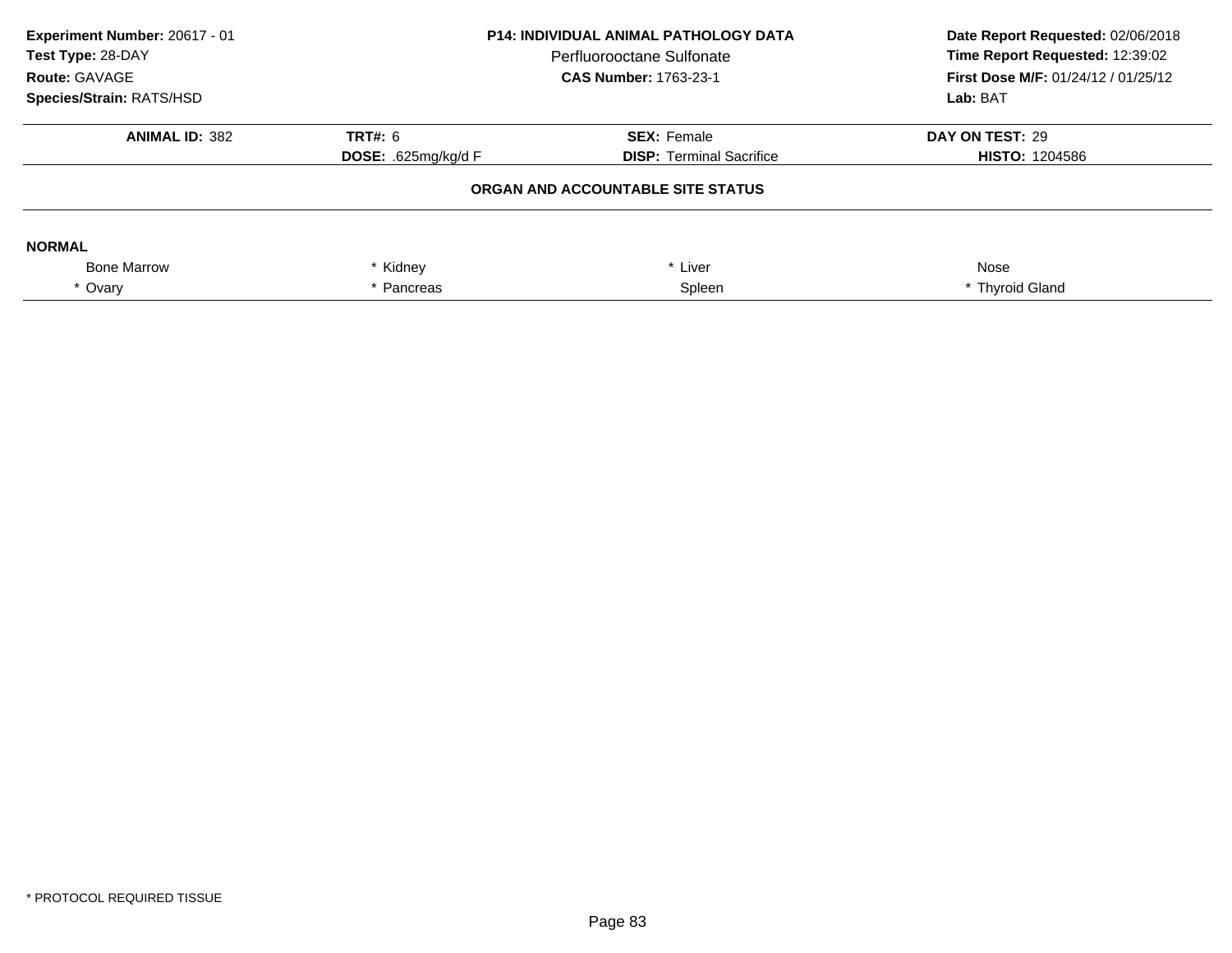| Experiment Number: 20617 - 01<br>Test Type: 28-DAY<br>Route: GAVAGE<br>Species/Strain: RATS/HSD | <b>P14: INDIVIDUAL ANIMAL PATHOLOGY DATA</b><br>Perfluorooctane Sulfonate<br><b>CAS Number: 1763-23-1</b> |                                   | Date Report Requested: 02/06/2018<br>Time Report Requested: 12:39:02<br><b>First Dose M/F: 01/24/12 / 01/25/12</b><br>Lab: BAT |
|-------------------------------------------------------------------------------------------------|-----------------------------------------------------------------------------------------------------------|-----------------------------------|--------------------------------------------------------------------------------------------------------------------------------|
| <b>ANIMAL ID: 383</b>                                                                           | <b>TRT#: 6</b>                                                                                            | <b>SEX: Female</b>                | DAY ON TEST: 29                                                                                                                |
|                                                                                                 | <b>DOSE: .625mg/kg/d F</b>                                                                                | <b>DISP:</b> Terminal Sacrifice   | <b>HISTO: 1204587</b>                                                                                                          |
|                                                                                                 |                                                                                                           | ORGAN AND ACCOUNTABLE SITE STATUS |                                                                                                                                |
| <b>NORMAL</b>                                                                                   |                                                                                                           |                                   |                                                                                                                                |
| <b>Bone Marrow</b>                                                                              | * Kidney                                                                                                  | * Liver                           | Nose                                                                                                                           |
| * Ovary                                                                                         | Pancreas                                                                                                  | Spleen                            | * Thyroid Gland                                                                                                                |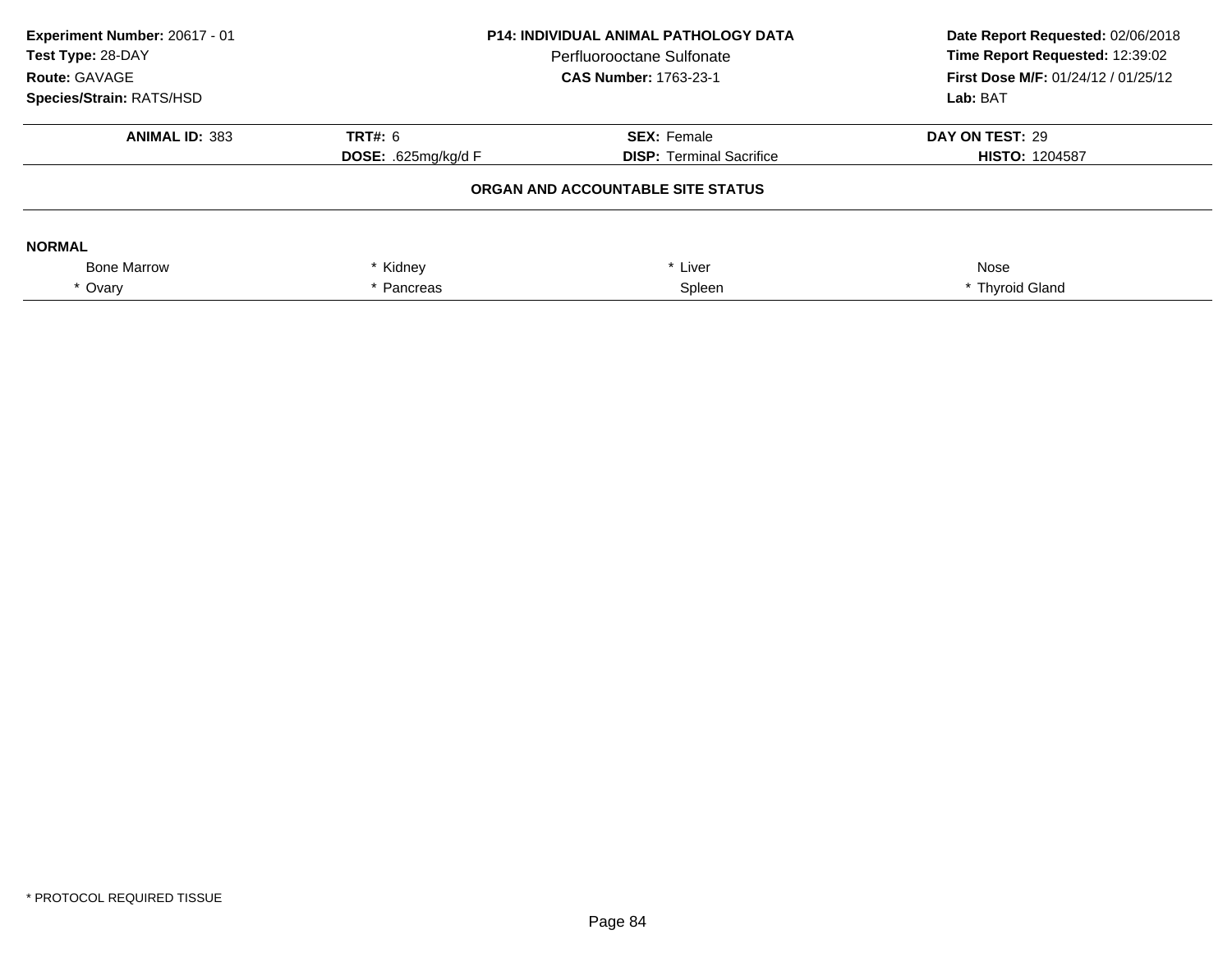| Experiment Number: 20617 - 01<br>Test Type: 28-DAY<br>Route: GAVAGE<br>Species/Strain: RATS/HSD | <b>P14: INDIVIDUAL ANIMAL PATHOLOGY DATA</b><br>Perfluorooctane Sulfonate<br><b>CAS Number: 1763-23-1</b> |                                   | Date Report Requested: 02/06/2018<br>Time Report Requested: 12:39:02<br><b>First Dose M/F: 01/24/12 / 01/25/12</b><br>Lab: BAT |
|-------------------------------------------------------------------------------------------------|-----------------------------------------------------------------------------------------------------------|-----------------------------------|--------------------------------------------------------------------------------------------------------------------------------|
| <b>ANIMAL ID: 384</b>                                                                           | <b>TRT#: 6</b>                                                                                            | <b>SEX: Female</b>                | DAY ON TEST: 29                                                                                                                |
|                                                                                                 | <b>DOSE: .625mg/kg/d F</b>                                                                                | <b>DISP:</b> Terminal Sacrifice   | <b>HISTO: 1204588</b>                                                                                                          |
|                                                                                                 |                                                                                                           | ORGAN AND ACCOUNTABLE SITE STATUS |                                                                                                                                |
| <b>NORMAL</b>                                                                                   |                                                                                                           |                                   |                                                                                                                                |
| <b>Bone Marrow</b>                                                                              | * Kidney<br>* Liver                                                                                       |                                   | Nose                                                                                                                           |
| * Ovary                                                                                         | Pancreas                                                                                                  | Spleen                            | * Thyroid Gland                                                                                                                |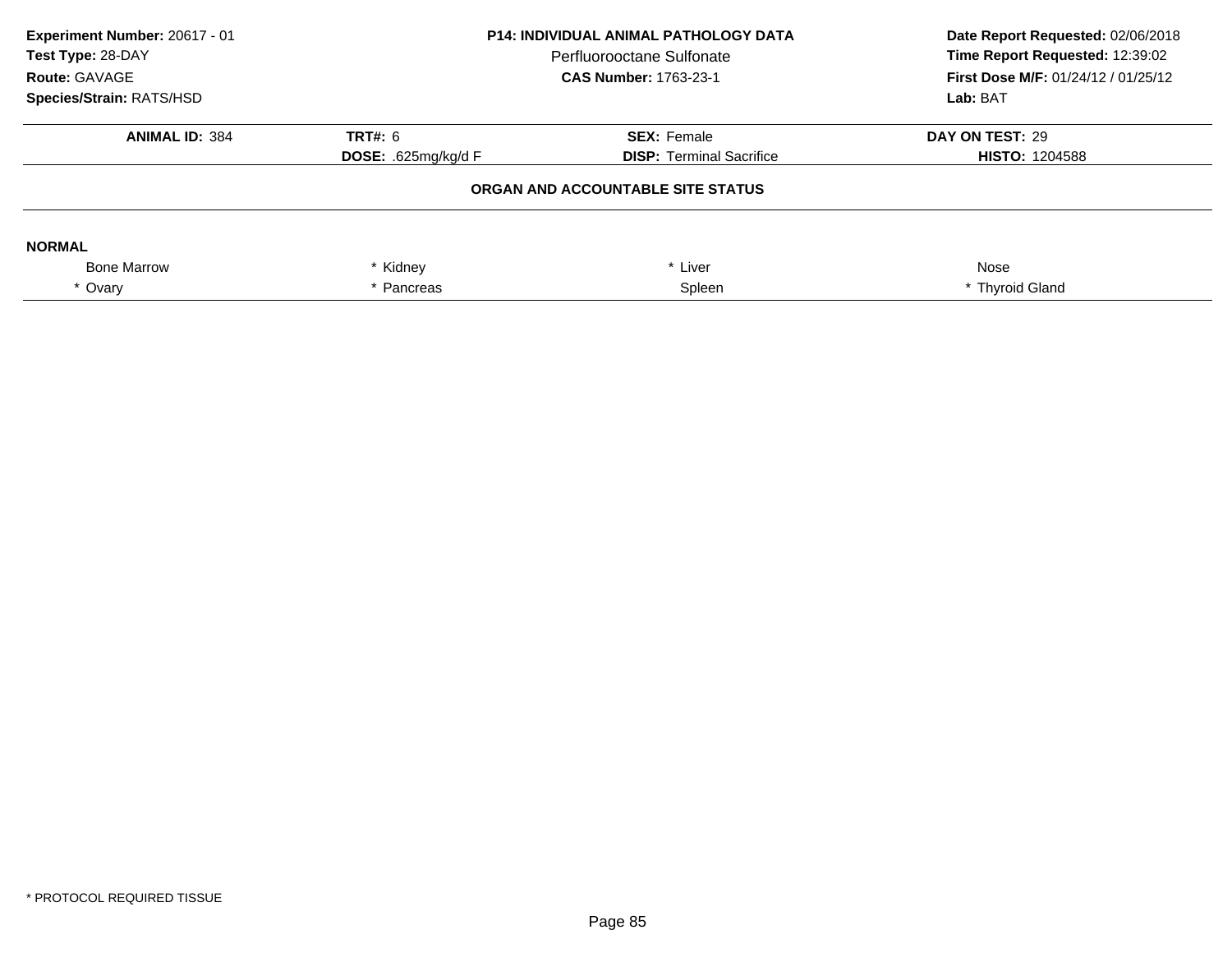| Experiment Number: 20617 - 01<br>Test Type: 28-DAY<br>Route: GAVAGE<br>Species/Strain: RATS/HSD | <b>P14: INDIVIDUAL ANIMAL PATHOLOGY DATA</b><br>Perfluorooctane Sulfonate<br><b>CAS Number: 1763-23-1</b> |                                   | Date Report Requested: 02/06/2018<br>Time Report Requested: 12:39:02<br><b>First Dose M/F: 01/24/12 / 01/25/12</b><br>Lab: BAT |
|-------------------------------------------------------------------------------------------------|-----------------------------------------------------------------------------------------------------------|-----------------------------------|--------------------------------------------------------------------------------------------------------------------------------|
| <b>ANIMAL ID: 385</b>                                                                           | <b>TRT#: 6</b>                                                                                            | <b>SEX: Female</b>                | DAY ON TEST: 29                                                                                                                |
|                                                                                                 | <b>DOSE:</b> .625mg/kg/d $F$                                                                              | <b>DISP:</b> Terminal Sacrifice   | <b>HISTO: 1204589</b>                                                                                                          |
|                                                                                                 |                                                                                                           | ORGAN AND ACCOUNTABLE SITE STATUS |                                                                                                                                |
| <b>NORMAL</b>                                                                                   |                                                                                                           |                                   |                                                                                                                                |
| <b>Bone Marrow</b>                                                                              | * Kidney                                                                                                  | Nose                              | * Ovary                                                                                                                        |
| * Pancreas                                                                                      | Spleen                                                                                                    | * Thyroid Gland                   |                                                                                                                                |
| <b>OBSERVATIONS</b>                                                                             |                                                                                                           |                                   |                                                                                                                                |
| * Liver                                                                                         |                                                                                                           | <b>Infiltration Cellular</b>      | Mixed Cell, Minimal                                                                                                            |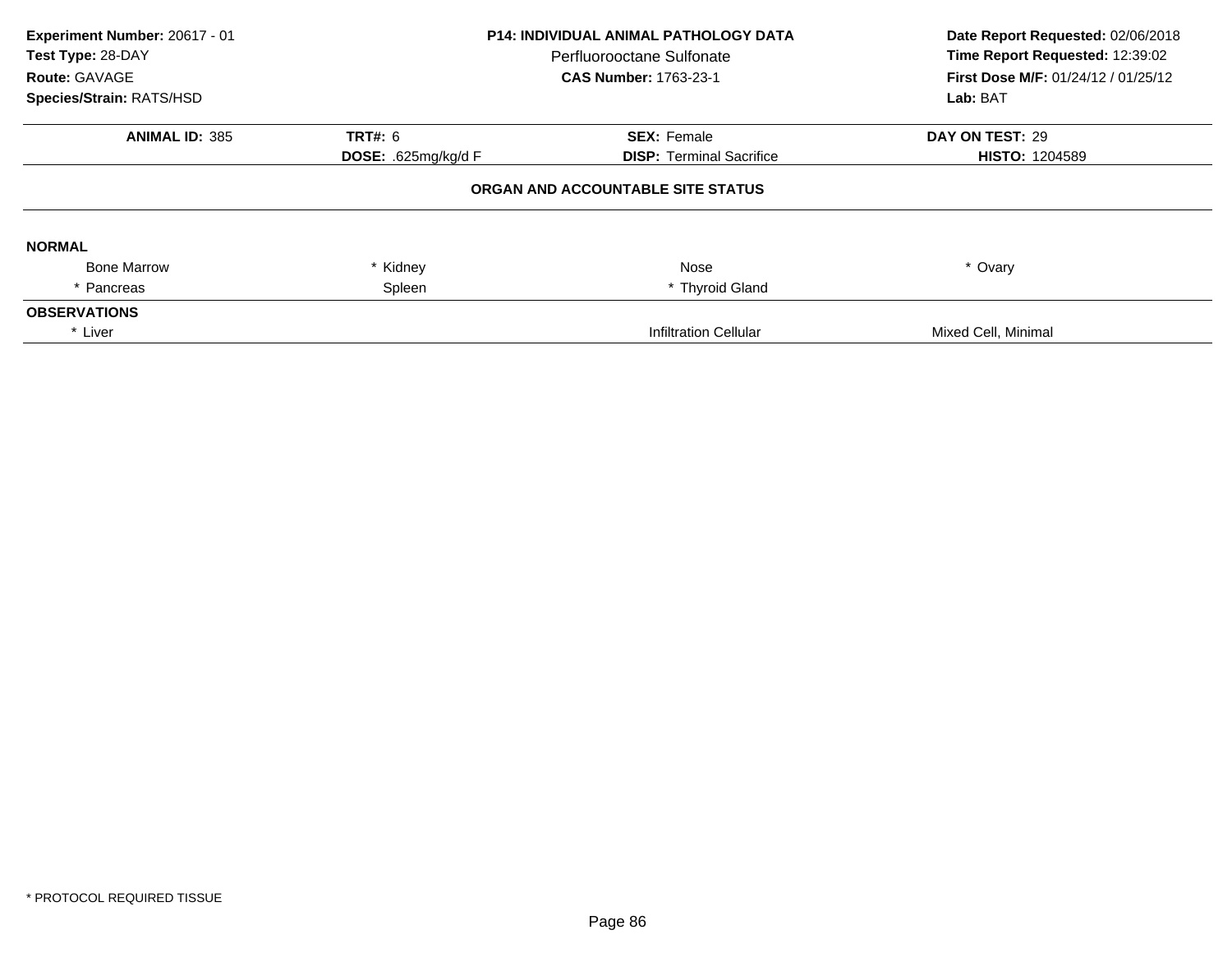| Experiment Number: 20617 - 01<br>Test Type: 28-DAY<br>Route: GAVAGE<br>Species/Strain: RATS/HSD | <b>P14: INDIVIDUAL ANIMAL PATHOLOGY DATA</b><br>Perfluorooctane Sulfonate<br><b>CAS Number: 1763-23-1</b> |                                   | Date Report Requested: 02/06/2018<br>Time Report Requested: 12:39:02<br>First Dose M/F: 01/24/12 / 01/25/12<br>Lab: BAT |
|-------------------------------------------------------------------------------------------------|-----------------------------------------------------------------------------------------------------------|-----------------------------------|-------------------------------------------------------------------------------------------------------------------------|
| <b>ANIMAL ID: 386</b>                                                                           | <b>TRT#: 6</b>                                                                                            | <b>SEX: Female</b>                | DAY ON TEST: 29                                                                                                         |
|                                                                                                 | DOSE: .625mg/kg/d F                                                                                       | <b>DISP: Terminal Sacrifice</b>   | <b>HISTO: 1204590</b>                                                                                                   |
|                                                                                                 |                                                                                                           | ORGAN AND ACCOUNTABLE SITE STATUS |                                                                                                                         |
| <b>NORMAL</b>                                                                                   |                                                                                                           |                                   |                                                                                                                         |
| <b>Bone Marrow</b>                                                                              | * Liver                                                                                                   | Nose                              | * Ovary                                                                                                                 |
| * Pancreas                                                                                      | Spleen                                                                                                    | * Thyroid Gland                   |                                                                                                                         |
| <b>OBSERVATIONS</b>                                                                             |                                                                                                           |                                   |                                                                                                                         |
| * Kidney                                                                                        |                                                                                                           | Nephropathy                       | Chronicprogr, Minimal                                                                                                   |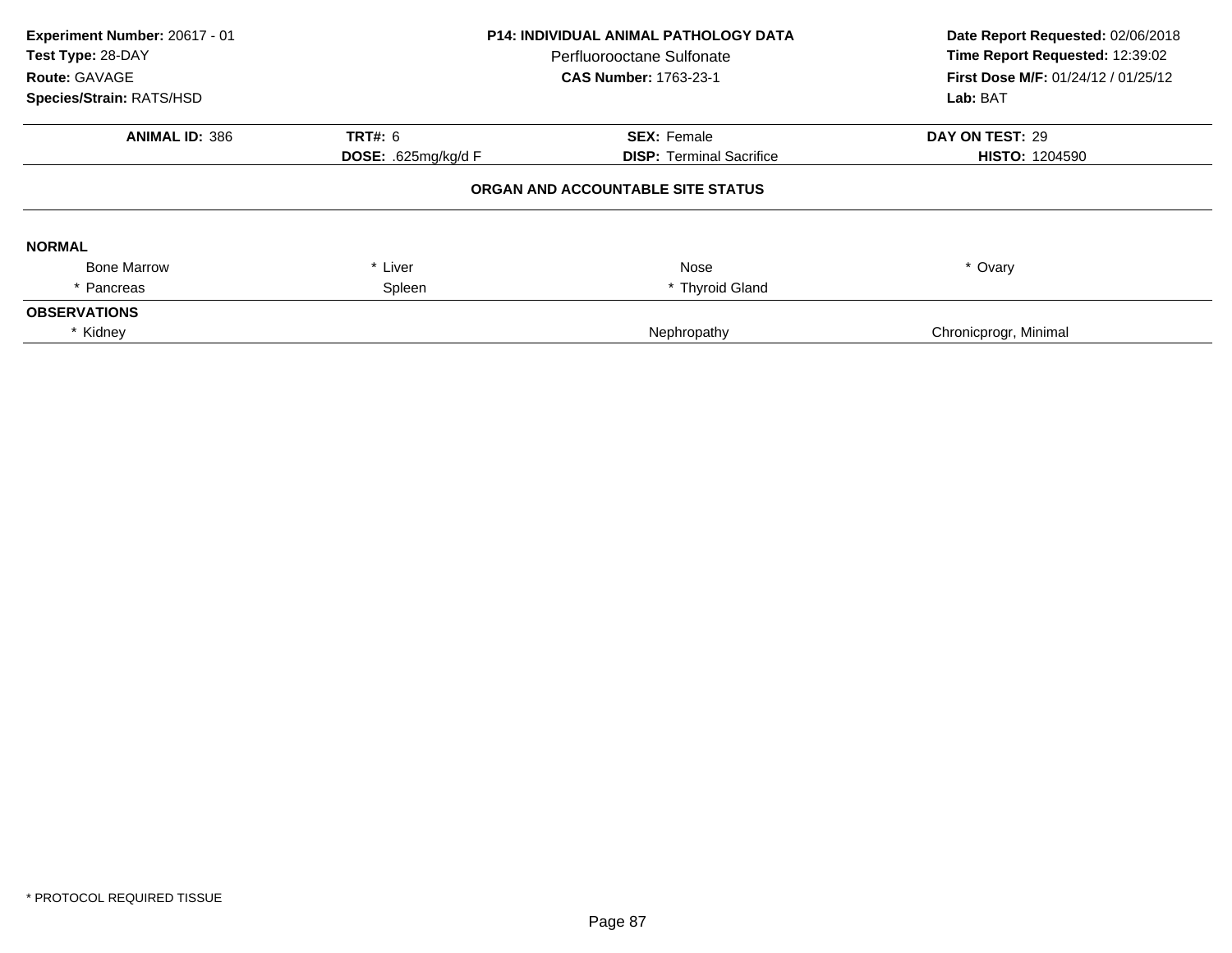| Experiment Number: 20617 - 01<br>Test Type: 28-DAY<br>Route: GAVAGE<br>Species/Strain: RATS/HSD | P14: INDIVIDUAL ANIMAL PATHOLOGY DATA<br>Perfluorooctane Sulfonate<br><b>CAS Number: 1763-23-1</b> |                                   | Date Report Requested: 02/06/2018<br>Time Report Requested: 12:39:02<br><b>First Dose M/F: 01/24/12 / 01/25/12</b><br>Lab: BAT |
|-------------------------------------------------------------------------------------------------|----------------------------------------------------------------------------------------------------|-----------------------------------|--------------------------------------------------------------------------------------------------------------------------------|
| <b>ANIMAL ID: 387</b>                                                                           | <b>TRT#: 6</b>                                                                                     | <b>SEX: Female</b>                | DAY ON TEST: 29                                                                                                                |
|                                                                                                 | <b>DOSE:</b> .625mg/kg/d $F$                                                                       | <b>DISP: Terminal Sacrifice</b>   | <b>HISTO: 1204591</b>                                                                                                          |
|                                                                                                 |                                                                                                    | ORGAN AND ACCOUNTABLE SITE STATUS |                                                                                                                                |
| <b>NORMAL</b>                                                                                   |                                                                                                    |                                   |                                                                                                                                |
| <b>Bone Marrow</b>                                                                              | * Liver                                                                                            | Nose                              | * Ovary                                                                                                                        |
| * Pancreas                                                                                      | Spleen                                                                                             | * Thyroid Gland                   |                                                                                                                                |
| <b>OBSERVATIONS</b>                                                                             |                                                                                                    |                                   |                                                                                                                                |
| * Kidney                                                                                        | <b>Renal Tubule</b>                                                                                | Mineral                           | Minimal                                                                                                                        |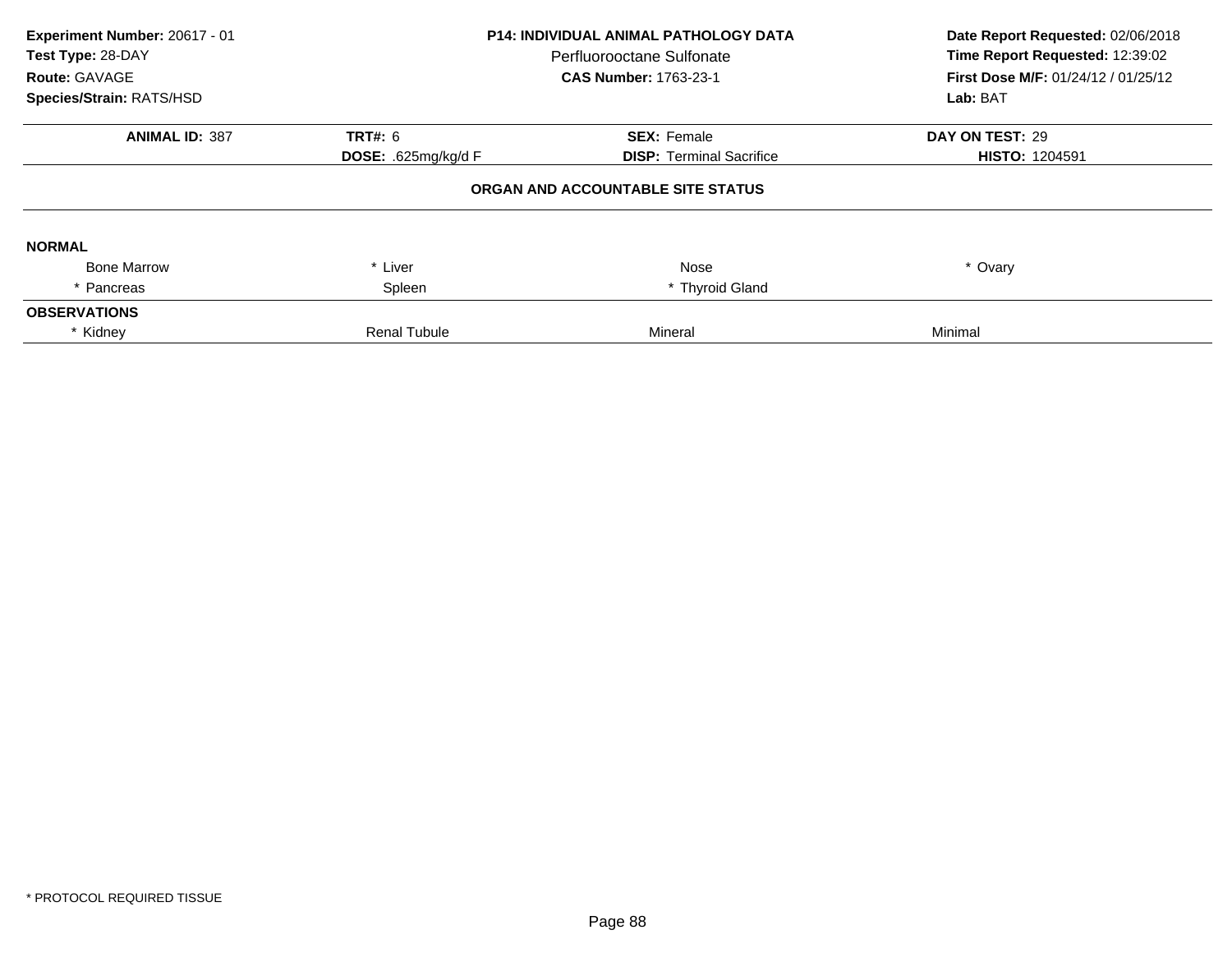| Experiment Number: 20617 - 01<br>Test Type: 28-DAY<br><b>Route: GAVAGE</b><br>Species/Strain: RATS/HSD | <b>P14: INDIVIDUAL ANIMAL PATHOLOGY DATA</b><br>Perfluorooctane Sulfonate<br><b>CAS Number: 1763-23-1</b> |                                                       | Date Report Requested: 02/06/2018<br>Time Report Requested: 12:39:02<br><b>First Dose M/F: 01/24/12 / 01/25/12</b><br>Lab: BAT |
|--------------------------------------------------------------------------------------------------------|-----------------------------------------------------------------------------------------------------------|-------------------------------------------------------|--------------------------------------------------------------------------------------------------------------------------------|
| <b>ANIMAL ID: 388</b>                                                                                  |                                                                                                           |                                                       | DAY ON TEST: 29                                                                                                                |
|                                                                                                        | <b>TRT#: 6</b><br><b>DOSE:</b> .625mg/kg/d $F$                                                            | <b>SEX: Female</b><br><b>DISP:</b> Terminal Sacrifice | <b>HISTO: 1204592</b>                                                                                                          |
|                                                                                                        |                                                                                                           | ORGAN AND ACCOUNTABLE SITE STATUS                     |                                                                                                                                |
| <b>NORMAL</b>                                                                                          |                                                                                                           |                                                       |                                                                                                                                |
| <b>Bone Marrow</b>                                                                                     | Nose                                                                                                      | * Ovary                                               | * Pancreas                                                                                                                     |
| Spleen                                                                                                 | * Thyroid Gland                                                                                           |                                                       |                                                                                                                                |
| <b>OBSERVATIONS</b>                                                                                    |                                                                                                           |                                                       |                                                                                                                                |
| * Kidney                                                                                               |                                                                                                           | Nephropathy                                           | Chronicprogr, Minimal                                                                                                          |
| * Liver                                                                                                |                                                                                                           | <b>Infiltration Cellular</b>                          | Mixed Cell, Minimal                                                                                                            |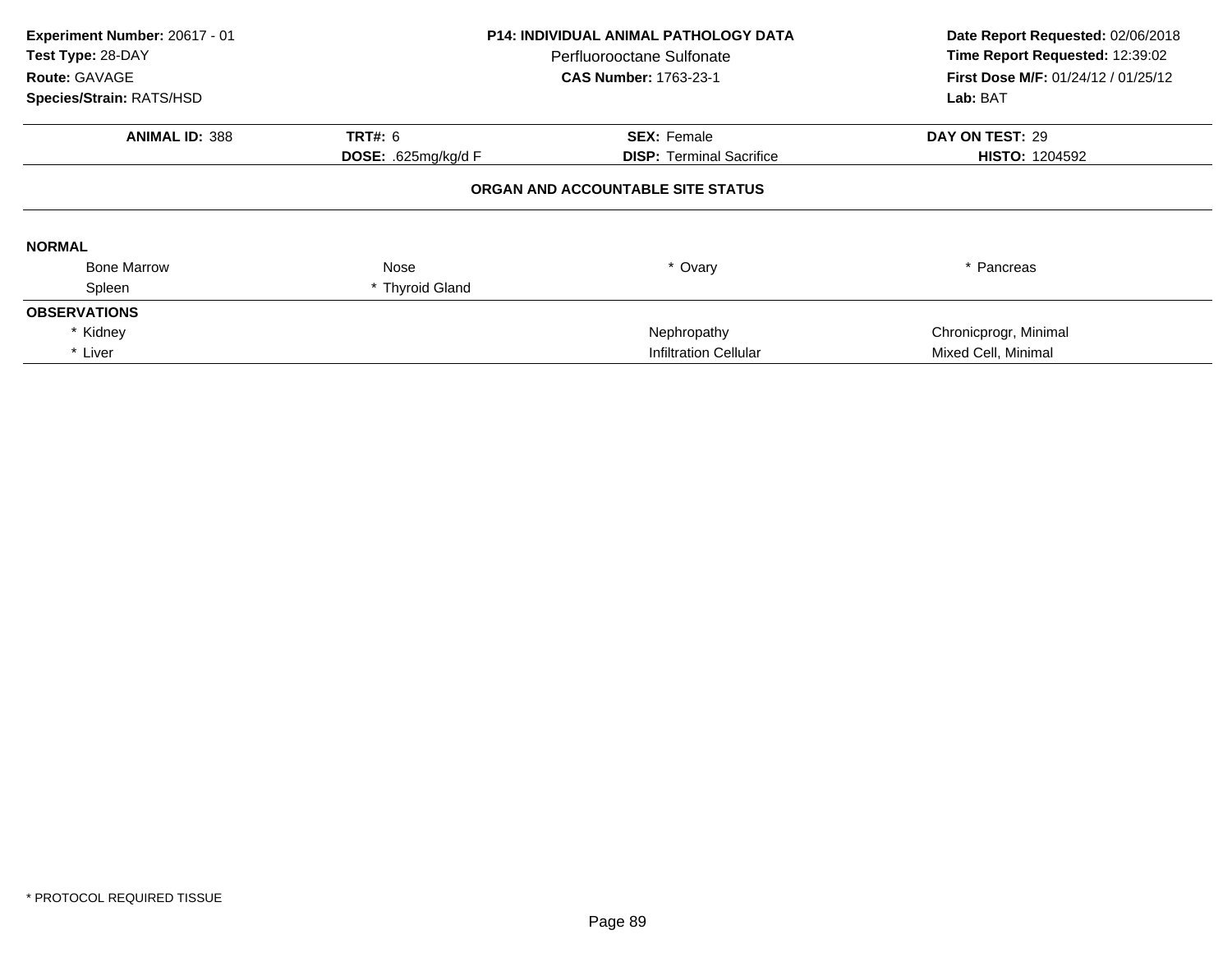| Experiment Number: 20617 - 01<br>Test Type: 28-DAY<br>Route: GAVAGE<br>Species/Strain: RATS/HSD | P14: INDIVIDUAL ANIMAL PATHOLOGY DATA<br>Perfluorooctane Sulfonate<br><b>CAS Number: 1763-23-1</b> |                                                       | Date Report Requested: 02/06/2018<br>Time Report Requested: 12:39:02<br>First Dose M/F: 01/24/12 / 01/25/12<br>Lab: BAT |
|-------------------------------------------------------------------------------------------------|----------------------------------------------------------------------------------------------------|-------------------------------------------------------|-------------------------------------------------------------------------------------------------------------------------|
|                                                                                                 |                                                                                                    |                                                       |                                                                                                                         |
| <b>ANIMAL ID: 389</b>                                                                           | <b>TRT#: 6</b><br>DOSE: .625mg/kg/d F                                                              | <b>SEX: Female</b><br><b>DISP:</b> Terminal Sacrifice | DAY ON TEST: 29<br><b>HISTO: 1204593</b>                                                                                |
|                                                                                                 |                                                                                                    | ORGAN AND ACCOUNTABLE SITE STATUS                     |                                                                                                                         |
| <b>NORMAL</b>                                                                                   |                                                                                                    |                                                       |                                                                                                                         |
| * Kidney                                                                                        | * Liver                                                                                            | Nose                                                  | * Ovary                                                                                                                 |
| * Pancreas                                                                                      | * Thyroid Gland                                                                                    |                                                       |                                                                                                                         |
| <b>OBSERVATIONS</b>                                                                             |                                                                                                    |                                                       |                                                                                                                         |
| <b>Bone Marrow</b>                                                                              |                                                                                                    | Hypocellularity                                       | Minimal                                                                                                                 |
| Spleen                                                                                          |                                                                                                    | <b>Extramedullary Hematopoiesis</b>                   | Decreased, Minimal                                                                                                      |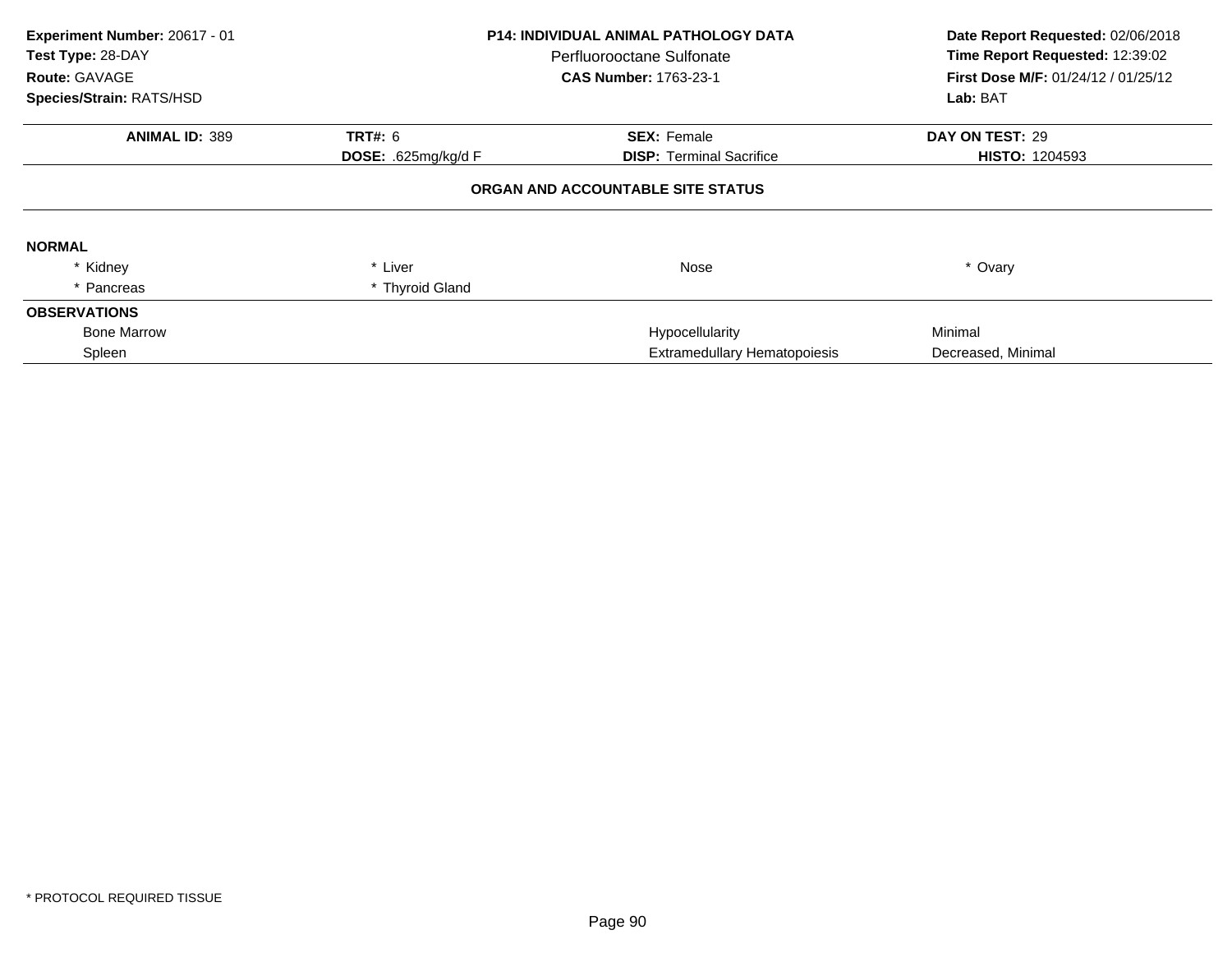| Experiment Number: 20617 - 01<br>Test Type: 28-DAY<br>Route: GAVAGE<br>Species/Strain: RATS/HSD | <b>P14: INDIVIDUAL ANIMAL PATHOLOGY DATA</b><br>Perfluorooctane Sulfonate<br><b>CAS Number: 1763-23-1</b> |                                     | Date Report Requested: 02/06/2018<br>Time Report Requested: 12:39:02<br>First Dose M/F: 01/24/12 / 01/25/12<br>Lab: BAT |
|-------------------------------------------------------------------------------------------------|-----------------------------------------------------------------------------------------------------------|-------------------------------------|-------------------------------------------------------------------------------------------------------------------------|
| <b>ANIMAL ID: 390</b>                                                                           | <b>TRT#: 6</b>                                                                                            | <b>SEX: Female</b>                  | DAY ON TEST: 29                                                                                                         |
|                                                                                                 | DOSE: .625mg/kg/d F                                                                                       | <b>DISP: Terminal Sacrifice</b>     | <b>HISTO: 1204594</b>                                                                                                   |
|                                                                                                 |                                                                                                           | ORGAN AND ACCOUNTABLE SITE STATUS   |                                                                                                                         |
| <b>NORMAL</b>                                                                                   |                                                                                                           |                                     |                                                                                                                         |
| <b>Bone Marrow</b>                                                                              | * Kidney                                                                                                  | * Liver                             | Nose                                                                                                                    |
| * Ovary                                                                                         | * Pancreas                                                                                                | * Thyroid Gland                     |                                                                                                                         |
| <b>OBSERVATIONS</b>                                                                             |                                                                                                           |                                     |                                                                                                                         |
| Spleen                                                                                          |                                                                                                           | <b>Extramedullary Hematopoiesis</b> | Decreased, Minimal                                                                                                      |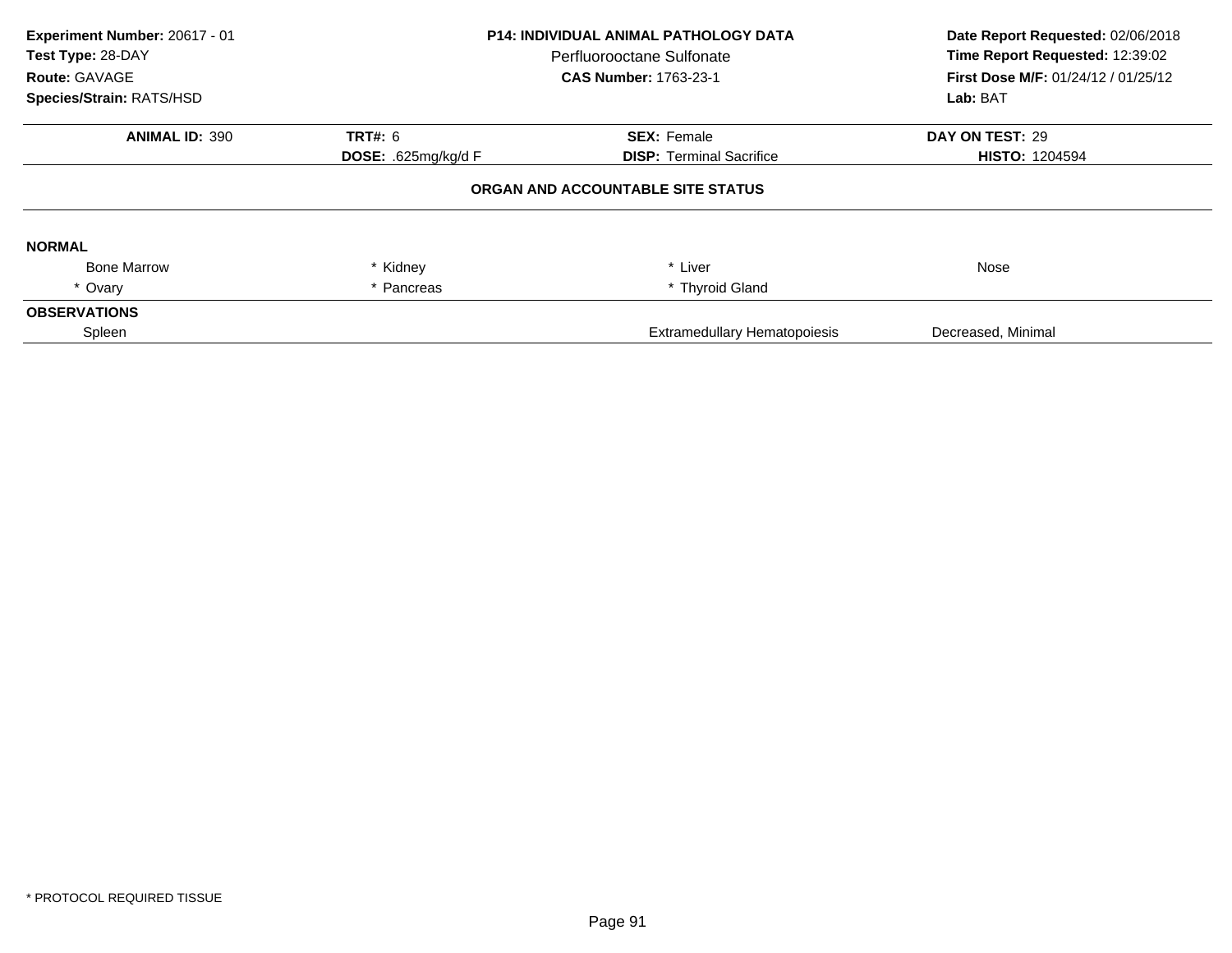| Experiment Number: 20617 - 01<br>Test Type: 28-DAY<br>Route: GAVAGE | <b>P14: INDIVIDUAL ANIMAL PATHOLOGY DATA</b><br>Perfluorooctane Sulfonate<br><b>CAS Number: 1763-23-1</b> |                                     | Date Report Requested: 02/06/2018<br>Time Report Requested: 12:39:02<br>First Dose M/F: 01/24/12 / 01/25/12 |
|---------------------------------------------------------------------|-----------------------------------------------------------------------------------------------------------|-------------------------------------|-------------------------------------------------------------------------------------------------------------|
| Species/Strain: RATS/HSD                                            |                                                                                                           |                                     | Lab: BAT                                                                                                    |
| <b>ANIMAL ID: 391</b>                                               | <b>TRT#: 8</b>                                                                                            | <b>SEX: Female</b>                  | DAY ON TEST: 29                                                                                             |
|                                                                     | <b>DOSE:</b> 1.25mg/kg/d F                                                                                | <b>DISP:</b> Terminal Sacrifice     | <b>HISTO: 1204595</b>                                                                                       |
|                                                                     |                                                                                                           | ORGAN AND ACCOUNTABLE SITE STATUS   |                                                                                                             |
| <b>NORMAL</b>                                                       |                                                                                                           |                                     |                                                                                                             |
| <b>Bone Marrow</b>                                                  | Nose                                                                                                      | * Ovary                             | * Pancreas                                                                                                  |
| * Thyroid Gland                                                     |                                                                                                           |                                     |                                                                                                             |
| <b>OBSERVATIONS</b>                                                 |                                                                                                           |                                     |                                                                                                             |
| * Kidney                                                            |                                                                                                           | Nephropathy                         | Chronicprogr, Minimal                                                                                       |
| * Liver                                                             |                                                                                                           | Infiltration Cellular               | Mixed Cell, Minimal                                                                                         |
| Spleen                                                              |                                                                                                           | <b>Extramedullary Hematopoiesis</b> | Decreased, Minimal                                                                                          |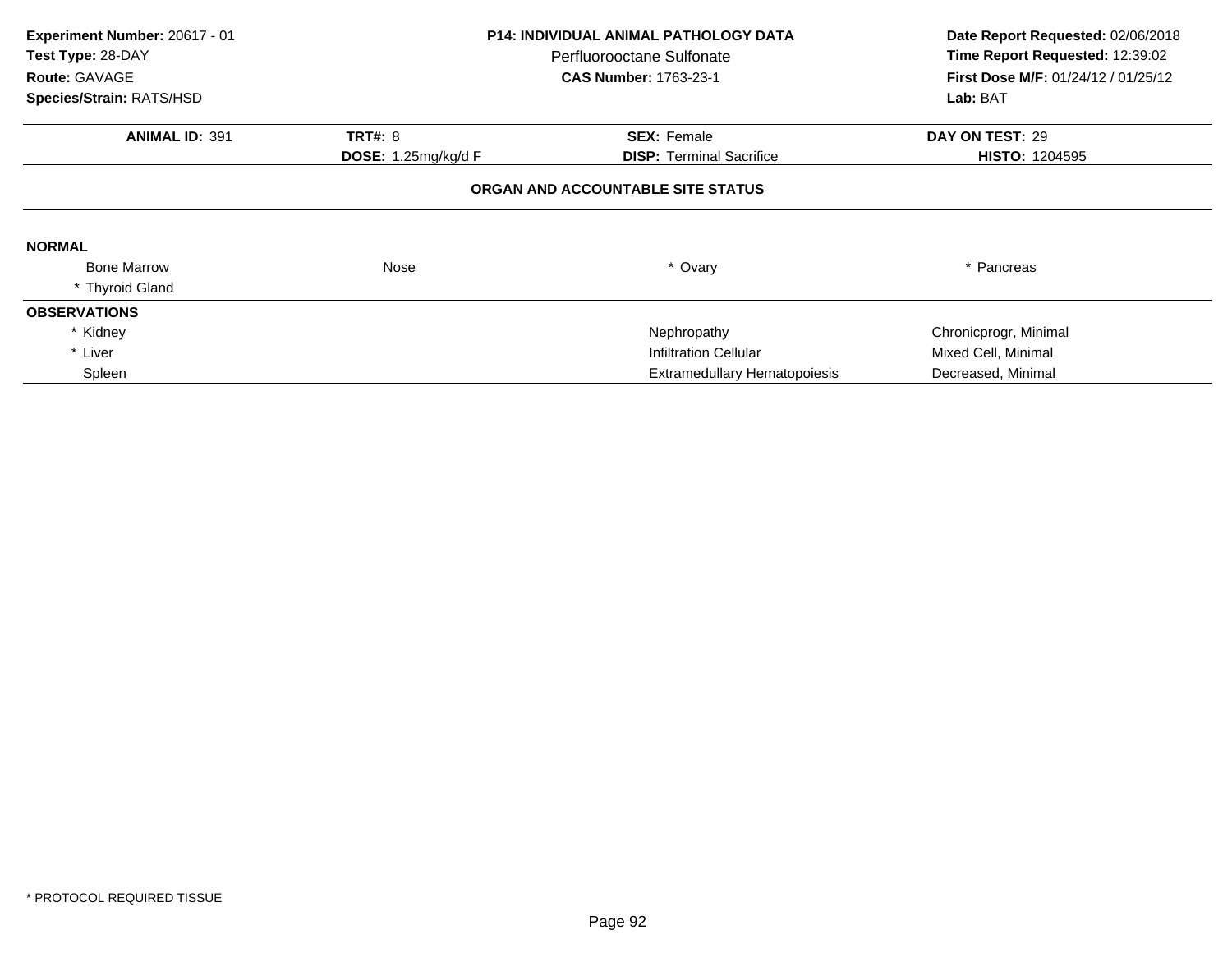| Experiment Number: 20617 - 01<br>Test Type: 28-DAY<br>Route: GAVAGE | <b>P14: INDIVIDUAL ANIMAL PATHOLOGY DATA</b><br>Perfluorooctane Sulfonate<br><b>CAS Number: 1763-23-1</b> |                                     | Date Report Requested: 02/06/2018<br>Time Report Requested: 12:39:02<br><b>First Dose M/F: 01/24/12 / 01/25/12</b> |  |
|---------------------------------------------------------------------|-----------------------------------------------------------------------------------------------------------|-------------------------------------|--------------------------------------------------------------------------------------------------------------------|--|
| Species/Strain: RATS/HSD                                            |                                                                                                           |                                     |                                                                                                                    |  |
| <b>ANIMAL ID: 392</b>                                               | <b>TRT#: 8</b>                                                                                            | <b>SEX: Female</b>                  | DAY ON TEST: 29                                                                                                    |  |
|                                                                     | <b>DOSE:</b> 1.25mg/kg/d F                                                                                | <b>DISP:</b> Terminal Sacrifice     | <b>HISTO: 1204596</b>                                                                                              |  |
|                                                                     |                                                                                                           | ORGAN AND ACCOUNTABLE SITE STATUS   |                                                                                                                    |  |
| <b>NORMAL</b>                                                       |                                                                                                           |                                     |                                                                                                                    |  |
| * Kidney                                                            | Nose                                                                                                      | * Ovary                             | * Pancreas                                                                                                         |  |
| * Thyroid Gland                                                     |                                                                                                           |                                     |                                                                                                                    |  |
| <b>OBSERVATIONS</b>                                                 |                                                                                                           |                                     |                                                                                                                    |  |
| <b>Bone Marrow</b>                                                  |                                                                                                           | Hypocellularity                     | Minimal                                                                                                            |  |
| * Liver                                                             |                                                                                                           | Infiltration Cellular               | Mixed Cell, Minimal                                                                                                |  |
| Spleen                                                              |                                                                                                           | <b>Extramedullary Hematopoiesis</b> | Decreased, Minimal                                                                                                 |  |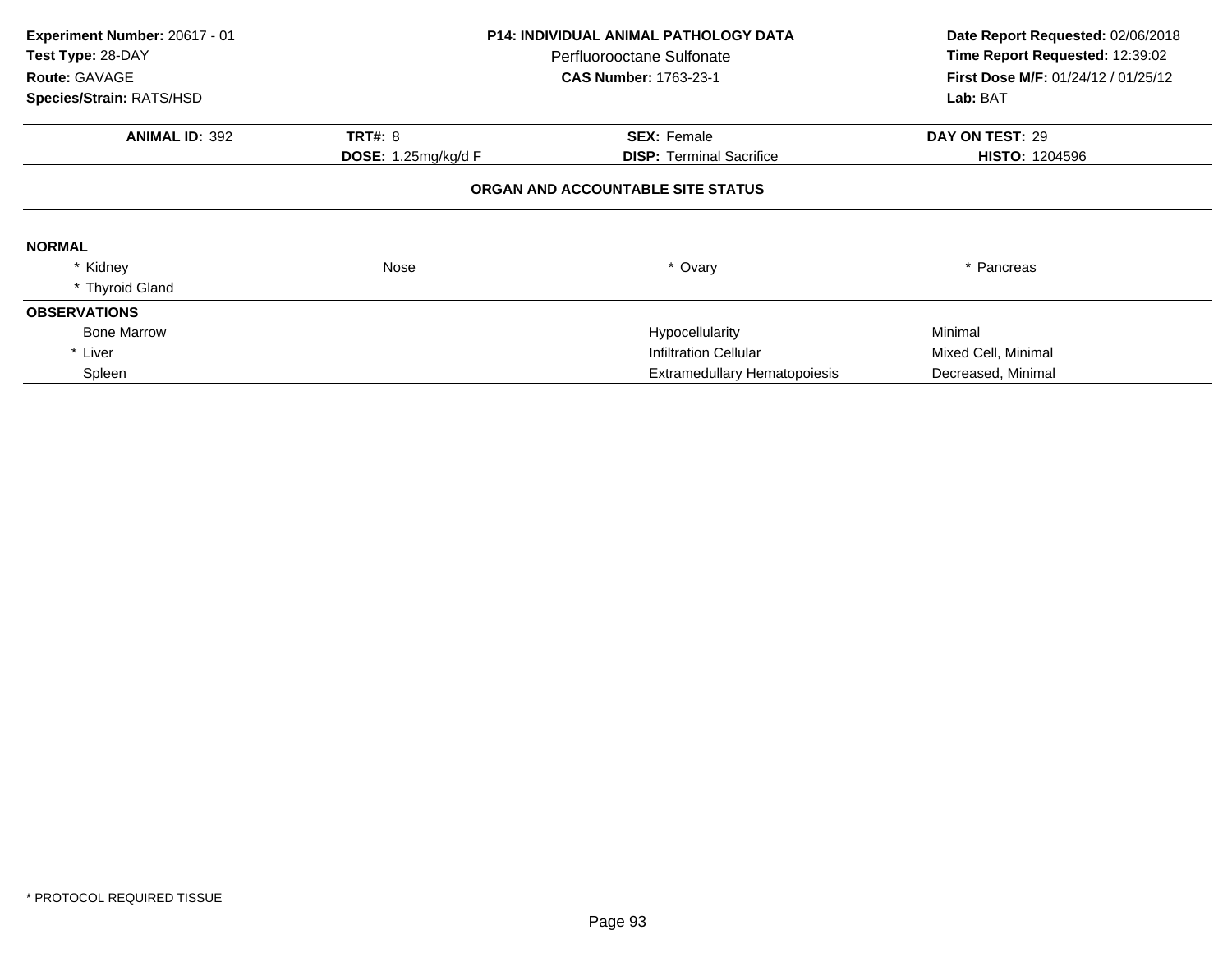| Experiment Number: 20617 - 01<br>Test Type: 28-DAY<br>Route: GAVAGE<br>Species/Strain: RATS/HSD | <b>P14: INDIVIDUAL ANIMAL PATHOLOGY DATA</b><br>Perfluorooctane Sulfonate<br><b>CAS Number: 1763-23-1</b> |                                     | Date Report Requested: 02/06/2018<br>Time Report Requested: 12:39:02<br>First Dose M/F: 01/24/12 / 01/25/12<br>Lab: BAT |  |
|-------------------------------------------------------------------------------------------------|-----------------------------------------------------------------------------------------------------------|-------------------------------------|-------------------------------------------------------------------------------------------------------------------------|--|
| <b>ANIMAL ID: 393</b>                                                                           | <b>TRT#: 8</b>                                                                                            | <b>SEX: Female</b>                  | DAY ON TEST: 29                                                                                                         |  |
|                                                                                                 | DOSE: 1.25mg/kg/d F                                                                                       | <b>DISP: Terminal Sacrifice</b>     | <b>HISTO: 1204597</b>                                                                                                   |  |
|                                                                                                 |                                                                                                           | ORGAN AND ACCOUNTABLE SITE STATUS   |                                                                                                                         |  |
| <b>NORMAL</b>                                                                                   |                                                                                                           |                                     |                                                                                                                         |  |
| <b>Bone Marrow</b>                                                                              | * Kidney                                                                                                  | * Liver                             | Nose                                                                                                                    |  |
| * Ovary                                                                                         | * Pancreas                                                                                                | * Thyroid Gland                     |                                                                                                                         |  |
| <b>OBSERVATIONS</b>                                                                             |                                                                                                           |                                     |                                                                                                                         |  |
| Spleen                                                                                          |                                                                                                           | <b>Extramedullary Hematopoiesis</b> | Decreased, Minimal                                                                                                      |  |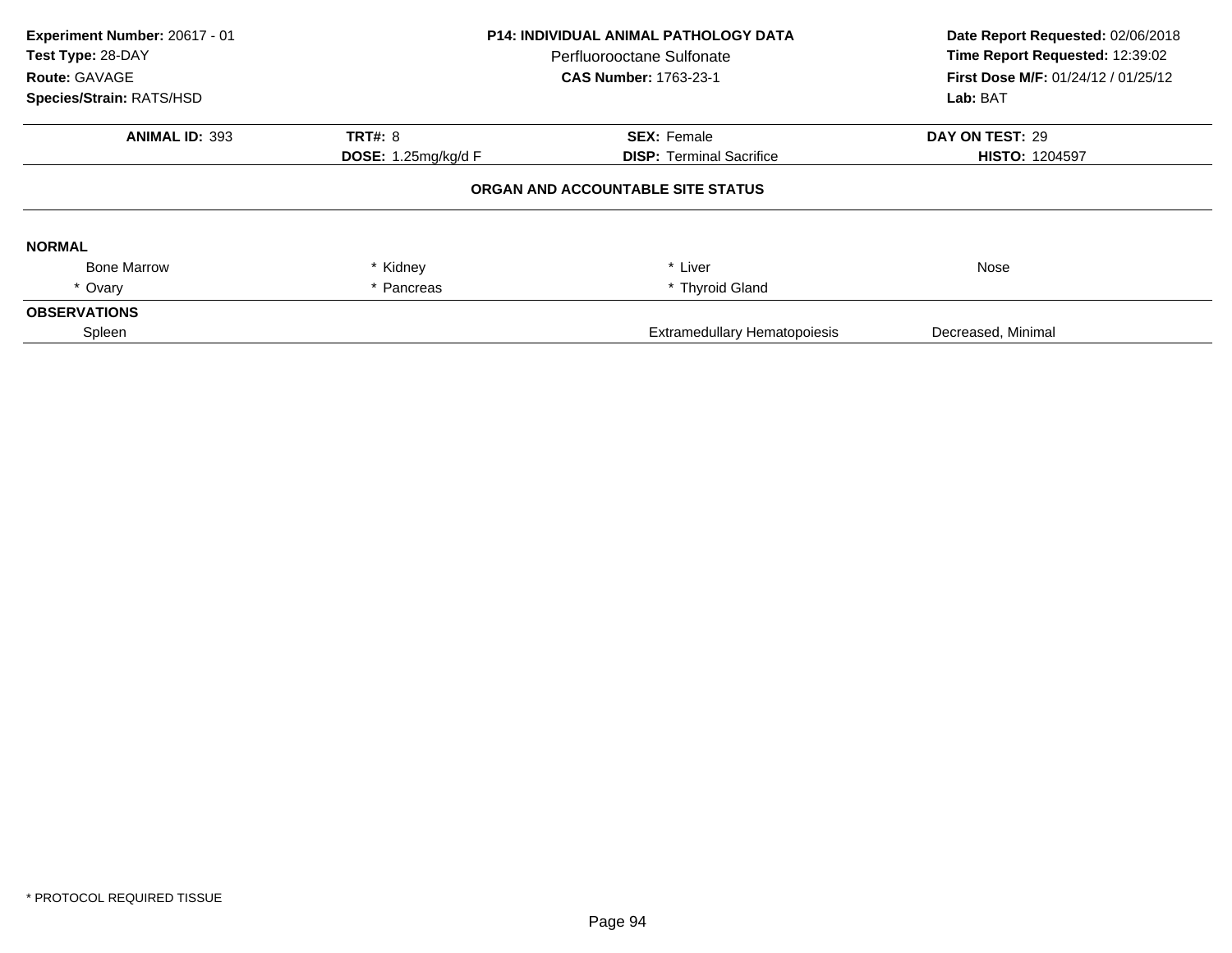| Experiment Number: 20617 - 01<br>Test Type: 28-DAY<br><b>Route: GAVAGE</b><br>Species/Strain: RATS/HSD | <b>P14: INDIVIDUAL ANIMAL PATHOLOGY DATA</b><br>Perfluorooctane Sulfonate<br><b>CAS Number: 1763-23-1</b> |                                   | Date Report Requested: 02/06/2018<br>Time Report Requested: 12:39:02<br><b>First Dose M/F: 01/24/12 / 01/25/12</b><br>Lab: BAT |
|--------------------------------------------------------------------------------------------------------|-----------------------------------------------------------------------------------------------------------|-----------------------------------|--------------------------------------------------------------------------------------------------------------------------------|
| <b>ANIMAL ID: 394</b>                                                                                  | <b>TRT#: 8</b>                                                                                            | <b>SEX: Female</b>                | DAY ON TEST: 29                                                                                                                |
|                                                                                                        | <b>DOSE: 1.25mg/kg/d F</b>                                                                                | <b>DISP: Terminal Sacrifice</b>   | <b>HISTO: 1204598</b>                                                                                                          |
|                                                                                                        |                                                                                                           | ORGAN AND ACCOUNTABLE SITE STATUS |                                                                                                                                |
| <b>NORMAL</b>                                                                                          |                                                                                                           |                                   |                                                                                                                                |
| <b>Bone Marrow</b>                                                                                     | * Kidney                                                                                                  | Nose                              | * Ovary                                                                                                                        |
| * Pancreas                                                                                             | Spleen                                                                                                    | * Thyroid Gland                   |                                                                                                                                |
| <b>OBSERVATIONS</b>                                                                                    |                                                                                                           |                                   |                                                                                                                                |
| * Liver                                                                                                |                                                                                                           | <b>Infiltration Cellular</b>      | Mixed Cell, Minimal                                                                                                            |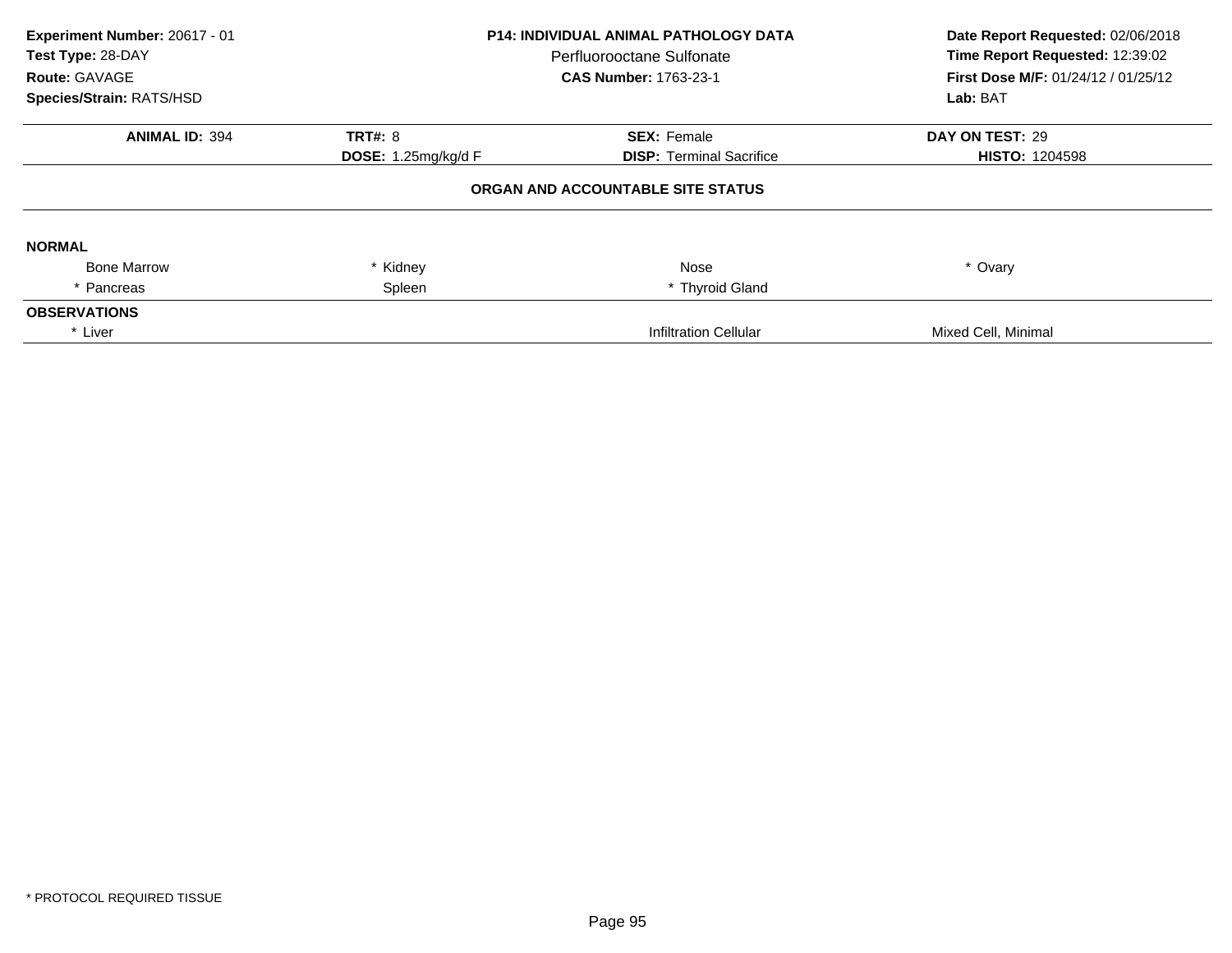| Experiment Number: 20617 - 01<br>Test Type: 28-DAY<br>Route: GAVAGE | <b>P14: INDIVIDUAL ANIMAL PATHOLOGY DATA</b><br>Perfluorooctane Sulfonate<br><b>CAS Number: 1763-23-1</b> |                                 | Date Report Requested: 02/06/2018<br>Time Report Requested: 12:39:02<br>First Dose M/F: 01/24/12 / 01/25/12 |  |  |  |  |
|---------------------------------------------------------------------|-----------------------------------------------------------------------------------------------------------|---------------------------------|-------------------------------------------------------------------------------------------------------------|--|--|--|--|
| Species/Strain: RATS/HSD                                            |                                                                                                           |                                 | Lab: BAT                                                                                                    |  |  |  |  |
| <b>ANIMAL ID: 395</b>                                               | <b>TRT#: 8</b>                                                                                            | <b>SEX: Female</b>              | DAY ON TEST: 29                                                                                             |  |  |  |  |
|                                                                     | <b>DOSE:</b> 1.25mg/kg/d F                                                                                | <b>DISP:</b> Terminal Sacrifice | <b>HISTO: 1204599</b>                                                                                       |  |  |  |  |
|                                                                     | ORGAN AND ACCOUNTABLE SITE STATUS                                                                         |                                 |                                                                                                             |  |  |  |  |
| <b>NORMAL</b>                                                       |                                                                                                           |                                 |                                                                                                             |  |  |  |  |
| <b>Bone Marrow</b>                                                  | * Kidney                                                                                                  | Nose                            | * Ovary                                                                                                     |  |  |  |  |
| * Pancreas                                                          | * Thyroid Gland                                                                                           |                                 |                                                                                                             |  |  |  |  |
| <b>OBSERVATIONS</b>                                                 |                                                                                                           |                                 |                                                                                                             |  |  |  |  |
| * Liver                                                             | Hepatocyte                                                                                                | <b>Cytoplasmic Alteration</b>   | Minimal                                                                                                     |  |  |  |  |
|                                                                     | Hepatocyte                                                                                                | Hypertrophy                     | Minimal                                                                                                     |  |  |  |  |
| Spleen                                                              |                                                                                                           | Extramedullary Hematopoiesis    | Decreased, Minimal                                                                                          |  |  |  |  |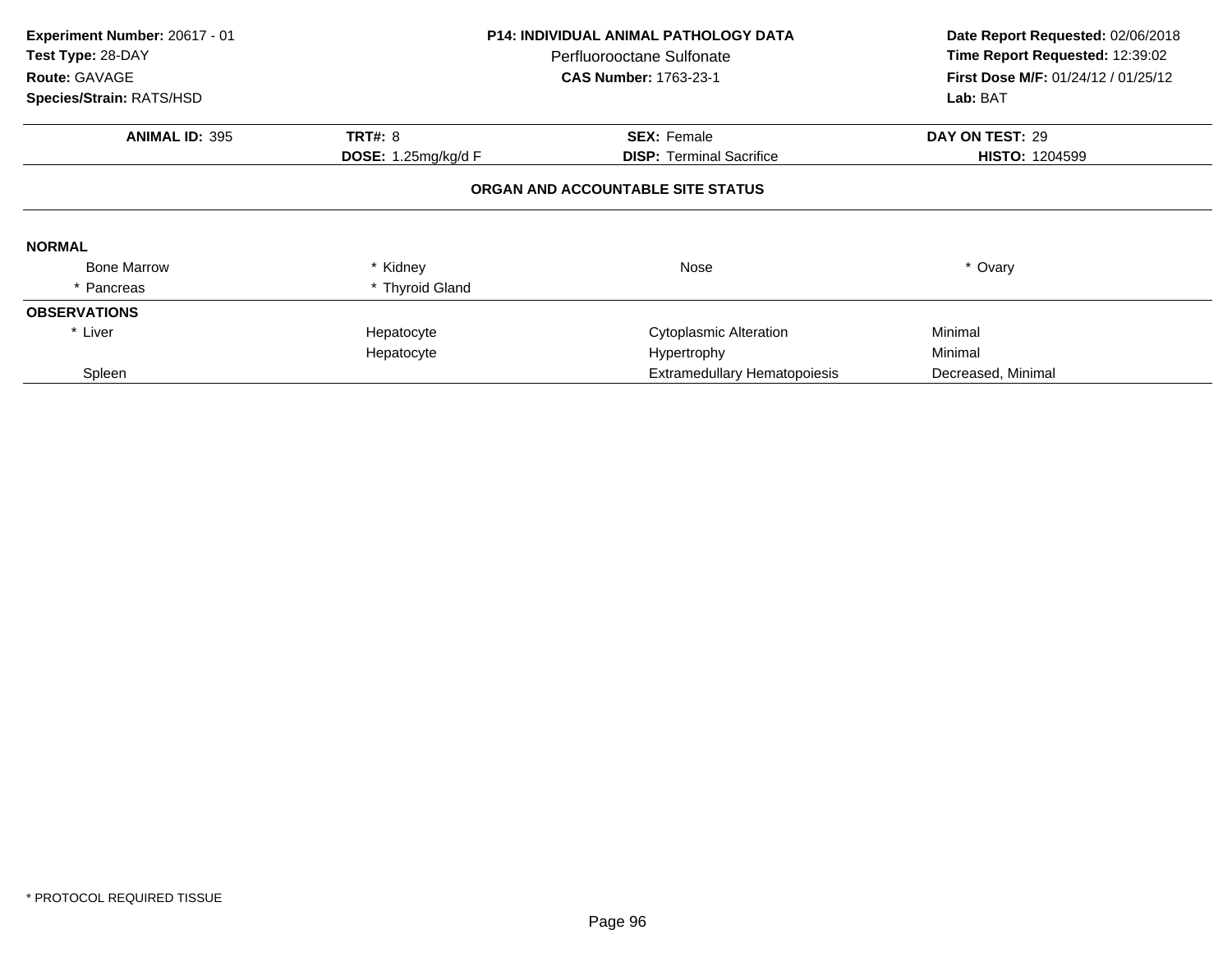| Experiment Number: 20617 - 01<br>Test Type: 28-DAY<br>Route: GAVAGE<br>Species/Strain: RATS/HSD | P14: INDIVIDUAL ANIMAL PATHOLOGY DATA<br>Perfluorooctane Sulfonate<br><b>CAS Number: 1763-23-1</b> |                                   | Date Report Requested: 02/06/2018<br>Time Report Requested: 12:39:02<br><b>First Dose M/F: 01/24/12 / 01/25/12</b><br>Lab: BAT |
|-------------------------------------------------------------------------------------------------|----------------------------------------------------------------------------------------------------|-----------------------------------|--------------------------------------------------------------------------------------------------------------------------------|
| <b>ANIMAL ID: 396</b>                                                                           | <b>TRT#: 8</b>                                                                                     | <b>SEX: Female</b>                | DAY ON TEST: 29                                                                                                                |
|                                                                                                 | <b>DOSE:</b> 1.25mg/kg/d F                                                                         | <b>DISP:</b> Terminal Sacrifice   | <b>HISTO: 1204600</b>                                                                                                          |
|                                                                                                 |                                                                                                    | ORGAN AND ACCOUNTABLE SITE STATUS |                                                                                                                                |
| <b>NORMAL</b>                                                                                   |                                                                                                    |                                   |                                                                                                                                |
| <b>Bone Marrow</b>                                                                              | * Kidney                                                                                           | Nose                              | * Ovary                                                                                                                        |
| * Pancreas                                                                                      | Spleen                                                                                             | * Thyroid Gland                   |                                                                                                                                |
| <b>OBSERVATIONS</b>                                                                             |                                                                                                    |                                   |                                                                                                                                |
| * Liver                                                                                         | Hepatocyte                                                                                         | <b>Cytoplasmic Alteration</b>     | Minimal                                                                                                                        |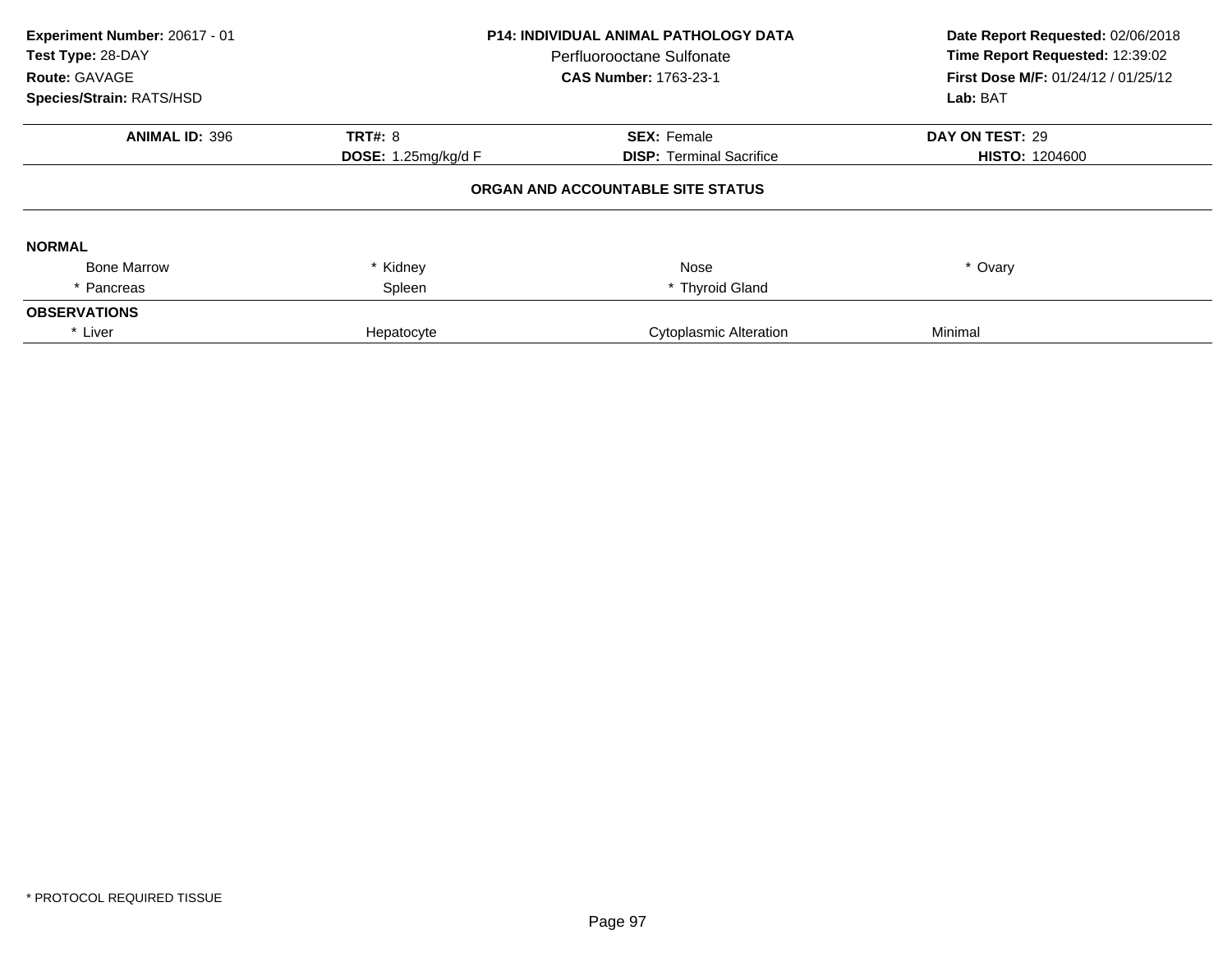| Experiment Number: 20617 - 01<br>Test Type: 28-DAY<br>Route: GAVAGE | <b>P14: INDIVIDUAL ANIMAL PATHOLOGY DATA</b><br>Perfluorooctane Sulfonate<br><b>CAS Number: 1763-23-1</b> |                                     | Date Report Requested: 02/06/2018<br>Time Report Requested: 12:39:02<br><b>First Dose M/F: 01/24/12 / 01/25/12</b> |
|---------------------------------------------------------------------|-----------------------------------------------------------------------------------------------------------|-------------------------------------|--------------------------------------------------------------------------------------------------------------------|
| Species/Strain: RATS/HSD                                            |                                                                                                           |                                     | Lab: BAT                                                                                                           |
| <b>ANIMAL ID: 397</b>                                               | <b>TRT#: 8</b>                                                                                            | <b>SEX: Female</b>                  | DAY ON TEST: 29                                                                                                    |
|                                                                     | <b>DOSE:</b> 1.25mg/kg/d $F$                                                                              | <b>DISP:</b> Terminal Sacrifice     | <b>HISTO: 1204601</b>                                                                                              |
|                                                                     |                                                                                                           | ORGAN AND ACCOUNTABLE SITE STATUS   |                                                                                                                    |
| <b>NORMAL</b>                                                       |                                                                                                           |                                     |                                                                                                                    |
| <b>Bone Marrow</b>                                                  | Nose                                                                                                      | * Ovary                             | * Pancreas                                                                                                         |
| * Thyroid Gland                                                     |                                                                                                           |                                     |                                                                                                                    |
| <b>OBSERVATIONS</b>                                                 |                                                                                                           |                                     |                                                                                                                    |
| * Kidney                                                            | <b>Renal Tubule</b>                                                                                       | Mineral                             | Minimal                                                                                                            |
| * Liver                                                             | Hepatocyte                                                                                                | <b>Cytoplasmic Alteration</b>       | Minimal                                                                                                            |
| Spleen                                                              |                                                                                                           | <b>Extramedullary Hematopoiesis</b> | Decreased, Minimal                                                                                                 |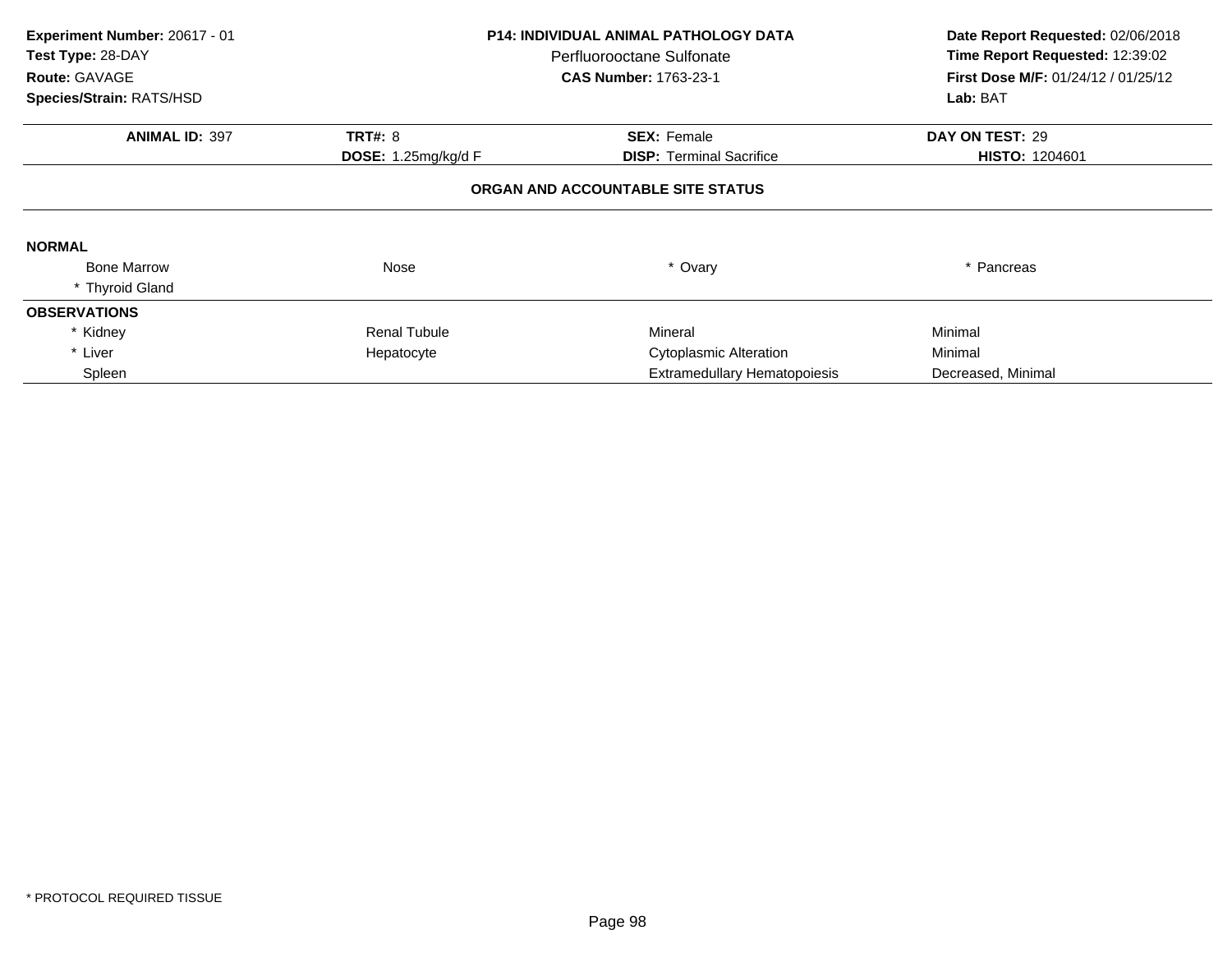| Experiment Number: 20617 - 01<br>Test Type: 28-DAY<br>Route: GAVAGE<br>Species/Strain: RATS/HSD | P14: INDIVIDUAL ANIMAL PATHOLOGY DATA<br>Perfluorooctane Sulfonate<br><b>CAS Number: 1763-23-1</b> |                                     | Date Report Requested: 02/06/2018<br>Time Report Requested: 12:39:02<br>First Dose M/F: 01/24/12 / 01/25/12<br>Lab: BAT |
|-------------------------------------------------------------------------------------------------|----------------------------------------------------------------------------------------------------|-------------------------------------|-------------------------------------------------------------------------------------------------------------------------|
| <b>ANIMAL ID: 398</b>                                                                           | <b>TRT#: 8</b>                                                                                     | <b>SEX: Female</b>                  | DAY ON TEST: 29                                                                                                         |
|                                                                                                 | <b>DOSE: 1.25mg/kg/d F</b>                                                                         | <b>DISP:</b> Terminal Sacrifice     | <b>HISTO: 1204602</b>                                                                                                   |
|                                                                                                 |                                                                                                    | ORGAN AND ACCOUNTABLE SITE STATUS   |                                                                                                                         |
| <b>NORMAL</b>                                                                                   |                                                                                                    |                                     |                                                                                                                         |
| <b>Bone Marrow</b>                                                                              | * Liver                                                                                            | Nose                                | * Ovary                                                                                                                 |
| * Pancreas                                                                                      | * Thyroid Gland                                                                                    |                                     |                                                                                                                         |
| <b>OBSERVATIONS</b>                                                                             |                                                                                                    |                                     |                                                                                                                         |
| * Kidney                                                                                        |                                                                                                    | Nephropathy                         | Chronicprogr, Minimal                                                                                                   |
| Spleen                                                                                          |                                                                                                    | <b>Extramedullary Hematopoiesis</b> | Decreased, Minimal                                                                                                      |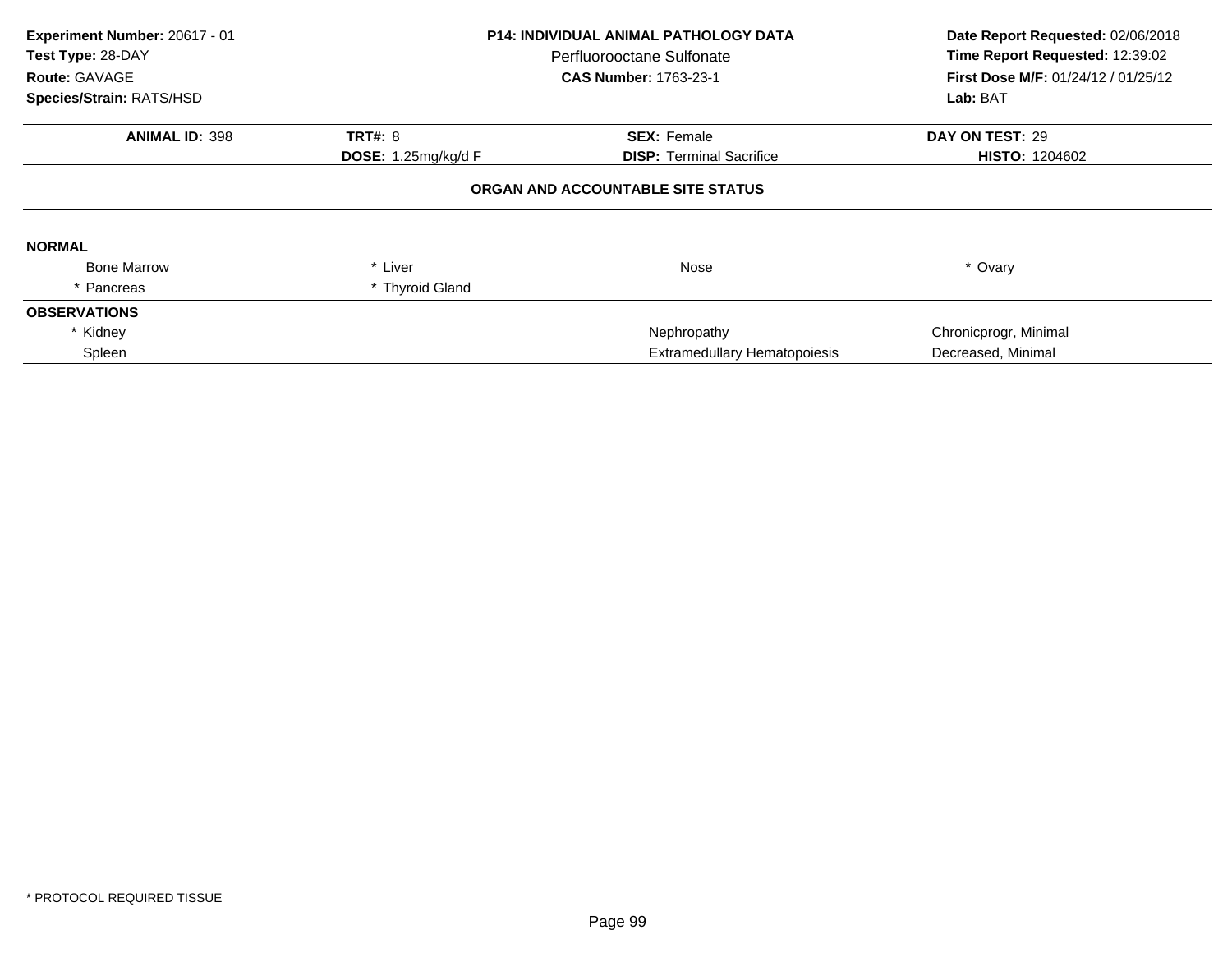| Experiment Number: 20617 - 01<br>Test Type: 28-DAY<br>Route: GAVAGE |                              | <b>P14: INDIVIDUAL ANIMAL PATHOLOGY DATA</b><br>Perfluorooctane Sulfonate<br><b>CAS Number: 1763-23-1</b> | Date Report Requested: 02/06/2018<br>Time Report Requested: 12:39:02<br><b>First Dose M/F: 01/24/12 / 01/25/12</b> |
|---------------------------------------------------------------------|------------------------------|-----------------------------------------------------------------------------------------------------------|--------------------------------------------------------------------------------------------------------------------|
| Species/Strain: RATS/HSD                                            |                              |                                                                                                           | Lab: BAT                                                                                                           |
| <b>ANIMAL ID: 399</b>                                               | <b>TRT#: 8</b>               | <b>SEX: Female</b>                                                                                        | DAY ON TEST: 29                                                                                                    |
|                                                                     | <b>DOSE:</b> 1.25mg/kg/d $F$ | <b>DISP:</b> Terminal Sacrifice                                                                           | <b>HISTO: 1204603</b>                                                                                              |
|                                                                     |                              | ORGAN AND ACCOUNTABLE SITE STATUS                                                                         |                                                                                                                    |
| <b>NORMAL</b>                                                       |                              |                                                                                                           |                                                                                                                    |
| <b>Bone Marrow</b>                                                  | Nose                         | * Ovary                                                                                                   | * Pancreas                                                                                                         |
| * Thyroid Gland                                                     |                              |                                                                                                           |                                                                                                                    |
| <b>OBSERVATIONS</b>                                                 |                              |                                                                                                           |                                                                                                                    |
| * Kidney                                                            |                              | Nephropathy                                                                                               | Chronicprogr, Minimal                                                                                              |
| * Liver                                                             | Hepatocyte                   | Hypertrophy                                                                                               | Minimal                                                                                                            |
| Spleen                                                              |                              | <b>Extramedullary Hematopoiesis</b>                                                                       | Decreased, Minimal                                                                                                 |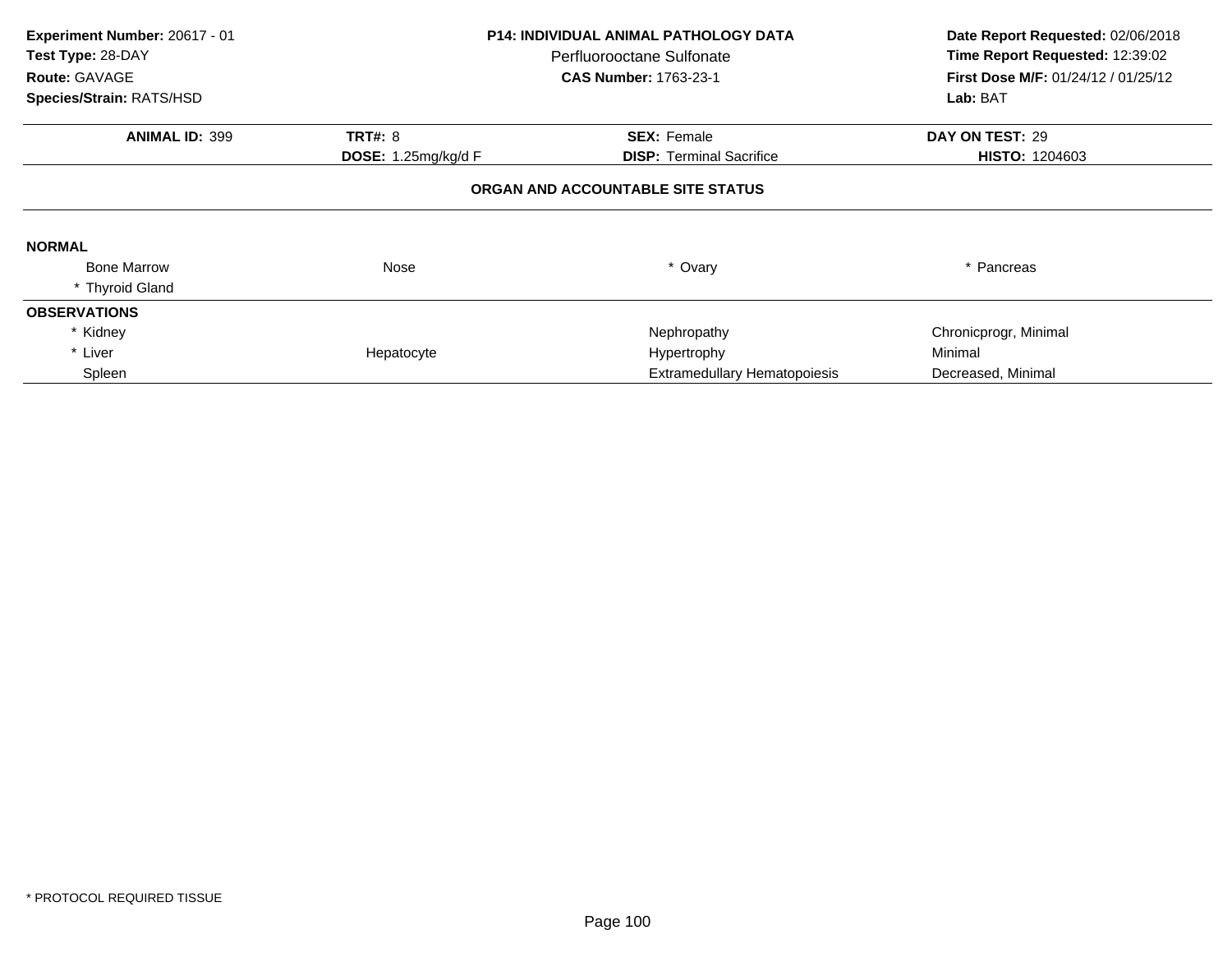| Experiment Number: 20617 - 01<br>Test Type: 28-DAY<br>Route: GAVAGE<br>Species/Strain: RATS/HSD | <b>P14: INDIVIDUAL ANIMAL PATHOLOGY DATA</b><br>Perfluorooctane Sulfonate<br><b>CAS Number: 1763-23-1</b> |                                   | Date Report Requested: 02/06/2018<br>Time Report Requested: 12:39:02<br>First Dose M/F: 01/24/12 / 01/25/12<br>Lab: BAT |
|-------------------------------------------------------------------------------------------------|-----------------------------------------------------------------------------------------------------------|-----------------------------------|-------------------------------------------------------------------------------------------------------------------------|
| <b>ANIMAL ID: 400</b>                                                                           | <b>TRT#: 8</b>                                                                                            | <b>SEX: Female</b>                | DAY ON TEST: 29                                                                                                         |
|                                                                                                 | <b>DOSE: 1.25mg/kg/d F</b>                                                                                | <b>DISP: Terminal Sacrifice</b>   | <b>HISTO: 1204604</b>                                                                                                   |
|                                                                                                 |                                                                                                           | ORGAN AND ACCOUNTABLE SITE STATUS |                                                                                                                         |
| <b>NORMAL</b>                                                                                   |                                                                                                           |                                   |                                                                                                                         |
| <b>Bone Marrow</b>                                                                              | * Kidney                                                                                                  | * Liver                           | Nose                                                                                                                    |
| * Ovary                                                                                         | * Pancreas                                                                                                | * Thyroid Gland                   |                                                                                                                         |
| <b>OBSERVATIONS</b>                                                                             |                                                                                                           |                                   |                                                                                                                         |
| Spleen                                                                                          |                                                                                                           | Extramedullary Hematopoiesis      | Decreased, Minimal                                                                                                      |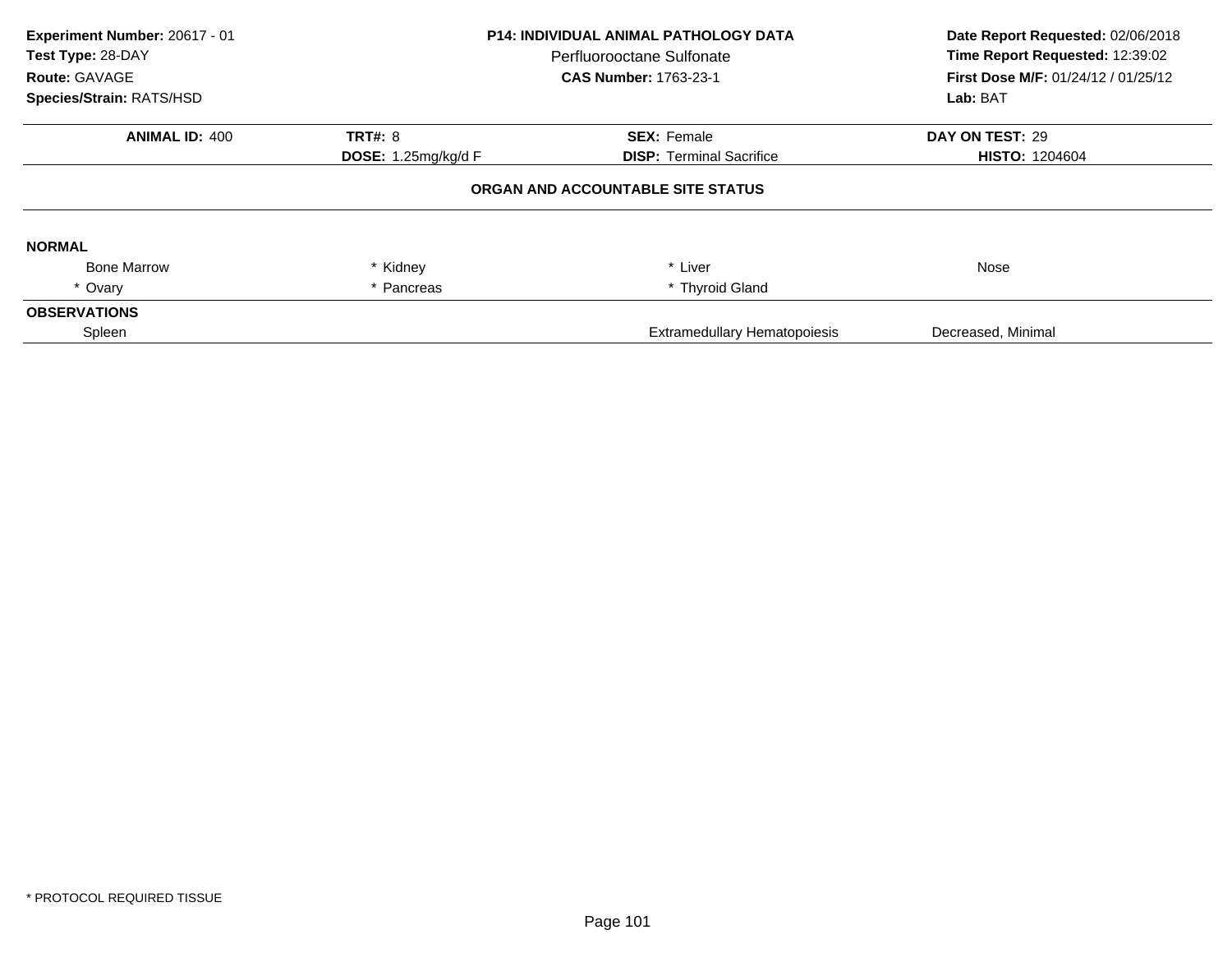| Experiment Number: 20617 - 01<br>Test Type: 28-DAY<br>Route: GAVAGE |                       | <b>P14: INDIVIDUAL ANIMAL PATHOLOGY DATA</b><br>Perfluorooctane Sulfonate<br><b>CAS Number: 1763-23-1</b> | Date Report Requested: 02/06/2018<br>Time Report Requested: 12:39:02<br><b>First Dose M/F: 01/24/12 / 01/25/12</b> |
|---------------------------------------------------------------------|-----------------------|-----------------------------------------------------------------------------------------------------------|--------------------------------------------------------------------------------------------------------------------|
| Species/Strain: RATS/HSD                                            |                       |                                                                                                           | Lab: BAT                                                                                                           |
| <b>ANIMAL ID: 401</b>                                               | <b>TRT#: 10</b>       | <b>SEX: Female</b>                                                                                        | DAY ON TEST: 29                                                                                                    |
|                                                                     | DOSE: 2.5mg/kg/d F    | <b>DISP:</b> Terminal Sacrifice                                                                           | <b>HISTO: 1204605</b>                                                                                              |
|                                                                     |                       | ORGAN AND ACCOUNTABLE SITE STATUS                                                                         |                                                                                                                    |
| <b>NORMAL</b>                                                       |                       |                                                                                                           |                                                                                                                    |
| <b>Bone Marrow</b>                                                  | * Liver               | Lymph Node, Mandibular                                                                                    | * Ovary                                                                                                            |
| * Pancreas                                                          | Thymus                | * Thyroid Gland                                                                                           |                                                                                                                    |
| <b>OBSERVATIONS</b>                                                 |                       |                                                                                                           |                                                                                                                    |
| * Kidney                                                            |                       | Nephropathy                                                                                               | Chronicprogr, Minimal                                                                                              |
| Nose                                                                | <b>Respirat Epith</b> | Inflammation                                                                                              | Chronic Active, Minimal                                                                                            |
| Spleen                                                              |                       | <b>Extramedullary Hematopoiesis</b>                                                                       | Decreased, Minimal                                                                                                 |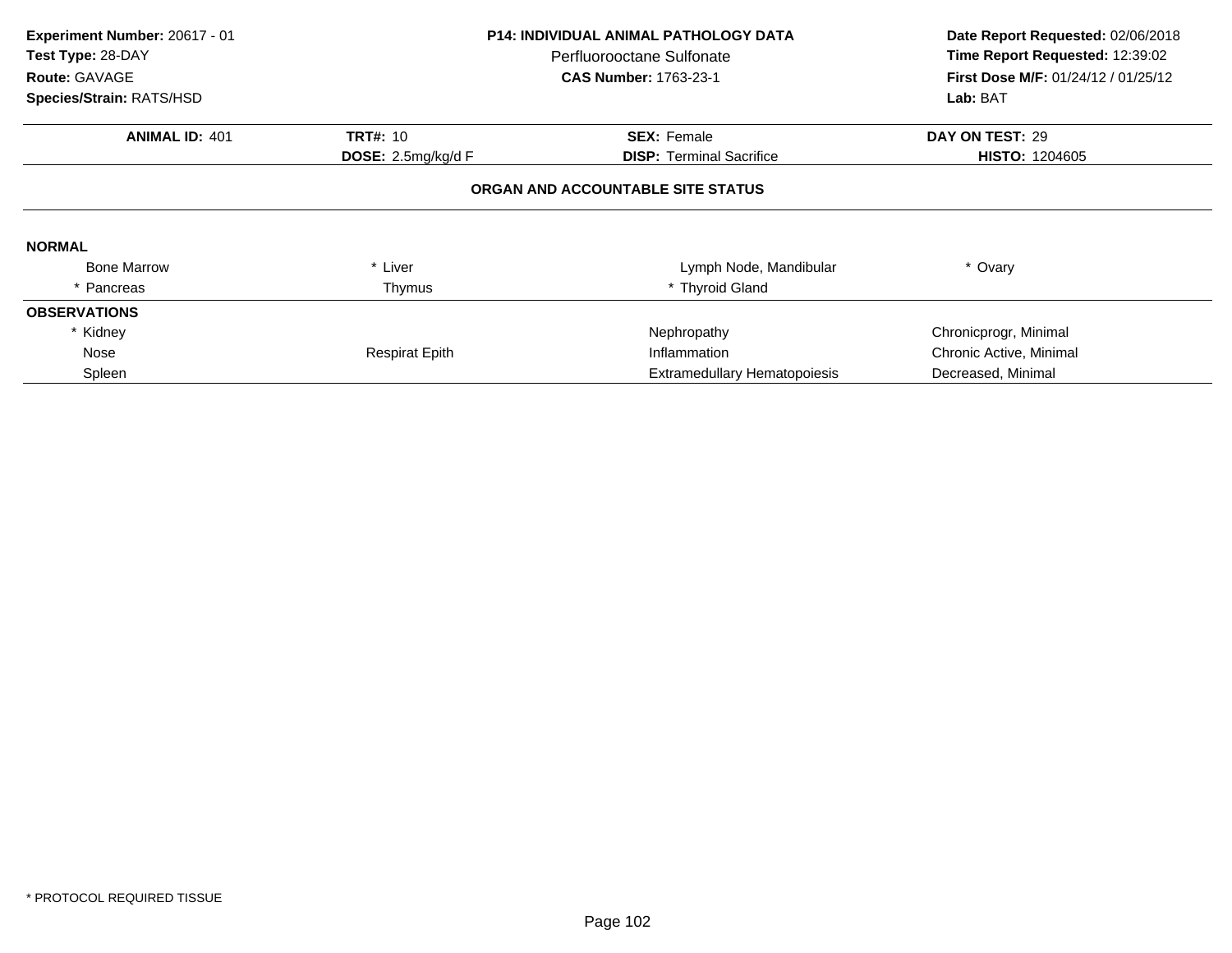| Experiment Number: 20617 - 01<br>Test Type: 28-DAY<br><b>Route: GAVAGE</b><br>Species/Strain: RATS/HSD |                                                | <b>P14: INDIVIDUAL ANIMAL PATHOLOGY DATA</b><br>Perfluorooctane Sulfonate<br><b>CAS Number: 1763-23-1</b> | Date Report Requested: 02/06/2018<br>Time Report Requested: 12:39:02<br><b>First Dose M/F: 01/24/12 / 01/25/12</b><br>Lab: BAT |
|--------------------------------------------------------------------------------------------------------|------------------------------------------------|-----------------------------------------------------------------------------------------------------------|--------------------------------------------------------------------------------------------------------------------------------|
| <b>ANIMAL ID: 402</b>                                                                                  |                                                | <b>SEX: Female</b>                                                                                        | DAY ON TEST: 29                                                                                                                |
|                                                                                                        | <b>TRT#: 10</b><br><b>DOSE:</b> 2.5mg/kg/d $F$ | <b>DISP: Terminal Sacrifice</b>                                                                           | <b>HISTO: 1204606</b>                                                                                                          |
|                                                                                                        |                                                | ORGAN AND ACCOUNTABLE SITE STATUS                                                                         |                                                                                                                                |
| <b>NORMAL</b>                                                                                          |                                                |                                                                                                           |                                                                                                                                |
| * Kidney                                                                                               | * Liver                                        | Lymph Node, Mandibular                                                                                    | Nose                                                                                                                           |
| * Ovary                                                                                                | Pancreas                                       | Thymus                                                                                                    | * Thyroid Gland                                                                                                                |
| <b>OBSERVATIONS</b>                                                                                    |                                                |                                                                                                           |                                                                                                                                |
| <b>Bone Marrow</b>                                                                                     |                                                | Hypocellularity                                                                                           | Minimal                                                                                                                        |
| Spleen                                                                                                 | <b>Extramedullary Hematopoiesis</b>            |                                                                                                           | Decreased, Minimal                                                                                                             |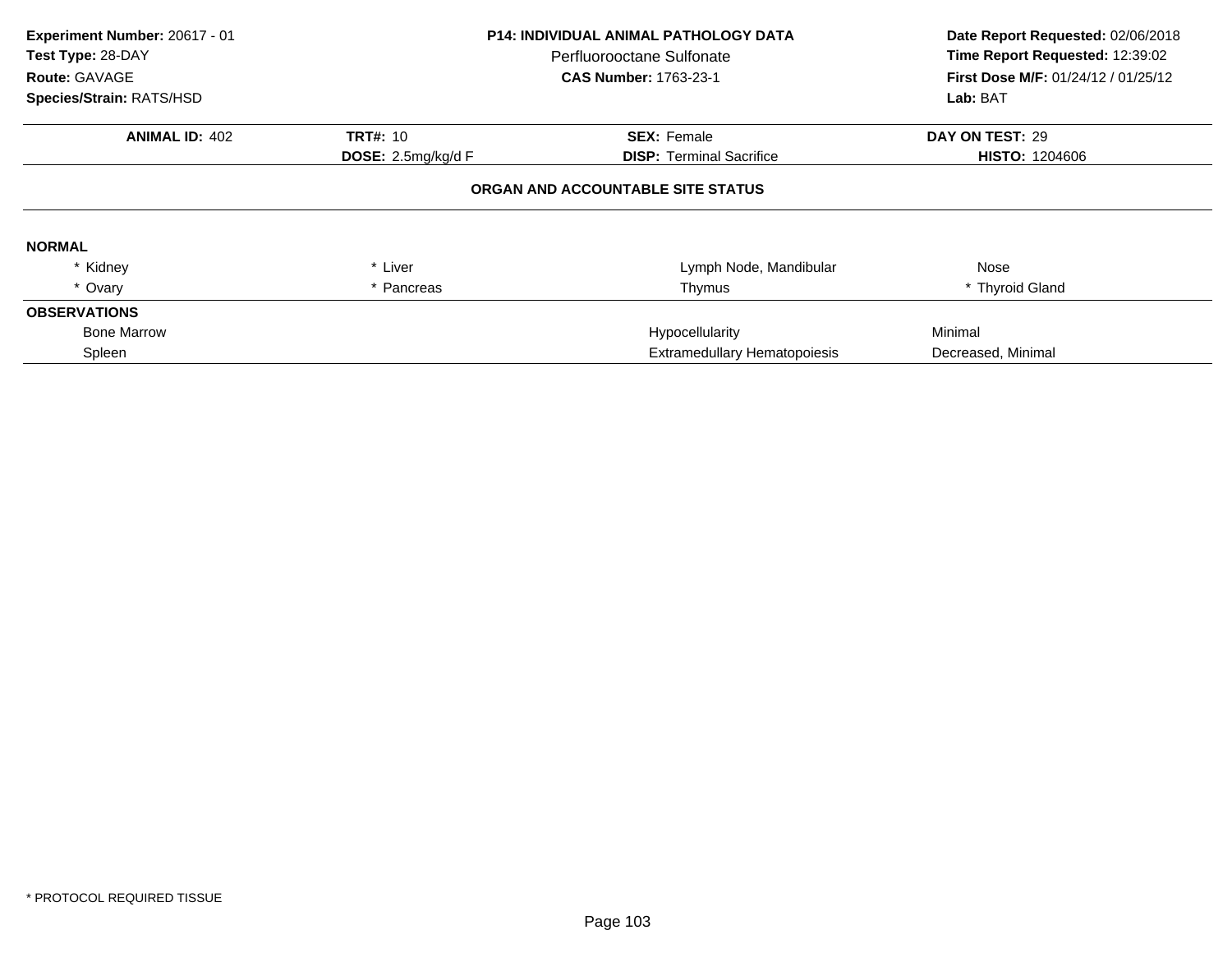| Experiment Number: 20617 - 01<br>Test Type: 28-DAY<br>Route: GAVAGE<br>Species/Strain: RATS/HSD |                              | <b>P14: INDIVIDUAL ANIMAL PATHOLOGY DATA</b><br>Perfluorooctane Sulfonate<br><b>CAS Number: 1763-23-1</b> | Date Report Requested: 02/06/2018<br>Time Report Requested: 12:39:02<br>First Dose M/F: 01/24/12 / 01/25/12<br>Lab: BAT |
|-------------------------------------------------------------------------------------------------|------------------------------|-----------------------------------------------------------------------------------------------------------|-------------------------------------------------------------------------------------------------------------------------|
|                                                                                                 |                              |                                                                                                           |                                                                                                                         |
| <b>ANIMAL ID: 403</b><br><b>TRT#: 10</b><br>DOSE: 2.5mg/kg/d F                                  |                              | <b>SEX: Female</b><br><b>DISP:</b> Terminal Sacrifice                                                     | DAY ON TEST: 29<br><b>HISTO: 1204607</b>                                                                                |
|                                                                                                 |                              | ORGAN AND ACCOUNTABLE SITE STATUS                                                                         |                                                                                                                         |
| <b>NORMAL</b>                                                                                   |                              |                                                                                                           |                                                                                                                         |
| * Kidney                                                                                        | * Liver                      | Lymph Node, Mandibular                                                                                    | Nose                                                                                                                    |
| * Ovary                                                                                         | * Pancreas                   | Thymus                                                                                                    | * Thyroid Gland                                                                                                         |
| <b>OBSERVATIONS</b>                                                                             |                              |                                                                                                           |                                                                                                                         |
| <b>Bone Marrow</b>                                                                              |                              | Hypocellularity                                                                                           | Minimal                                                                                                                 |
| Spleen                                                                                          | Extramedullary Hematopoiesis |                                                                                                           | Decreased, Minimal                                                                                                      |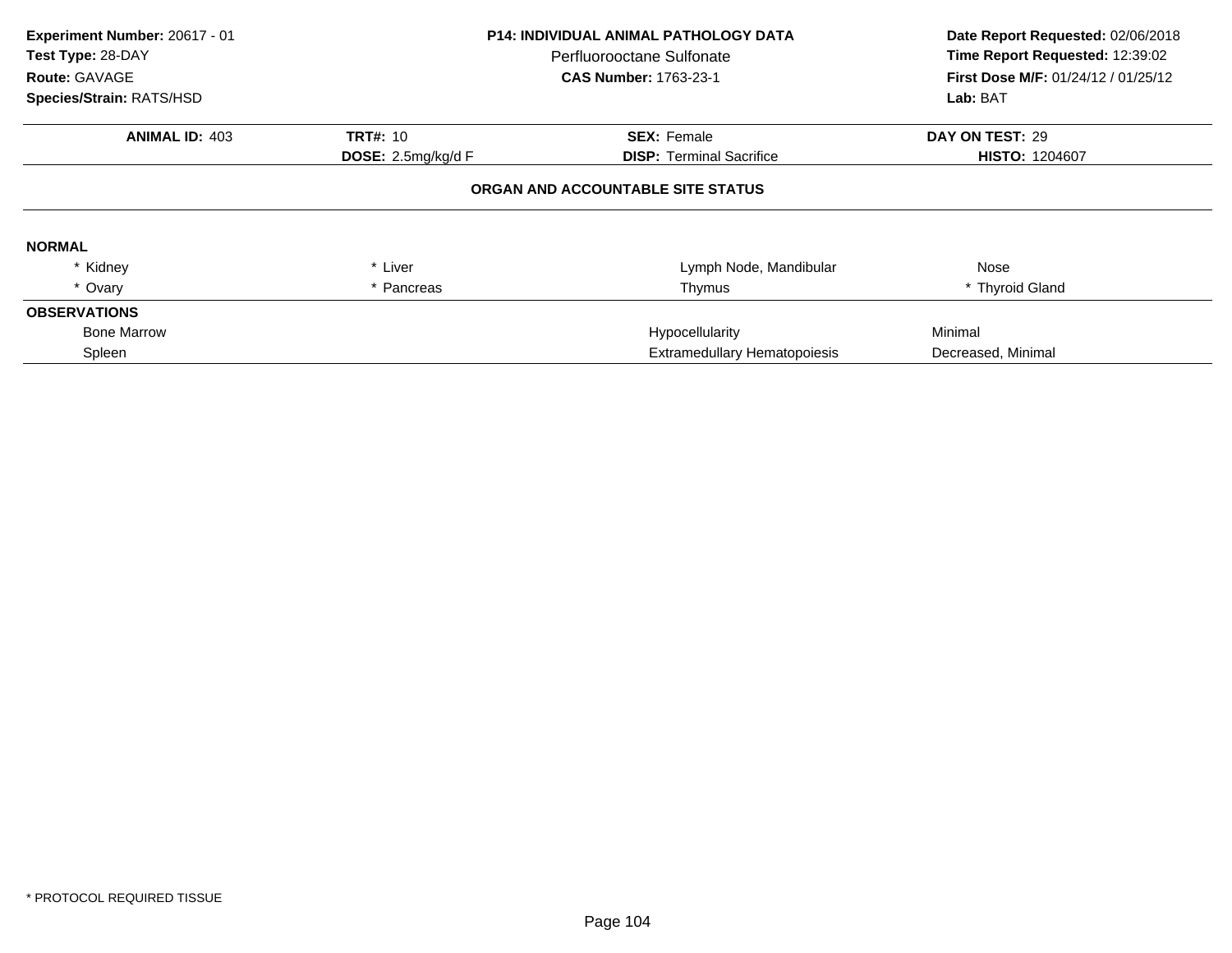| Experiment Number: 20617 - 01<br>Test Type: 28-DAY<br>Route: GAVAGE<br>Species/Strain: RATS/HSD |                              | <b>P14: INDIVIDUAL ANIMAL PATHOLOGY DATA</b><br>Perfluorooctane Sulfonate<br><b>CAS Number: 1763-23-1</b> | Date Report Requested: 02/06/2018<br>Time Report Requested: 12:39:02<br>First Dose M/F: 01/24/12 / 01/25/12<br>Lab: BAT |
|-------------------------------------------------------------------------------------------------|------------------------------|-----------------------------------------------------------------------------------------------------------|-------------------------------------------------------------------------------------------------------------------------|
|                                                                                                 |                              |                                                                                                           |                                                                                                                         |
| <b>ANIMAL ID: 404</b>                                                                           | <b>TRT#: 10</b>              | <b>SEX: Female</b>                                                                                        | DAY ON TEST: 29                                                                                                         |
|                                                                                                 | DOSE: 2.5mg/kg/d F           | <b>DISP:</b> Terminal Sacrifice                                                                           | <b>HISTO: 1204608</b>                                                                                                   |
|                                                                                                 |                              | ORGAN AND ACCOUNTABLE SITE STATUS                                                                         |                                                                                                                         |
| <b>NORMAL</b>                                                                                   |                              |                                                                                                           |                                                                                                                         |
| * Kidney                                                                                        | * Liver                      | Lymph Node, Mandibular                                                                                    | Nose                                                                                                                    |
| * Ovary                                                                                         | * Pancreas                   | Thymus                                                                                                    | * Thyroid Gland                                                                                                         |
| <b>OBSERVATIONS</b>                                                                             |                              |                                                                                                           |                                                                                                                         |
| <b>Bone Marrow</b>                                                                              |                              | Hypocellularity                                                                                           | Minimal                                                                                                                 |
| Spleen                                                                                          | Extramedullary Hematopoiesis |                                                                                                           | Decreased, Minimal                                                                                                      |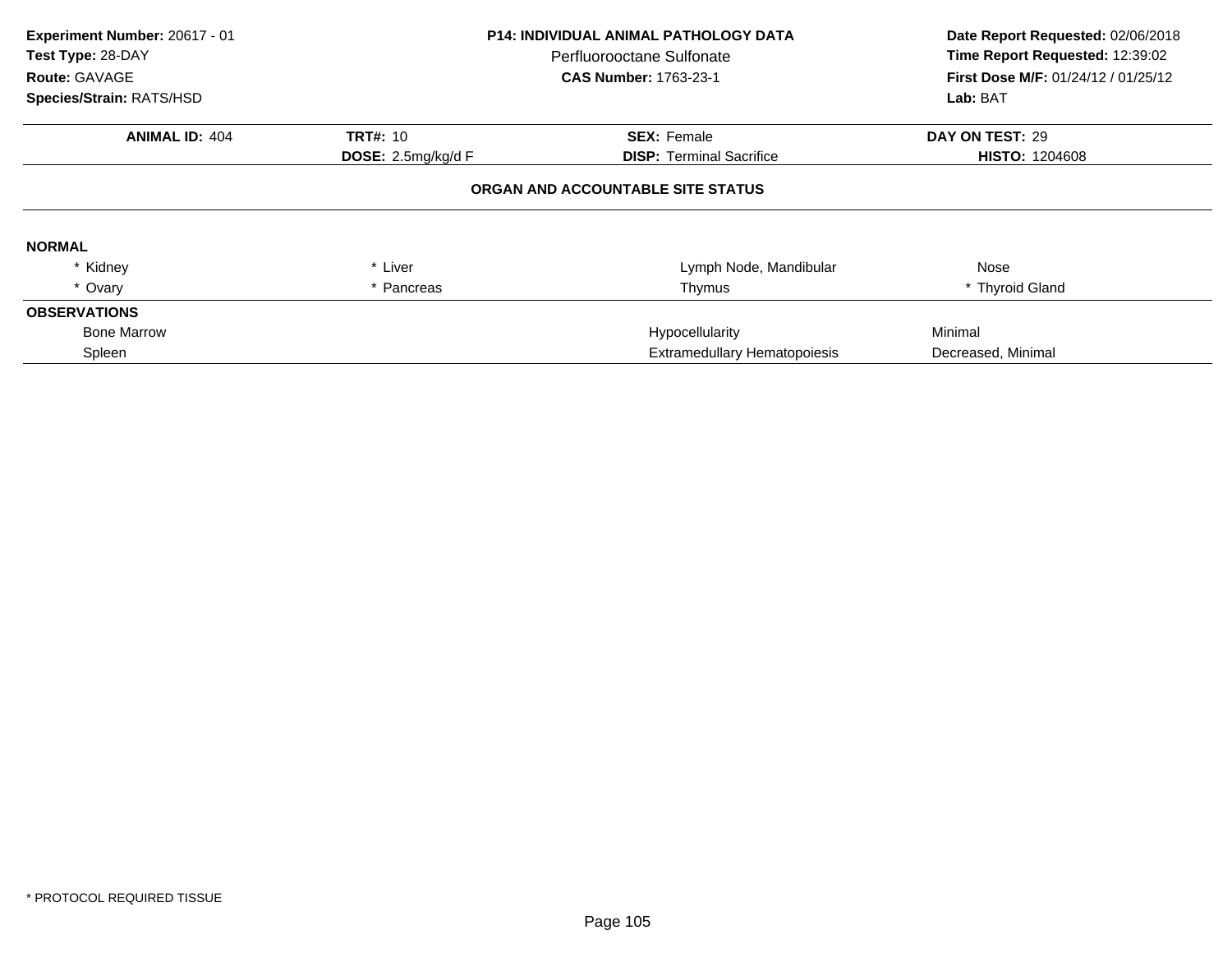| Experiment Number: 20617 - 01<br>Test Type: 28-DAY<br><b>Route: GAVAGE</b><br>Species/Strain: RATS/HSD |                              | <b>P14: INDIVIDUAL ANIMAL PATHOLOGY DATA</b><br>Perfluorooctane Sulfonate<br><b>CAS Number: 1763-23-1</b> | Date Report Requested: 02/06/2018<br>Time Report Requested: 12:39:02<br><b>First Dose M/F: 01/24/12 / 01/25/12</b><br>Lab: BAT |
|--------------------------------------------------------------------------------------------------------|------------------------------|-----------------------------------------------------------------------------------------------------------|--------------------------------------------------------------------------------------------------------------------------------|
| <b>ANIMAL ID: 405</b>                                                                                  | <b>TRT#: 10</b>              | <b>SEX: Female</b>                                                                                        | DAY ON TEST: 29                                                                                                                |
|                                                                                                        | DOSE: $2.5$ mg/kg/d F        | <b>DISP:</b> Terminal Sacrifice                                                                           | <b>HISTO: 1204609</b>                                                                                                          |
|                                                                                                        |                              | ORGAN AND ACCOUNTABLE SITE STATUS                                                                         |                                                                                                                                |
| <b>NORMAL</b>                                                                                          |                              |                                                                                                           |                                                                                                                                |
| <b>Bone Marrow</b>                                                                                     | * Kidney                     | Lymph Node, Mandibular                                                                                    | Nose                                                                                                                           |
| * Ovary                                                                                                | * Pancreas                   | Thymus                                                                                                    | * Thyroid Gland                                                                                                                |
| <b>OBSERVATIONS</b>                                                                                    |                              |                                                                                                           |                                                                                                                                |
| * Liver                                                                                                |                              | Infiltration Cellular                                                                                     | Mixed Cell, Minimal                                                                                                            |
| Spleen                                                                                                 | Extramedullary Hematopoiesis |                                                                                                           | Decreased, Minimal                                                                                                             |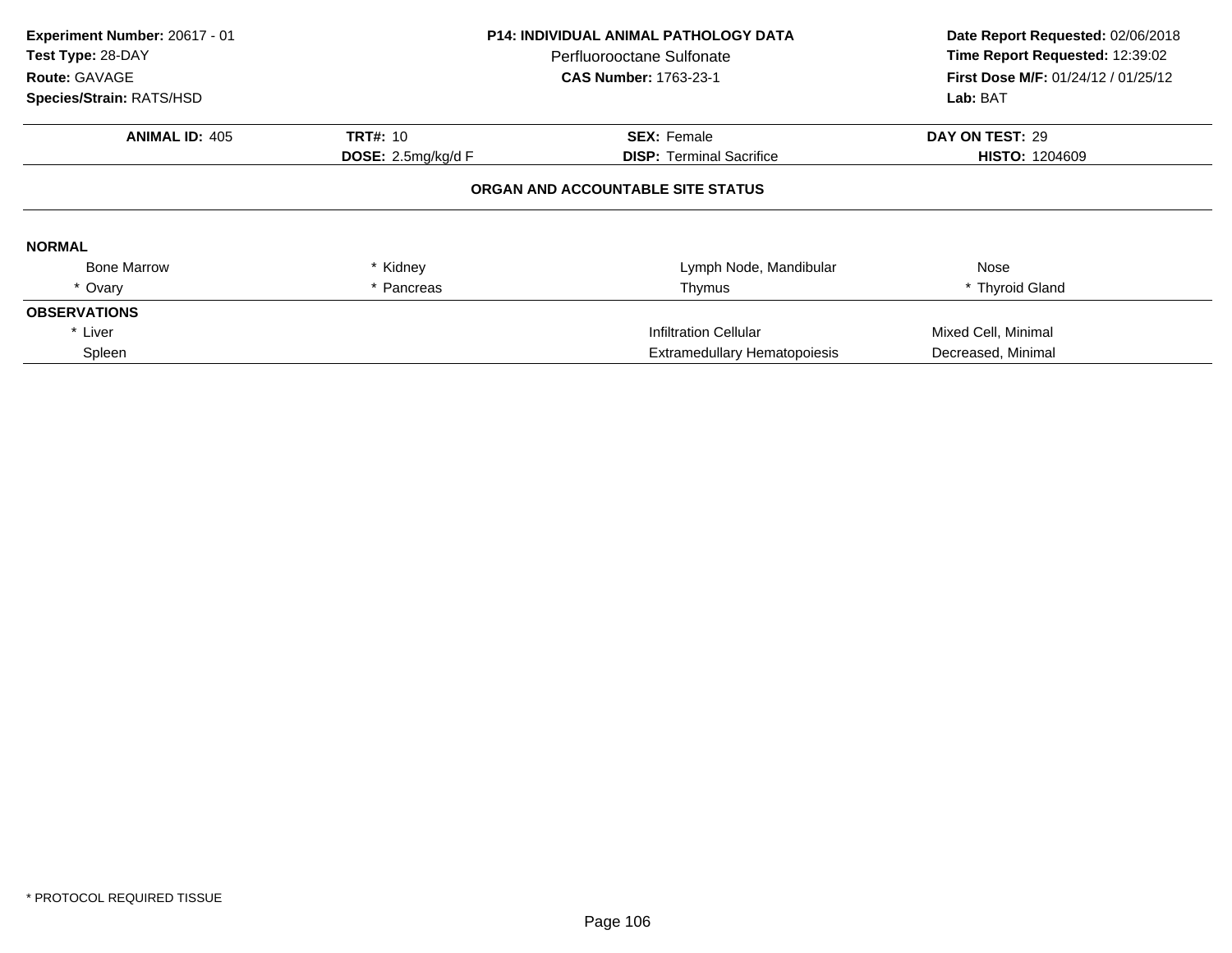| Experiment Number: 20617 - 01 | <b>P14: INDIVIDUAL ANIMAL PATHOLOGY DATA</b> |                                   | Date Report Requested: 02/06/2018   |
|-------------------------------|----------------------------------------------|-----------------------------------|-------------------------------------|
| Test Type: 28-DAY             |                                              | Perfluorooctane Sulfonate         | Time Report Requested: 12:39:02     |
| Route: GAVAGE                 |                                              | <b>CAS Number: 1763-23-1</b>      | First Dose M/F: 01/24/12 / 01/25/12 |
| Species/Strain: RATS/HSD      |                                              |                                   | Lab: BAT                            |
| <b>ANIMAL ID: 406</b>         | <b>TRT#: 10</b>                              | <b>SEX: Female</b>                | DAY ON TEST: 29                     |
|                               | DOSE: 2.5mg/kg/d F                           | <b>DISP:</b> Terminal Sacrifice   | <b>HISTO: 1204610</b>               |
|                               |                                              | ORGAN AND ACCOUNTABLE SITE STATUS |                                     |
| <b>NORMAL</b>                 |                                              |                                   |                                     |
| * Kidney                      | Lymph Node, Mandibular                       | Nose                              | * Ovary                             |
| * Pancreas                    | Thymus                                       | * Thyroid Gland                   |                                     |
| <b>OBSERVATIONS</b>           |                                              |                                   |                                     |
| <b>Bone Marrow</b>            |                                              | Hypocellularity                   | Minimal                             |
| * Liver                       | Hepatocyte                                   | Cytoplasmic Alteration            | Minimal                             |
|                               | Hepatocyte                                   | Hypertrophy                       | Minimal                             |
| Spleen                        |                                              | Extramedullary Hematopoiesis      | Decreased, Minimal                  |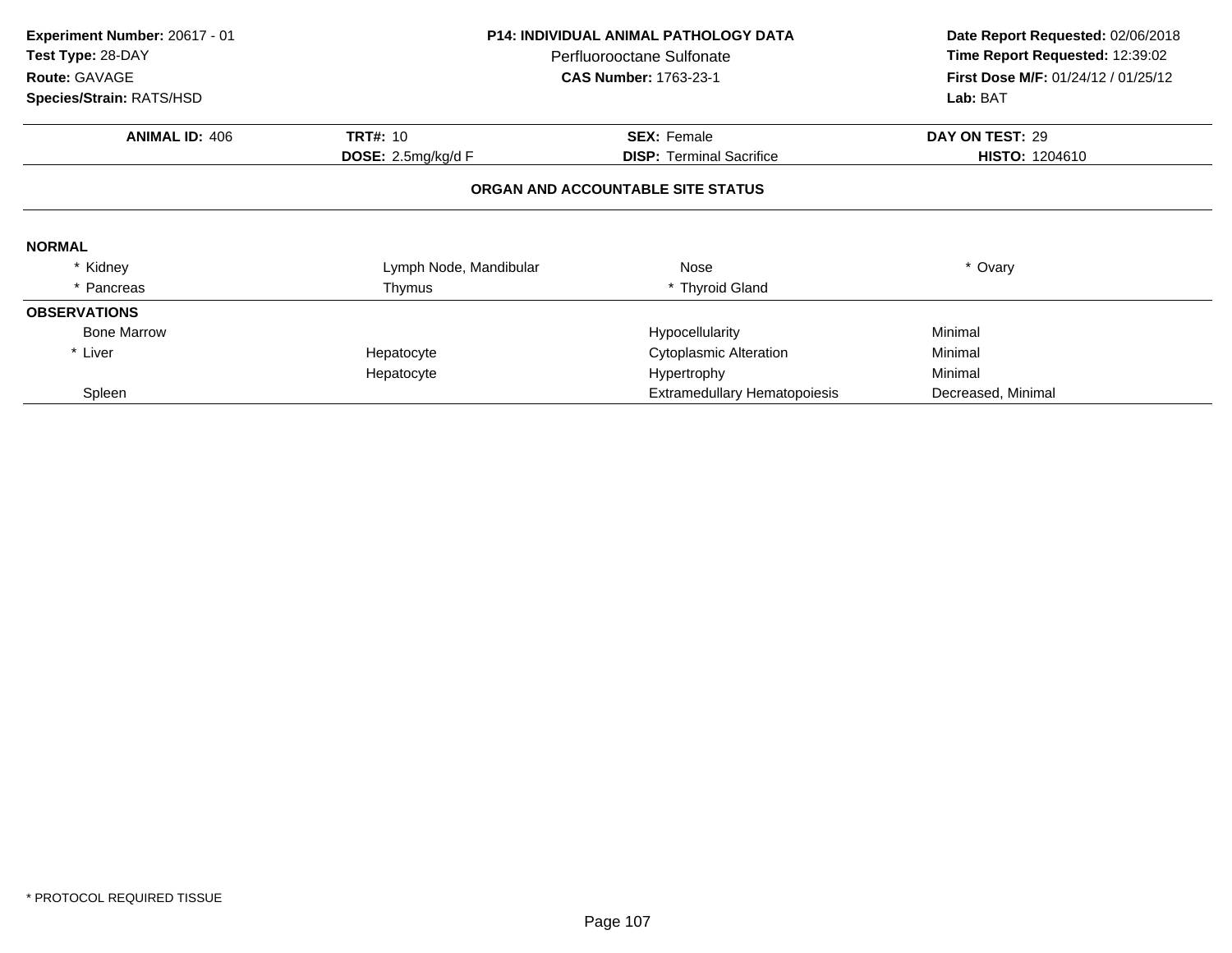| Experiment Number: 20617 - 01<br>Test Type: 28-DAY<br>Route: GAVAGE<br>Species/Strain: RATS/HSD |                             | <b>P14: INDIVIDUAL ANIMAL PATHOLOGY DATA</b><br>Perfluorooctane Sulfonate<br><b>CAS Number: 1763-23-1</b> | Date Report Requested: 02/06/2018<br>Time Report Requested: 12:39:02<br><b>First Dose M/F: 01/24/12 / 01/25/12</b><br>Lab: BAT |
|-------------------------------------------------------------------------------------------------|-----------------------------|-----------------------------------------------------------------------------------------------------------|--------------------------------------------------------------------------------------------------------------------------------|
| <b>ANIMAL ID: 407</b>                                                                           | <b>TRT#: 10</b>             | <b>SEX: Female</b>                                                                                        | DAY ON TEST: 29                                                                                                                |
|                                                                                                 | <b>DOSE:</b> 2.5mg/kg/d $F$ | <b>DISP:</b> Terminal Sacrifice                                                                           | <b>HISTO: 1204611</b>                                                                                                          |
|                                                                                                 |                             | ORGAN AND ACCOUNTABLE SITE STATUS                                                                         |                                                                                                                                |
| <b>NORMAL</b>                                                                                   |                             |                                                                                                           |                                                                                                                                |
| <b>Bone Marrow</b>                                                                              | * Kidney                    | Lymph Node, Mandibular                                                                                    | Nose                                                                                                                           |
| * Ovary                                                                                         | * Pancreas                  | Thymus                                                                                                    | * Thyroid Gland                                                                                                                |
| <b>OBSERVATIONS</b>                                                                             |                             |                                                                                                           |                                                                                                                                |
| * Liver                                                                                         | Hepatocyte                  | <b>Cytoplasmic Alteration</b>                                                                             | Minimal                                                                                                                        |
| Spleen                                                                                          |                             | <b>Extramedullary Hematopoiesis</b>                                                                       | Decreased, Minimal                                                                                                             |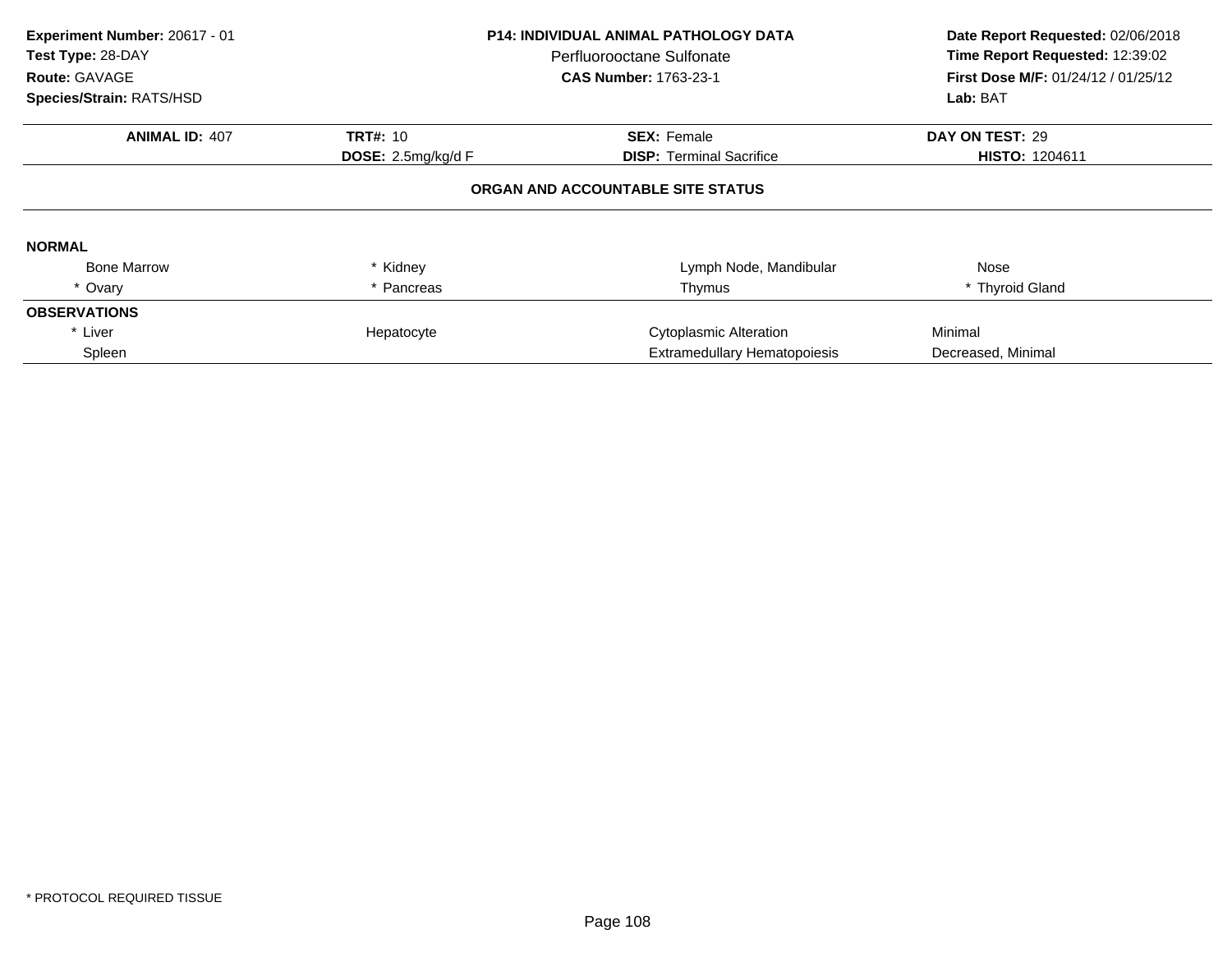| Experiment Number: 20617 - 01<br>Test Type: 28-DAY<br>Route: GAVAGE<br>Species/Strain: RATS/HSD |                                       | <b>P14: INDIVIDUAL ANIMAL PATHOLOGY DATA</b><br>Perfluorooctane Sulfonate<br><b>CAS Number: 1763-23-1</b> | Date Report Requested: 02/06/2018<br>Time Report Requested: 12:39:02<br><b>First Dose M/F: 01/24/12 / 01/25/12</b><br>Lab: BAT |
|-------------------------------------------------------------------------------------------------|---------------------------------------|-----------------------------------------------------------------------------------------------------------|--------------------------------------------------------------------------------------------------------------------------------|
| <b>ANIMAL ID: 408</b>                                                                           | <b>TRT#: 10</b><br><b>SEX: Female</b> |                                                                                                           | DAY ON TEST: 29                                                                                                                |
| <b>DOSE:</b> 2.5mg/kg/d $F$                                                                     |                                       | <b>DISP:</b> Terminal Sacrifice                                                                           | <b>HISTO: 1204612</b>                                                                                                          |
|                                                                                                 |                                       | ORGAN AND ACCOUNTABLE SITE STATUS                                                                         |                                                                                                                                |
| <b>NORMAL</b>                                                                                   |                                       |                                                                                                           |                                                                                                                                |
| <b>Bone Marrow</b>                                                                              | * Kidney                              | Lymph Node, Mandibular                                                                                    | Nose                                                                                                                           |
| * Ovary                                                                                         | * Pancreas                            | Thymus                                                                                                    | * Thyroid Gland                                                                                                                |
| <b>OBSERVATIONS</b>                                                                             |                                       |                                                                                                           |                                                                                                                                |
| * Liver                                                                                         | Hepatocyte                            | <b>Cytoplasmic Alteration</b>                                                                             | Minimal                                                                                                                        |
| Spleen                                                                                          |                                       | <b>Extramedullary Hematopoiesis</b>                                                                       | Decreased, Minimal                                                                                                             |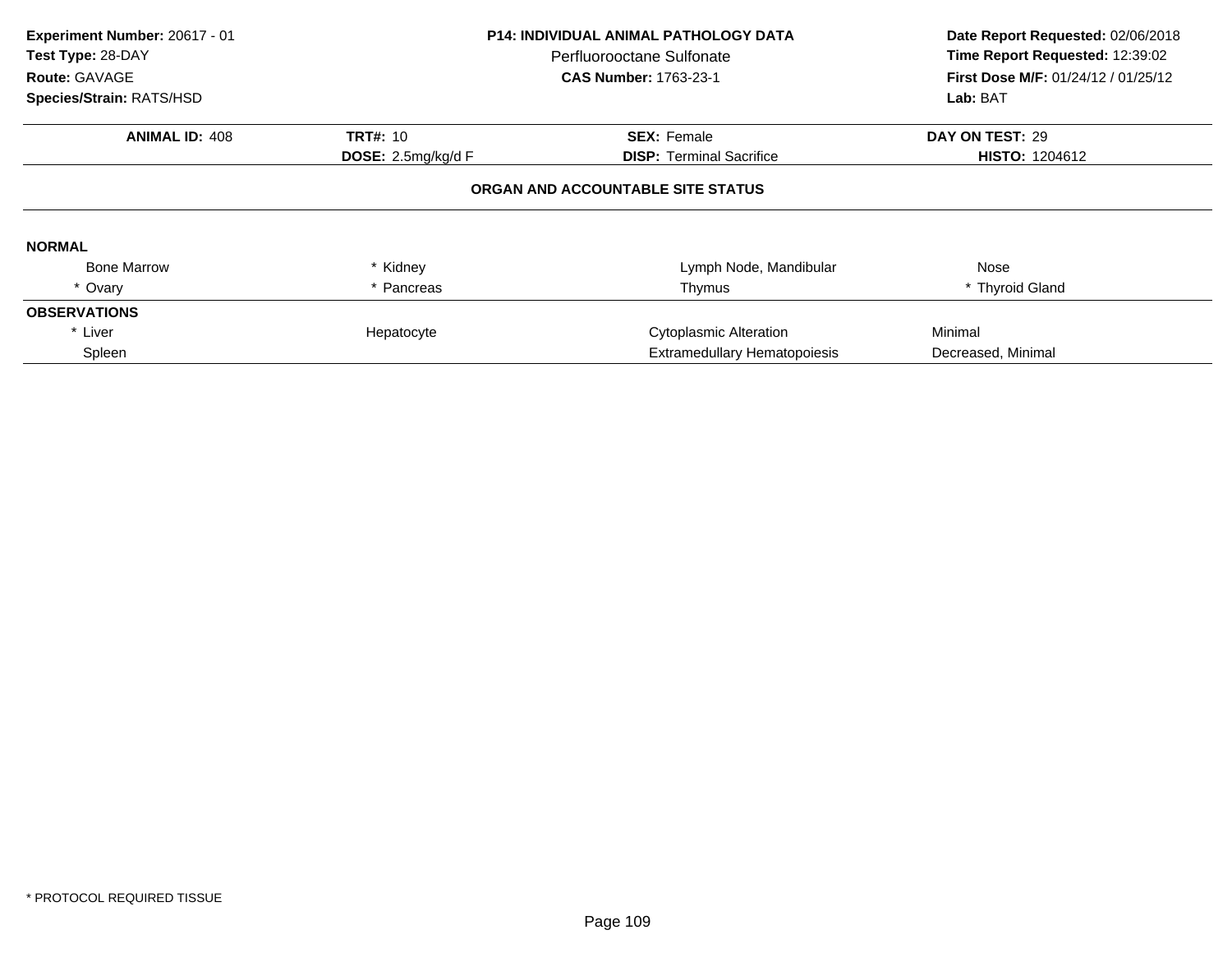| Experiment Number: 20617 - 01 | <b>P14: INDIVIDUAL ANIMAL PATHOLOGY DATA</b> |                                     |                                     |  | Date Report Requested: 02/06/2018 |
|-------------------------------|----------------------------------------------|-------------------------------------|-------------------------------------|--|-----------------------------------|
| Test Type: 28-DAY             |                                              | Perfluorooctane Sulfonate           | Time Report Requested: 12:39:02     |  |                                   |
| Route: GAVAGE                 |                                              | <b>CAS Number: 1763-23-1</b>        | First Dose M/F: 01/24/12 / 01/25/12 |  |                                   |
| Species/Strain: RATS/HSD      |                                              |                                     | Lab: BAT                            |  |                                   |
| <b>ANIMAL ID: 409</b>         | <b>TRT#: 10</b>                              | <b>SEX: Female</b>                  | DAY ON TEST: 29                     |  |                                   |
|                               | <b>DOSE:</b> 2.5mg/kg/d F                    | <b>DISP:</b> Terminal Sacrifice     | <b>HISTO: 1204613</b>               |  |                                   |
|                               |                                              | ORGAN AND ACCOUNTABLE SITE STATUS   |                                     |  |                                   |
| <b>NORMAL</b>                 |                                              |                                     |                                     |  |                                   |
| * Kidney                      | Lymph Node, Mandibular                       | Nose                                | * Ovary                             |  |                                   |
| * Pancreas                    | Thymus                                       | * Thyroid Gland                     |                                     |  |                                   |
| <b>OBSERVATIONS</b>           |                                              |                                     |                                     |  |                                   |
| <b>Bone Marrow</b>            |                                              | Hypocellularity                     | Minimal                             |  |                                   |
| * Liver                       | Hepatocyte                                   | Cytoplasmic Alteration              | Minimal                             |  |                                   |
|                               | Hepatocyte                                   | Hypertrophy                         | Minimal                             |  |                                   |
|                               |                                              | Infiltration Cellular               | Mixed Cell, Minimal                 |  |                                   |
| Spleen                        |                                              | <b>Extramedullary Hematopoiesis</b> | Decreased, Minimal                  |  |                                   |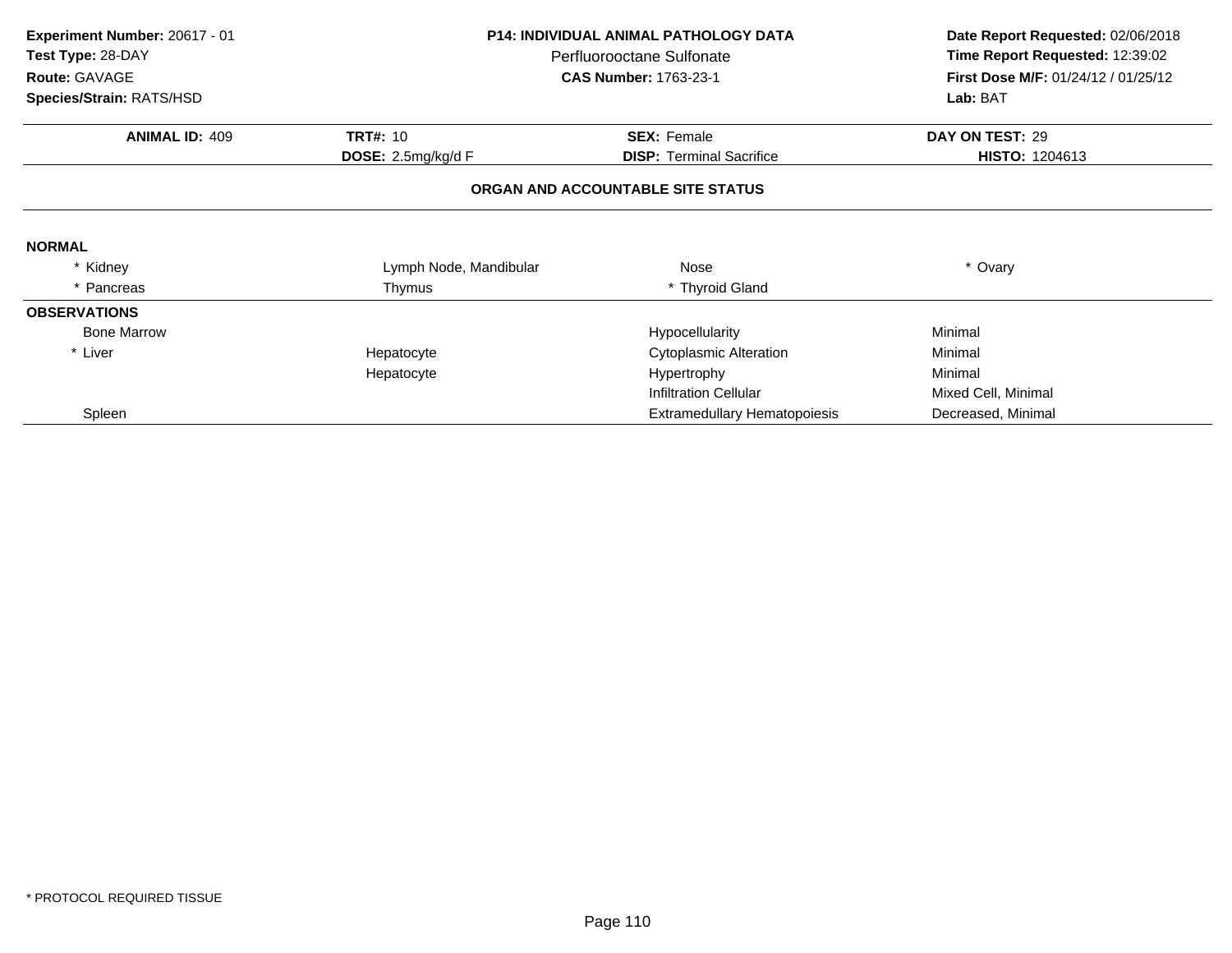| Experiment Number: 20617 - 01<br>Test Type: 28-DAY<br>Route: GAVAGE |                                   | <b>P14: INDIVIDUAL ANIMAL PATHOLOGY DATA</b><br>Perfluorooctane Sulfonate<br><b>CAS Number: 1763-23-1</b> | Date Report Requested: 02/06/2018<br>Time Report Requested: 12:39:02<br>First Dose M/F: 01/24/12 / 01/25/12 |  |  |  |  |
|---------------------------------------------------------------------|-----------------------------------|-----------------------------------------------------------------------------------------------------------|-------------------------------------------------------------------------------------------------------------|--|--|--|--|
| Species/Strain: RATS/HSD                                            |                                   |                                                                                                           | Lab: BAT                                                                                                    |  |  |  |  |
| <b>ANIMAL ID: 410</b>                                               | <b>TRT#: 10</b>                   | <b>SEX: Female</b>                                                                                        | DAY ON TEST: 29                                                                                             |  |  |  |  |
|                                                                     | <b>DOSE:</b> $2.5mg/kg/dF$        | <b>DISP:</b> Terminal Sacrifice                                                                           | <b>HISTO: 1204614</b>                                                                                       |  |  |  |  |
|                                                                     | ORGAN AND ACCOUNTABLE SITE STATUS |                                                                                                           |                                                                                                             |  |  |  |  |
| <b>NORMAL</b>                                                       |                                   |                                                                                                           |                                                                                                             |  |  |  |  |
| <b>Bone Marrow</b>                                                  | * Kidney                          | Lymph Node, Mandibular                                                                                    | Nose                                                                                                        |  |  |  |  |
| * Ovary                                                             | * Pancreas                        | Thymus                                                                                                    | * Thyroid Gland                                                                                             |  |  |  |  |
| <b>OBSERVATIONS</b>                                                 |                                   |                                                                                                           |                                                                                                             |  |  |  |  |
| * Liver                                                             | Hepatocyte                        | <b>Cytoplasmic Alteration</b>                                                                             | Minimal                                                                                                     |  |  |  |  |
|                                                                     | Hepatocyte                        | Hypertrophy                                                                                               | Minimal                                                                                                     |  |  |  |  |
| Spleen                                                              |                                   | Extramedullary Hematopoiesis                                                                              | Decreased, Minimal                                                                                          |  |  |  |  |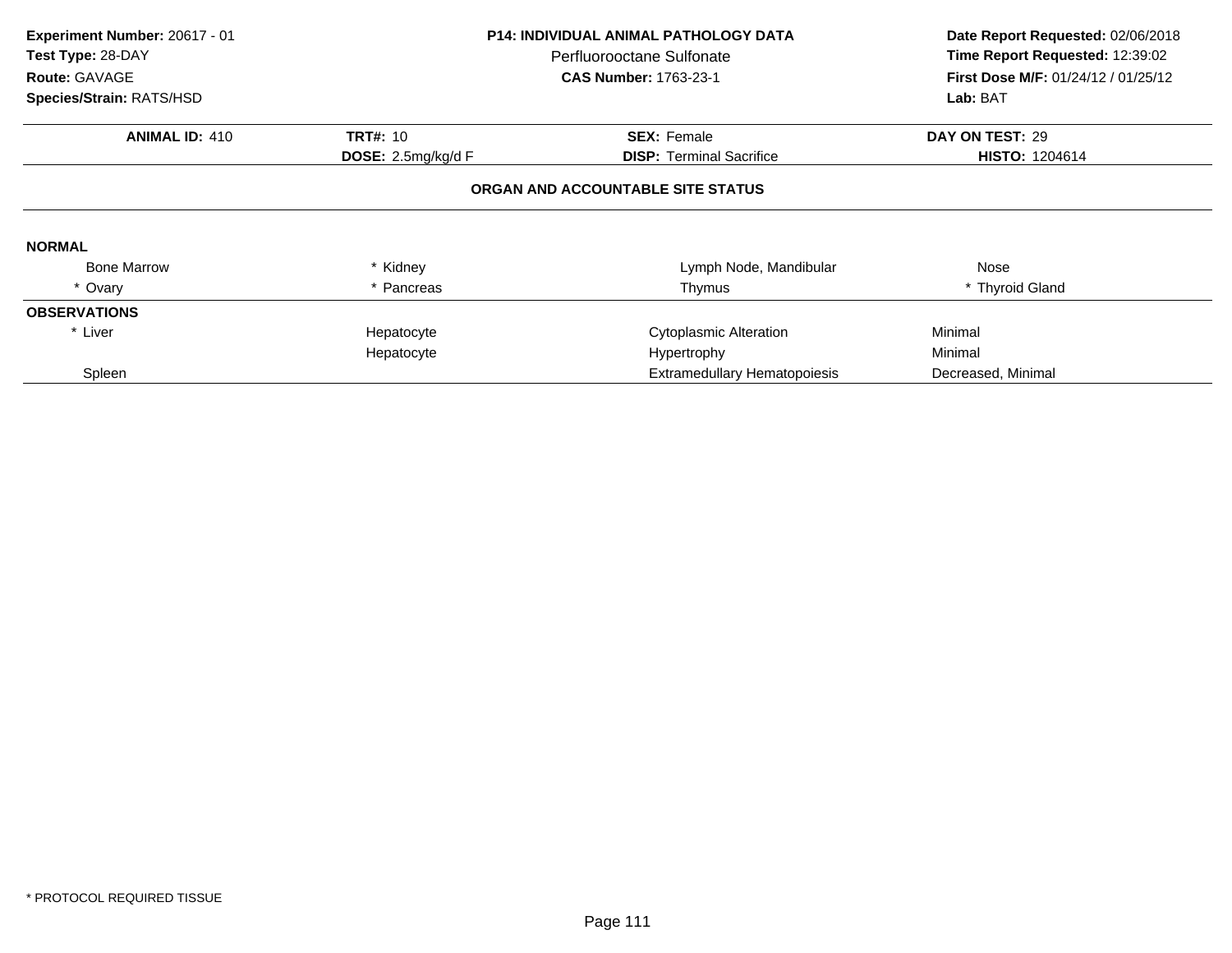| P14: INDIVIDUAL ANIMAL PATHOLOGY DATA<br>Experiment Number: 20617 - 01<br>Test Type: 28-DAY<br>Perfluorooctane Sulfonate |                              | Date Report Requested: 02/06/2018   |                                     |
|--------------------------------------------------------------------------------------------------------------------------|------------------------------|-------------------------------------|-------------------------------------|
|                                                                                                                          |                              | Time Report Requested: 12:39:02     |                                     |
| Route: GAVAGE                                                                                                            | <b>CAS Number: 1763-23-1</b> |                                     | First Dose M/F: 01/24/12 / 01/25/12 |
| Species/Strain: RATS/HSD                                                                                                 |                              |                                     | Lab: BAT                            |
| <b>ANIMAL ID: 411</b>                                                                                                    | <b>TRT#: 12</b>              | <b>SEX: Female</b>                  | DAY ON TEST: 29                     |
|                                                                                                                          | DOSE: 5mg/kg/d F             | <b>DISP: Terminal Sacrifice</b>     | HISTO: 1204615                      |
|                                                                                                                          |                              | ORGAN AND ACCOUNTABLE SITE STATUS   |                                     |
| <b>NORMAL</b>                                                                                                            |                              |                                     |                                     |
| * Adrenal Cortex                                                                                                         | * Adrenal Medulla            | <b>Blood Vessel</b>                 | * Bone                              |
| * Brain                                                                                                                  | * Clitoral Gland             | * Esophagus                         | * Eye                               |
| * Harderian Gland                                                                                                        | * Heart                      | * Intestine Large, Cecum            | * Intestine Large, Colon            |
| * Intestine Large, Rectum                                                                                                | * Intestine Small, Duodenum  | * Intestine Small, Ileum            | * Intestine Small, Jejunum          |
| * Islets, Pancreatic                                                                                                     | * Lung                       | * Lymph Node, Mandibular            | * Lymph Node, Mesenteric            |
| * Mammary Gland                                                                                                          | * Nose                       | * Ovary                             | * Pancreas                          |
| * Parathyroid Gland                                                                                                      | * Pituitary Gland            | * Salivary Glands                   | * Skin                              |
| * Stomach, Forestomach                                                                                                   | * Stomach, Glandular         | * Thymus                            | * Thyroid Gland                     |
| * Trachea                                                                                                                | * Urinary Bladder            | * Uterus                            |                                     |
| <b>OBSERVATIONS</b>                                                                                                      |                              |                                     |                                     |
| * Bone Marrow                                                                                                            |                              | Hypocellularity                     | Minimal                             |
| * Kidney                                                                                                                 |                              | Nephropathy                         | Chronicprogr, Minimal               |
| * Liver                                                                                                                  | Hepatocyte                   | <b>Cytoplasmic Alteration</b>       | Minimal                             |
|                                                                                                                          | Hepatocyte                   | Hypertrophy                         | Minimal                             |
| * Spleen                                                                                                                 |                              | <b>Extramedullary Hematopoiesis</b> | Decreased, Minimal                  |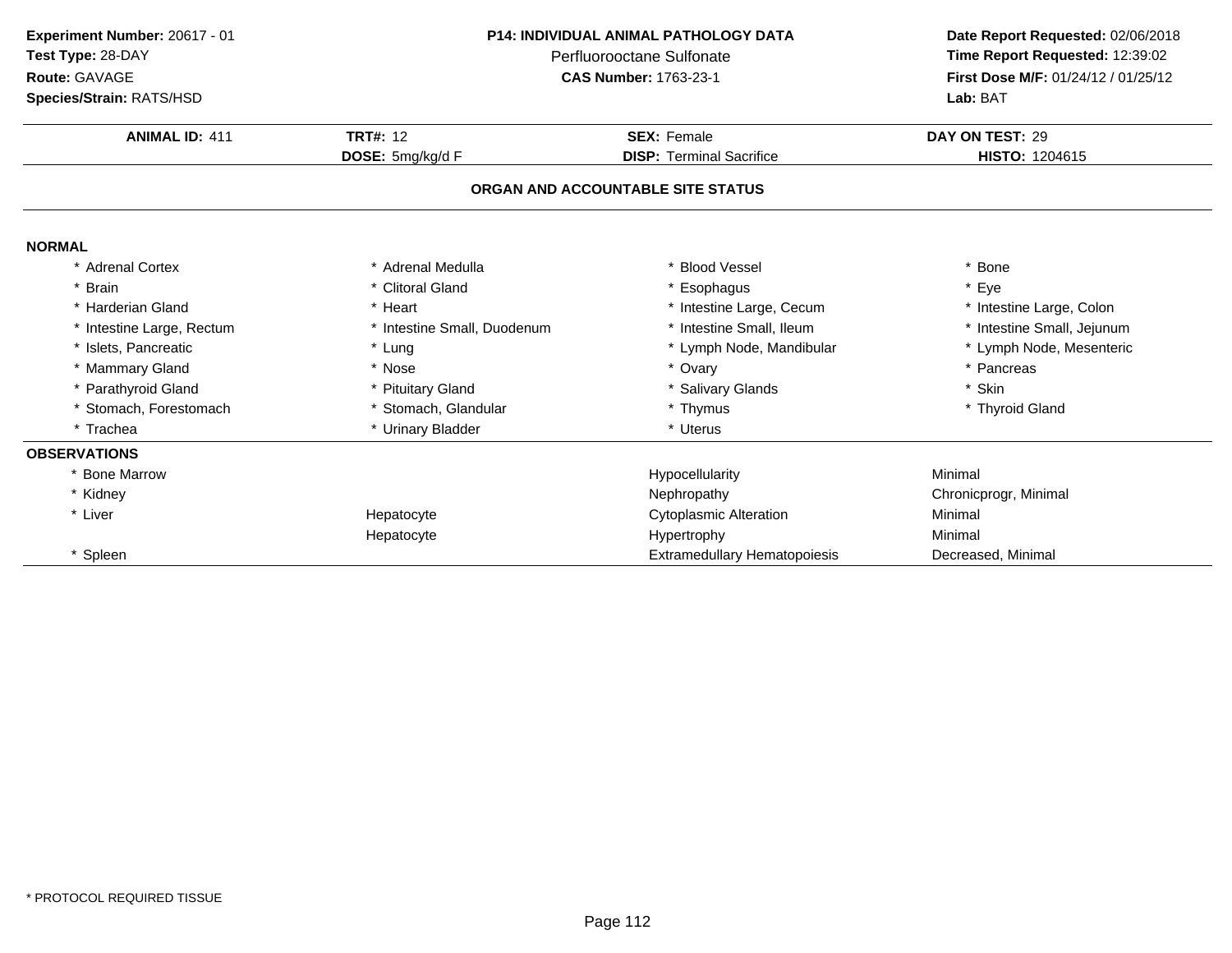| Experiment Number: 20617 - 01<br>Test Type: 28-DAY<br>Route: GAVAGE | P14: INDIVIDUAL ANIMAL PATHOLOGY DATA<br>Perfluorooctane Sulfonate<br><b>CAS Number: 1763-23-1</b> |                                   | Date Report Requested: 02/06/2018<br>Time Report Requested: 12:39:02<br>First Dose M/F: 01/24/12 / 01/25/12 |  |
|---------------------------------------------------------------------|----------------------------------------------------------------------------------------------------|-----------------------------------|-------------------------------------------------------------------------------------------------------------|--|
| Species/Strain: RATS/HSD                                            |                                                                                                    |                                   | Lab: BAT                                                                                                    |  |
| <b>ANIMAL ID: 412</b>                                               | <b>TRT#: 12</b>                                                                                    | <b>SEX: Female</b>                | DAY ON TEST: 29                                                                                             |  |
|                                                                     | DOSE: 5mg/kg/d F                                                                                   | <b>DISP: Terminal Sacrifice</b>   | HISTO: 1204616                                                                                              |  |
|                                                                     |                                                                                                    | ORGAN AND ACCOUNTABLE SITE STATUS |                                                                                                             |  |
| <b>NORMAL</b>                                                       |                                                                                                    |                                   |                                                                                                             |  |
| * Adrenal Cortex                                                    | * Adrenal Medulla                                                                                  | * Blood Vessel                    | * Bone                                                                                                      |  |
| * Brain                                                             | * Clitoral Gland                                                                                   | * Esophagus                       | * Eye                                                                                                       |  |
| * Harderian Gland                                                   | * Heart                                                                                            | * Intestine Large, Cecum          | * Intestine Large, Colon                                                                                    |  |
| * Intestine Large, Rectum                                           | * Intestine Small, Duodenum                                                                        | * Intestine Small, Ileum          | * Intestine Small, Jejunum                                                                                  |  |
| * Islets, Pancreatic                                                | * Kidney                                                                                           | * Lung                            | * Lymph Node, Mandibular                                                                                    |  |
| * Lymph Node, Mesenteric                                            | * Mammary Gland                                                                                    | * Nose                            | * Ovary                                                                                                     |  |
| * Pancreas                                                          | * Pituitary Gland                                                                                  | * Salivary Glands                 | * Skin                                                                                                      |  |
| * Stomach, Forestomach                                              | * Stomach, Glandular                                                                               | * Thymus                          | * Thyroid Gland                                                                                             |  |
| * Trachea                                                           | * Urinary Bladder                                                                                  | * Uterus                          |                                                                                                             |  |
| <b>MISSING</b>                                                      |                                                                                                    |                                   |                                                                                                             |  |
| * Parathyroid Gland                                                 |                                                                                                    |                                   |                                                                                                             |  |
| <b>OBSERVATIONS</b>                                                 |                                                                                                    |                                   |                                                                                                             |  |
| * Bone Marrow                                                       |                                                                                                    | Hypocellularity                   | Minimal                                                                                                     |  |
| * Liver                                                             | Hepatocyte                                                                                         | <b>Cytoplasmic Alteration</b>     | Minimal                                                                                                     |  |
|                                                                     | Hepatocyte                                                                                         | Hypertrophy                       | Mild                                                                                                        |  |
|                                                                     |                                                                                                    | <b>Infiltration Cellular</b>      | Mixed Cell, Minimal                                                                                         |  |
| * Spleen                                                            |                                                                                                    | Extramedullary Hematopoiesis      | Decreased, Minimal                                                                                          |  |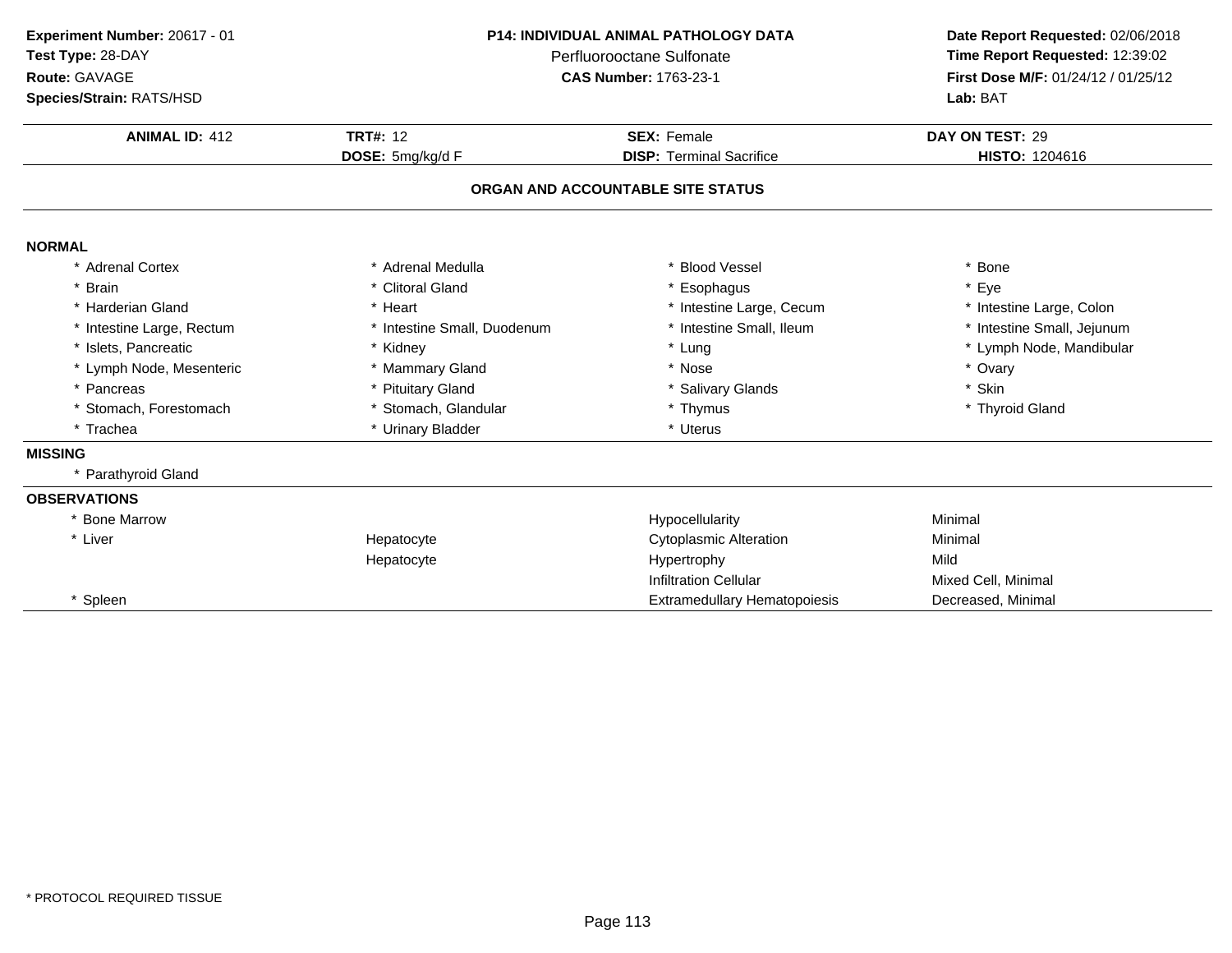| Experiment Number: 20617 - 01<br>Test Type: 28-DAY<br>Route: GAVAGE<br>Species/Strain: RATS/HSD | <b>P14: INDIVIDUAL ANIMAL PATHOLOGY DATA</b><br>Perfluorooctane Sulfonate<br><b>CAS Number: 1763-23-1</b> |                                     | Date Report Requested: 02/06/2018<br>Time Report Requested: 12:39:02<br>First Dose M/F: 01/24/12 / 01/25/12<br>Lab: BAT |
|-------------------------------------------------------------------------------------------------|-----------------------------------------------------------------------------------------------------------|-------------------------------------|-------------------------------------------------------------------------------------------------------------------------|
| <b>ANIMAL ID: 413</b>                                                                           | <b>TRT#: 12</b>                                                                                           | <b>SEX: Female</b>                  |                                                                                                                         |
|                                                                                                 | DOSE: 5mg/kg/d F                                                                                          | <b>DISP: Terminal Sacrifice</b>     | <b>HISTO: 1204617</b>                                                                                                   |
|                                                                                                 |                                                                                                           | ORGAN AND ACCOUNTABLE SITE STATUS   |                                                                                                                         |
| <b>NORMAL</b>                                                                                   |                                                                                                           |                                     |                                                                                                                         |
| * Adrenal Cortex                                                                                | * Adrenal Medulla                                                                                         | * Blood Vessel                      | * Bone                                                                                                                  |
| <b>Brain</b>                                                                                    | * Clitoral Gland                                                                                          | * Esophagus                         | * Eye                                                                                                                   |
| * Harderian Gland                                                                               | * Heart                                                                                                   | * Intestine Large, Cecum            | * Intestine Large, Colon                                                                                                |
| * Intestine Large, Rectum                                                                       | * Intestine Small, Duodenum                                                                               | * Intestine Small, Ileum            | * Intestine Small, Jejunum                                                                                              |
| * Islets, Pancreatic                                                                            | * Kidney                                                                                                  | * Lymph Node, Mandibular            | * Lymph Node, Mesenteric                                                                                                |
| * Mammary Gland                                                                                 | * Nose                                                                                                    | * Ovary                             | * Pancreas                                                                                                              |
| * Pituitary Gland                                                                               | * Salivary Glands                                                                                         | * Skin                              | * Stomach, Forestomach                                                                                                  |
| * Stomach, Glandular                                                                            | * Thymus                                                                                                  | * Thyroid Gland                     | * Trachea                                                                                                               |
| * Urinary Bladder                                                                               | * Uterus                                                                                                  |                                     |                                                                                                                         |
| <b>MISSING</b>                                                                                  |                                                                                                           |                                     |                                                                                                                         |
| * Parathyroid Gland                                                                             |                                                                                                           |                                     |                                                                                                                         |
| <b>OBSERVATIONS</b>                                                                             |                                                                                                           |                                     |                                                                                                                         |
| * Bone Marrow                                                                                   |                                                                                                           | Hypocellularity                     | Mild                                                                                                                    |
| * Liver                                                                                         | Hepatocyte                                                                                                | <b>Cytoplasmic Alteration</b>       | Minimal                                                                                                                 |
|                                                                                                 | Hepatocyte                                                                                                | Hypertrophy                         | Mild                                                                                                                    |
| * Lung                                                                                          |                                                                                                           | Inflammation                        | Granulomatous, Focal, Moderate                                                                                          |
|                                                                                                 | Note: Granulomatous inflammation admixed with food material.                                              |                                     |                                                                                                                         |
| [Inflammation $TGLs = 1 - 16$ ]                                                                 |                                                                                                           |                                     |                                                                                                                         |
| Spleen                                                                                          |                                                                                                           | <b>Extramedullary Hematopoiesis</b> | Decreased, Minimal                                                                                                      |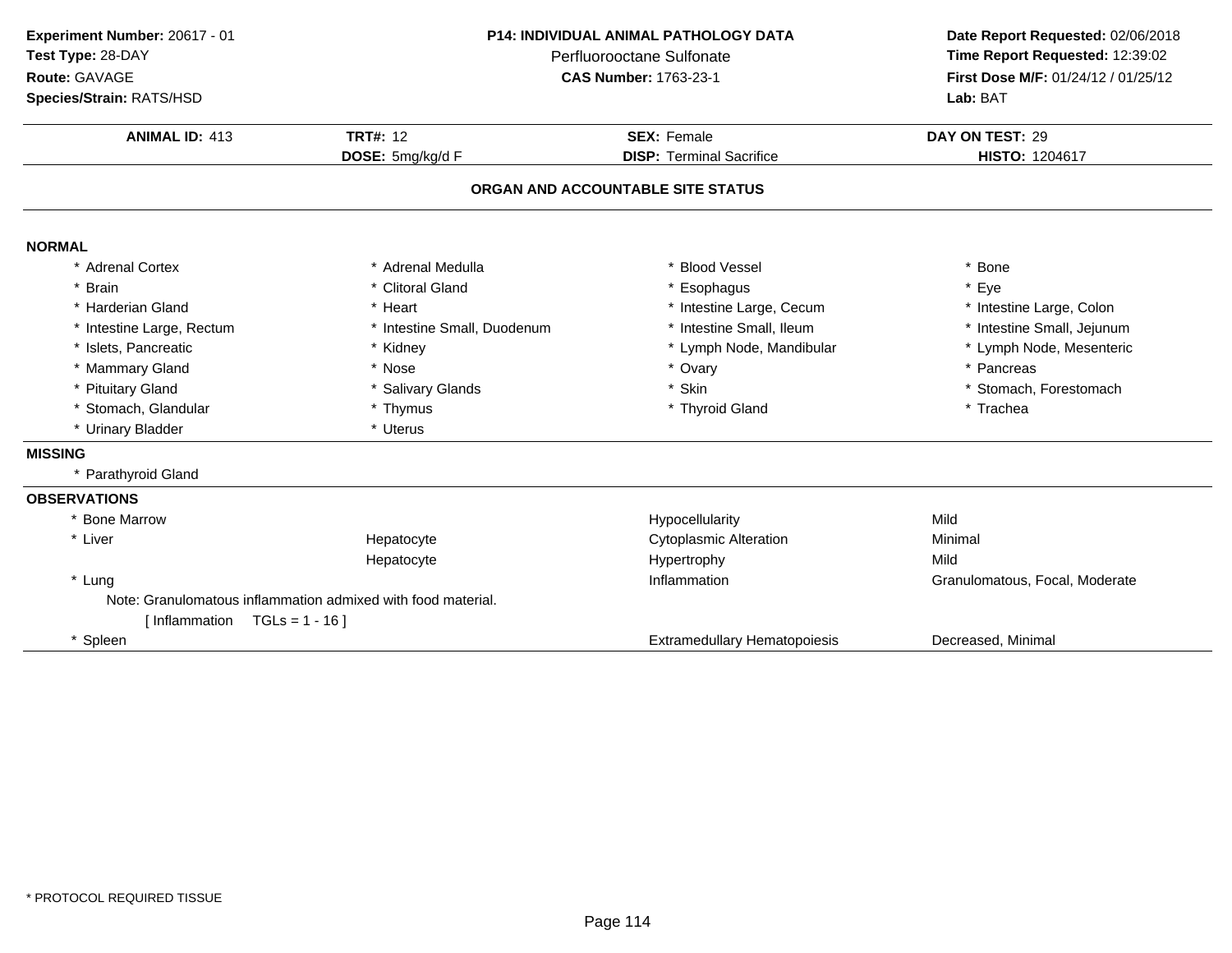| Experiment Number: 20617 - 01 |                           | P14: INDIVIDUAL ANIMAL PATHOLOGY DATA | Date Report Requested: 02/06/2018   |  |
|-------------------------------|---------------------------|---------------------------------------|-------------------------------------|--|
| Test Type: 28-DAY             |                           | Perfluorooctane Sulfonate             | Time Report Requested: 12:39:02     |  |
| Route: GAVAGE                 |                           | <b>CAS Number: 1763-23-1</b>          | First Dose M/F: 01/24/12 / 01/25/12 |  |
| Species/Strain: RATS/HSD      |                           |                                       | Lab: BAT                            |  |
| <b>ANIMAL ID: 414</b>         | <b>TRT#: 12</b>           | <b>SEX: Female</b>                    | DAY ON TEST: 29                     |  |
|                               | DOSE: 5mg/kg/d F          | <b>DISP: Terminal Sacrifice</b>       | HISTO: 1204618                      |  |
|                               |                           | ORGAN AND ACCOUNTABLE SITE STATUS     |                                     |  |
| <b>NORMAL</b>                 |                           |                                       |                                     |  |
| * Adrenal Cortex              | * Adrenal Medulla         | * Blood Vessel                        | * Bone                              |  |
| * Bone Marrow                 | * Brain                   | * Clitoral Gland                      | * Esophagus                         |  |
| * Eye                         | * Harderian Gland         | * Heart                               | * Intestine Large, Cecum            |  |
| * Intestine Large, Colon      | * Intestine Large, Rectum | * Intestine Small, Duodenum           | * Intestine Small, Ileum            |  |
| * Intestine Small, Jejunum    | * Islets, Pancreatic      | * Lung                                | * Lymph Node, Mandibular            |  |
| * Mammary Gland               | * Nose                    | * Ovary                               | * Pancreas                          |  |
| * Pituitary Gland             | * Salivary Glands         | * Skin                                | * Stomach, Forestomach              |  |
| * Stomach, Glandular          | * Thymus                  | * Thyroid Gland                       | * Trachea                           |  |
| * Urinary Bladder             | * Uterus                  |                                       |                                     |  |
| <b>MISSING</b>                |                           |                                       |                                     |  |
| * Parathyroid Gland           |                           |                                       |                                     |  |
| <b>INSUFFICIENT TISSUE</b>    |                           |                                       |                                     |  |
| * Lymph Node, Mesenteric      |                           |                                       |                                     |  |
| <b>OBSERVATIONS</b>           |                           |                                       |                                     |  |
| * Kidney                      |                           | Nephropathy                           | Chronicprogr, Minimal               |  |
| * Liver                       | Hepatocyte                | <b>Cytoplasmic Alteration</b>         | Minimal                             |  |
|                               | Hepatocyte                | Hypertrophy                           | Mild                                |  |
| * Spleen                      |                           | <b>Extramedullary Hematopoiesis</b>   | Decreased, Minimal                  |  |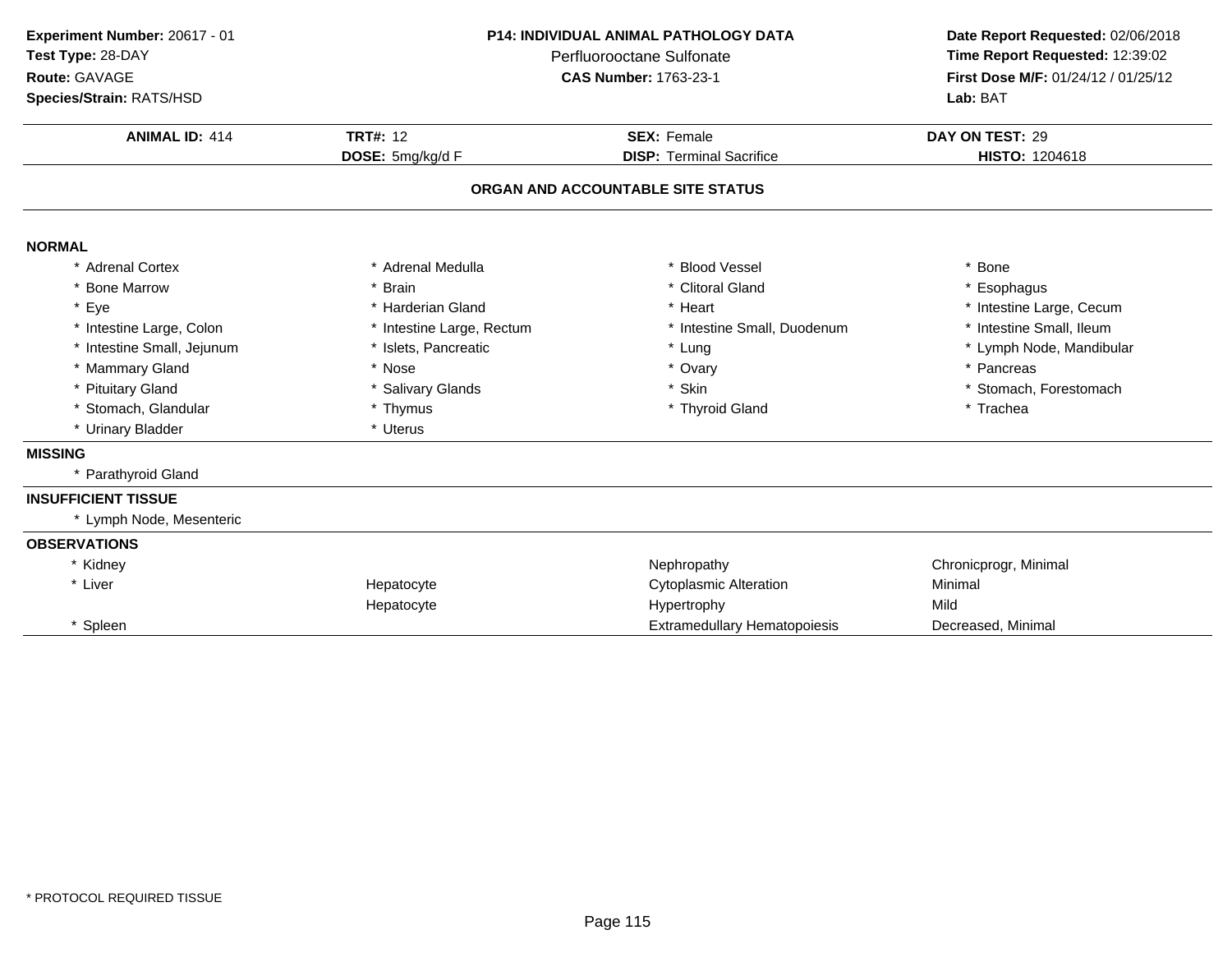| Experiment Number: 20617 - 01<br>Test Type: 28-DAY |                                       | <b>P14: INDIVIDUAL ANIMAL PATHOLOGY DATA</b><br>Perfluorooctane Sulfonate | Date Report Requested: 02/06/2018<br>Time Report Requested: 12:39:02<br>First Dose M/F: 01/24/12 / 01/25/12<br>Lab: BAT |
|----------------------------------------------------|---------------------------------------|---------------------------------------------------------------------------|-------------------------------------------------------------------------------------------------------------------------|
| Route: GAVAGE<br>Species/Strain: RATS/HSD          |                                       | <b>CAS Number: 1763-23-1</b>                                              |                                                                                                                         |
| <b>ANIMAL ID: 415</b>                              | <b>TRT#: 12</b><br><b>SEX: Female</b> |                                                                           | DAY ON TEST: 25                                                                                                         |
|                                                    | DOSE: 5mg/kg/d F                      | <b>DISP: Natural Death</b>                                                | HISTO: 1204619                                                                                                          |
|                                                    |                                       | ORGAN AND ACCOUNTABLE SITE STATUS                                         |                                                                                                                         |
| <b>NORMAL</b>                                      |                                       |                                                                           |                                                                                                                         |
| * Adrenal Cortex                                   | * Adrenal Medulla                     | <b>Blood Vessel</b>                                                       | * Bone                                                                                                                  |
| * Brain                                            | * Clitoral Gland                      | Esophagus                                                                 | * Eye                                                                                                                   |
| * Harderian Gland                                  | * Heart                               | * Intestine Large, Cecum                                                  | * Intestine Large, Colon                                                                                                |
| * Intestine Large, Rectum                          | * Intestine Small, Duodenum           | * Intestine Small, Ileum                                                  | * Intestine Small, Jejunum                                                                                              |
| * Islets, Pancreatic                               | * Kidney                              | * Lung                                                                    | * Lymph Node, Mandibular                                                                                                |
| * Mammary Gland                                    | * Nose                                | * Ovary                                                                   | * Pancreas                                                                                                              |
| * Parathyroid Gland                                | * Pituitary Gland                     | * Salivary Glands                                                         | * Skin                                                                                                                  |
| * Stomach, Glandular                               | * Thyroid Gland                       | * Trachea                                                                 | * Urinary Bladder                                                                                                       |
| * Uterus                                           |                                       |                                                                           |                                                                                                                         |
| <b>INSUFFICIENT TISSUE</b>                         |                                       |                                                                           |                                                                                                                         |
| * Lymph Node, Mesenteric                           |                                       |                                                                           |                                                                                                                         |
| <b>OBSERVATIONS</b>                                |                                       |                                                                           |                                                                                                                         |
| * Bone Marrow                                      |                                       | Hypocellularity                                                           | Moderate                                                                                                                |
| * Liver                                            | Hepatocyte                            | <b>Cytoplasmic Alteration</b>                                             | Minimal                                                                                                                 |
|                                                    | Hepatocyte                            | Hypertrophy                                                               | Mild                                                                                                                    |
| * Spleen                                           |                                       | <b>Extramedullary Hematopoiesis</b>                                       | Decreased, Minimal                                                                                                      |
| * Stomach, Forestomach                             |                                       | Hyperkeratosis                                                            | Minimal                                                                                                                 |
| * Thymus                                           |                                       | Atrophy                                                                   | Moderate                                                                                                                |
| $TGLs = 1 - 6$ ]<br>[ Atrophy                      |                                       |                                                                           |                                                                                                                         |
| PRIMARY CAUSE OF DEATH                             | - UNCERTAIN                           |                                                                           |                                                                                                                         |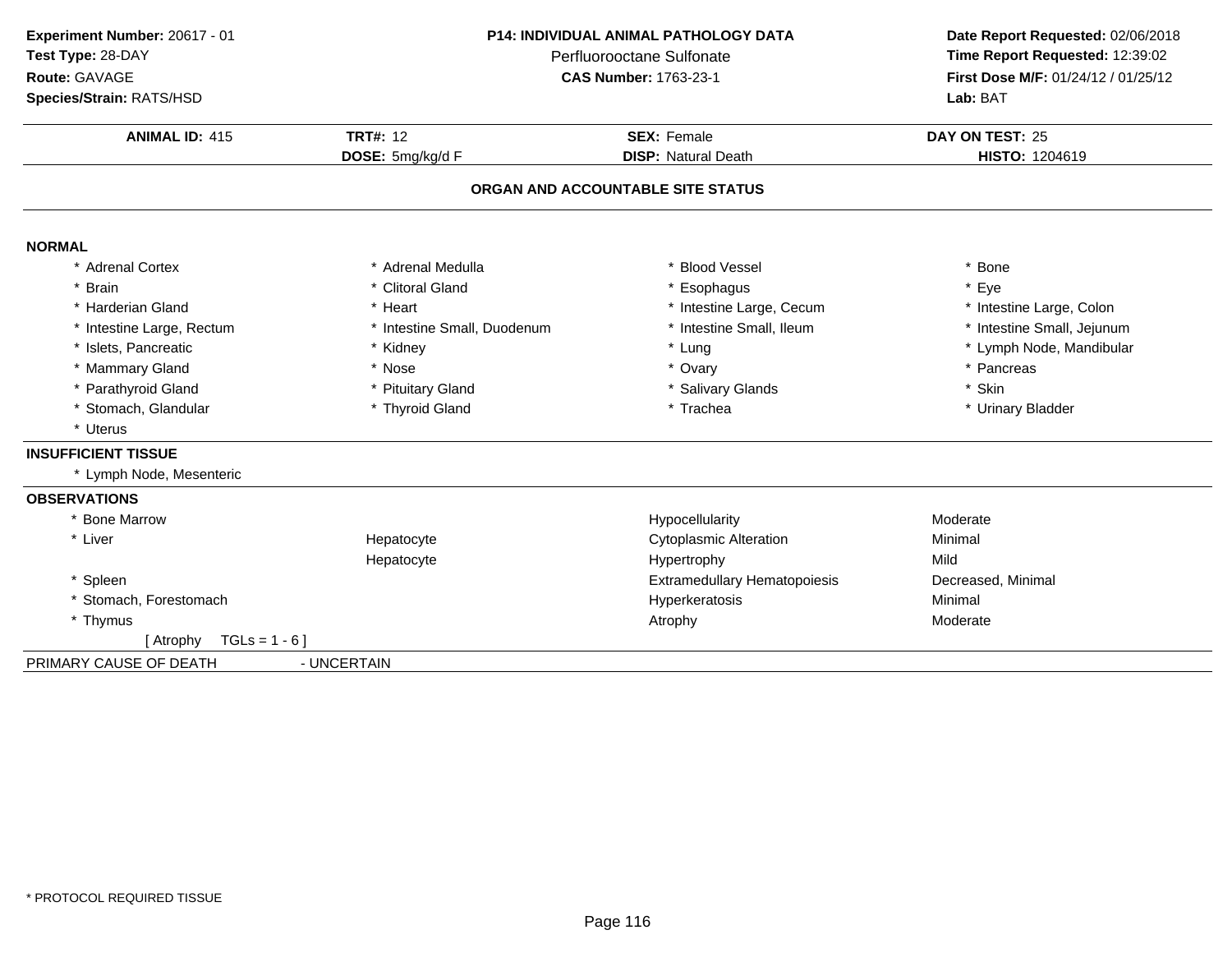| Experiment Number: 20617 - 01 |                             | <b>P14: INDIVIDUAL ANIMAL PATHOLOGY DATA</b> | Date Report Requested: 02/06/2018   |
|-------------------------------|-----------------------------|----------------------------------------------|-------------------------------------|
| Test Type: 28-DAY             | Perfluorooctane Sulfonate   |                                              | Time Report Requested: 12:39:02     |
| Route: GAVAGE                 |                             | <b>CAS Number: 1763-23-1</b>                 | First Dose M/F: 01/24/12 / 01/25/12 |
| Species/Strain: RATS/HSD      |                             |                                              | Lab: BAT                            |
| <b>ANIMAL ID: 416</b>         | <b>TRT#: 12</b>             | <b>SEX: Female</b>                           | DAY ON TEST: 29                     |
|                               | DOSE: 5mg/kg/d F            | <b>DISP: Terminal Sacrifice</b>              | HISTO: 1204620                      |
|                               |                             | ORGAN AND ACCOUNTABLE SITE STATUS            |                                     |
| <b>NORMAL</b>                 |                             |                                              |                                     |
| * Adrenal Cortex              | * Adrenal Medulla           | * Blood Vessel                               | * Bone                              |
| * Brain                       | * Clitoral Gland            | * Esophagus                                  | * Eye                               |
| * Harderian Gland             | * Heart                     | * Intestine Large, Cecum                     | * Intestine Large, Colon            |
| * Intestine Large, Rectum     | * Intestine Small, Duodenum | * Intestine Small, Ileum                     | * Intestine Small, Jejunum          |
| * Islets, Pancreatic          | * Lung                      | * Lymph Node, Mandibular                     | * Lymph Node, Mesenteric            |
| * Mammary Gland               | * Nose                      | * Ovary                                      | * Pancreas                          |
| * Pituitary Gland             | * Salivary Glands           | * Skin                                       | * Stomach, Forestomach              |
| * Stomach, Glandular          | * Thymus                    | * Thyroid Gland                              | * Trachea                           |
| * Urinary Bladder             | * Uterus                    |                                              |                                     |
| <b>MISSING</b>                |                             |                                              |                                     |
| * Parathyroid Gland           |                             |                                              |                                     |
| <b>OBSERVATIONS</b>           |                             |                                              |                                     |
| * Bone Marrow                 |                             | Hypocellularity                              | Mild                                |
| * Kidney                      | <b>Renal Tubule</b>         | Mineral                                      | Minimal                             |
| * Liver                       | Hepatocyte                  | <b>Cytoplasmic Alteration</b>                | Minimal                             |
|                               | Hepatocyte                  | Hypertrophy                                  | Minimal                             |
| * Spleen                      |                             | <b>Extramedullary Hematopoiesis</b>          | Decreased, Minimal                  |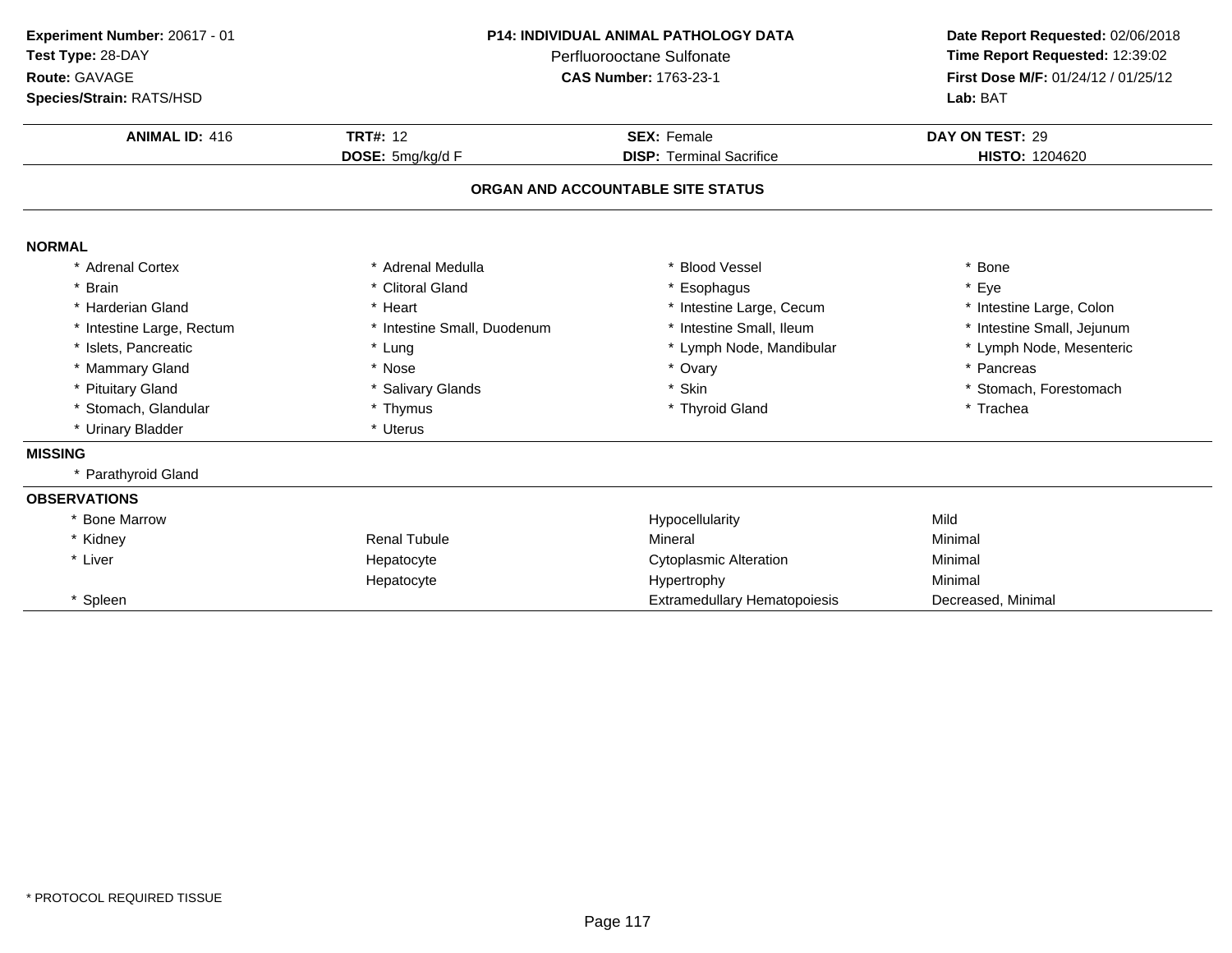| Experiment Number: 20617 - 01 |                             | P14: INDIVIDUAL ANIMAL PATHOLOGY DATA |                                     |
|-------------------------------|-----------------------------|---------------------------------------|-------------------------------------|
| Test Type: 28-DAY             | Perfluorooctane Sulfonate   |                                       | Time Report Requested: 12:39:02     |
| Route: GAVAGE                 |                             | <b>CAS Number: 1763-23-1</b>          | First Dose M/F: 01/24/12 / 01/25/12 |
| Species/Strain: RATS/HSD      |                             |                                       | Lab: BAT                            |
| <b>ANIMAL ID: 417</b>         | <b>TRT#: 12</b>             | <b>SEX: Female</b>                    | DAY ON TEST: 29                     |
|                               | DOSE: 5mg/kg/d F            | <b>DISP: Terminal Sacrifice</b>       | HISTO: 1204621                      |
|                               |                             | ORGAN AND ACCOUNTABLE SITE STATUS     |                                     |
| <b>NORMAL</b>                 |                             |                                       |                                     |
| * Adrenal Cortex              | * Adrenal Medulla           | * Blood Vessel                        | * Bone                              |
| * Brain                       | * Clitoral Gland            | Esophagus                             | * Eye                               |
| * Harderian Gland             | * Heart                     | * Intestine Large, Cecum              | * Intestine Large, Colon            |
| * Intestine Large, Rectum     | * Intestine Small, Duodenum | * Intestine Small, Ileum              | * Intestine Small, Jejunum          |
| * Islets, Pancreatic          | * Kidney                    | * Lung                                | * Lymph Node, Mandibular            |
| * Lymph Node, Mesenteric      | * Mammary Gland             | * Nose                                | * Ovary                             |
| * Pancreas                    | * Pituitary Gland           | * Salivary Glands                     | * Skin                              |
| * Stomach, Forestomach        | * Stomach, Glandular        | * Thymus                              | * Thyroid Gland                     |
| * Trachea                     | * Urinary Bladder           | * Uterus                              |                                     |
| <b>MISSING</b>                |                             |                                       |                                     |
| * Parathyroid Gland           |                             |                                       |                                     |
| <b>OBSERVATIONS</b>           |                             |                                       |                                     |
| * Bone Marrow                 |                             | Hypocellularity                       | Mild                                |
| * Liver                       | Hepatocyte                  | <b>Cytoplasmic Alteration</b>         | Minimal                             |
|                               | Hepatocyte                  | Hypertrophy                           | Mild                                |
| * Spleen                      |                             | <b>Extramedullary Hematopoiesis</b>   | Decreased, Minimal                  |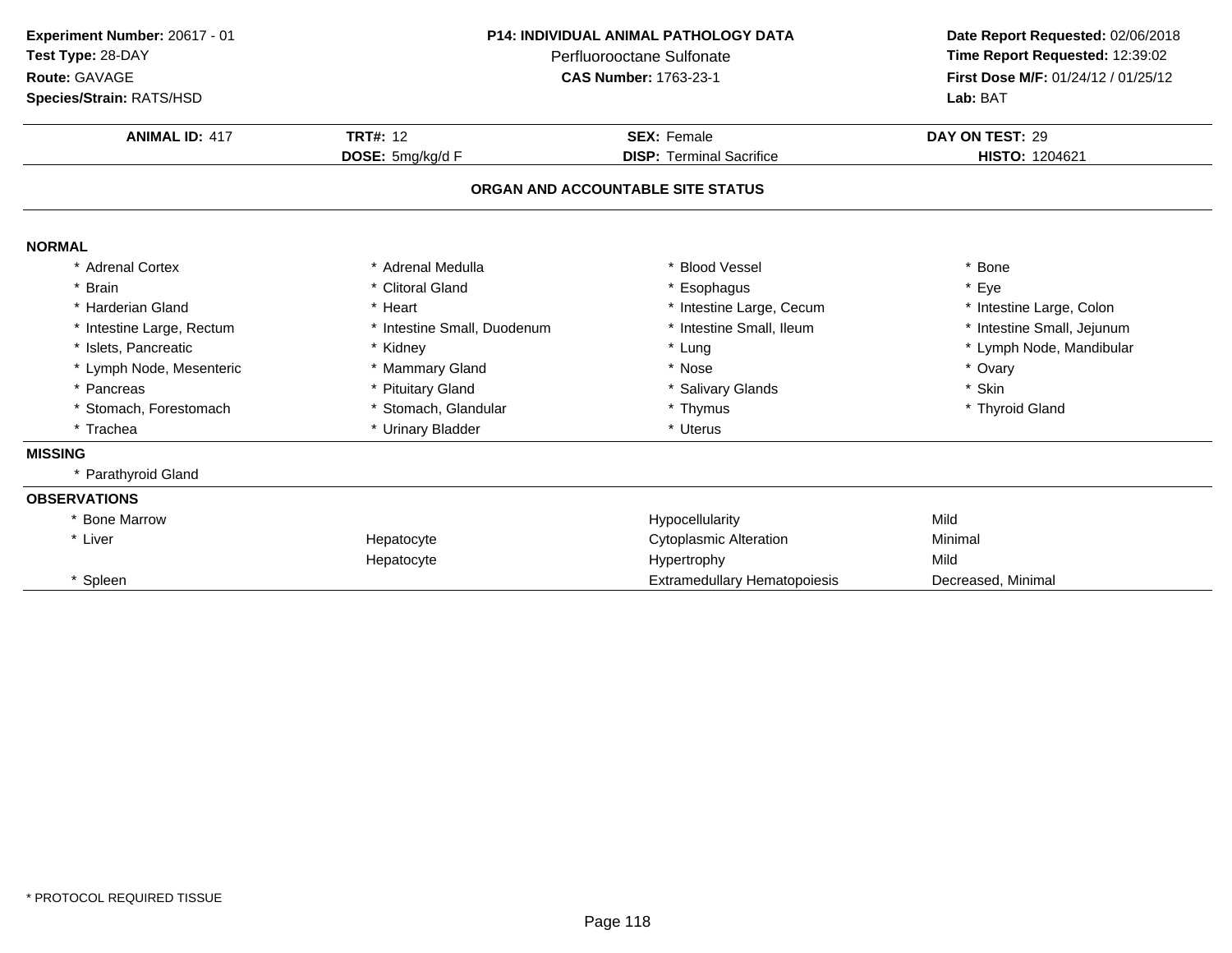| Experiment Number: 20617 - 01 | P14: INDIVIDUAL ANIMAL PATHOLOGY DATA<br>Perfluorooctane Sulfonate |                                     | Date Report Requested: 02/06/2018   |  |
|-------------------------------|--------------------------------------------------------------------|-------------------------------------|-------------------------------------|--|
| Test Type: 28-DAY             |                                                                    |                                     | Time Report Requested: 12:39:02     |  |
| Route: GAVAGE                 |                                                                    | <b>CAS Number: 1763-23-1</b>        | First Dose M/F: 01/24/12 / 01/25/12 |  |
| Species/Strain: RATS/HSD      |                                                                    |                                     | Lab: BAT                            |  |
| <b>ANIMAL ID: 418</b>         | <b>TRT#: 12</b>                                                    | <b>SEX: Female</b>                  | DAY ON TEST: 29                     |  |
|                               | DOSE: 5mg/kg/d F                                                   | <b>DISP: Terminal Sacrifice</b>     | HISTO: 1204622                      |  |
|                               |                                                                    | ORGAN AND ACCOUNTABLE SITE STATUS   |                                     |  |
| <b>NORMAL</b>                 |                                                                    |                                     |                                     |  |
| * Adrenal Cortex              | * Adrenal Medulla                                                  | * Blood Vessel                      | * Bone                              |  |
| * Brain                       | * Clitoral Gland                                                   | * Esophagus                         | * Eye                               |  |
| * Harderian Gland             | * Heart                                                            | * Intestine Large, Cecum            | * Intestine Large, Colon            |  |
| * Intestine Large, Rectum     | * Intestine Small, Duodenum                                        | * Intestine Small, Ileum            | * Intestine Small, Jejunum          |  |
| * Islets. Pancreatic          | * Kidney                                                           | * Lung                              | * Lymph Node, Mandibular            |  |
| * Lymph Node, Mesenteric      | * Mammary Gland                                                    | * Nose                              | * Ovary                             |  |
| * Pancreas                    | * Parathyroid Gland                                                | * Pituitary Gland                   | * Salivary Glands                   |  |
| * Skin                        | * Stomach, Forestomach                                             | * Stomach, Glandular                | * Thymus                            |  |
| * Thyroid Gland               | * Trachea                                                          | * Urinary Bladder                   |                                     |  |
| <b>OBSERVATIONS</b>           |                                                                    |                                     |                                     |  |
| <b>Bone Marrow</b>            |                                                                    | Hypocellularity                     | Mild                                |  |
| * Liver                       | Hepatocyte                                                         | <b>Cytoplasmic Alteration</b>       | Minimal                             |  |
|                               | Hepatocyte                                                         | Hypertrophy                         | Minimal                             |  |
| * Spleen                      |                                                                    | <b>Extramedullary Hematopoiesis</b> | Decreased, Minimal                  |  |
| * Uterus                      | <b>Bilateral</b>                                                   | <b>Dilation</b>                     | Minimal                             |  |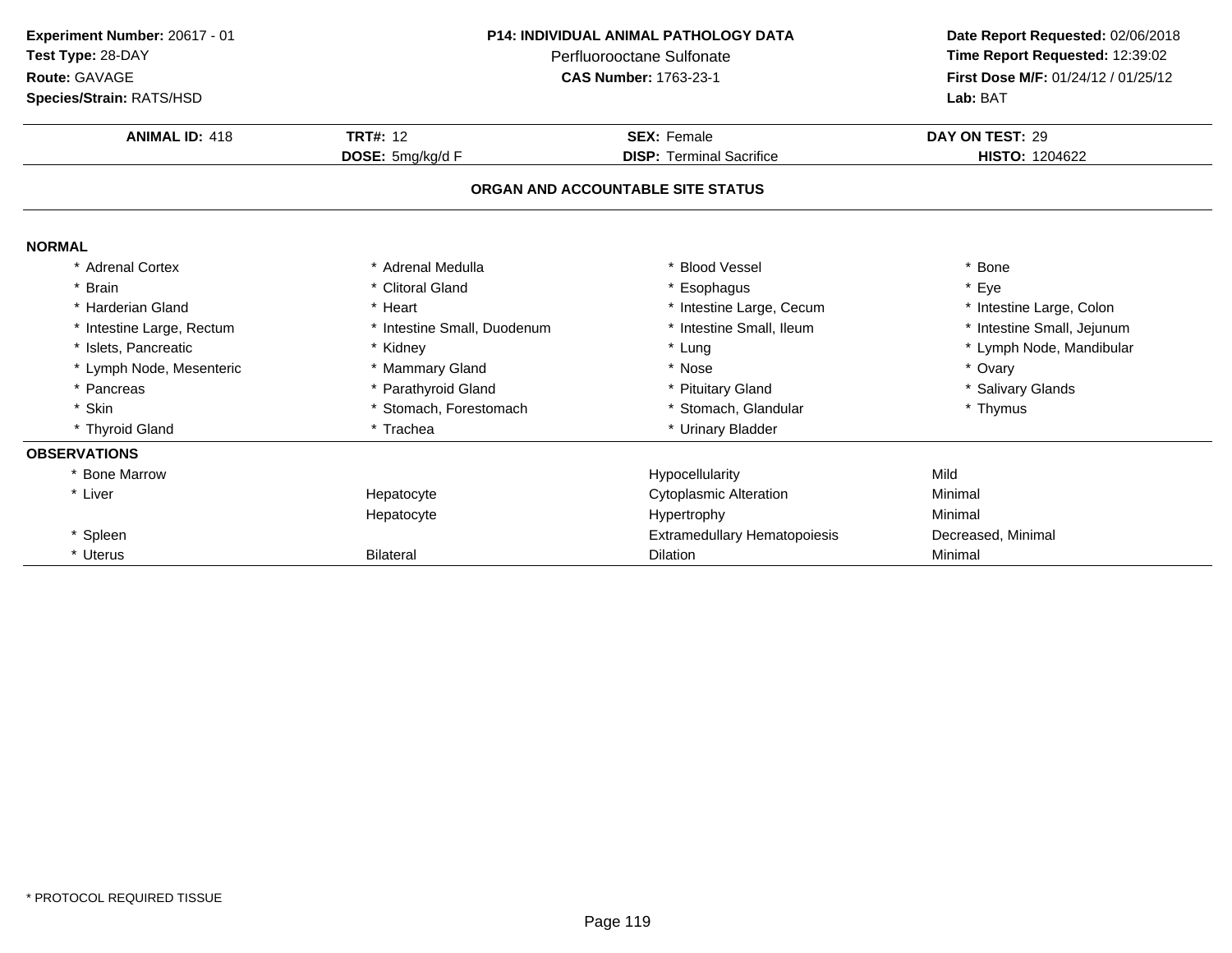| Experiment Number: 20617 - 01 | <b>P14: INDIVIDUAL ANIMAL PATHOLOGY DATA</b><br>Perfluorooctane Sulfonate |                                     | Date Report Requested: 02/06/2018   |
|-------------------------------|---------------------------------------------------------------------------|-------------------------------------|-------------------------------------|
| Test Type: 28-DAY             |                                                                           |                                     | Time Report Requested: 12:39:02     |
| Route: GAVAGE                 |                                                                           | <b>CAS Number: 1763-23-1</b>        | First Dose M/F: 01/24/12 / 01/25/12 |
| Species/Strain: RATS/HSD      |                                                                           |                                     | Lab: BAT                            |
| <b>ANIMAL ID: 419</b>         | <b>TRT#: 12</b>                                                           | <b>SEX: Female</b>                  | DAY ON TEST: 29                     |
|                               | DOSE: 5mg/kg/d F                                                          | <b>DISP: Terminal Sacrifice</b>     | HISTO: 1204623                      |
|                               |                                                                           | ORGAN AND ACCOUNTABLE SITE STATUS   |                                     |
| <b>NORMAL</b>                 |                                                                           |                                     |                                     |
| * Adrenal Cortex              | * Adrenal Medulla                                                         | <b>Blood Vessel</b>                 | * Bone                              |
| * Brain                       | * Clitoral Gland                                                          | Esophagus                           | * Eye                               |
| * Harderian Gland             | * Heart                                                                   | * Intestine Large, Cecum            | * Intestine Large, Colon            |
| * Intestine Large, Rectum     | * Intestine Small, Duodenum                                               | * Intestine Small, Ileum            | * Intestine Small, Jejunum          |
| * Islets. Pancreatic          | * Kidney                                                                  | * Lung                              | * Lymph Node, Mandibular            |
| * Lymph Node, Mesenteric      | * Mammary Gland                                                           | * Nose                              | * Ovary                             |
| * Pancreas                    | * Parathyroid Gland                                                       | * Pituitary Gland                   | * Salivary Glands                   |
| * Skin                        | * Stomach, Forestomach                                                    | * Stomach, Glandular                | * Thymus                            |
| * Thyroid Gland               | * Trachea                                                                 | * Urinary Bladder                   | * Uterus                            |
| <b>OBSERVATIONS</b>           |                                                                           |                                     |                                     |
| * Bone Marrow                 |                                                                           | Hypocellularity                     | Mild                                |
| * Liver                       | Hepatocyte                                                                | <b>Cytoplasmic Alteration</b>       | Minimal                             |
|                               | Hepatocyte                                                                | Hypertrophy                         | Mild                                |
| * Spleen                      |                                                                           | <b>Extramedullary Hematopoiesis</b> | Decreased, Minimal                  |